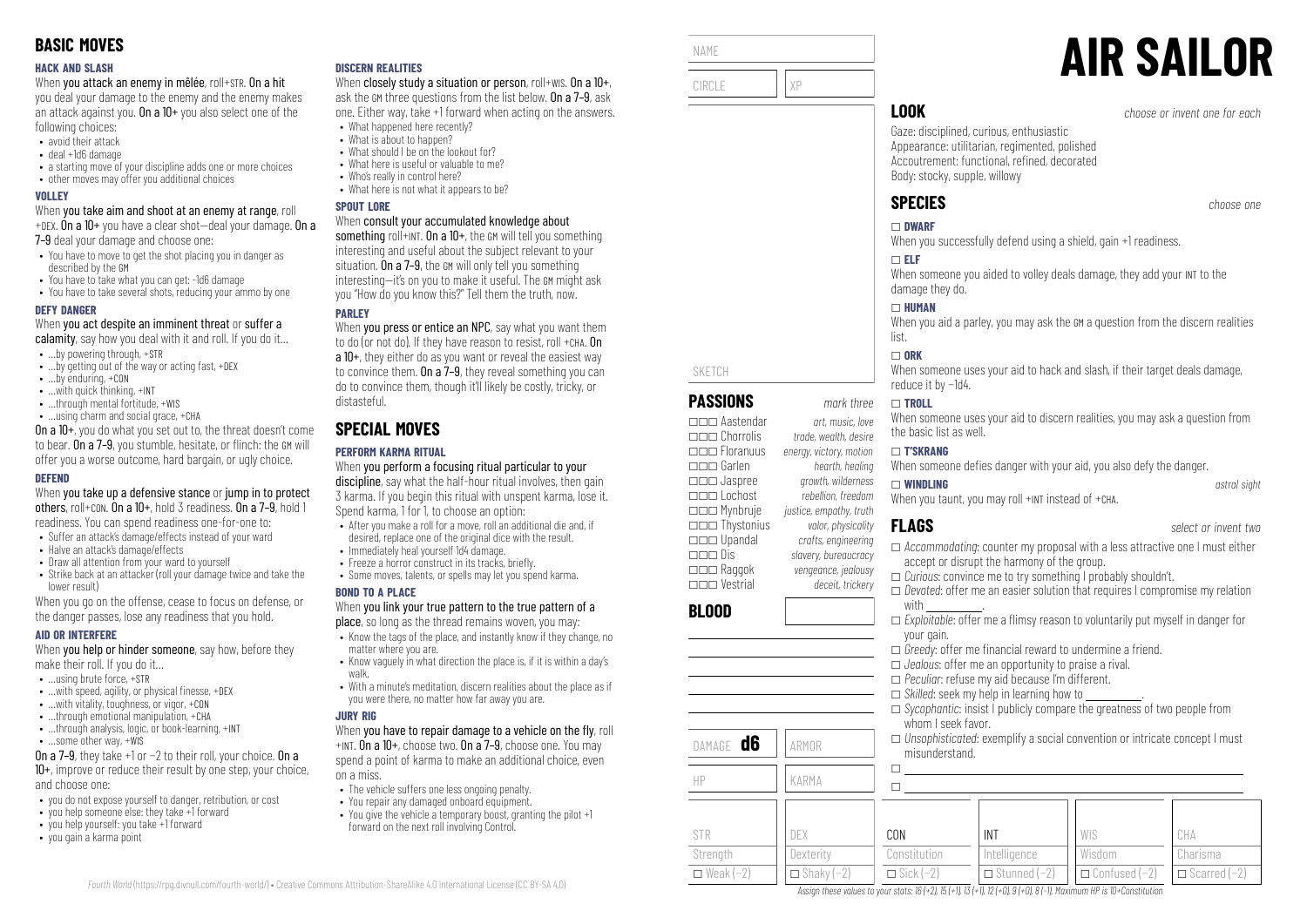| The contract of the contract of the contract of                                                                                                                                                                                  |  |
|----------------------------------------------------------------------------------------------------------------------------------------------------------------------------------------------------------------------------------|--|
| the contract of the contract of the contract of the contract of the contract of the contract of the contract of                                                                                                                  |  |
| $\mathbf{I}$ , and the set of the set of the set of the set of the set of the set of the set of the set of the set of the set of the set of the set of the set of the set of the set of the set of the set of the set of the set |  |
| the contract of the contract of the contract of the                                                                                                                                                                              |  |
|                                                                                                                                                                                                                                  |  |
| <u> 1 januari - Januari Saraja, sebagai sebagai sebagai sebagai sebagai sebagai sebagai sebagai sebagai sebagai s</u>                                                                                                            |  |

# **STARTING MOVES**

#### **MANY AS ONE**

When you aid a member of your crew or bonded group, improve your result by one step.

#### **UNBOWED, UNBENT, UNBROKEN**

When you prepare yourself to endure some hardship without fighting back, roll+con. On a hit, you can either take half damage or completely ignore one other ill effect. On a 10+, you can also defeat, expose, or frustrate your oppressor with your stubbornness.

#### **LOYALTY**

When **you bond to an airship**, in addition to the usual benefits of bonding to a place, while the bond remains, you gain the benefit of your choice from the list below. You may only bond with one airship at a time.

- $\Box$  When you successfully aid anyone on board, or who ever served aboard, that ship, take +2 armor forward.
- $\square$  When you defend anyone on board, or who ever served aboard, that ship, you get +1 readiness, even on a miss.
- $\Box$  When you carouse with anyone who ever served aboard that ship, you may make an additional choice.
- $\Box$  When you parley with anyone who ever served aboard that ship, they will settle for less.
- $\Box$  You are always considered to have a useful reputation when recruiting for your ship.
- $\Box$  When you discern realities about the ship or anyone who ever served aboard her, ask an additional question.

#### **MAY I BE OF ASSISTANCE?**

When you aid someone, you may spend karma on their roll just as they could.

#### **WITH A LITTLE HELP**

#### When someone near you who you are not already

aiding needs help, after their dice have been rolled, you may add +1 to their result if you are willing to share any consequences of that roll.

#### **COME ABOUT**

Add the following to the hack and slash list:

- You maneuver your target to a nearby spot of your choosing.
- You maneuver yourself to a nearby spot of your choosing.

#### **EXPRESSIONS OF UNITY**

When you create art with rune carving or embroidery, take

- +1. If you use the result in a successful greeting ritual, take
- +1 to aid or hinder the recipient.

# **TALENTS**

You may weave threads into talents, if you meet their requirements:

## \_\_ **ÆGIS**

When you defend while wielding a shield, you may also spend readiness on the following:

- Knock the attacker down or back.
- If it is mobile, the thing you defend may move or be moved somewhere safe from the attacker.
- Take −1 forward and negate the attack's effect or damage.

*Second thread (requires circle 6):* You also gain +1 hold, even on a miss. You may also spend one karma to gain +1 hold.

#### \_\_ **EAGLE-EYED**

When you observe a far-off location, you may discern realities using +INT as if much closer. Ask an additional question, even on a miss. You may spend a point of karma to ask an additional question, not limited by the list.

*Second thread (requires circle 6):* In addition, on a 12+ the questions you ask the GM may be anything, not limited by the list.

#### \_ **I CANNOT DO IT, CAPTAIN!**

When you or your crew proclaim the impossibility of a task

related to your airship and you are told to do it anyway, hold 1. While performing the task, spend hold to:

- Change the result of a roll by one step (up or down)
- Accomplish the task in half the time.

#### \_ **TAUNT**

When you mock, tease or otherwise provoke an NPC, roll+CHA. On a hit, they become more aggressive towards you and your crew or bonded group, possibly attacking. On a  $10+$ , you also take  $+1$ forward against them. On a miss, they do as they please and you take −1 forward against them.

#### \_\_ **DAMAGE PARTY** *requires circle 2*

When you work with your crew to jury rig an airship, make an additional choice, even on a miss.

*Second thread (requires circle 6):* On a 12+, if you repair something caused by gaining stress, remove that point of Stress.

#### \_ **EAR TO THE WIND** *requires circle 2*

When you discern realities or spout lore about the history, crew, location, destination, condition, or cargo of any airship, take +1. On a 12+, in addition to the normal effects, you get to ask the GM any one question about the subject.

#### \_\_ **GOT YOUR BACK** *requires circle 2*

When you fight next to a member of your crew or bonded group. gain +1 armor.

#### *Second thread (requires circle 6):* Gain +2 armor instead.

\_\_ **MERCHANT MARINE** *requires circle 2* When **you use the supply move**, before you roll choose one:

- Roll+INT instead of roll+CHA.
- If the cost of the item includes "-Charisma", you may subtract your Intelligence score from the price instead of your Charisma score.
- On a  $12+$ , you will find what you are looking for at a bargain price.
- On a  $12+$ , you will find what you are looking for at a fair price and find something else unexpected and useful at a fair price.

*Second thread (requires circle 6):* Choose two instead.

#### \_ **THAT'S THE SPOT** *requires circle 2*

When you volley with a *vehicle-mounted* weapon, you may use +INT instead of +DEX.

#### \_ **WARD OF PROTECTION** *requires circle 2*

You know a short incantation and hand gesture which acts as proof against magic. When you use the protection to thwart a magical effect (actively or passively), roll+con. On a 10+, you are unaffected by the magic. On a 7–9, choose one:

- You suffer the effect to a lesser degree.
- You are unaffected, but the effort takes its toll: mark a debility of your choice.
- You are unaffected, but your gesture will no longer work until you next make camp.

#### \_ **SPURN THE EARTH** *requires circle 4*

When you leap or fall from a very great height, roll+con. On a hit just before impact, you conjure a reaction between earth and air, settling gently to the ground. On a  $10+$ , at your option, you may use this reaction to carry you back to where you started falling (the deck of the airship you were on, for example).

#### \_ **WHAT'S MINE IS MINE** *requires circle 4*

When you give someone an item you'd rather keep, roll+INT. On a hit, it returns to you in good time but on a 7-9, there are strings attached. On a miss, it may cause more trouble than it's worth or lost forever.

#### \_ **AND TAKE THAT** *requires circle 6*

When someone you are aiding hacks and slashes on 10+, deal your damage to their target as well.

#### \_ **CAMARADERIE** *requires circle 6*

When you make camp with your crew or bonded group, you heal +1d8.

### \_ **LEAF ON THE WIND** *requires circle 6*

When you pilot an airship, you may automatically take the 10+ results of any control vehicle rolls.

#### \_ **LOVE, SPIT AND DUCT TAPE** *requires circle 6*

A vehicle you are occupying or piloting may continue moving even if it has no stress left. No one may use any pilot or passenger moves while it is in this state. The vehicle will not run again once you come to a stop. One more mark of stress will halt the vehicle.



# Moves

Tags Gear

**GEAR** *Load is 9+STR*

appropriate artisan tools (1 weight) dungeon rations (uses:  $\Box$  $\Box$  $\Box$ , ration, 1 weight) ragged bow (near, 2 weight) bundle of arrows (ammo:  $\Box \Box \Box$  1 weight) shield (+1 armor, 2 weight) Choose your defenses:  $\Box$  leather armor (1 armor, worn, 1 weight)

Control Passengers ||Cover ||Stress

 $\Box$  chainmail (1 armor, worn, 1 weight)

#### Choose your armament:

**SHIP** Name

- $\Box$  short sword, axe, or warhammer (close, 1 weight)
- $\Box$  cutlass (close, +1 damage, 2 weight)
- $\Box$  rapier (close, precise, 1 weight)
- $\Box$  spear (reach, thrown, near, 1 weight)
- $\Box$  throwing knives (thrown, near, ammo:  $\Box \Box \Box$ )

#### Choose two:

- $\square$  2 healing potions
- $\Box$  adventuring gear (uses:  $\Box$  $\Box$  $\Box$  $\Box$ , 2 weight)
- $\Box$  antitoxin, poultices and herbs (uses:  $\Box \Box$ , slow, 1 weight)  $\Box$  repair kit (uses:  $\Box$  $\Box$  $\Box$  $\Box$  $\Box$ , slow, 1 weight)
- 
- $\Box$  22 coins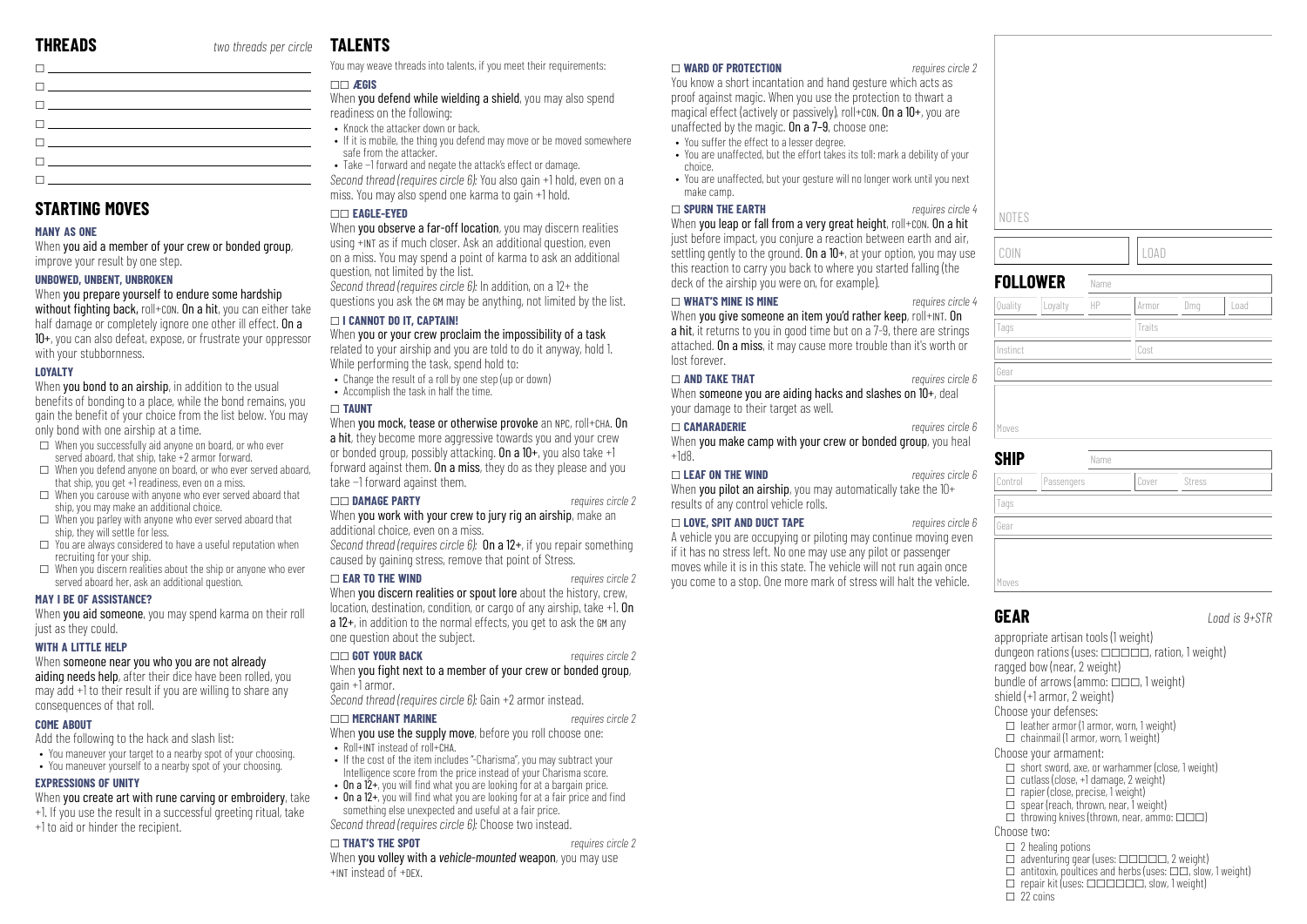#### **HACK AND SLASH**

When you attack an enemy in mêlée, roll+STR. On a hit

you deal your damage to the enemy and the enemy makes an attack against you. On a  $10+$  you also select one of the following choices:

- avoid their attack
- deal +1d6 damage
- a starting move of your discipline adds one or more choices
- other moves may offer you additional choices

#### **VOLLEY**

When you take aim and shoot at an enemy at range, roll +DEX. On a 10+ you have a clear shot—deal your damage. On a

7–9 deal your damage and choose one:

- You have to move to get the shot placing you in danger as described by the GM
- You have to take what you can get: -1d6 damage
- You have to take several shots, reducing your ammo by one

#### **DEFY DANGER**

When you act despite an imminent threat or suffer a

- calamity, say how you deal with it and roll. If you do it...
- …by powering through, +STR
- ...by getting out of the way or acting fast, +DEX
- …by enduring, +CON
- …with quick thinking, +INT
- ...through mental fortitude, +WIS • …using charm and social grace, +CHA

On a 10+, you do what you set out to, the threat doesn't come to bear. On a 7–9, you stumble, hesitate, or flinch: the GM will offer you a worse outcome, hard bargain, or ugly choice.

#### **DEFEND**

When you take up a defensive stance or jump in to protect others, roll+CON. On a 10+, hold 3 readiness. On a 7–9, hold 1 readiness. You can spend readiness one-for-one to:

- Suffer an attack's damage/effects instead of your ward
- Halve an attack's damage/effects
- Draw all attention from your ward to yourself • Strike back at an attacker (roll your damage twice and take the
- lower result)

When you go on the offense, cease to focus on defense, or the danger passes, lose any readiness that you hold.

#### **AID OR INTERFERE**

When **you help or hinder someone**, say how, before they make their roll. If you do it…

- $\bullet$  **using brute force,**  $\text{+STR}$
- $\bullet$  ... with speed, agility, or physical finesse,  $+$ DEX
- …with vitality, toughness, or vigor, +CON
- $\bullet$  through emotional manipulation,  $+CH\Delta$
- …through analysis, logic, or book-learning, +INT
- …some other way, +WIS

On a 7–9, they take +1 or −2 to their roll, your choice. On a 10+, improve or reduce their result by one step, your choice, and choose one:

- you do not expose yourself to danger, retribution, or cost
- you help someone else: they take +1 forward
- you help yourself: you take +1 forward
- you gain a karma point

#### **DISCERN REALITIES**

When closely study a situation or person, roll+wis. On a 10+, ask the GM three questions from the list below. On a 7–9, ask one. Either way, take +1 forward when acting on the answers.

- What happened here recently? • What is about to happen?
- What should I be on the lookout for?
- What here is useful or valuable to me?
- Who's really in control here?
- What here is not what it annears to be?

#### **SPOUT LORE**

#### When consult your accumulated knowledge about

something roll+INT. On a  $10+$ , the GM will tell you something interesting and useful about the subject relevant to your situation. On a 7–9, the GM will only tell you something interesting—it's on you to make it useful. The GM might ask you "How do you know this?" Tell them the truth, now.

## **PARLEY**

When you press or entice an NPC, say what you want them to do (or not do). If they have reason to resist, roll +CHA. On a 10+, they either do as you want or reveal the easiest way to convince them. On a 7–9, they reveal something you can do to convince them, though it'll likely be costly, tricky, or distasteful.

# **SPECIAL MOVES**

## **PERFORM KARMA RITUAL**

When you perform a focusing ritual particular to your discipline, say what the half-hour ritual involves, then gain 3 karma. If you begin this ritual with unspent karma, lose it. Spend karma, 1 for 1, to choose an option:

- After you make a roll for a move, roll an additional die and, if desired, replace one of the original dice with the result.
- Immediately heal yourself 1d4 damage.
- Freeze a horror construct in its tracks, briefly.
- Some moves, talents, or spells may let you spend karma.

#### **CREATE ART**

When you create a work of art and are not tainted by horrors, say what you are creating. If you do it…

- …using brute force, +STR
- …with precise detail work, +DEX
- …through performance, +CHA • …featuring particularly deep insight, +WIS
- …some other way, +INT

On a 10+, choose three. On a 7–9, choose one. You may spend karma to make one additional choice, even on a miss:

- When exchanged as part of a ritual of greeting, the art convincingly conveys the degree to which your are or are not *tainted* by the horrors.
- The art will fetch a good price.

*Fourth World* [\(https://rpg.divnull.com/fourth-world/\)](https://rpg.divnull.com/fourth-world/) • Creative Commons Attribution-ShareAlike 4.0 International License (CC [BY-SA](https://creativecommons.org/licenses/by-sa/4.0/) 4.0)

- The act of creating the art functions as a karma ritual.
- The art inspires the reaction you desire in most who see it.
- The art requires less effort (time, cost, exertion) than usual.

| NAME   |    |
|--------|----|
| CIRCLE | ΧP |

SKETCH

**BLOOD**

STR Strength  $\Box$  Weak (−2)

\_\_\_ Aastendar *art, music, love* \_\_\_ Chorrolis *trade, wealth, desire*

\_\_\_ Garlen *hearth, healing* \_\_\_ Jaspree *growth, wilderness*

\_\_\_ Mynbruje *justice, empathy, truth* \_\_\_ Thystonius *valor, physicality* \_\_\_ Upandal *crafts, engineering*

\_\_\_ Raggok *vengeance, jealousy* \_\_\_ Vestrial *deceit, trickery*

DAMAGE **d10** ARMOR

HP KARMA

DEX **Dexterity**  $\Box$  Shaky (−2)

\_\_\_ Floranuus *energy, victory, motion*

\_\_\_ Lochost *rebellion, freedom*

\_\_\_ Dis *slavery, bureaucracy*

**LOOK** *choose or invent one for each*

Gaze: distant, attentive, staring Appearance: calloused, tanned, decorated Accoutrement: hooded, reserved, elegant Body: graceful, compact, built

# **SPECIES** *choose one*

#### \_ **DWARF**

You may defend an ally from a distance, rolling +DEX instead of +CON. You may only redirect an attack to yourself if it could reach you.

#### \_ **ELF**

When you successfully discern realities during combat, you may ask an additional question.

#### \_ **HUMAN**

When a defending ally spends one or more readiness against an attacker, take +1 forward against that target.

#### $\Box$  ORK

Once per battle you may reroll a single damage roll (yours or someone else's).

#### **PASSIONS** *mark three* \_ **TROLL**

When you select enhancements for your expressive style, you may choose to add the *forceful* tag.

#### \_ **T'SKRANG**

You ignore the circle requirement for the trick shot talent and take +1 when you use it.

#### \_ **WINDLING** *astral sight*

When you volley on a 7–9, you may choose to take −1 forward to your next volley instead of the listed choices.

\_ *Devoted*: offer me an easier solution that requires I compromise my relation

□ *Selfish:* suggest I sacrifice something (tangible or intangible) to improve the

WIS Wisdom \_ Confused (−2)

 $\Box$  *Trustworthy:* confide in me a secret that would damage you if reveal  $\Box$  *Vengeful:* offer me a reasonable path that I must reject to gain my revenge.

weaker than me.

with \_\_\_\_\_\_\_\_\_\_\_\_\_.

lot of others.

 $\Box$  $\Box$ 

CON Constitution  $\Box$  Sick (−2)

**FLAGS** *select or invent two*

CHA Charisma \_ Scarred (−2)

**ARCHER**

\_ *Aspiring*: make me an offer that threatens my social standing. \_ *Compassionate*: offer me an easier solution that requires I exploit those

\_ *Curious*: convince me to try something I probably shouldn't.

\_ *Irresponsible*: convince me to shirk my duty. \_ *Peculiar*: refuse my aid because I'm different.

> INT Intelligence \_ Stunned (−2)

Assign these values to your stats:  $16 (+2)$ ,  $15 (+1)$ ,  $13 (+1)$ ,  $12 (+0)$ ,  $9 (+0)$ ,  $8 (-1)$ . Maximum HP is 10+Constitution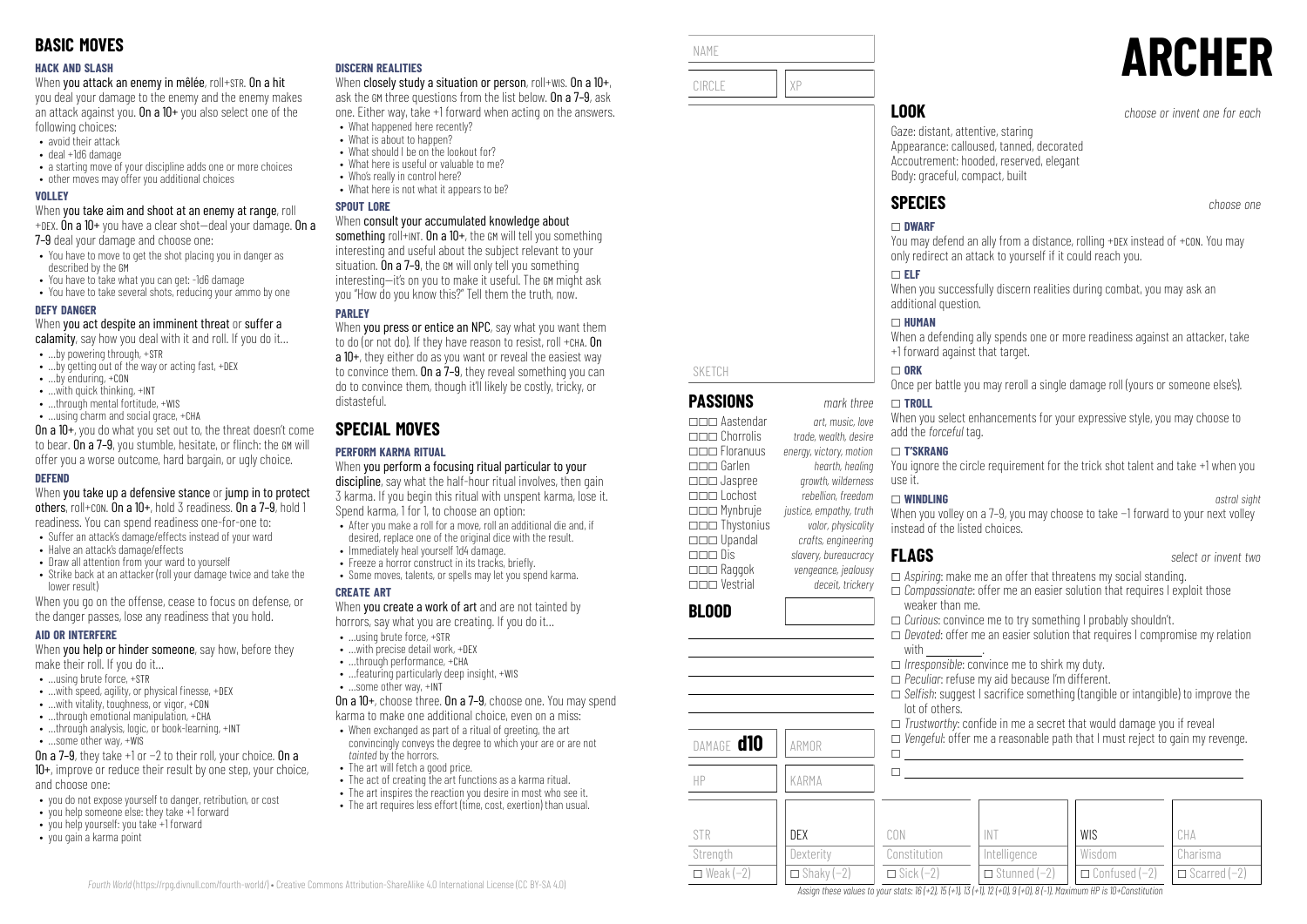| <u>The contract of the contract of the contract of the contract of the contract of the contract of the contract of the contract of the contract of the contract of the contract of the contract of the contract of the contract </u> |  |
|--------------------------------------------------------------------------------------------------------------------------------------------------------------------------------------------------------------------------------------|--|
| $\Box$ and the contract of the contract of the contract of the contract of the contract of the contract of the contract of the contract of the contract of the contract of the contract of the contract of the contract of the       |  |
| the contract of the contract of the contract of the contract of the contract of the contract of the contract of                                                                                                                      |  |
| $\blacksquare$ . The contract of the contract of the contract of the contract of the contract of the contract of the contract of the contract of the contract of the contract of the contract of the contract of the contract of the |  |
| $\Box$ and the state of the state $\Box$                                                                                                                                                                                             |  |
| The contract of the contract of the contract of                                                                                                                                                                                      |  |
| <u> El provincia de la característica de la característica de la característica de la característica de la característica de la característica de la característica de la característica de la característica de la característi</u> |  |

# **STARTING MOVES**

#### **CALLED SHOT**

When you attack someone from a distance and they don't see it coming, you can choose to deal your damage or roll +DEX. On a hit deal your damage and choose one. On a 10+, also choose another. You may spend karma to make one additional choice, even on a miss.

- Deal +1d4 damage.
- They drop what they are holding. If this is a weapon, they do half damage until they are rearmed.
- Hobble their movement
- Stun them into total inaction for a few moments. • Strike a weak spot, ignoring their armor.

#### **EXPRESSIVE STYLE**

When you hold your favorite ranged weapon, you channel magic through it in your unique way, altering the weapon to express your soul and technique. Choose whether you express magic using:

- $\overline{\Pi}$  bows
- $\Box$  crossbows
- $\Box$  thrown weapons
- $\Box$  blowguns
- Choose two enhancements which apply to any weapon of that type when you use it (and disappear when you don't). Your magic…
- $\Box$  …directs your shots to exposed spots: +2 piercing.
- $\square$  …expresses your vendetta: when volleying at a specific type of creature (your choice), take +1.
- \_ …speeds your cycle: ignore *reload*.
- $\Box$  …directs your shots to vulnerable spots: +1 damage.
- \_ …lightens the weapon: −1 weight.
- $\Box$  …braces the weapon allowing a brutal directness: Use STR to volley, not DEX.

#### **ELUSIVE STRIKE**

Add the following to the hack and slash list:

• You escape mêlée with the target, moving to *near* range.

#### **EXPRESSIONS OF THE ARC**

When you create art with wood carving, take +1. If you use the result in a successful greeting ritual and the person receiving your art retains it, you may always find them using direction arrow.

# **TAL FNTS**

You may weave threads into talents, if you meet their requirements:

#### \_ **BLOT OUT THE SUN**

When you volley you may spend extra ammo before rolling. For each point of ammo spent you may choose an extra target. Roll once and apply damage to all targets.

#### \_\_ **HUNTER'S MARK**

When you volley an enemy, your next attack against that same foe deals +1d4 damage.

*Second thread (requires circle 6):* When you volley an enemy, your next attack against that same foe deals +1d8 damage, instead.

### \_ **IMPROVED BOW**

Choose one extra enhancement for your expressive style.

#### \_\_ **ACCURATE** *requires circle 2*

When you deal damage with a ranged weapon, roll twice and keep the higher result.

*Second thread (requires circle 6):* When you deal damage with a ranged weapon, your base damage die always scores the maximum.

#### \_ **BOW HISTORY** *requires circle 2*

When you spend several hours studying a ranged weapon or ammunition for a ranged weapon, roll+INT. On a  $10+$  you gain insight into the item's past and nature. Choose three and take +2 forward to study the item further. On a 7–9 choose one and take +1 forward to study the item further.

- Discover the item's basic abilities (that is, abilities that may be used without weaving threads into the item).
- Discover how many threads may be woven into the item, if any.
- Understand exactly what must be done (and where) to learn the item's name.
- Discover the question that must be answered to gain the next key to the item, if any.
- Discover if the item requires that any deeds be performed.

#### \_ **DIRECTION ARROW** *requires circle 2*

When **you need to locate someone** and have a personal item

representative of them, you may release a shot into the air. At the apex of the arrow or weapon's flight, it explodes into sparks, which shape into an arrow pointing the direction to the target.

#### \_ **MISSILES AND TARGETS** *requires circle 2* When you discern realities about a social obstacle to a goal, add the following to the questions you may ask:

- Which tactic offers the most direct route to my goal (e.g. intimidation, bribery, cooperation, subterfuge, etc.)
- \_\_ **WOOD SKIN** *requires circle 2*

#### You gain +1 armor.

*Second thread (requires circle 6):* You gain +2 armor instead.

#### \_ **FLETCHER** *requires circle 4*

When you spend some time reflecting on your expressive style and making arrows or bolts specifically for use with it, roll+wis. You create a bundle of ammunition (3 ammo, 1 weight). On a 10+ choose three. On a 7–9 choose one:

- The ammunition is high quality: +1 ammo.
- The ammunition is armor piercing: +2 piercing.
- The ammunition is wicked: +1 damage.
- The ammunition is non-lethal: deals stun damage.

#### \_ **TRICK SHOT** *requires circle 4*

When you make a fancy shot with your favorite ranged weapon, spend 1 ammo and roll+DEX. On a  $10+$  the shot succeeds as intended (dealing damage, if appropriate). On a 7–9 the trick works, but imperfectly.

#### \_ **WARP WOOD** *requires circle 4*

When **you touch wood**, living or dead, and concentrate you may bend and shape it as you desire. Take −1 ongoing to any other task while you do so.

#### \_ **ARCANE SHOT** *requires circle 6*

When you volley, you may reduce your ammo to transform the shot into magical energy once it is released. Choose one when you fire:

- The ammunition becomes a bolt of fire, igniting anything flammable it hits.
- The ammunition becomes a shard of ice, coating the area around its point of impact with ice.
- The ammunition becomes insubstantial, passing through most targets, but capable of wounding creatures which are themselves insubstantial.
- The ammunition becomes white light, marking any target it hits. This deals no damage, but any attempts to hit that target with ranged weapons take  $+1$  for the next few minutes.
- The ammunition becomes a sticky black goo, tangling up a hit target, or making an area it hits difficult to cross.

#### \_ **ARROW'S VIEW** *requires circle 6*

When you fire a ranged weapon, you may choose to replace your vision by what would be seen if your eyes were on either side of the flying weapon, until the moment of the arrow's impact.

## \_ **INCULCATE WOOD** *requires circle 6*

When **you touch wood**, living or dead, or a vehicle, item or structure mostly made of wood, it becomes immune to fire so long as you remain in contact with it and desire it be so. Any flames burning the wood when you touch it immediately snuff out.

#### \_ **PINNING AIM** *requires circle 6*

When you intimidate someone by aiming your favorite ranged weapon directly and conspicuously at them, a subtle but obvious mark appears on them and they stop in their tracks. While you maintain your aim, you may only move slowly and they cannot move at all, unless attacked. If you decide to shoot them after a while, improve your volley result by one step.

#### \_ **SEED OF DESTRUCTION** *requires circle 8*

When **vou volley** on a  $12+$ , you deal damage and may reduce ammo by one. If you do, the arrow grows into a vine-like wood elemental. Treat as an assassin vine converted into a follower (Quality +1, Loyalty +1, *spirit*). This creature vanishes if it kills the target, the combat ends, it's loyalty reaches -3, or you dismiss it (whichever comes first).

|             | LOAD      |
|-------------|-----------|
|             |           |
|             |           |
|             |           |
| <b>OWER</b> | Name      |
|             |           |
| ור          | ח ר<br>ıг |
|             |           |

**FOLLO** Quality Loyalty HP | Armor | Dmg | Load Tags Tags Traits Traits Instinct Cost Gear Moves

## **GEAR** *Load is 12+STR*

NOTES

COIN LOAD

appropriate artisan tools (1 weight) dungeon rations (uses:  $\Box \Box \Box \Box \Box$  ration, 1 weight) Choose your defenses:

- $\Box$  leather armor (1 armor, worn, 1 weight)
- $\Box$  chainmail (1 armor, worn, 1 weight)  $\Box$  scale mail (2 armor, worn, clumsy, 3 weight)
- Choose your armament:
- $\Box$  fine bow (near, far, 2 weight)
- $\Box$  bundle of arrows (ammo:  $\Box$  $\Box$ . 1 weight)
- $\Box$  crossbow (near, +1 damage, reload, 3 weight)
- $\Box$  bundle of bolts (ammo:  $\Box$  $\Box$ , 1 weight)
- \_ blowgun (near, −2 damage)
- $\Box$  blowgun needles (ammo:  $\Box$  $\Box$  $\Box$  $\Box$ )  $\Box$  throwing knives (thrown, near, ammo:  $\Box \Box \Box$ )
- $\square$  spear (reach, thrown, near, 1 weight)
- $\Box$  bola (thrown, near, entangling, 1 weight)
- $\Box$  stiletto (hand, precise, 1 piercing, 1 weight) Choose two:
- $\square$  2 healing potions

 $\Box$  antitoxin

 $\Box$  15 coins

 $\Box$  bundle of arrows (ammo:  $\Box \Box \Box$ , 1 weight)  $\Box$  bundle of bolts (ammo:  $\Box \Box \Box$ , 1 weight)

 $\Box$  any mount, with am approval (beast, mount)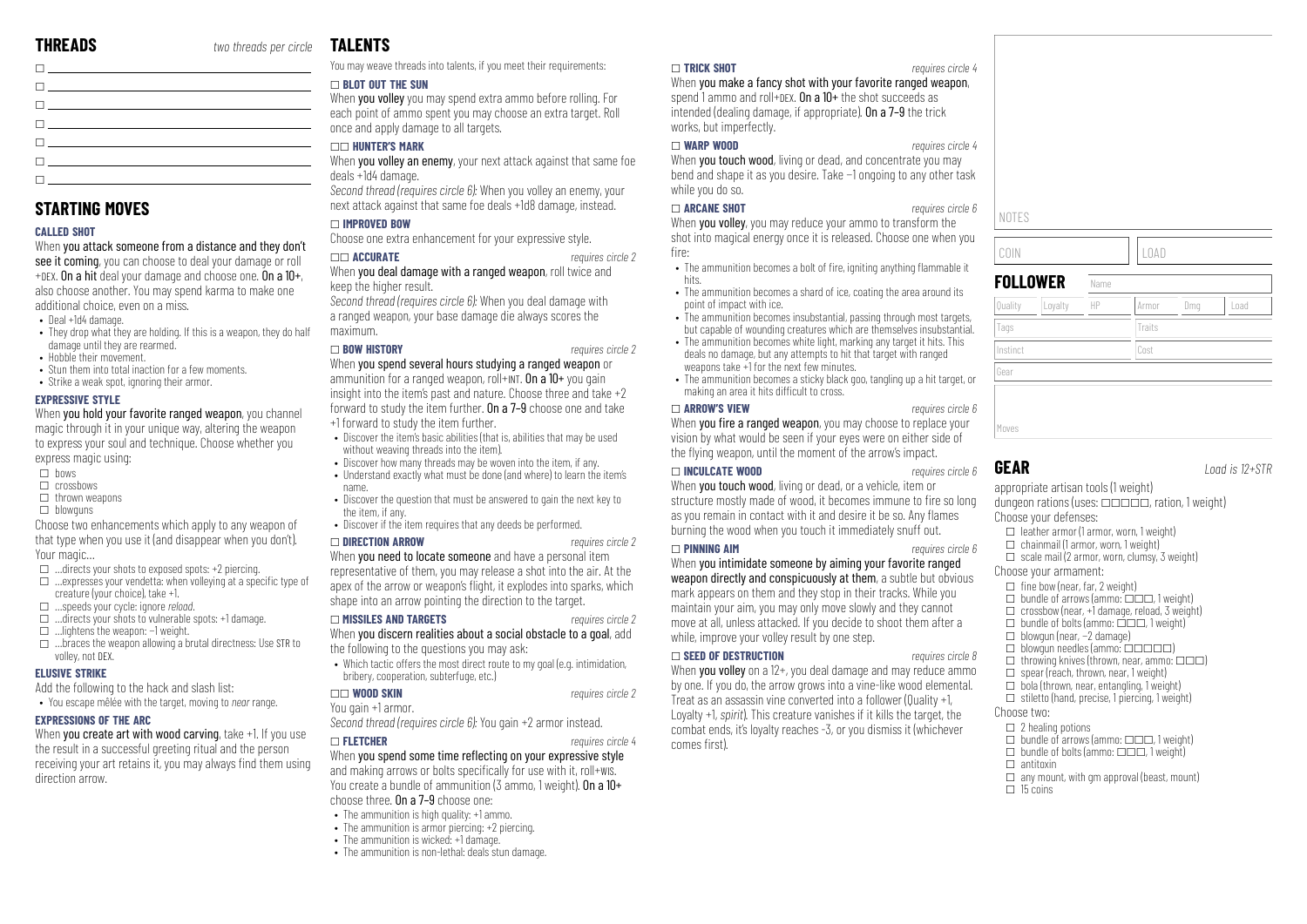#### **HACK AND SLASH**

When you attack an enemy in mêlée, roll+STR. On a hit

you deal your damage to the enemy and the enemy makes an attack against you. On a  $10+$  you also select one of the following choices:

- avoid their attack
- deal +1d6 damage
- a starting move of your discipline adds one or more choices
- other moves may offer you additional choices

#### **VOLLEY**

When you take aim and shoot at an enemy at range, roll +DEX. On a 10+ you have a clear shot—deal your damage. On a

7–9 deal your damage and choose one:

- You have to move to get the shot placing you in danger as described by the GM
- You have to take what you can get: -1d6 damage
- You have to take several shots, reducing your ammo by one

#### **DEFY DANGER**

When you act despite an imminent threat or suffer a

- calamity, say how you deal with it and roll. If you do it...
- …by powering through, +STR
- ...by getting out of the way or acting fast, +DEX
- …by enduring, +CON • …with quick thinking, +INT
- …through mental fortitude, +WIS
- …using charm and social grace, +CHA

On a 10+, you do what you set out to, the threat doesn't come to bear. On a 7–9, you stumble, hesitate, or flinch: the GM will offer you a worse outcome, hard bargain, or ugly choice.

#### **DEFEND**

When you take up a defensive stance or jump in to protect others, roll+CON. On a 10+, hold 3 readiness. On a 7–9, hold 1 readiness. You can spend readiness one-for-one to:

- Suffer an attack's damage/effects instead of your ward
- Halve an attack's damage/effects
- Draw all attention from your ward to yourself • Strike back at an attacker (roll your damage twice and take the lower result)

When you go on the offense, cease to focus on defense, or the danger passes, lose any readiness that you hold.

#### **AID OR INTERFERE**

When **you help or hinder someone**, say how, before they make their roll. If you do it…

- $\bullet$  **using brute force,**  $\text{+STR}$
- $\bullet$  ... with speed, agility, or physical finesse,  $+$ DEX
- …with vitality, toughness, or vigor, +CON
- $\bullet$  through emotional manipulation,  $+CHA$ • ...through analysis, logic, or book-learning, +INT
- …some other way, +WIS
- On a 7–9, they take +1 or −2 to their roll, your choice. On a 10+, improve or reduce their result by one step, your choice, and choose one:
- you do not expose yourself to danger, retribution, or cost
- you help someone else: they take +1 forward
- you help yourself: you take +1 forward
- you gain a karma point

### **DISCERN REALITIES**

When closely study a situation or person, roll+WIS. On a  $10+$ , ask the GM three questions from the list below. On a 7–9, ask one. Either way, take +1 forward when acting on the answers.

- What happened here recently? • What is about to hannen?
- What should I be on the lookout for?
- What here is useful or valuable to me?
- Who's really in control here?
- What here is not what it annears to be?

#### **SPOUT LORE**

#### When consult your accumulated knowledge about

something roll+INT. On a 10+, the GM will tell you something interesting and useful about the subject relevant to your situation. On a 7–9, the GM will only tell you something interesting—it's on you to make it useful. The GM might ask you "How do you know this?" Tell them the truth, now.

## **PAPLEY**

When you press or entice an NPC, say what you want them to do (or not do). If they have reason to resist, roll +CHA. On a 10+, they either do as you want or reveal the easiest way to convince them. On a 7–9, they reveal something you can do to convince them, though it'll likely be costly, tricky, or distasteful.

# **SPECIAL MOVES**

# **ORDER FOLLOWER**

When you order or expect a follower to do something dangerous, degrading, or contrary to their instinct, roll +Loyalty. On a 10+ they do it, now. On a 7–9, the GM chooses one from the list below:

- Decrease the follower's Loyalty by 1.
- They complain loudly, now or later, and demand something in return.
- Caution, laziness, or fear makes them take a long time to get it done.

#### **DO THEIR THING**

When a follower does something chancy within the scope of their tags or moves, roll+Quality. On a  $10+$  they do it, as well as one could reasonably hope. On a 7–9, they do it, but there's an unforeseen cost, consequence, or limitation (ask the GM what). You cannot usually spend karma on this roll. The GM will tell you what happens when a follower does anything on their own, or beyond the scope of their tags or moves.

#### **CALL FOR ASSISTANCE**

When a follower helps you make a move that calls for a roll. take +1 to that roll but know that they will be exposed to any potential consequences.

When a follower helps you hack and slash or volley, roll their damage die alongside your own, use the highest one. Add any damage bonuses you get on top of that.

When a **follower helps you defend**, you can spend 1 readiness to redirect an attack to them instead of yourself.



\_\_\_ Lochost *rebellion, freedom*

\_\_\_ Dis *slavery, bureaucracy*

\_\_\_ Jaspree *growth, wilderness*

\_\_\_ Mynbruje *justice, empathy, truth* \_\_\_ Thystonius *valor, physicality* \_\_\_ Upandal *crafts, engineering*

\_\_\_ Raggok *vengeance, jealousy* \_\_\_ Vestrial *deceit, trickery*

**BLOOD**

NAME

# **BEASTMASTER**

**LOOK** *choose or invent one for each*

Gaze: wise, wild, haunting Appearance: hairy, messy, braided Accoutrement: ceremonial, practical, weathered Body: powerful, limber, furtive

# **SPECIES** *choose one*

# Your presence allows your *companion*s to become *fearless* when underground.

Your presence allows your *companion*s to become *stealthy* when in forests or other lush places.

Your presence allows your *companion*s to become *fearless* when in a steading.

\_ **OBSIDIMEN** *+1 armor; only wear living armor* Spend succor to give one of your *companion*s the *cautious* tag for a few

Your presence allows your *companion*s to become *fearless* when in battle.

# When you suffer the scarred debility, it does not affect your *companion*s' quality.

\_ **T'SKRANG** Spend succor to give one of your *companion*s the *aquatic* tag for a few minutes.

\_ **WINDLING** *astral sight*

When you discern realities using a *companion*'s senses, you may use astral sight.

- \_ *Compassionate*: offer me an easier solution that requires I exploit those weaker than me.
- \_ *Curious*: convince me to try something I probably shouldn't.
- \_ *Devoted*: offer me an easier solution that requires I compromise my relation with
- \_ *Gullible*: tell me a lie I believe.
- \_ *Peculiar*: refuse my aid because I'm different.
- \_ *Unsophisticated*: exemplify a social convention or intricate concept I must misunderstand.

WIS Wisdom \_ Confused (−2)

\_ *Visionary*: offer me an easier solution that interferes with my dream of .

| DAMAGE <b>d8</b> | ARMOR               |                    |                     |
|------------------|---------------------|--------------------|---------------------|
| HP               | KARMA               |                    |                     |
| <b>STR</b>       | <b>DEX</b>          | CON                | <b>INT</b>          |
| Strength         | Dexterity           | Constitution       | Intelligence        |
| $\Box$ Weak (-2) | $\Box$ Shaky $(-2)$ | $\Box$ Sick $(-2)$ | $\Box$ Stunned (-2) |

Assign these values to your stats:  $16 (+2)$ ,  $15 (+1)$ ,  $13 (+1)$ ,  $12 (+0)$ ,  $9 (+0)$ ,  $8 (-1)$ . Maximum HP is 8+Constitution

*Fourth World* [\(https://rpg.divnull.com/fourth-world/\)](https://rpg.divnull.com/fourth-world/) • Creative Commons Attribution-ShareAlike 4.0 International License (CC [BY-SA](https://creativecommons.org/licenses/by-sa/4.0/) 4.0)

**FLAGS** *select or invent two*

**CHA** Charisma  $\Box$  Scarred (−2)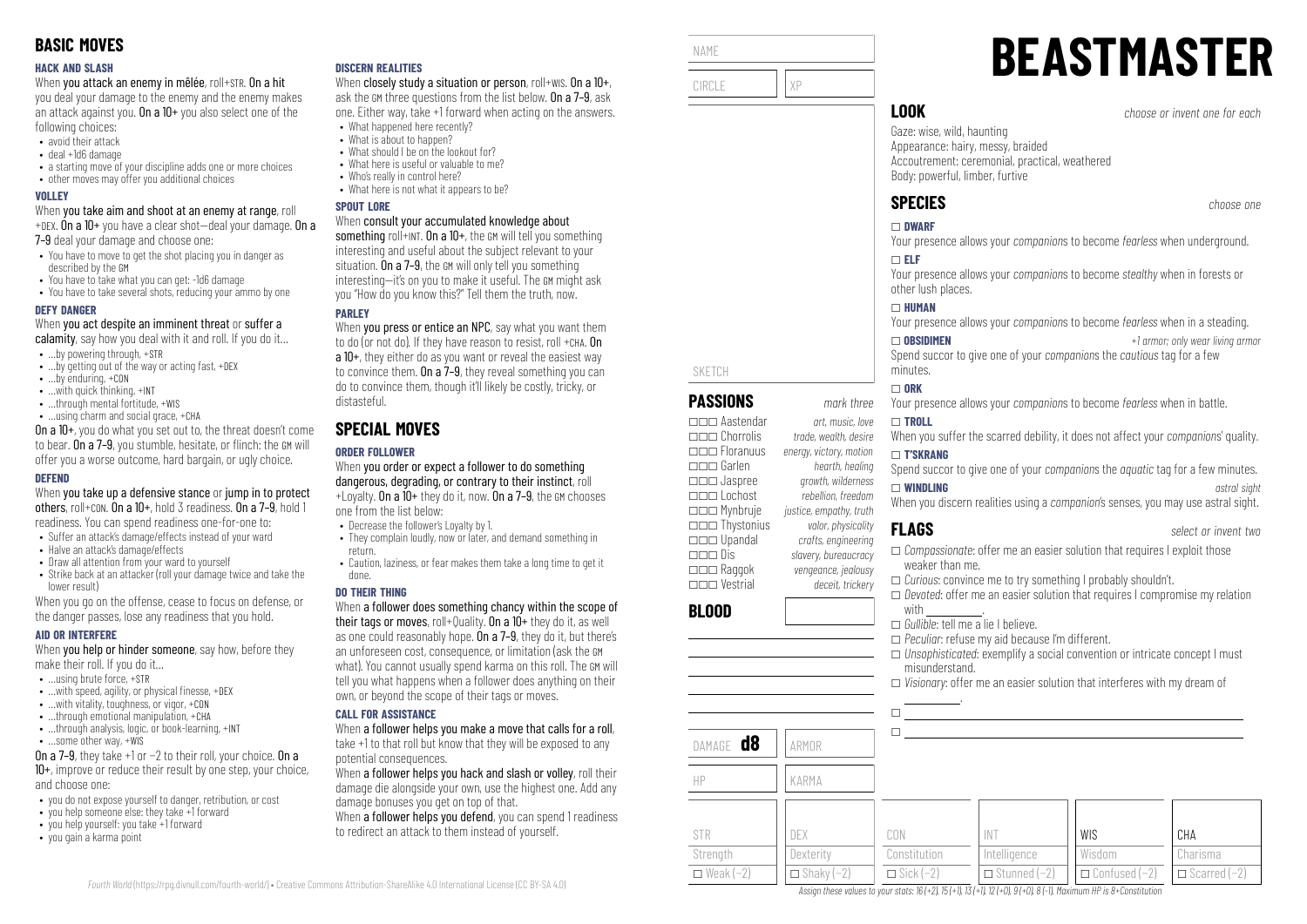| <u>n en de la companya de la compa</u>                                                                                |  |
|-----------------------------------------------------------------------------------------------------------------------|--|
|                                                                                                                       |  |
| the contract of the contract of the contract of the contract of the contract of the contract of the contract of       |  |
| The contract of the contract of the contract of the contract of the contract of the contract of the contract of       |  |
| the contract of the contract of the contract of the contract of the contract of the contract of the contract of       |  |
| <u> 1 marca - Antonio Alemania, amerikana amerikana amerikana amerikana amerikana amerikana amerikana amerikana a</u> |  |

# **STARTING MOVES**

#### **THROUGH THE FIRST VEIL**

When you have befriended a *beast* , named and cared for it for a little while, you may bond with the animal easily. The GM will tell you what, if anything, is needed for the ritual. You may start play with an existing bond to an appropriate *beast*, with GM approval.

#### **ANIMAL COMPANION**

When you link your true pattern to the true pattern of

a *beast* , you consider the beast to have a special tag: *companion*. You enjoy the standard benefits of a pattern bond to a creature:

- spend few minutes in physical contact to take any amount of damage in order to heal a *companion* by that amount
- meditate with closed eyes to discern realities using a *companion*'s senses, no matter the distance between you
- meditate to whisper a short message to a *companion*, which they will hear no matter the distance between you

In addition, you treat the *companion* as a follower with a starting loyalty of +2, and a cost of being an important part of your life. Their quality is always equal to your effective CHA (including the impact of debilities). You may spend karma when such a beast does their thing.

**THE ALPHA** \_\_\_\_\_\_\_\_\_\_\_\_\_\_\_\_\_\_ You possess a pool of magic which allows you to help your *companion*s. When you make camp, hold succor equal to your full Wisdom score (losing any prior succor). Spend succor to:

- Improve the result of ordering a *companion* by one step.
- Reduce the damage the *companion* takes from an attack by WIS.
- Add +hold spent when the *companion* does their thing.

#### **HELLO TO MY LITTLE FRIEND**

Add the following to the hack and slash list:

• One of your *companion*s commands the target's full attention.

#### **EXPRESSIONS OF THE BEAST**

When you create art with body painting or wood carving,

take +1. If you give the result in a successful greeting ritual, any attempt to track the recipient succeeds as if you rolled at 10+, if they have the art in their possession.

# **TAL FNTS**

You may weave threads into talents, if you meet their requirements:

## \_ **EMPATHY**

When you study someone, you can ask their player "What is your character feeling?" in addition to anything else that happens. Also, add these to the list of discern realities questions:

• How could I make your character feel • What is making your character feel this way?

#### \_\_ **NATURE OF THE BEAST**

When you spout lore about an animal or monster, you use CHA instead of INT.

*Second thread (requires circle 6):* In addition, on a 12+, you get to ask the GM any one question about the subject.

#### \_ **THICK HIDE**

So long as your feet touch the ground you have +1 armor. \_\_ **WILD TONGUE**

You can speak with and understand animals. *Second thread (requires circle 4):* You can speak with and understand any creature lacking the *spirit* and *horror* tags.

#### \_ **HUNT AND TRACK** *requires circle 111*

When you follow a trail of clues left behind by passing creatures. roll+WIS. On a hit, you follow the creature's trail until there's a significant change in its direction or mode of travel. On a  $10+$ , you also choose one:

- Gain a useful bit of information about your quarry, the GM will tell you what.
- Determine what caused the trail to end.

#### \_\_ **CONTROL** *requires circle 2*

When you reach out to influence the mind of a *beast* , roll+CHA. On a 10+ choose three. On a 7–9 choose one. You may spend karma to make one additional choice, even on a miss.

- The target treats you as a friend.
	- The target may be ordered to perform simple tasks.

• The target will not remember being controlled. The effect lasts an hour or so. If you release control, the target takes damage, faces more danger than you, or otherwise has its

trust seriously betrayed, the domination ends. *Second thread (requires circle 6):* You may influence any creature lacking the *spirit* or *horror* tags.

#### \_ **FRIGHTEN ANIMALS** *requires circle 2*

When you make disturbing, unnatural noises, you frighten all *beasts* in earshot. Handlers may order followers to prevent their charges from panicking, but other beasts flee.

#### \_ **MAN'S BEST FRIEND** *requires circle 2*

When you allow a *companion* to take a blow that was meant for you, the damage is negated and your companion's quality becomes +0. If its quality is already +0 you can't use this ability. When you have a few hours of rest with the beast, its quality returns to normal.

#### \_ **WELL TRAINED** *requires circle 2*

- You may spend succor to:
- Allow a *companion* to navigate or scout ahead, as if they had the *guide* tag for the duration.
- Give a *companion* the *cunning* tag for a few minutes.
- Give a *companion* the *devious* tag for a few minutes.
- Give a *companion* the *stealthy* tag for a few minutes.

#### \_ **FOSTER LIFE** *requires circle 4*

You may spend succor to:

- Stabilize a *companion* very recently reduced to 0 HP, bringing them to a single HP.
- Touch a *companion* and instantly heal them 1d6 HP.
- Touch any other creature or person and heal them 1d4 HP. • Calm any excited beasts in the immediate vicinity

\_ **PRIMAL URGES** *requires circle 4* When you reach out to manipulate a creature who lacks the *spirit* and *horror* tags, roll+wis. On a hit, you plant a strong emotional urge into the target (fear, fury, hunger, thirst, desire, drowsiness, etc.). On a 7–9 also (you may spend karma to avoid one of them):

- You feel this urge yourself.
- When the effect ends, the target knows it was manipulated.

#### \_ **THE PRIDE** *requires circle 4*

When your *companion* does their thing on a 12+, or rolls the maximum amount on a damage roll, gain 1 succor.

#### \_ **ANIMAL POSSESSION** *requires circle 6*

When you lock eyes with a *beast* , you may project your mind into it to control its body. You retain your own intellect, but actions are limited by the animal's form. Any damage inflicted on the animal is also applied to you. Your real body collapses, unconscious.

#### \_ **COORDINATED ASSAULT** *requires circle 6*

When one of your *companion*s helps you hack and slash, spend a point of succor to add their damage roll to yours (instead of using the highest).

#### \_ **CROWD CONTROL** *requires circle 6*

When you catch the attention of a crowd and fix your will upon their emotions, roll+wis. On a hit, instill an emotion of your choice into every member of that crowd. On a  $10+$ , you may also influence the majority of crowd to take one concrete action.

#### \_ **UNNATURAL SELECTION** *requires circle 8*

You may perform a ritual to summon and bind a tasked spirit into a *companion* to enhance its abilities. The GM will give you one to four of the following conditions:

- It's going to take days.
- First you must
- You'll need help from
- It will require certain amounts of true elements.
- It will require one or more rare ingredients.
- You must perform the ritual in a certain place.

So long as the spirit remains, the *companion* gains your choice of two of the following:

- Working with the GM, add an additional move.
- It's attack gains +3 damage.
- $\bullet$  It gains  $+2$  armor.  $\bullet$  It gains  $+3$  HP.
- It gains an additional follower or monster tag.

The physical form of the *companion* changes in supernatural ways, commensurate with these new abilities. You may banish the tasked spirit whenever you like, reverting the *companion* to normal. Only one spirit may occupy a *companion* at a time.

# NOTES

## **FOLLOWER** Name

COIN LOAD

| Quality<br>Loyalty | HP   | Armor  | Dmg | Load |
|--------------------|------|--------|-----|------|
| Tags               |      | Traits |     |      |
| Instinct           | Cost |        |     |      |
| Gear               |      |        |     |      |
|                    |      |        |     |      |
| Moves              |      |        |     |      |
|                    |      |        |     |      |

|          | <b>FOLLOWER</b> | Name |              |      |
|----------|-----------------|------|--------------|------|
| Quality  | Loyalty         | HP   | Armor<br>Dmg | Load |
| Tags     |                 |      | Traits       |      |
| Instinct |                 |      | Cost         |      |
| Gear     |                 |      |              |      |

# **GEAR** *Load is 7+STR*

Choose two:

 $\Box$  3 antitoxins

appropriate artisan tools (1 weight)

- Choose your defenses:  $\Box$  hide armor (1 armor, worn, 1 weight)
- $\Box$  bare skin (0 armor, living)
- $\Box$  shield  $(+1$  armor, 2 weight)
- Choose your armament:
- $\Box$  shillelagh (close, 2 weight)

 $\Box$  any common pet (beast)  $\Box$  any common pet (beast)

- $\Box$  staff (close, two-handed, 1 weight)
- $\Box$  spear (reach, thrown, near, 1 weight)

 $\Box$  halfling pipeleaf (uses:  $\Box$  $\Box$  $\Box$  $\Box$  $\Box$ )

 $\Box$  whip (reach, dangerous, entangling, 1 weight)  $\Box$  adventuring gear (uses:  $\Box$  $\Box$  $\Box$  $\Box$  $\Box$ , 2 weight)

 $\Box$  poultices and herbs (uses:  $\Box \Box$ , slow, 1 weight)  $\square$  simple mount of appropriate size (beast, mount)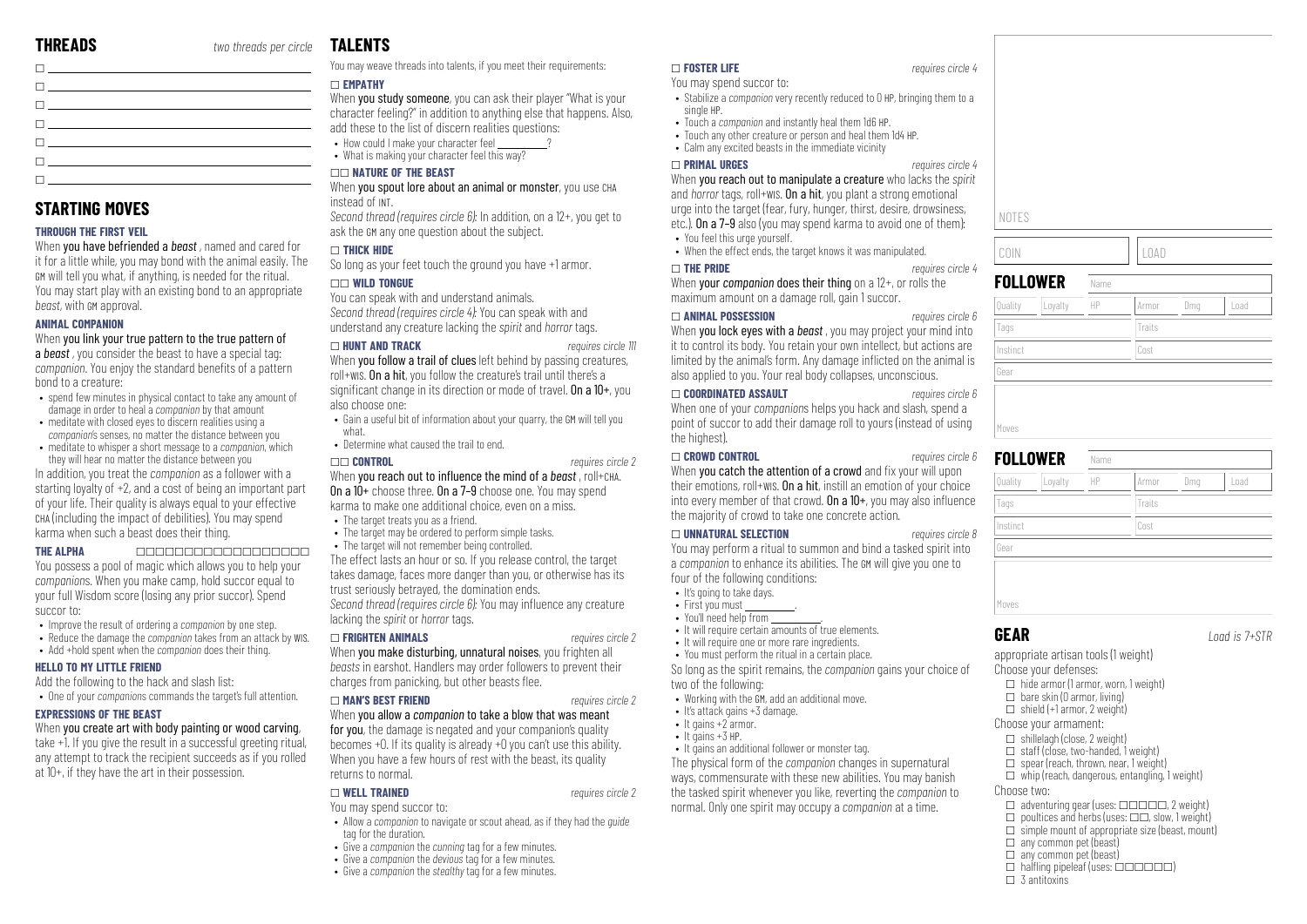#### **HACK AND SLASH**

When you attack an enemy in mêlée, roll+STR. On a hit

you deal your damage to the enemy and the enemy makes an attack against you. On a  $10+$  you also select one of the following choices:

- avoid their attack
- deal +1d6 damage
- a starting move of your discipline adds one or more choices
- other moves may offer you additional choices

#### **VOLLEY**

When you take aim and shoot at an enemy at range, roll +DEX. On a 10+ you have a clear shot—deal your damage. On a

7–9 deal your damage and choose one:

- You have to move to get the shot placing you in danger as described by the GM
- You have to take what you can get: -1d6 damage
- You have to take several shots, reducing your ammo by one

#### **DEFY DANGER**

When you act despite an imminent threat or suffer a

- calamity, say how you deal with it and roll. If you do it...
- …by powering through, +STR
- ...by getting out of the way or acting fast, +DEX
- …by enduring, +CON
- …with quick thinking, +INT
- …through mental fortitude, +WIS • …using charm and social grace, +CHA

On a 10+, you do what you set out to, the threat doesn't come to bear. On a 7–9, you stumble, hesitate, or flinch: the GM will offer you a worse outcome, hard bargain, or ugly choice.

#### **DEFEND**

When you take up a defensive stance or jump in to protect others, roll+CON. On a 10+, hold 3 readiness. On a 7–9, hold 1 readiness. You can spend readiness one-for-one to:

- Suffer an attack's damage/effects instead of your ward
- Halve an attack's damage/effects
- Draw all attention from your ward to yourself • Strike back at an attacker (roll your damage twice and take the lower result)

When you go on the offense, cease to focus on defense, or the danger passes, lose any readiness that you hold.

#### **AID OR INTERFERE**

When **you help or hinder someone**, say how, before they make their roll. If you do it…

- $\bullet$  **using brute force,**  $\text{+STR}$
- $\bullet$  ...with speed, agility, or physical finesse, +DEX
- ... with vitality, toughness, or vigor, +CON
- $\cdot$  through emotional manipulation,  $+CHA$
- …through analysis, logic, or book-learning, +INT
- …some other way, +WIS

On a 7–9, they take +1 or −2 to their roll, your choice. On a 10+, improve or reduce their result by one step, your choice, and choose one:

- you do not expose yourself to danger, retribution, or cost
- you help someone else: they take +1 forward
- you help yourself: you take +1 forward
- you gain a karma point

#### **DISCERN REALITIES**

When closely study a situation or person, roll+wis. On a 10+, ask the GM three questions from the list below. On a 7–9, ask one. Either way, take +1 forward when acting on the answers.

- What happened here recently? • What is about to happen?
- What should I be on the lookout for?
- What here is useful or valuable to me?
- Who's really in control here?
- What here is not what it annears to be?

#### **SPOUT LORE**

#### When consult your accumulated knowledge about

something roll+INT. On a 10+, the GM will tell you something interesting and useful about the subject relevant to your situation. On a 7–9, the GM will only tell you something interesting—it's on you to make it useful. The GM might ask you "How do you know this?" Tell them the truth, now.

## **PAPLEY**

When you press or entice an NPC, say what you want them to do (or not do). If they have reason to resist, roll +CHA. On a 10+, they either do as you want or reveal the easiest way to convince them. On a  $7-9$ , they reveal something you can do to convince them, though it'll likely be costly, tricky, or distasteful.

# **SPECIAL MOVES**

# **ORDER FOLLOWER**

When you order or expect a follower to do something dangerous, degrading, or contrary to their instinct, roll  $+$ Loyalty. On a  $10+$  they do it, now. On a 7-9, the GM chooses one from the list below:

- Decrease the follower's Loyalty by 1.
- They complain loudly, now or later, and demand something in return.
- Caution, laziness, or fear makes them take a long time to get it done.

#### **RECRUIT**

When you go looking to hire help, tell the GM what you're offering and for whom you're looking, phrased in one of the following ways:<br>• A group of

(porters, quards, minstrels, etc.)

• A skilled  $\overline{a}$  finite, sage, burglar, bodyguard, etc.) If the GM says you can't find that kind of help in a place like this, start over or move on. Otherwise, roll+nothing and take +1 if you have a good reputation in these parts. On a 10+ they're yours for the hiring. On a 7–9, the GM chooses one:

- They demand greater compensation, in coin or otherwise.
- No one here fits the bill, but you hear of someone elsewhere who does.
- They have a need that must be met first (permission from someone else, a favor, etc.).
- You can tell at a glance they are less than ideal (ask the GM how). The GM will choose or roll their specifics (quality, loyalty, instinct, cost, tags, etc.) as needed, to be discovered through play.



\_\_\_ Upandal *crafts, engineering*

\_\_\_ Raggok *vengeance, jealousy* \_\_\_ Vestrial *deceit, trickery*

**BLOOD**

\_\_\_ Dis *slavery, bureaucracy*

# **CAVALRYMAN**

**LOOK** *choose or invent one for each*

Gaze: confident, empathetic, steely Appearance: tousled, dashing, noble Accoutrement: muddy, pragmatic, ornamented Body: slight, sturdy, athletic

Your maximum HP are increased by one.

Your long lifespan prepares you for loss. If your favored mount dies, you may bond to a new one within days, and do not reduce your maximum HP.

You may make moves using your banner that would normally require you to be mounted while not mounted.

Your base damage is always d10.

When you deal damage while mounted on your favored mount, deal +2 damage.

When you would become unseated from your mount, you may use your tail to stick with your mount and bring it back under control.

\_ **WINDLING** *astral sight* When you volley from a flying mount, deal  $+2$  damage.

- \_ *Aspiring*: make me an offer that threatens my social standing. \_ *Compassionate*: offer me an easier solution that requires I exploit those
- weaker than me.
- \_ *Delusional*: offer me a more effective solution that requires I abandon my mis-perception or erroneous belief.
- □ *Devoted*: offer me an easier solution that requires I compromise my relation with
- $\Box$  *Heroic*: let me keep you from going first into danger so I can go myself
- \_ *Honest*: involve me in a deception I must ruin.
- \_ *Gullible*: tell me a lie I believe.
- \_ *Righteous*: offer me an easier solution that requires I violate my principle of

 . \_ *Visionary*: offer me an easier solution that interferes with my dream of

| DAMAGE <b>d8</b><br>HP | ARMOR<br>KARMA    |                  |                     |                      |                     |
|------------------------|-------------------|------------------|---------------------|----------------------|---------------------|
| <b>STR</b>             | DEX               | CON              | <b>INT</b>          | WIS                  | CHA                 |
| Strength               | Dexterity         | Constitution     | Intelligence        | Wisdom               | Charisma            |
| $\Box$ Weak (-2)       | $\Box$ Shaky (-2) | $\Box$ Sick (-2) | $\Box$ Stunned (-2) | $\Box$ Confused (-2) | $\Box$ Scarred (-2) |

Assign these values to your stats:  $16 (+2)$ ,  $15 (+1)$ ,  $13 (+1)$ ,  $12 (+0)$ ,  $9 (+0)$ ,  $8 (-1)$ . Maximum HP is 10+Constitution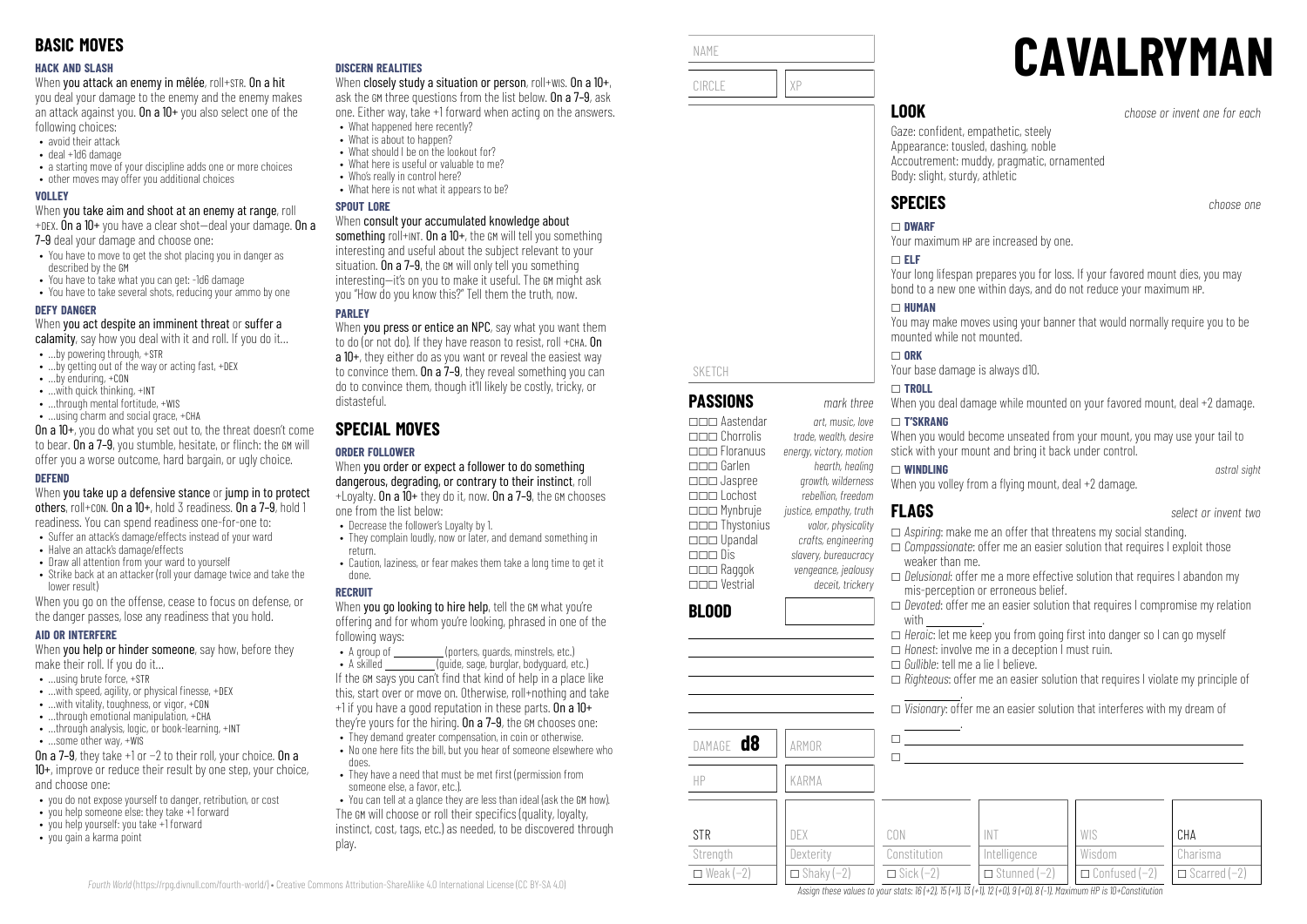# **STARTING MOVES**

#### **NO SECRET SO CLOSE**

You have a deep connection to a *mount* appropriate to your species and size (with GM approval), likely one you have raised from birth. You have connected your pattern to your mount's with a thread, gaining the benefits of that bond:

- spend few minutes in physical contact to take any amount of damage in order to heal your mount by that amount
- meditate with closed eves to discern realities using your mount's senses, no matter the distance between you
- meditate to whisper a short message, which you mount will hear no matter the distance between you

You treat your favored mount as a follower with a starting loyalty of +3, and a cost of love, affection and care from you. Their quality is always equal to your effective CHA (including the impact of debilities). You may spend karma when your favored mount does their thing and, when you whistle loudly for your mount when it is not nearby, it will quickly arrive at your side in a dramatic fashion. When mounted on your favored mount:

- Your damage becomes d10
- You ignore the *clumsy* tag on your armor
- Your mount becomes *fearless*.

Should your mount die, you lose a piece of yourself (permanently reduce your maximum HP by one). If you choose, after a suitable period of mourning, you may spend several months developing a connection to a new mount.

#### **BANNER FROM A TRUMPET**

You have a personal banner which displays your personal colors and a symbol representing the bond between you and your favored mount. What does it look like? When you, seated on your favored mount, rally those around you under your banner to perform a task, such as a charge into battle, a last stand, the start of a long journey, and so on, roll+CHA. On a 10+, choose three. On a 7–9, choose one. You may spend karma to make one additional choice, even on a miss:

- allies on mounts improve attempts to order their mounts by a step while the task is going to plan
- allies take +1 ongoing to order followers while the task is going to plan
- allied followers take +1 ongoing to do their thing while the task is going to plan
- A witness of your choice becomes very impressed with you.

#### **AS I DO**

- Add the following to the hack and slash list:
- Choose an ally to inspire, giving them +2 forward.

#### **EXPRESSIONS OF JOINING**

When you create art with body painting or braiding, take +1. If you use the result in a successful greeting ritual, the recipient takes +1 forward to control a mount.

# **TALENTS**

You may weave threads into talents, if you meet their requirements:

#### \_ **THROWING STEEL IN PLACE OF KISSES**

When you charge your favored mount at a mounted rider who is also charging at you, roll+quality. On a  $10+$ , choose three. On a  $7-9$ , choose one. You may spend karma to make one additional choice, even on a miss:

- Deal your damage to the rider. If you are using a *forceful* weapon, you also unseat the rider.
- Unseat the rider. If you are using a *forceful* weapon, you also knock the mount off its stride.
- You avoid taking damage from the rider. • You stay on your mount.
- A witness of your choice becomes very impressed with you.

#### \_ **UPON THE SIGHTLESS COURIERS OF THE AIR**

When you carry a message or package on a perilous journey, choose one:

- the journey's scout, navigator, and quartermaster all take +1
- improve the result of either the scout, navigator, or quartermaster by one step
- during the journey, you make a discovery

#### \_\_ **WHERE GRACE IS SERVED WITH MUSCLE**

#### When you defend using a shield bearing your banner symbol, roll +CHA instead of +CON.

*Second thread (requires circle 6):* While on your favored mount, when you defend on 7+, add your mount's Loyalty to the amount of hold you gain.

\_\_ **BONES OF THE HORSE** *requires circle 2*

When **you ride a** *mount* , you gain +1 armor.

# *Second thread (requires circle 6):* You gain +2 armor instead.

\_ **DANGEROUS AT BOTH ENDS** *requires circle 2* When you roll +DEX or +CON while on a *mount* , you may roll +Quality instead.

#### \_\_ **HIDE THY SPURS** *requires circle 2*

When you rally your troops under your banner for a charge into combat that you lead, add the following choice:

• allies take +1 ongoing during the charge, and +1 forward after *Second thread (requires circle 6):* Also add:

• those under your banner take +2 armor forward.

#### \_\_ **SUMMON UP THE BLOOD** *requires circle 2*

When you muster soldiers to your banner, roll+CHA. On a hit, you gather a band who will fight for you for one battle. On a 10+, choose three. On a 7-9, choose two.

- The band is as large as you could hope for
- The band will follow you into the jaws of hell
- The band is well equipped
- All members of the band have mounts • All members of the band are veterans
- 

• The band will not expect a great reward at battle's end *Second thread (requires circle 6):* Make an additional choice on a hit. You may also spend one karma to make an additional choice,

- even on a miss. Also add the following choices:
- The band will bring mystic nowers or potent artifacts to bear
- The band will follow you as long as your bring them victories
- The band will carry on your agenda after you leave them

#### \_\_\_ **HOT AND FIERY STEED** *requires circle 2*

Your favored mount learns a special trick. Work with the GM to add a move to represent it.

*Second thread (requires circle 4):* Select a second move. *Third thread (requires circle 6):* Select a third move.

#### \_\_ **INCISION IN THEIR HIDES** *requires circle 2*

When you deal damage while mounted, deal +1d4 damage. *Second thread (requires circle 6):* Deal +1d4 even while not mounted. When mounted, roll damage twice and take the better result.

#### \_ **THREE FEET HIGHER** *requires circle 2*

When you enter a steading on your *mount* with your banner displayed, roll+CHA. On a  $10+$ , choose three. On a  $7-9$ , choose one. You may spend karma to make one additional choice, even on a miss. For each choice, someone of importance in the steading (selected by the GM)…

- fears you.
- respects you.
- …lusts after you
- …will help you.
- …has something for you.
- …needs something from you.

# \_ **EXEMPLAR** *requires circle 4*

When you rally allies under your banner, add the following choice:

• choose one of your talents; any of your allies can use this talent while they ride by your side, until you lower your banner.

#### \_ **BY GENTLENESS CONFINED** *requires circle 6*

When you and your mount spend a moment to reassure each other in a desperate situation, roll+STR. On a 10+, choose two. On a 7–9, choose one. You may spend karma to make one additional choice, even on a miss.

- Heal yourself 1d8 HP
- Heal your mount 1d8 HP

#### \_ **MADLY OFF IN ALL DIRECTIONS** *requires circle 6*

When **you ride your favored mount** waving your banner and shouting encouragement, roll+CHA. On a 7-9, choose three allies who can see you; they cease to be afraid, panicked, cowed or otherwise incapacitated by emotion. On a  $10+$ , all allies who can see you are so affected.

#### \_ **ROLLING THUNDER** *requires circle 8*

When you ride your favored mount into numerous enemies, any time you take out and enemy, gain 1 hold. Lose all hold when you rest but, while you remain in the fracas, spend hold to:

- make your mount leap much farther than it has any right to go
- use one of your mount's moves, just like that
- give an attack the *messy* and *forceful* tags • close the distance to a goal, unscathed
	- pull an ally onto the mount, unscathed

NOTES COIN LIOAD **FOLLOWER** Name Quality ||Loyalty ||HP ||Armor ||Dmg ||Load Tags Tags Traits Traits Instinct Cost

| <b>FOLLOWER</b><br>Loyalty<br>Quality | HP | Dmg<br>Armor<br>Load |
|---------------------------------------|----|----------------------|
| Tags                                  |    | Traits               |
| Instinct                              |    | Cost                 |
| Gear                                  |    |                      |

Gear

Moves

**GEAR** *Load is 12+STR*

appropriate artisan tools (1 weight)

- Choose your defenses:
- $\Box$  chainmail (1 armor, worn, 1 weight), adventuring gear (uses:  $\Box \Box \Box \Box \Box$  2 weight)
- $\Box$  scale mail (2 armor, worn, clumsy, 3 weight)

#### Choose two weapons:

- $\Box$  lance (reach, astride, forceful, 2 weight)
- $\Box$  spear (reach, thrown, near, 1 weight)

 ${\sf (ammo: \Box \Box \Box \ 1}$  weight)

 $\Box$  $\Box$ , 1 weight)

Choose two:  $\Box$  2 healing potions

 $\Box$  17 coins

 $\Box$  long sword, battle axe or flail (close, +1 damage, 2 weight)  $\square$  crossbow (near, +1 damage, reload, 3 weight), bundle of bolts

 $\Box$  fine bow (near, far, 2 weight), bundle of arrows (ammo:

 $\Box$  shield bearing your banner symbol (+1 armor, 2 weight)  $\Box$  antitoxin, poultices and herbs (uses:  $\Box \Box$ , slow, 1 weight),  $d$ ungeon rations (uses:  $\Box$  $\Box$  $\Box$  $\Box$ , ration, 1 weight)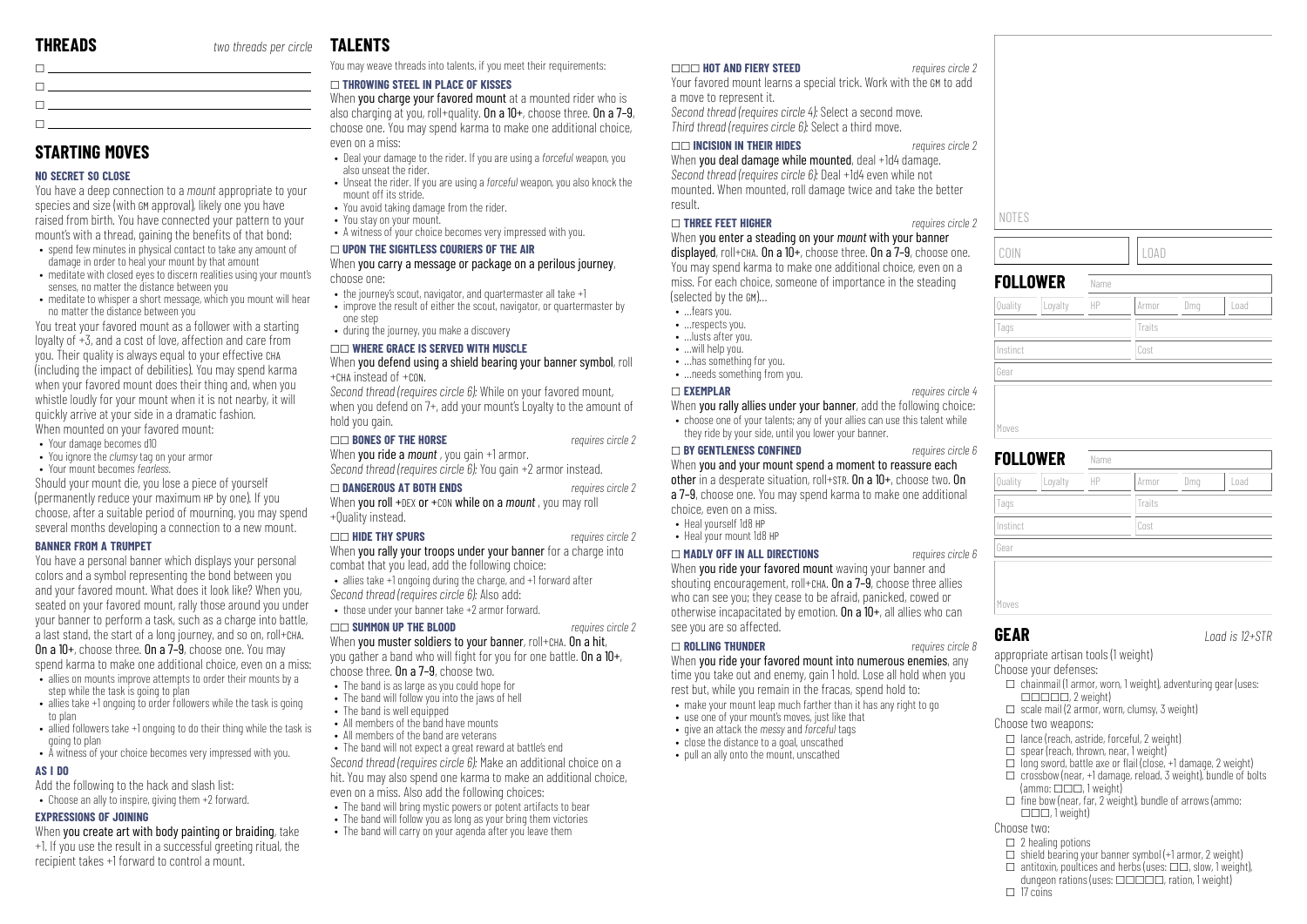#### **HACK AND SLASH**

When you attack an enemy in mêlée, roll+STR. On a hit

you deal your damage to the enemy and the enemy makes an attack against you. On a  $10+$  you also select one of the following choices:

- avoid their attack
- deal +1d6 damage
- a starting move of your discipline adds one or more choices
- other moves may offer you additional choices

#### **VOLLEY**

When you take aim and shoot at an enemy at range, roll +DEX. On a 10+ you have a clear shot—deal your damage. On a

7-9 deal your damage and choose one:

- You have to move to get the shot placing you in danger as described by the GM
- You have to take what you can get: -1d6 damage
- You have to take several shots, reducing your ammo by one

#### **DEFY DANGER**

When you act despite an imminent threat or suffer a

- calamity, say how you deal with it and roll. If you do it...
- …by powering through, +STR
- …by getting out of the way or acting fast, +DEX
- …by enduring, +CON
- …with quick thinking, +INT
- …through mental fortitude, +WIS • …using charm and social grace, +CHA

On a 10+, you do what you set out to, the threat doesn't come to bear. On a 7–9, you stumble, hesitate, or flinch: the GM will offer you a worse outcome, hard bargain, or ugly choice.

#### **DEFEND**

When you take up a defensive stance or jump in to protect others, roll+CON. On a 10+, hold 3 readiness. On a 7–9, hold 1 readiness. You can spend readiness one-for-one to:

- Suffer an attack's damage/effects instead of your ward
- Halve an attack's damage/effects
- Draw all attention from your ward to yourself
- Strike back at an attacker (roll your damage twice and take the lower result)

When you go on the offense, cease to focus on defense, or the danger passes, lose any readiness that you hold.

#### **AID OR INTERFERE**

When **you help or hinder someone**, say how, before they make their roll. If you do it…

- $\bullet$  **using brute force,**  $\text{+STR}$
- $\bullet$  ...with speed, agility, or physical finesse, +DEX
- …with vitality, toughness, or vigor, +CON
- $\cdot$  through emotional manipulation,  $+CHA$
- ...through analysis, logic, or book-learning, +INT
- …some other way, +WIS

On a 7–9, they take +1 or −2 to their roll, your choice. On a 10+, improve or reduce their result by one step, your choice, and choose one:

- you do not expose yourself to danger, retribution, or cost
- you help someone else: they take +1 forward
- you help yourself: you take +1 forward
- you gain a karma point

#### **DISCERN REALITIES**

When closely study a situation or person, roll+WIS. On a  $10+$ , ask the GM three questions from the list below. On a 7–9, ask one. Either way, take +1 forward when acting on the answers.

- What happened here recently? • What is about to happen?
- What should I be on the lookout for?
- What here is useful or valuable to me?
- Who's really in control here?
- What here is not what it annears to be?

#### **SPOUT LORE**

#### When consult your accumulated knowledge about

something roll+INT. On a 10+, the GM will tell you something interesting and useful about the subject relevant to your situation. On  $a 7-9$ , the GM will only tell you something interesting—it's on you to make it useful. The GM might ask you "How do you know this?" Tell them the truth, now.

## **PAPLEY**

When you press or entice an NPC, say what you want them to do (or not do). If they have reason to resist, roll +CHA. On a 10+, they either do as you want or reveal the easiest way to convince them. On a  $7-9$ , they reveal something you can do to convince them, though it'll likely be costly, tricky, or distasteful.

# **SPECIAL MOVES**

## **PERFORM KARMA RITUAL**

When you perform a focusing ritual particular to your discipline, say what the half-hour ritual involves, then gain 3 karma. If you begin this ritual with unspent karma, lose it. Spend karma, 1 for 1, to choose an option:

- After you make a roll for a move, roll an additional die and, if desired, replace one of the original dice with the result.
- Immediately heal yourself 1d4 damage.
- Freeze a horror construct in its tracks, briefly.
- Some moves, talents, or spells may let you spend karma.

#### **ORDER FOLLOWER**

#### When you order or expect a follower to do something dangerous, degrading, or contrary to their instinct, roll  $+1$  ovalty. On a  $10+$  they do it, now. On a 7-9, the GM chooses

one from the list below:

- Decrease the follower's Loyalty by 1.
- They complain loudly, now or later, and demand something in return.
- Caution, laziness, or fear makes them take a long time to get it done.

#### **DO THEIR THING**

*Fourth World* [\(https://rpg.divnull.com/fourth-world/\)](https://rpg.divnull.com/fourth-world/) • Creative Commons Attribution-ShareAlike 4.0 International License (CC [BY-SA](https://creativecommons.org/licenses/by-sa/4.0/) 4.0)

When a follower does something chancy within the scope of their tags or moves, roll+Quality. On a 10+ they do it, as well as one could reasonably hope. On a 7-9, they do it, but there's an unforeseen cost, consequence, or limitation (ask the GM what). You cannot usually spend karma on this roll. The GM will tell you what happens when a follower does anything on their own, or beyond the scope of their tags or moves.



**BLOOD**

STR Strength  $\Box$  Weak (−2)

DAMAGE **d4** ARMOR

HP KARMA

DEX **Dexterity**  $\Box$  Shaky (-2)

# **ELEMENTALIST**

**LOOK** *choose or invent one for each*

Gaze: penetrating, fierce, understanding Appearance: coarse, balanced, fastidious Accoutrement: unconventional, ostentatious, modest Body: gnarled, meaty, solid

# **SPECIES** *choose one*

#### \_ **DWARF**

When determining the disposition of an item made primarily from metal or glass. make an additional choice, even on a miss.

When determining the disposition of an item made primarily from wood, hide, or living material, make an additional choice, even on a miss.

Choose one spell from another discipline's list. You can cast it as if it was a elementalist spell.

\_ **OBSIDIMEN** *+1 armor; only wear living armor* When determining the disposition of an item made primarily from earth or stone, on a hit make an additional choice.

When unmaking an item, take +1 and do so in half the time.

.

.

 $\Box$  $\Box$ 

CON Constitution  $\Box$  Sick (−2)

Your base damage is d6.

## \_ **T'SKRANG**

When you interact with water spirits, take +1.

#### \_ **WINDLING** *astral sight*

When you interact with air spirits, take +1

- \_ *Bumptious*: challenge my knowledge and prove that I have more to learn.
- \_ *Curious*: convince me to try something I probably shouldn't.
- $\Box$  *Eccentric*: include me in a social interaction where my personality imperfections will be viewed as charm.

\_ *Scandalous*: defer to me when a social convention needs violated. \_ *Visionary*: offer me an easier solution that interferes with my dream of

- \_ *Honest*: involve me in a deception I must ruin.
- \_ *Peculiar*: refuse my aid because I'm different.

INT Intelligence \_ Stunned (−2)

Assign these values to your stats:  $16 (+2)$ ,  $15 (+1)$ ,  $13 (+1)$ ,  $12 (+0)$ ,  $9 (+0)$ ,  $8 (-1)$ . Maximum HP is 6+Constitution

- \_ *Portentous*: seek my divinations in a moment of uncertainty and trust them implicitly.
- \_ *Righteous*: offer me an easier solution that requires I violate my principle of

WIS Wisdom \_ Confused (−2)

**CHA** Charisma  $\Box$  Scarred (−2)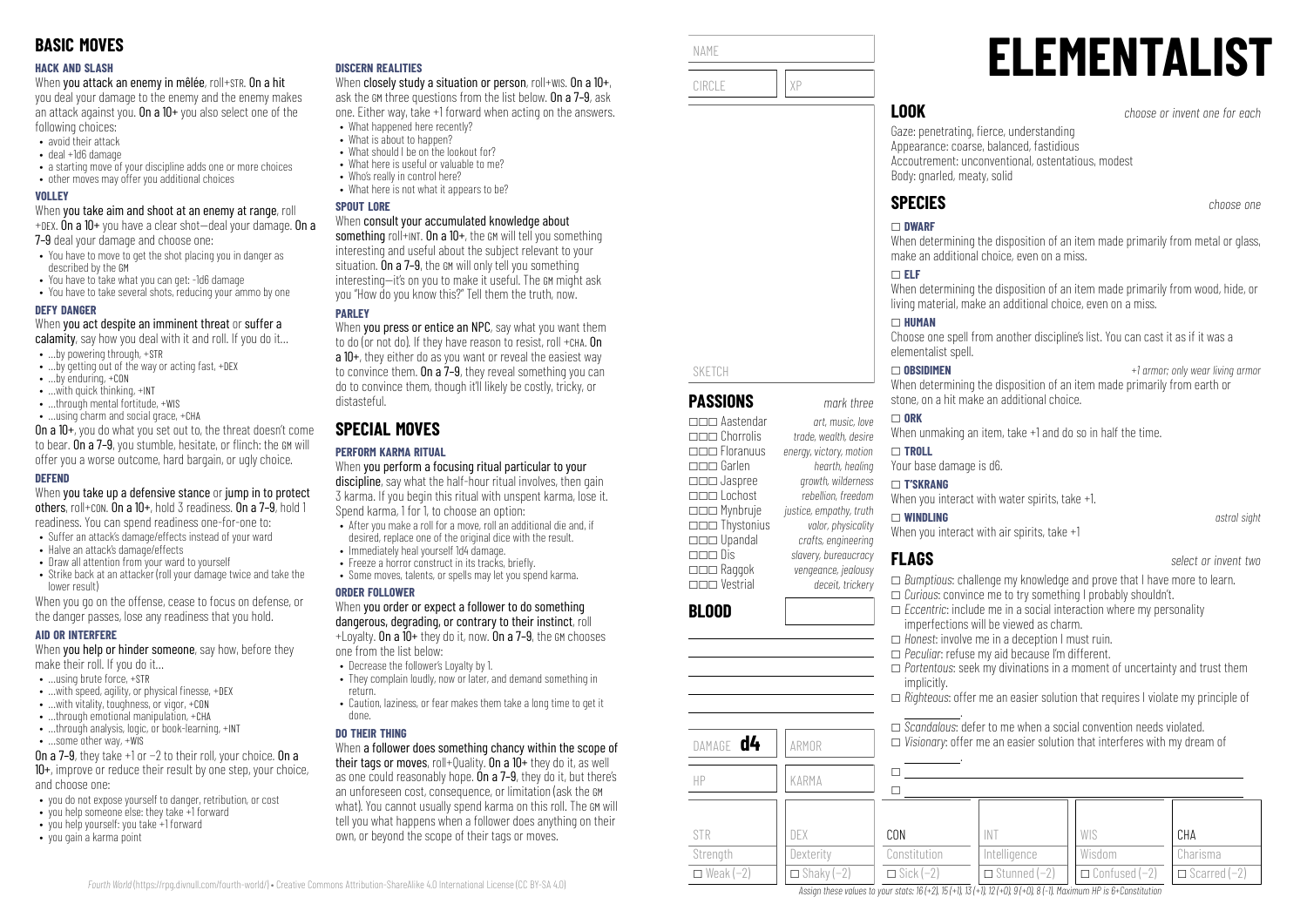| the contract of the contract of the contract of the contract of the contract of the contract of the contract of |  |
|-----------------------------------------------------------------------------------------------------------------|--|
| the contract of the contract of the contract of                                                                 |  |
| The contract of the contract of the contract of the                                                             |  |
| $\mathbf{L}$ and $\mathbf{L}$ are the set of $\mathbf{L}$ and $\mathbf{L}$                                      |  |
| the company of the company of the company of                                                                    |  |

# **STARTING MOVES**

#### **ELEMENTALISM**

Through detailed understanding and manipulation of the basic forces of nature, you can weave threads into spells. You gain access to a number of abilities related to spell casting:

- You may use the astral sight move.
- You have mastered several elementalist spells and inscribed them in your grimoire. You start out with three first circle elementalist spells in your grimoire as well as the cantrips. Whenever you gain a circle, you add a new elementalist spell of your circle or lower to your grimoire.
- You know how to form and stabilize an astral construct that makes casting spells safer, called a spell matrix. You may fashion as many spell matrices as you like; however, the combined circles of all spells attuned into them may not exceed twice your own circle.
- Through concentration and force of will, you can weave threads to cast spells (from a spell matrix, grimoire or with raw magic). You may weave spells with +CON.
- Through force of personality and appreciation of the give and take of the universe, you channel energy through your spell weaving to cast a spell. You may cast spells with +CHA.

#### **LETHAL FOCUS**

When you cast a spell that deals or heals damage, you may spend focus to increase the damage it deals or heals by one for each focus spent. If the spell deals or heals damage more than once, this bonus applies only to the first occurrence.

#### **ELEMENTAL SENSE**

When you discern realities about a location, you may add the following questions to the list of choices:

- What true elements are here?
- What elemental spirits do I sense?

#### **SPIRIT GROUNDING**

Add the following to the hack and slash list:

• If the target has the materialization special quality, you either force it to materialize or prevent it from dematerializing for a few seconds.

#### **EXPRESSIONS OF BALANCE**

When you create art with embroidery or sculpting, take +1. If you use the result in a successful greeting ritual, elemental spirits will give the recipient the benefit of the doubt so long as the item is retained.

# **TAL FNTS**

You may weave threads into talents, if you meet their requirements:

#### \_\_ **BODY INFUSION**

When you infuse your body with the power of the elements over

- several minutes, gain your choice until you use this move again:  $\Box$  Air: you always have clean air to breathe, regardless of environment
- (e.g. underwater, a cloud of poison gas, buried, etc.)  $\Box$  Earth: ignore damage dealt to you by spells or magic, so long as your feet are on the ground.
- $\Box$  Fire: you take no damage from heat or flame.
- $\Box$  Water: you may not be entangled, grappled, bound or otherwise bodily restrained against your will.

 $\Box$  Wood: gain +2 armor. *Second thread (requires circle 6):* Select two choices instead.

#### \_\_\_ **ELEMENTAL VOICE**

When you sense an elemental spirit in the area, you may communicate with it.

*Second thread (requires circle 2):* When you demand an elemental spirit perform a task for you, roll+CHA. On a 10+ choose two. On a 7–9 choose one. On a miss, some catastrophe occurs as a result of your calling.

- The effect you desire comes to pass
- You avoid paying nature's price
- You retain control

*Third thread (requires circle 6):* So long as you do nothing but talk with the elemental, you may force it to remain still.

#### \_\_ **FILTRATION**

#### When you dig your fingers into someone's skin and filter their

blood, roll+con. On a hit, you eliminate one poison or drug affecting them. On a  $7-9$ , you deal 1d4 damage to them. *Second thread (requires circle 6):* On a hit, you pull the toxin out of them intact. If preserved, the dose may be used again.

#### \_\_ **ARRANGING THE ELEMENTS** *requires circle 2*

When **vou touch someone**, skin to skin, and spend a few minutes shifting the elemental balances in their pattern, roll+cHA. On a hit, choose one. On a 7–9, whatever you choose is transferred to you. • You heal them of 1d8 damage

- You remove one disease from them
- You cure one of their debilities

*Second thread (requires circle 6):* Choose two, instead. You may select the same item more than once.

#### \_\_ **ITEM DISPOSITION** *requires circle 2*

When you spend several hours getting to know an item, roll+CHA. On a 10+ you gain insight into the item's past and nature. Choose three and take +2 forward to study it further. On a 7–9 choose one and take +1 forward to study it further.

- Discover the item's basic abilities (that is, abilities that may be used without weaving threads into the item).
- Discover how many threads may be woven into the item, if any.
- Understand exactly what must be done (and where) to learn the item's name.
- Discover which true elements were used in its construction.
- Discover the question that must be answered to gain the next key to the item, if any.
- Discover if the item requires that any deeds be performed.
- Studying the item takes half the time.

*Second thread (requires circle 6):* You need only examine the item for several minutes or so before rolling.

#### \_ **ELEMENTAL FOCUS** *requires circle 2*

When you cast a spell with an elemental tag, through an un-*ehnanced* spell matrix, you may spend 2 focus to retain one of the threads woven into it and that matrix becomes *enhanced* until you next cast a spell through it.

## \_\_ **RITUAL OF UNMAKING** *requires circle 2*

When you know the name and elemental makeup of a magic

item with one or fewer ranks and perform a grueling, day long ritual over it, roll+CON. On a hit the item is unmade, and some of its materials can be reused. On a 10+ you also salvage one kernel of the true elements used to make it. On a miss the item may explode and give a random debility.

*Second thread (requires circle 6):* On a 10+, pick one:

- salvaged kernels of the true elements are exceptionally pure
- you salvage an additional kernel of a true element

#### \_\_ **SENSE THE FLOW** *requires circle 2* When you spout lore by sensing how the subject breaks down into primal forces, you use CHA instead of INT.

*Second thread (requires circle 6):* In addition, on a 12+, you get to ask the GM any one question about the subject.

#### \_ **ITEM INFUSION** *requires circle 6*

Tell the GM you would like to infuse a mundane item with magic to give it one rank and an appropriate magical ability associated with that rank. Such enchantment is always possible, but the GM will give you one or more (possibly all) of these conditions to fulfill:

- It will require certain amounts of true elements
- It will require one or more rare ingredients.
- The ability may function a bit differently than you propose.
- It's going to take days/weeks/months.
- You must get help from
- You must perform the work in a certain place. • You must perform the work with specific tools.
- 

\_ **BECOME THE FIRE** \_\_\_\_ *requires circle 8* When you convince an elemental spirit to merge with you, roll  $+$ con. On a 10+ hold 3, On a 7–9 hold 2. On a miss hold 1 in addition to whatever else happens (some elementals might not let go). You may spend one karma to get +1 hold, even on a miss. So long as you have hold, your body is transformed into an elemental form, melding your features with the spirit's. Your new has the innate abilities of its element. You retain your normal stats, talents, and so on, but your base damage becomes d8. You gain one or more moves based on the nature of the elemental form (work with the GM to determine these). Spend hold to:

- 
- elemental keyword matching the elemental's nature.

| NOTES                    |                      |
|--------------------------|----------------------|
| COIN                     | LOAD                 |
| <b>FOLLOWER</b><br>Name  |                      |
| Loyalty<br>HP<br>Quality | Load<br>Armor<br>Dmg |
|                          |                      |
| Tags                     | Traits               |
| Instinct                 | Cost                 |
| Gear                     |                      |
|                          |                      |
| Moves                    |                      |

| Tags     | Traits |  |
|----------|--------|--|
| Instinct | Cost   |  |
| Gear     |        |  |

**GEAR** *Load is 8+STR*

your grimoire (1 weight) appropriate artisan tools (1 weight) dungeon rations (uses:  $\square\square\square\square\square$ , ration, 1 weight)

Choose your defenses:  $\Box$  leather armor (1 armor, worn, 1 weight)

- $\Box$  bare skin (0 armor, living)
- $\Box$  scale mail (2 armor, worn, clumsy, 3 weight)
- Choose your armament:
- $\Box$  short sword (close, 1 weight)
- $\Box$  ragged bow (near, 2 weight)
- $\Box$  staff (close, two-handed, 1 weight)
- Choose two:
- $\square$  2 healing potions
- $\Box$  3 antitoxins
- $\square$  unimpressive mount appropriate for your size (beast, mount)
- Make one of the elemental moves.
- Automatically succeed with a 12+ when casting a spell with an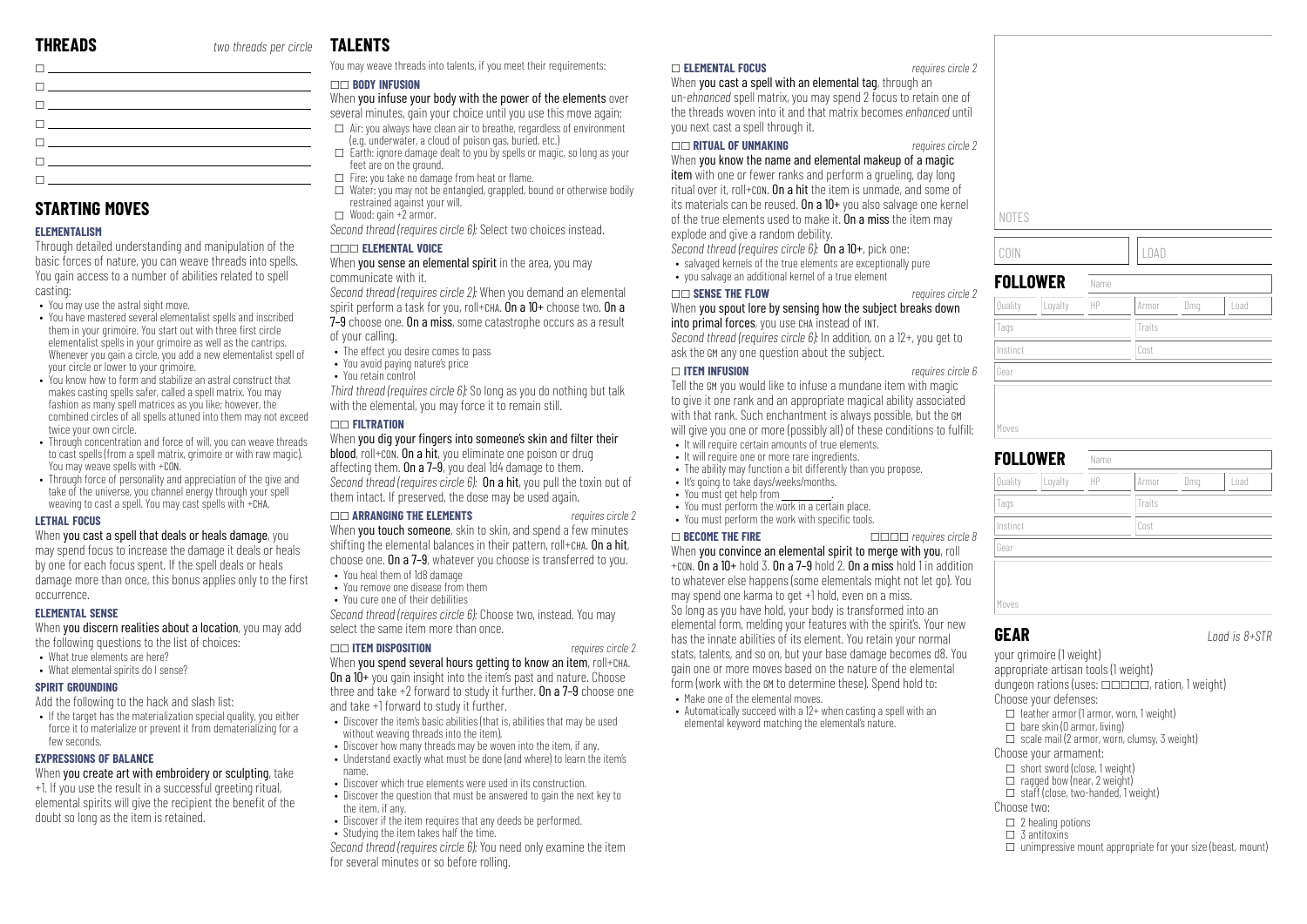# **SPELLCASTING MOVES**

#### **ATTUNE A SPELL MATRIX**

When you spend uninterrupted time (a half hour or so) in quiet contemplation of a spell matrix, you:

- Remove any spell pattern in the matrix (also removing *attuned*).
- Repair any damage done to the matrix, removing the *damaged*
- tag. • Place into the matrix the nattern of any spell in your grimoire of your own discipline and with a circle equal to or less than your
- own. The matrix gains the *attuned* tag. You may fashion as many spell matrices as you like;

however, the combined circles of all spells attuned into your spell matrices may not exceed twice your own circle (e.g. a third circle wizard can only attune up to six circles worth of spells into her matrices). Spells from other disciplines may not be attuned to matrices.

#### **WEAVE THROUGH A MATRIX**

When you weave a thread into a spell matrix the thread always becomes woven into the matrix. If weaving while under time pressure (e.g. combat, urgent necessity, etc.), also roll+the ability indicated by your discipline. On a 7– 9, hold 1 focus. On a 10+, hold 3 focus. On a 12+, you may choose to weave an additional thread into the spell. If you do, you gain no focus and lose any you are holding. Focus may be spent, one-for-one as often as desired, to:

- Add +1 to your own weaving roll after it is made.
- Take +1 to casting a spell.
- Take +1 to defy danger.

#### **WEAVE THROUGH A GRIMOIRE**

When you weave a thread into a spell in a grimoire the weaving attracts attention in astral space, and you roll+the ability indicated by your discipline. Take −1 for each of the following:

- The spell is of a higher circle than you have in your discipline.
- The grimoire is not yours.
- The spell is from a discipline you do not follow. On a hit, the thread is woven into the spell. On a 10+, hold 2

focus, spent just as in weaving through a matrix. On a  $12+$ , you may choose to weave an additional thread into the spell. If you do, you gain no focus and lose any you are holding.

#### **WEAVE RAW MAGIC**

When you weave a thread into raw spell energy, the flare in astral space attracts attention, and you roll+the ability indicated by your discipline. Take −1 for each of the following:

- The spell is of a higher circle than you have in your discipline.
- The spell is from a discipline you do not follow.

On a hit, the thread is woven into the spell. On a 10+, hold 1 focus, spent just as in weaving through a matrix. On a 12+, hold 3 focus.

#### **ABORT A SPELL**

When you abandon an attempt to cast a spell, or more than a minute passes between weaving a thread into a spell and the spell being cast, the energy stored in the spell dissipates, dealing 1 damage for each thread already woven into the casting to you and everyone nearby, friend and foe alike. Any threads woven to cast it become available **immediately** 

#### **CAST A SPELL**

When you unleash a spell you've fully woven, roll+the ability indicated by your discipline **On a hit**, the spell is successfully cast. On a 7–9, also choose one:

- You draw unwelcome attention or put yourself in a spot. The GM will tell you how.
- The spell also creates an unintended side effect. The GM will tell you what.
- The spell disturbs the fabric of reality as it is cast—take −1 ongoing to cast spells until the next time you make camp.
- You take 1d3 damage.
- The spell matrix used to cast the spell (if one was used) becomes *damaged*.

Regardless of the result of the spell, any threads woven to cast it become available immediately, no longer woven into the casting. You also lose all held focus.

#### **ADD A SPELL TO YOUR GRIMOIRE**

When you add a spell to your own grimoire, you truly learn the spell. The spell remains in your memory, so may be rewritten if a grimoire gets stolen or destroyed. You may add spells of any circle into your grimoire. You may add spells from other disciplines into your grimoire, if the fiction supports it.

#### **ASTRAL SIGHT**

If you have the ability to view the astral plane, when you spend a moment to activate it take +1 ongoing on any roll using INT, WIS, or CHA. Take −2 ongoing on any roll using STR, DEX, or CON. Take an additional +1 ongoing to discern realities. These bonuses and penalties last until you spend a moment to deactivate astral sight. While astral sight is active, you may interact with (and injure) astral creatures, and they you.

# **SPELL MATRICES**

| attuned | spell                                                                                                                                                                                                                                                                          |        | armored<br>damaged<br>efficient<br>enhanced |               |        |  |
|---------|--------------------------------------------------------------------------------------------------------------------------------------------------------------------------------------------------------------------------------------------------------------------------------|--------|---------------------------------------------|---------------|--------|--|
|         | $\Box$                                                                                                                                                                                                                                                                         |        | $\Box$                                      | $\Box$        | $\Box$ |  |
|         | $\Box$ and $\Box$ and $\Box$ and $\Box$ and $\Box$ and $\Box$ and $\Box$ and $\Box$ and $\Box$ and $\Box$ and $\Box$ and $\Box$ and $\Box$ and $\Box$ and $\Box$ and $\Box$ and $\Box$ and $\Box$ and $\Box$ and $\Box$ and $\Box$ and $\Box$ and $\Box$ and $\Box$ and $\Box$ |        | п                                           | П.            | $\Box$ |  |
|         | $\Box$ and $\Box$ and $\Box$ and $\Box$ and $\Box$ and $\Box$ and $\Box$ and $\Box$ and $\Box$ and $\Box$ and $\Box$ and $\Box$ and $\Box$ and $\Box$ and $\Box$ and $\Box$ and $\Box$ and $\Box$ and $\Box$ and $\Box$ and $\Box$ and $\Box$ and $\Box$ and $\Box$ and $\Box$ |        | п                                           | п п           |        |  |
|         | $\Box$ and $\Box$ and $\Box$ and $\Box$ and $\Box$ and $\Box$ and $\Box$ and $\Box$ and $\Box$ and $\Box$ and $\Box$ and $\Box$ and $\Box$ and $\Box$ and $\Box$ and $\Box$ and $\Box$ and $\Box$ and $\Box$ and $\Box$ and $\Box$ and $\Box$ and $\Box$ and $\Box$ and $\Box$ |        | п                                           | ПП            |        |  |
|         | $\Box$ and $\Box$ and $\Box$ and $\Box$ and $\Box$ and $\Box$ and $\Box$ and $\Box$ and $\Box$ and $\Box$ and $\Box$ and $\Box$ and $\Box$ and $\Box$ and $\Box$ and $\Box$ and $\Box$ and $\Box$ and $\Box$ and $\Box$ and $\Box$ and $\Box$ and $\Box$ and $\Box$ and $\Box$ |        | п                                           | п             | $\Box$ |  |
|         | $\Box$                                                                                                                                                                                                                                                                         |        | п                                           | п             | $\Box$ |  |
| $\Box$  | <u> 1986 - Johann Barbara, martin a</u> fil                                                                                                                                                                                                                                    |        | п                                           | П             | $\Box$ |  |
| $\Box$  | <u> 1986 - Johann Barbara, martin a bh</u>                                                                                                                                                                                                                                     |        | п                                           | П             |        |  |
|         | $\mathsf{\Pi}$ , and the contract of the contract of $\mathsf{\Pi}$                                                                                                                                                                                                            |        | п                                           | п             | $\Box$ |  |
|         | $\Box$                                                                                                                                                                                                                                                                         |        | п                                           | п             | п      |  |
|         |                                                                                                                                                                                                                                                                                | $\Box$ | □                                           | $\Box$ $\Box$ |        |  |

# **ELEMENTALIST SPELLS**

# **CANTRIPS**

All known cantrips may be cast without performing any type of weaving.

#### x **CONTAIN** *ongoing*

You wrap a magical force around any kernels of true elements you can see, preventing them from interacting. While ongoing you take −1 to cast a spell.

#### **∞ IGNITE** *fire*

A small flame, similar to that of a match, floats over the tip of your finger for the next few moments.

#### x **MEND**

A broken, mundane, unliving item you hold in your hands while you cast this spell become whole again. This can repair crafted goods (rips in fabric, shattered pots, wagon wheels, etc.) as well as natural items (small fissures in rock, cracks in ice, etc.).

#### x **PURIFY**

You remove impurities and mundane spoilage from food or water you hold in your hands while you cast this spell.

# **FIRST CIRCLE SPELLS**

First circle spells require one thread to be woven into them to be cast.

#### \_ **ARBOREALINGUIST** *ongoing, wood*

While ongoing, you may talk with any plant you can perceive. Plants perceive the world much differently than namegivers, and lack real language, but constantly monitor their surroundings and have long memories.

#### \_ **BALANCE** *ongoing*

You harmonize the elemental balance of a combatant of your choice. They take +1 ongoing so long as battle continues and they stand and fight. While ongoing you take −1 to cast a spell.

#### \_ **EARTH BLEND** *ongoing, earth*

You surround yourself with the essence of your environment, making you nearly impossible to notice. While ongoing, you may not move.

#### \_ **ELEMENTAL WEAPON** *ongoing, [element]*

You infuse your weapon with an element of your choice, giving this spell that elemental tag. The weapon you hold while casting does +1d4+1 damage until you dismiss this spell. While ongoing you take −1 to cast a spell.

#### \_ **ICY SURFACE** *evocation, air, water*

When you touch the ground, a thin coat of ice grows outward, covering all nearby surfaces. Until it melts, it makes footing precarious.

\_ **RESIST ELEMENT** *ongoing, [element]*

When you weave this spell, you select an element, giving this spell that elemental tag. You bestow a defense against the rigors of that element on a target you see, reducing damage from it by −1d8. The spell also extends more abstract protection. Resistance to water, for example, may allow the subject to avoid drowning, resistance to earth might protect from falls, resistance to wood might help fight off a plant's poison, and so on, though such protection is not absolute.

#### \_ **SANCTUARY** *ongoing*

As you cast this spell, you walk the perimeter of an area, harmonizing its elemental balance and energy flow. As long as you stay within that area, you are alerted whenever someone acts with malice within the sanctuary (including entering with harmful intent). Anyone who receives healing within a sanctuary heals +1d4 HP.

# **THIRD CIRCLE SPELLS**

Third circle spells require one thread be woven into them to be cast. Some allow the weaving of an additional thread to give the spell more potency.

#### \_ **ELEMENTAL AID** *[element]*

For each thread you weave into this spell, select an element, giving this spell that elemental tag. You harness the power of the selected element(s) to gain an advantage:

- Air: winds pick up anything you might lift with both hands and hurl it in a direction of your choice.
- Earth: you excavate a sizable chunk of mundane earth or stone. Perhaps a cube of loose soil several meters on a side might be moved, signicantly less granite.
- Fire: you extinguish mundane fire within a volume up to, say, the size of a tavern.
- Water: you rapidly corrode a mundane metallic item, rusting it into uselessness.
- Wood: you transform any available mundane living plants into edible nutrition, creating a number of rations equal to your elementalist circle.

\_ **ELEMENTAL WRATH** *summoning, [element]* When you weave this spell, you select an element, giving this spell that elemental tag. You summon a small, angry, rudimentary elemental spirit, who immediately streaks towards a target you designate, rips into the target for 2d4 damage, then vanishes. The target suffers a secondary effect, based on the type of elemental:

- Air: a cloud of mist is left behind, momentarily interfering with the target's vision. The attack may also snuff out candles or the like around the target.
- Earth: a billow of dust is left behind, momentarily interfering with the target's respiration.
- Fire: the target's clothes, fur, etc, may ignite.
- Water: the target is drenched.

• Wood: a sticky, difficult to remove sap splashes on the target. If you weave an additional thread, you may summon two spirits of the same element. They attack different targets and deal 2d6 damage each.

# **FOCUS**

\_\_\_\_\_\_\_\_\_\_\_\_\_\_\_\_\_\_\_\_\_\_\_\_\_\_\_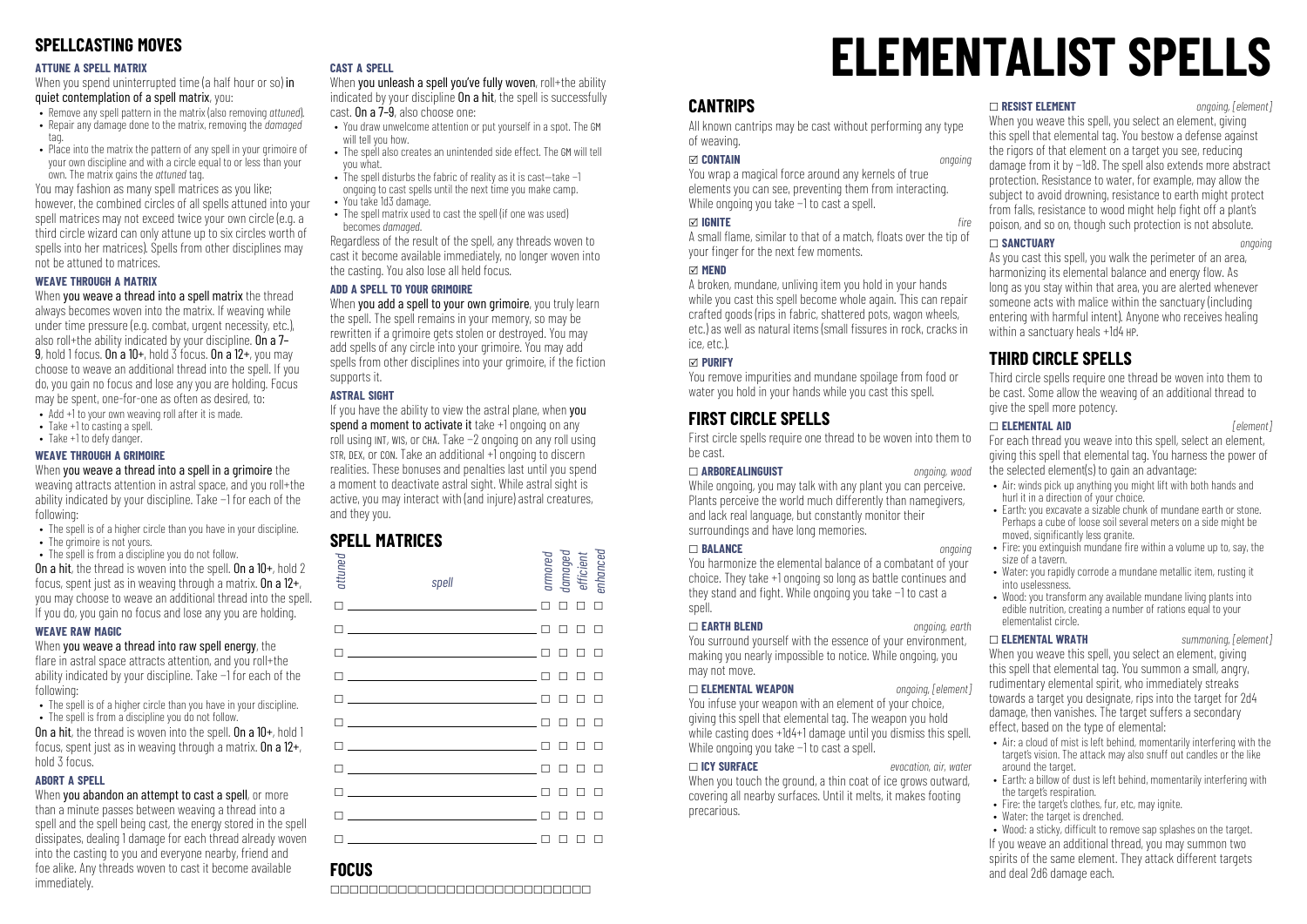#### \_ **FIREBALL** *evocation, re*

You evoke a mighty ball of flame that envelops your target and everyone nearby, inflicting 2d6 damage which ignores armor. If you weave an additional thread, choose to either burn much hotter (add +con to the damage) or have the fire cover a much larger area.

#### \_ **LIFE AQUATIC** *water, ongoing*

You and others link hands in a circle, and you all gain the ability to breathe and speak underwater, but no longer may do so outside of the water. You all swim effortlessly. You can use this spell on a number of people equal to your elementalist circle. While the spell is ongoing you take −1 to cast a spell.

\_ **SUMMON ELEMENTAL** *summoning, ongoing, [element]*

When you weave this spell, you select an element, giving this spell that elemental tag. An elemental of that type appears and aids you as best it can. Treat it as a follower with no cost and: Quality +1, Loyalty +2, 1 HP, smash (d4, *close*), armor 1, *spirit*, *spiritwise*, Instinct: to spread *[element]*. The elemental has a move related to its nature and your choice of 1d4 of:

- Increase Quality to +2
- Replace its instinct with "to obey"
- It does 1d8 damage
- It has an additional tag or weapon tag • It is *large* and gains +2 HP for each circle
- It has an additional move
- 

• It knows something of interest to you The GM will tell you the form of the elemental based on the traits you select. The creature remains on this plane until it dies, you dismiss the spell, or its Loyalty reaches −3. While the spell is ongoing you take −1 to cast a spell.

#### \_ **SKY LATTICE** *evocation, ongoing, air*

You create a shimmering network of energy in a shape of your choosing, filling your immediate area. To anyone you designate, this energy feels solid and offers a secure grip, allowing them to climb to anywhere the lattice leads. Those left out of the effect can neither climb on nor perceive the lattice. While the spell is ongoing you take −1 to weave a spell.

# **FIFTH CIRCLE SPELLS**

Fifth circle spells require two threads be woven into them to be cast.

#### \_ **CONVERGENCE** *divination*

The elements come together just so, granting you a moment of perfect understanding. The GM will shed light on the current situation. When acting on the information, you take +1 forward.

#### \_ **ELEMENTAL WALL** *ongoing, [element]*

When you weave this spell, you select an element, giving this spell that elemental tag. You create a barrier of that element anywhere you can see, either as a wall-like structure or as a dome. You decide what side of the barrier you and your allies are on. While the spell is ongoing you take −1 to cast a spell.

- Air: the air whirls violently, picking up debris. Any ranged attack through the barrier fails.
- Farth: only great strength or affinity for stone can penetrate a stone barrier.
- Fire: anyone passing through the barrier takes 2d6 damage and may ignite.
- Water: anyone passing through the barrier is drenched. The barrier blocks vision and may be split, moved, reformed and otherwise altered while the spell is ongoing.
- Wood: the thorny brambles entangle anyone passing through the barrier and deal 1d6 damage. The living plants also form a barrier in astral space.

\_ **POLYMORPH** *enchantment* Your touch reshapes a creature entirely; they stay in the form you craft until you cast another spell. Describe the new shape you craft, including any stat changes, significant adaptations, or major weaknesses. The GM will then tell you one or more of these:

- The form will be unstable and temporary
- The creature's mind will be altered as well
- The form has an unintended benefit or weakness

#### \_ **STONESWIMMER** *ongoing, earth*

You may swim through mundane stone and earth just like it was water. While ongoing you may not weave spells.

#### \_ **TREE WALK** *ongoing, wood*

When you walk directly into a tree, you are absorbed by the tree and may remain hidden within it if you like, still able to see the world outside. When you choose to leave, you may exit through any other tree you can see. You need not spend any time within the tree, effectively stepping into one tree and coming out another immediately. While ongoing you take −1 to weave a spell and cannot cast summoning spells.

#### \_ **PATTERNS EXPOSED** *divination, ongoing*

Your vision is opened to the true nature of everything you lay your eyes on. You pierce illusions and see things that have been hidden. The GM will describe the area before you ignoring any illusions and falsehoods, magical or otherwise. While ongoing you take −1 to cast a spell.

# **SEVENTH CIRCLE SPELLS**

Seventh circle spells require two threads be woven into them to be cast. Some allow the weaving of an additional thread to give the spell more potency.

#### \_ **CONTROL WEATHER** *air*

Implore the spirits for rain—or sun, wind, or snow. Within a day or so, they will answer. The weather will change according to your will and last a handful of days. If you weave an additional thread, the desired weather will either start sooner, or last longer.

#### \_ **ELEMENTAL HOUNDS** *summoning, ongoing, [element]*

When you weave this spell, you select an element, giving this spell that elemental tag. A pack of elementals of that type appears and aids you as best it can. Treat this pack as a follower with: Quality  $+2$ , Loyalty  $+2$ , no cost, 5 HP, bite (d8, *hand*), armor 2, *spirit*, *group*, *spiritwise*, Instinct: to spread *[element]*. The pack has two moves related to its element and nature and your choice of 1d4 of these traits (or, if you wove an additional thread, choose four):

- $\bullet$  Increase Quality to  $+3$
- Increase Loyalty to +3
- It has +1 armor
- Replace its instinct with "to obey" • It does 1d10 damage
- Its bond to your plane is strong: +2 HP for each circle
- It has an additional move
- It has two additional tags of your choice

The GM will tell you the form of the pack based on the traits you select. The creature remains on this plane until it dies, you dismiss the spell, or its Loyalty reaches −3. While the spell is ongoing you take −1 to cast a spell.

#### \_ **HARM** *evocation*

Touch an enemy and disrupt their elemental balance—deal 2d8 damage to them and 1d6 damage to yourself. Allies gain +1 ongoing against the target until it rests. If you weave an additional thread, choose one:

- The damage ignores armor
- You take no damage
- Instead target anyone within *far* range.

#### \_ **ENGULF** *ongoing, [element]*

When you weave this spell, you select an element, giving this spell that elemental tag. That element engulfs a target you can see. Describe how that looks (whirlwind, crushing fist of earth, etc.). Gain 1d4 hold. Any time the target deals damage or makes a move, you may spend 1 hold to deal 1d6 damage to it (from suffocation, heat, crushing, cutting, etc.). If you run out of hold, the spell ends. While the spell is ongoing you take −1 to cast a spell. If you weave an additional thread, you may engulf two additional targets, rolling hold for each.

#### \_ **SEVER** *ongoing, wood*

Choose an appendage on the target such as an arm, tentacle, or wing. The appendage is temporarily severed from their body, causing no damage but considerable pain. Missing an appendage may, for example, keep a winged creature from flying, or a bull from goring you on its horns. While ongoing you take −1 to cast a spell. If you weave an additional thread, you may remove a second appendage from the same target.

# **NINTH CIRCLE SPELLS**

Ninth circle spells require three threads be woven into them to be cast.

#### \_ **CONVERSION**

You convert a volume of one element into another, permanently. You might turn the flames of a forest fire into  $\frac{1}{2}$  water (extinguishing the flames and briefly flooding the forest) or earth (creating a strange copse of crystals). This spell can also convert one form of an element into a different form of the same element (water into ice, for example, or stone into sand). This spell cannot affect living creatures or plants.

#### \_ **DISINTEGRATE**

You point at any target you can see, and it crumbles into its component elements. Living targets take 2d10 damage (ignores armor). This spell may be able to affect targets not usually vulnerable to damage, though may do reduced damage to them (perhaps half). If used on a magic item, the spell eliminates the highest rank of the item; however, the item's owner may elect to be the target instead. Mundane materials or items with no ranks are destroyed.

#### \_ **PATTERN RESTORATION**

Choose one event in the target's past. All effects of that event, including damage, disabilities, poison, disease, and magical effects, are ended and repaired. HP and diseases are healed, poisons are neutralized, magical effects are ended.

#### \_ **SHELTER** *ongoing, [element]*

When you weave this spell, you select air, earth, or wood, giving this spell that elemental tag. You create a structure out of that element. It can be as large as a castle or as small as a hut. The structure endures until you leave it or you end the spell. The element chosen provides additional benefits:

- $\bullet$  Air: the structure floats and is (slowly) mobile.
- Earth: the structure is impervious to all non-magical damage.
- Wood: the structure acts as barrier in astral space.

#### \_ **STORM OF VENGEANCE**

You give spirits permission to unnaturally alter the elemental balance of the weather. Rain of blood or acid, clouds of souls, wind that can carry away buildings, or any other weather you can imagine: ask and it shall come.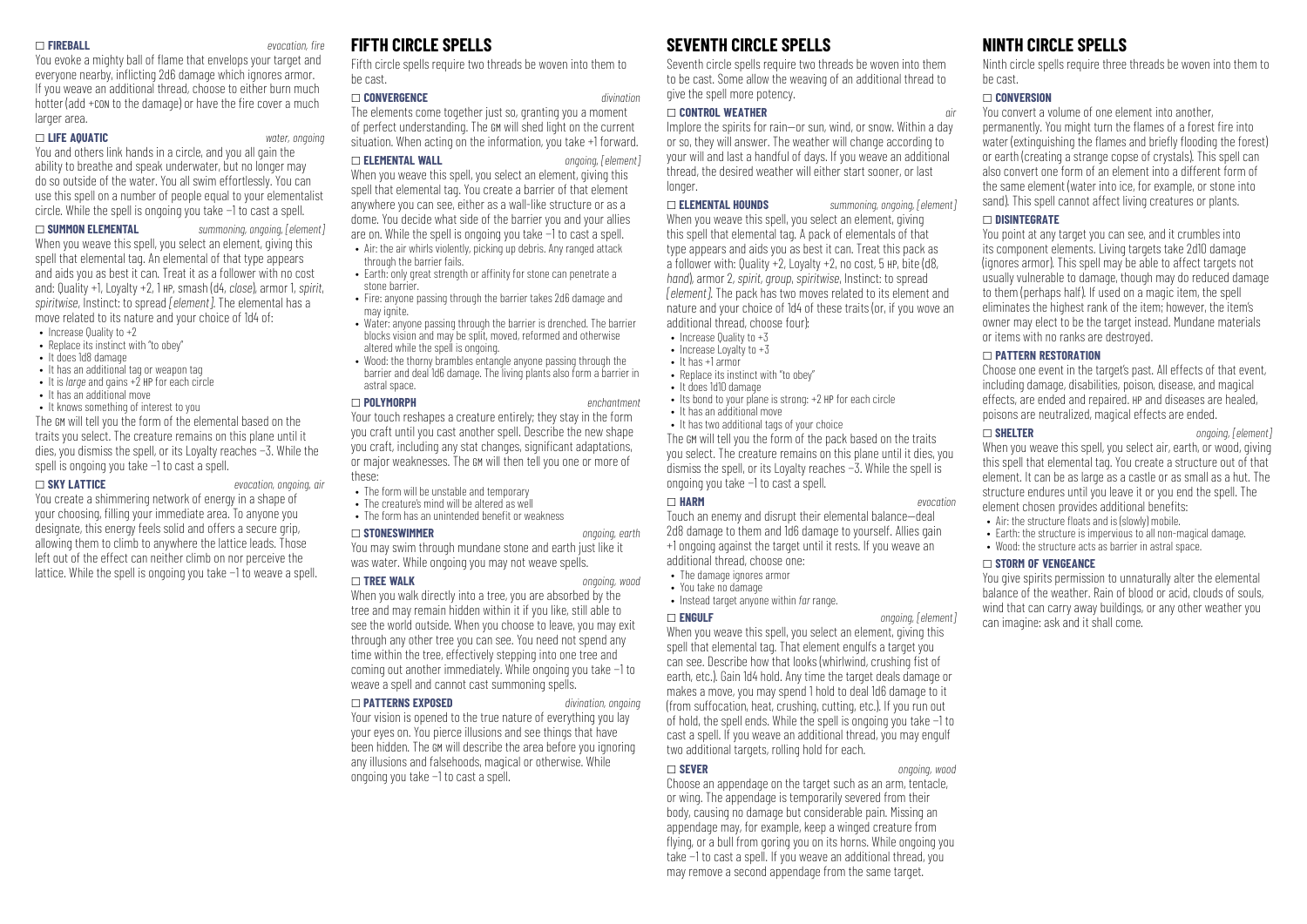#### **HACK AND SLASH**

When you attack an enemy in mêlée, roll+STR. On a hit

you deal your damage to the enemy and the enemy makes an attack against you. On a  $10+$  you also select one of the following choices:

- avoid their attack
- deal +1d6 damage
- a starting move of your discipline adds one or more choices
- other moves may offer you additional choices

#### **VOLLEY**

When you take aim and shoot at an enemy at range, roll +DEX. On a 10+ you have a clear shot—deal your damage. On a

7–9 deal your damage and choose one:

- You have to move to get the shot placing you in danger as described by the GM
- You have to take what you can get: -1d6 damage
- You have to take several shots, reducing your ammo by one

#### **DEFY DANGER**

When you act despite an imminent threat or suffer a

- calamity, say how you deal with it and roll. If you do it...
- …by powering through, +STR
- …by getting out of the way or acting fast, +DEX
- …by enduring, +CON
- …with quick thinking, +INT
- ...through mental fortitude, +WIS • …using charm and social grace, +CHA

On a 10+, you do what you set out to, the threat doesn't come to bear. On a 7–9, you stumble, hesitate, or flinch: the GM will offer you a worse outcome, hard bargain, or ugly choice.

#### **DEFEND**

When you take up a defensive stance or jump in to protect others, roll+CON. On a 10+, hold 3 readiness. On a 7–9, hold 1 readiness. You can spend readiness one-for-one to:

- Suffer an attack's damage/effects instead of your ward
- Halve an attack's damage/effects
- Draw all attention from your ward to yourself
- Strike back at an attacker (roll your damage twice and take the lower result)

When you go on the offense, cease to focus on defense, or the danger passes, lose any readiness that you hold.

#### **AID OR INTERFERE**

When **you help or hinder someone**, say how, before they make their roll. If you do it…

- $\bullet$  **using brute force,**  $\text{+STR}$
- $\bullet$  ... with speed, agility, or physical finesse,  $+$ DEX
- …with vitality, toughness, or vigor, +CON
- $\bullet$  through emotional manipulation,  $+CHA$
- …through analysis, logic, or book-learning, +INT
- …some other way, +WIS

On a 7–9, they take +1 or −2 to their roll, your choice. On a 10+, improve or reduce their result by one step, your choice, and choose one:

- you do not expose yourself to danger, retribution, or cost
- you help someone else: they take +1 forward
- you help yourself: you take +1 forward
- you gain a karma point

#### **DISCERN REALITIES**

When closely study a situation or person, roll+WIS. On a  $10+$ , ask the GM three questions from the list below. On a 7–9, ask one. Either way, take +1 forward when acting on the answers.

- What happened here recently? • What is about to hannen?
- What should I be on the lookout for?
- What here is useful or valuable to me?
- Who's really in control here?
- What here is not what it annears to be?

#### **SPOUT LORE**

#### When consult your accumulated knowledge about

something roll+INT. On a 10+, the GM will tell you something interesting and useful about the subject relevant to your situation. On a 7–9, the GM will only tell you something interesting—it's on you to make it useful. The GM might ask you "How do you know this?" Tell them the truth, now.

## **PARLEY**

When you press or entice an NPC, say what you want them to do (or not do). If they have reason to resist, roll +CHA. On a 10+, they either do as you want or reveal the easiest way to convince them. On a 7–9, they reveal something you can do to convince them, though it'll likely be costly, tricky, or distasteful.

# **SPECIAL MOVES**

## **PERFORM KARMA RITUAL**

When you perform a focusing ritual particular to your discipline, say what the half-hour ritual involves, then gain 3 karma. If you begin this ritual with unspent karma, lose it. Spend karma, 1 for 1, to choose an option:

- After you make a roll for a move, roll an additional die and, if desired, replace one of the original dice with the result.
- Immediately heal yourself 1d4 damage.
- $\bullet$  Freeze a horror construct in its tracks, briefly.
- Some moves, talents, or spells may let you spend karma.

#### **ORDER FOLLOWER**

#### When you order or expect a follower to do something dangerous, degrading, or contrary to their instinct, roll  $+1$  ovalty. On a  $10+$  they do it, now. On a 7-9, the GM chooses

one from the list below:

- Decrease the follower's Loyalty by 1.
- They complain loudly, now or later, and demand something in return.
- Caution, laziness, or fear makes them take a long time to get it done.

## **DO THEIR THING**

When a follower does something chancy within the scope of their tags or moves, roll+Quality. On a 10+ they do it, as well as one could reasonably hope. On a 7–9, they do it, but there's an unforeseen cost, consequence, or limitation (ask the GM what). You cannot usually spend karma on this roll. The GM will tell you what happens when a follower does anything on their own, or beyond the scope of their tags or moves.



 $\Box$ 

\_\_\_ Thystonius *valor, physicality* \_\_\_ Upandal *crafts, engineering*

\_\_\_ Raggok *vengeance, jealousy* \_\_\_ Vestrial *deceit, trickery*

DAMAGE **d4** ARMOR

**BLOOD**

\_\_\_ Dis *slavery, bureaucracy*

- \_ *Ardent*: convince me to do something I shouldn't in order to please a Passion.
- \_ *Aspiring*: make me an offer that threatens my social standing. \_ *Deceitful*: believe and act on a lie I've told you.
- \_ *Delusional*: offer me a more effective solution that requires I abandon my mis-perception or erroneous belief.
- $\Box$  *Greedy:* offer me financial reward to undermine a friend.
- □ *Irresponsible*: convince me to shirk my duty.
- \_ *Preoccupied*: entrust me with something important that I will likely lose or mess up.
- □ *Selfish:* suggest I sacrifice something (tangible or intangible) to improve the lot of others.
- \_ *Sycophantic*: insist I publicly compare the greatness of two people from whom I seek favor.
- $\Box$  *Trustworthy:* confide in me a secret that would damage you if reveal
- \_ *Vengeful*: offer me a reasonable path that I must reject to gain my revenge.  $\Box$

| HP                                  | KARMA                                 |                                         |                                                   |                                                               |                 |
|-------------------------------------|---------------------------------------|-----------------------------------------|---------------------------------------------------|---------------------------------------------------------------|-----------------|
| STR<br>Strength<br>$\Box$ Weak (-2) | DEX<br>Dexterity<br>$\Box$ Shaky (-2) | CON<br>Constitution<br>$\Box$ Sick (-2) | <b>INT</b><br>Intelligence<br>$\Box$ Stunned (-2) | WIS<br>Wisdom<br>$\Box$ Confused $(-2)$ $\Box$ Scarred $(-2)$ | CHA<br>Charisma |

Assign these values to your stats:  $16 (+2)$ ,  $15 (+1)$ ,  $13 (+1)$ ,  $12 (+0)$ ,  $9 (+0)$ ,  $8 (-1)$ . Maximum HP is 4+Constitution

You may cast the wizard spell Detect Magic as an illusionist spell.

Choose one spell from another discipline's list. You can cast it as if it was an

\_ **OBSIDIMEN** *+1 armor; only wear living armor* You may cast the elementalist spell Earth Blend as an illusionist spell.

When you inflict or enhance harm with an illusion, add +1 damage.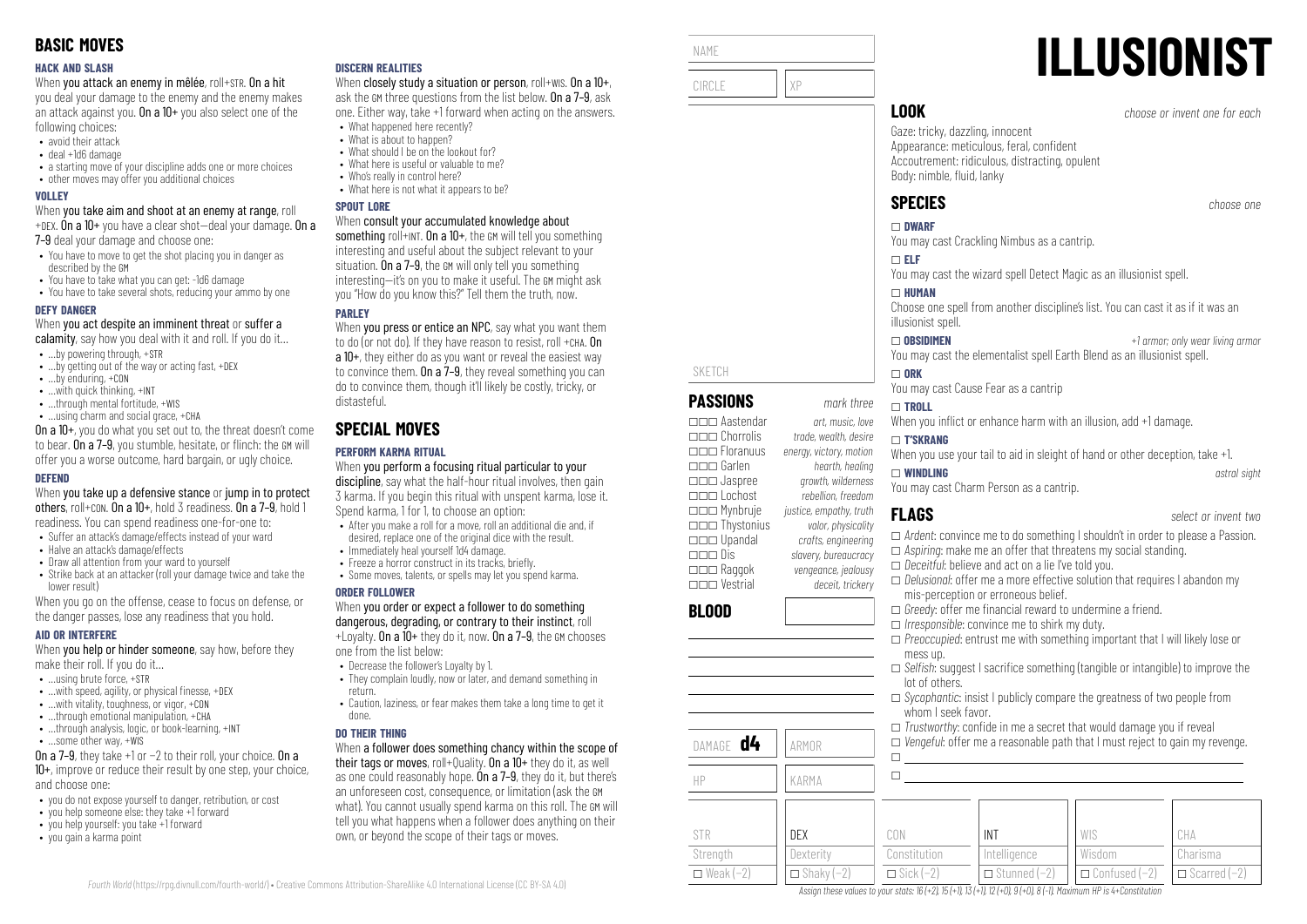# **TAL FNTS**

| <u>  ______________________</u>                                                                                                                                                                                                   |
|-----------------------------------------------------------------------------------------------------------------------------------------------------------------------------------------------------------------------------------|
| $\mathbf{I}$ and $\mathbf{I}$ are all $\mathbf{I}$ and $\mathbf{I}$ are all $\mathbf{I}$ and $\mathbf{I}$ are all $\mathbf{I}$                                                                                                    |
| the contract of the contract of the contract of the                                                                                                                                                                               |
| $\mathbf{I}$ and the set of the set of the set of the set of the set of the set of the set of the set of the set of the set of the set of the set of the set of the set of the set of the set of the set of the set of the set of |
| the contract of the contract of the contract of the contract of the contract of the contract of the contract of                                                                                                                   |
| the contract of the contract of the contract of the contract of the contract of the contract of the contract of                                                                                                                   |
| <u> 1989 - John Harry Harry Harry Harry Harry Harry Harry Harry Harry Harry Harry Harry Harry Harry Harry Harry H</u>                                                                                                             |

# **STARTING MOVES**

#### **ILLUSION**

Through dedication, trickery and practice, you can weave threads into spells. You gain access to a number of abilities related to spell casting:

- You may use the astral sight move.
- You have mastered several illusionist spells and inscribed them in your grimoire. You start out with three first circle illusionist spells in your grimoire as well as the cantrips. Whenever you gain a circle, you add a new illusionist spell of your circle or lower to your grimoire.
- You know how to form and stabilize an astral construct that makes casting spells safer, called a spell matrix. You may fashion as many spell matrices as you like; however, the combined circles of all spells attuned into them may not exceed twice your own circle.
- Through intricate gestures and body movement, you can weave threads to cast spells (from a spell matrix, grimoire or with raw magic). You may weave spells with +DEX.
- Through training, knowledge and improvisation, you channel energy through your spell weaving to cast a spell. You may cast spells with +INT

#### **CONCENTRATION**

When you cast an *ongoing* illusion spell you may spend 3 focus to ignore a "−1 to weave spells" or "−1 to cast spells" penalty inflicted by that spell.

#### **CHICANERY**

When **you attempt to fool someone**, describe what you are trying to do. If you do it…

- …with sleight of hand or manipulating the environment, roll+DEX.
- …with cleverness and quile, roll+INT.
- …with charm and wit, roll+CHA.

On a 10+ your con works as planned, with the mark none the wiser. On a 7–9 the mark will realize he has been tricked at some point, but cannot figure out how it was done. On a miss, the mark may see through the con and react accordingly.

#### **NOT THE ONE**

- Add the following to the hack and slash list:
- Your attack convinces the target that a nearby ally of your choice is more of a threat than you.

#### **EXPRESSIONS OF DECEPTION**

When you create art with embroidery or acting, take +1. If you use the result in a successful greeting ritual, the recipient becomes more willing to disclose information about themselves.

You may weave threads into talents, if you meet their requirements:

#### \_\_ **DREAM RIDER**

You can conjure an *illusionary mount*, choosing its form among those ground mounts just large enough to carry you. Treat as a follower with Quality +1, Loyalty +1, 1 HP, 0 armor, 1d4 damage, no moves, the *mount* tag, no cost, and an instinct of "to betray itself as an illusion". The *mount* will carry you, but no passengers. It remains until you dismiss it or its loyalty reaches −3. *Second thread (requires circle 6):* When you call your imaginary mount, it may arrive in any form or size. Stats are as above, but with all tags of that form. It may use one of its moves on anyone that doesn't know it is an illusion.

#### \_\_ **PHANTOM ARMOR**

When you wear robes that dazzle the eye, but no armor or shield, you get +2 armor.

*Second thread (requires circle 6):* You get +3 armor, instead.

#### \_ **READING THE CROWD**

When you study an audience or opponents to gauge what sort of illusions would work best on them, roll+INT. On a  $10+$ , ask the GM three questions from the list below. On a 7–9, ask one. You may spend karma to make one additional choice, even on a miss. Either way, take +1 forward when acting on the answers.

- What are they most likely to fear?
- What are they most likely to respect?
- What are they most likely to want?
- What will likely calm them down? • What will likely make them angry?
- Which of them seems most quilible?
- Which of them seems most able to sway the others?

#### \_\_ **RIVER OF KNIVES**

When you volley a real *thrown* weapon, you may retain the weapon and throw out a solid illusion of the original instead. The illusion functions in all respects like the original, but deals −1 damage and disappears after the attack. If you would reduce ammo as a result of the volley, instead your merely lose your grip on the real weapon.

*Second thread (requires circle 6):* The illusion spawns a duplicate in flight, dealing +1d4 damage.

#### \_ **DEAD FALL** *requires circle 2*

# When you take damage and fake your own death with illusions.

- make a number of choices equal to your DEX:
- Whoever dealt the damage to you is convinced you are dead and turns their attention elsewhere
- The ruse convinces all onlookers
- Even on thorough examination, you appear dead
- The illusion allows you to slip away without being noticed by those convinced by it.
- The ruse lasts for more than a few minutes

#### \_ **MASQUE** *requires circle 2*

When you concentrate on your appearance for a few minutes, you may make any number of cosmetic changes to your clothes or person. You remain recognizable, but can grow/remove facial hair, change skin or hair color, add/remove scars, gain/lose weight, become more/less symmetrical, change threadbare clothes into fantastic robes or vice versa, and so on.

#### \_\_ **PRACTICE, PRACTICE, PRACTICE** *requires circle 2*

Choose one illusion spell. You may use that spell as if it was one circle lower (though this does not change the number of threads needed to cast it).

*Second thread (requires circle 6):* Choose another illusion spell to use as if it was one circle lower.

#### \_ **SUBTERFUGE** *requires circle 2*

When you take advantage of a distraction (including one provided by the Distract cantrip), you immediately may choose one of the following:

- defy a danger threatened by a distracted opponent, taking  $+2$
- engage in chicanery against a distracted mark, taking  $+2$
- hack and slash a distracted opponent, taking +1
- volley against a distracted opponent, taking  $+1$ • disengage from hostilities, retreating a good distance before being noticed

#### \_ **TO THE HEART OF IT** *requires circle 2*

You first enter a steading and look around a while, you may ask the GM: "With what lie do this steading's residents fool themselves?" Take +1 ongoing acting on the answer.

#### \_ **VICIOUS PHANTASMS** *requires circle 2*

When you summon one or more creatures with an illusionist spell, those creatures add your INT to any damage they deal.

#### \_ **PROMINENT DETERRENT** \_\_\_\_\_ *requires circle 6*

When you trace out a complex and baffling pattern in the air with your hands and feet during combat, roll+DEX. On a 10+ hold 1d4+1. On a 7–9 hold 2. Vicious-looking weapons hover over your head, pointing down to strike any who harass you. Each weapon hums with menace, perhaps bristling with electricity or dripping with venom. Any time you take damage, spend 1 hold to direct one of the weapons to strike your attacker, dealing 1d8 damage to them.

#### \_ **SUBVERSION** *requires circle 6*

When you identify someone else's illusion and want to alter it, roll +INT. On a 10+ choose three. On a 7–9 choose one. You may spend karma to make one additional choice, even on a miss.

- you wrest sole control over the illusion from its creator; he or she cannot undo your changes
- you may end the illusion, if you wish
- you may make more than subtle changes to the illusion hand there went allow the indice your meddling

\_ **ASTRAL MASK** *requires circle 8* xamines your aura in astral space, you decide what they see.

| NOTES    |         |      |        |     |      |  |
|----------|---------|------|--------|-----|------|--|
| COIN     |         |      | LOAD   |     |      |  |
| FOLLOWER |         | Name |        |     |      |  |
| Quality  | Loyalty | HP   | Armor  | Dmg | Load |  |
| Tags     |         |      | Traits |     |      |  |

| Gear               |      |        |     |      |
|--------------------|------|--------|-----|------|
|                    |      |        |     |      |
|                    |      |        |     |      |
| Moves              |      |        |     |      |
| <b>FOLLOWER</b>    | Name |        |     |      |
| Loyalty<br>Quality | HP   | Armor  | Dmg | Load |
| Tags               |      | Traits |     |      |
| Instinct           |      | Cost   |     |      |
| Gear               |      |        |     |      |
|                    |      |        |     |      |
|                    |      |        |     |      |

Moves

COIN LOAD **FOLI** 

Tags

Instinct Cost

**GEAR** *Load is 8+STR*

your grimoire (1 weight) appropriate artisan tools (1 weight) dungeon rations (uses:  $\Box$  $\Box$  $\Box$ , ration, 1 weight) shiny but worthless nicknacks

#### Choose your defenses:

- $\Box$  leather armor (1 armor, worn, 1 weight)
- $\Box$  bare skin (0 armor, living)
- $\Box$  dazzling robes with many secret pockets (worn) Choose your armament:
- $\Box$  throwing knives (thrown, near, ammo:  $\Box \Box \Box$ )
- $\square$  spear (reach, thrown, near, 1 weight)
- $\Box$  staff (close, two-handed, 1 weight)
- Choose two:
- $\Box$  healing potion
- $\Box$  3 antitoxins
- $\Box$  firefly chalk (uses:  $\Box$  $\Box$  $\Box$  $\Box$  $\Box$  $\Box$  $\Box$ )
- $\Box$  adventuring gear (uses:  $\Box \Box \Box \Box \Box$  2 weight)  $\Box$  any common pet (beast)
- $\Box$  5 coins

| <b>THE ASTRAL MASK</b>                                                                                           |
|------------------------------------------------------------------------------------------------------------------|
| When someone or something ex                                                                                     |
| and the state of the state for the state of the state of the state of the state of the state of the state of the |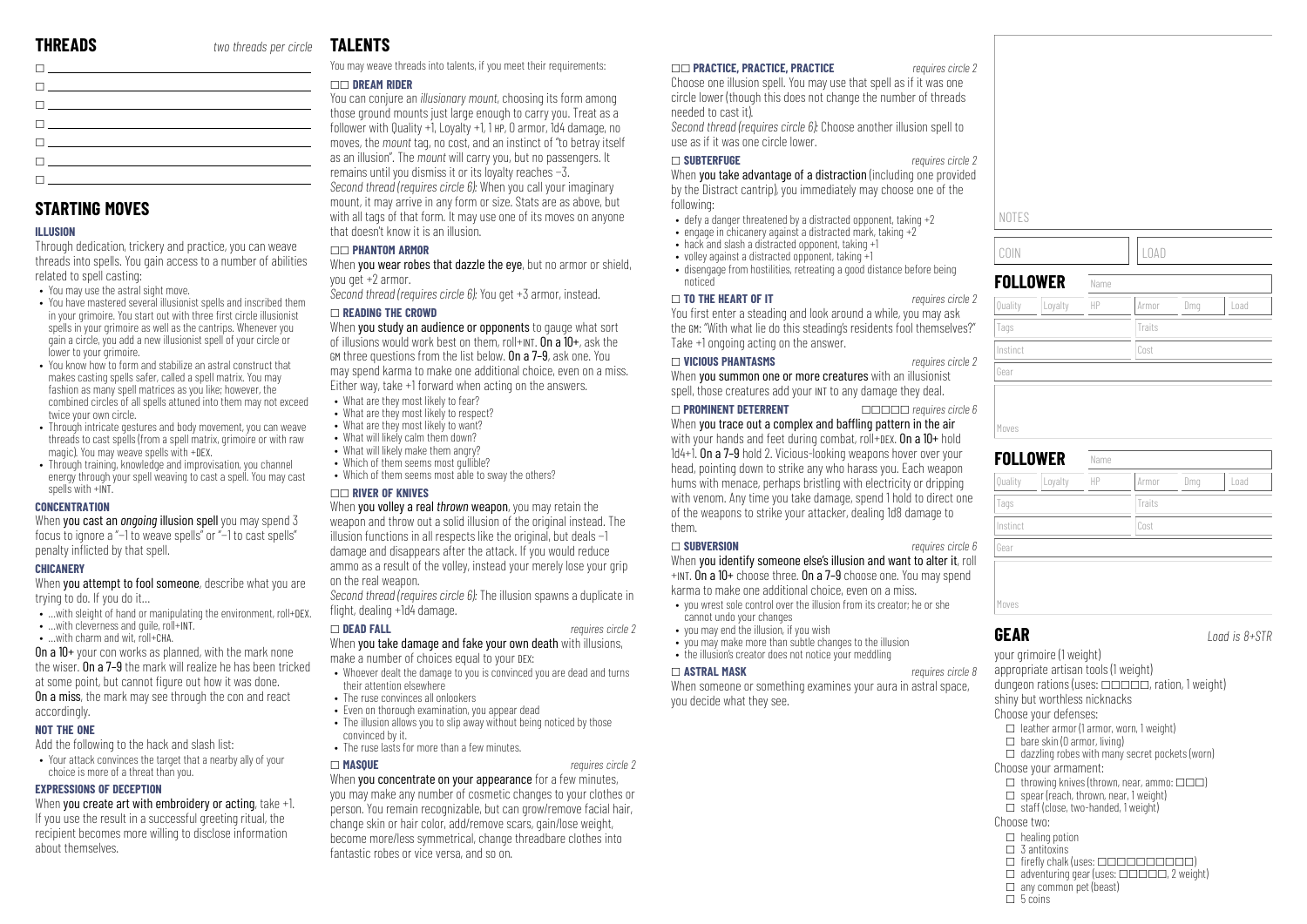# **SPELLCASTING MOVES**

#### **ATTUNE A SPELL MATRIX**

When you spend uninterrupted time (a half hour or so) in quiet contemplation of a spell matrix, you:

- Remove any spell pattern in the matrix (also removing *attuned*).
- Repair any damage done to the matrix, removing the *damaged*
- tag. • Place into the matrix the nattern of any spell in your grimoire of
- your own discipline and with a circle equal to or less than your own. The matrix gains the *attuned* tag.

You may fashion as many spell matrices as you like; however, the combined circles of all spells attuned into your spell matrices may not exceed twice your own circle (e.g. a third circle wizard can only attune up to six circles worth of spells into her matrices). Spells from other disciplines may not be attuned to matrices.

#### **WEAVE THROUGH A MATRIX**

When you weave a thread into a spell matrix the thread always becomes woven into the matrix. If weaving while under time pressure (e.g. combat, urgent necessity, etc.), also roll+the ability indicated by your discipline. On a 7– 9, hold 1 focus. On a  $10+$ , hold  $\overline{3}$  focus. On a  $12+$ , you may choose to weave an additional thread into the spell. If you do, you gain no focus and lose any you are holding. Focus may be spent, one-for-one as often as desired, to:

- Add +1 to your own weaving roll after it is made.
- Take +1 to casting a spell.
- Take +1 to defy danger.

#### **WEAVE THROUGH A GRIMOIRE**

When you weave a thread into a spell in a grimoire the weaving attracts attention in astral space, and you roll+the ability indicated by your discipline. Take −1 for each of the following:

- The spell is of a higher circle than you have in your discipline.
- The grimoire is not yours.
- The spell is from a discipline you do not follow. On a hit, the thread is woven into the spell. On a 10+, hold 2 focus, spent just as in weaving through a matrix. On a  $12+$ , you may choose to weave an additional thread into the spell.

## If you do, you gain no focus and lose any you are holding. **WEAVE RAW MAGIC**

When you weave a thread into raw spell energy, the flare in astral space attracts attention, and you roll+the ability indicated by your discipline. Take −1 for each of the following:

- The spell is of a higher circle than you have in your discipline.
- The spell is from a discipline you do not follow.

On a hit, the thread is woven into the spell. On a 10+, hold 1 focus, spent just as in weaving through a matrix. On a 12+, hold 3 focus.

#### **ABORT A SPELL**

When you abandon an attempt to cast a spell, or more than a minute passes between weaving a thread into a spell and the spell being cast, the energy stored in the spell dissipates, dealing 1 damage for each thread already woven into the casting to you and everyone nearby, friend and foe alike. Any threads woven to cast it become available immediately.

#### **CAST A SPELL**

When you unleash a spell you've fully woven, roll+the ability indicated by your discipline **On a hit**, the spell is successfully cast. On a 7–9, also choose one:

- You draw unwelcome attention or put yourself in a spot. The GM will tell you how.
- The spell also creates an unintended side effect. The GM will tell you what. • The spell disturbs the fabric of reality as it is cast—take −1
- ongoing to cast spells until the next time you make camp.
- You take 1d3 damage.
- The spell matrix used to cast the spell (if one was used) becomes *damaged*.

Regardless of the result of the spell, any threads woven to cast it become available immediately, no longer woven into the casting. You also lose all held focus.

#### **ADD A SPELL TO YOUR GRIMOIRE**

When you add a spell to your own grimoire, you truly learn the spell. The spell remains in your memory, so may be rewritten if a grimoire gets stolen or destroyed. You may add spells of any circle into your grimoire. You may add spells from other disciplines into your grimoire, if the fiction supports it.

#### **ASTRAL SIGHT**

If you have the ability to view the astral plane, when you spend a moment to activate it take +1 ongoing on any roll using INT, WIS, or CHA. Take −2 ongoing on any roll using STR, DEX, or CON. Take an additional +1 ongoing to discern realities. These bonuses and penalties last until you spend a moment to deactivate astral sight. While astral sight is active, you may interact with (and injure) astral creatures, and they you.

# **SPELL MATRICES**

| attuned | spell                                                                                                                                                                                                                                                                          |        | armored<br>damaged<br>efficient |               | enhanced |
|---------|--------------------------------------------------------------------------------------------------------------------------------------------------------------------------------------------------------------------------------------------------------------------------------|--------|---------------------------------|---------------|----------|
|         |                                                                                                                                                                                                                                                                                | $\Box$ | п                               | П             | п        |
|         | <u> Discovering and the second control of the second control of the second control of the second control of the second</u>                                                                                                                                                     | П      | п                               | П             | $\Box$   |
|         | $\Box$ and $\Box$ and $\Box$ and $\Box$ and $\Box$ and $\Box$ and $\Box$ and $\Box$ and $\Box$ and $\Box$ and $\Box$ and $\Box$ and $\Box$ and $\Box$ and $\Box$ and $\Box$ and $\Box$ and $\Box$ and $\Box$ and $\Box$ and $\Box$ and $\Box$ and $\Box$ and $\Box$ and $\Box$ |        | п                               | П.            | $\Box$   |
|         | $\Box$ and $\Box$ and $\Box$ and $\Box$ and $\Box$ and $\Box$ and $\Box$ and $\Box$ and $\Box$ and $\Box$ and $\Box$ and $\Box$ and $\Box$ and $\Box$ and $\Box$ and $\Box$ and $\Box$ and $\Box$ and $\Box$ and $\Box$ and $\Box$ and $\Box$ and $\Box$ and $\Box$ and $\Box$ |        | п                               | $\Box$ $\Box$ |          |
|         | <u>n e gazet e communes de la pa</u>                                                                                                                                                                                                                                           | П      | п                               | П             | $\Box$   |
|         | $\Box$                                                                                                                                                                                                                                                                         |        | п                               | П             | $\Box$   |
|         | n <u>- Alexander Alexander Alexander II</u> n                                                                                                                                                                                                                                  |        | п                               | п             | $\Box$   |
|         |                                                                                                                                                                                                                                                                                |        | п                               | П             | $\Box$   |
|         | <u> Louis Communication and the Communication of</u>                                                                                                                                                                                                                           |        | п                               | п             | П        |
|         | <u>n en som som som som en m</u>                                                                                                                                                                                                                                               |        | п                               | п             | П        |
|         |                                                                                                                                                                                                                                                                                |        | ח ח ח ח                         |               |          |

# **ILLUSIONIST SPELLS**

# **CANTRIPS**

All known cantrips may be cast without performing any type of weaving.

#### x **AMPLIFY** *ongoing*

You touch a willing subject (including yourself). While ongoing, all in sight can hear the subject loud and clear.

#### x **DISTRACT**

You cause all who are paying attention to you to briefly redirect their vision and attention to somewhere else. Describe how this happens (bright flash, stray noise, puff of smoke, etc.)

#### x **ENCRYPT** *ongoing*

The writing in a book or other written work you touch becomes jumbled and confused. While ongoing, only you can read the text.

#### x **MESSAGE** *ongoing*

A seemingly real piece of paper containing a written message or image you designate appears in the hand, pocket, pouch, etc. of any target you can see. When you end this spell, the paper vanishes.

#### x **MOVE**

You cause any small objects in your hand to vanish and reappear a short distance away, even in your pockets. Likewise, this spell may make small objects (that you own or are sitting around unsecured) disappear from a short distance away and reappear in your hands.

#### x **PRESTIDIGITATION**

You perform minor tricks of true magic. If you touch an item as part of the casting you can make cosmetic changes to it: clean it, soil it, cool it, warm it, flavor it, or change its color. If you cast the spell without touching an item you can instead create minor illusions no bigger than yourself. Prestidigitation illusions are crude and clearly illusions—they won't fool anyone, but they might entertain them.

# **FIRST CIRCLE SPELLS**

First circle spells require one thread to be woven into them to be cast.

#### \_ **CAUSE FEAR** *ongoing*

Choose a target you can see and a nearby object or being. The target is afraid of the object so long as you maintain the spell. Their reaction is up to them: flee, panic, beg, ght. While ongoing you take −1 to cast a spell. You cannot target entities with less than animal intelligence (magical constructs, undead, mindless automata, and the like).

#### \_ **CHARM PERSON** *enchantment, ongoing*

The namegiver you touch while casting this spell counts you as a friend until they take damage or you prove otherwise.

#### \_ **CRACKLING NIMBUS** *illusion, ongoing*

A weapon you touch glows impressively and crackles with power. The weapon hums menacingly when moved through the air and sends out a shower of sparks or flame or loud noises when it strikes. Apart from being extremely intimidating, while ongoing, the weapon gains +1 damage.

#### \_ **CRAFTY THOUGHT** *illusion*

You plant an image into the mind of a target. The target does not have to act on the thought, but the idea has now been planted. This spell may be woven and cast with subtlety during conversation, but if the casting misses, the target knows you were trying to ensorcel him.

#### \_ **DISPLACE IMAGE** *illusion, ongoing*

Touch an ally: they are only seen several yards from their actual position. Attacks made on the image have no effect. While the spell is ongoing you can't cast a spell.

#### \_ **OVER THERE** *illusion, ongoing* You create the appearance of something happening just beyond direct sight (over the next hill, outside of the building, on the horizon, behind the clouds, etc.). The illusion may encompass all senses (plumes of smoke rising, people screaming, haunting music, the scent of delicious cooking, etc.). While ongoing you take −1 to cast a spell.

\_ **UNSEEN VOICES** *illusion, ongoing* Create up to 1d6 disembodied voices emanating from anywhere you can see. Each voice may sound however you like and speak any language you know, but its style is fixed once you start using it. You can make the voices follow a specific conversation, or change what they say over time. The voices may move around as you like. While ongoing you take −1 to weave a spell.

# **THIRD CIRCLE SPELLS**

Third circle spells require one thread be woven into them to be cast. Some allow the weaving of an additional thread to give the spell more potency.

\_ **CLOAK** *illusion, ongoing* You pace the perimeter of a small area (such as a room, small cave, etc.). Those outside the area perceive the area as if any activity inside was not there. Those inside the area perceive everything normally. For example, anyone viewing a campsite protected in this way from the outside would not see, hear or smell any of the people within, the fire, mounts, etc. While ongoing, any time you would heal damage, heal −1d4 HP.

#### \_ **DARKNESS** *ongoing*

Choose an area you can see: it's filled with supernatural darkness and shadow. While ongoing you take −1 to cast a snell.

# **FOCUS**

\_\_\_\_\_\_\_\_\_\_\_\_\_\_\_\_\_\_\_\_\_\_\_\_\_\_\_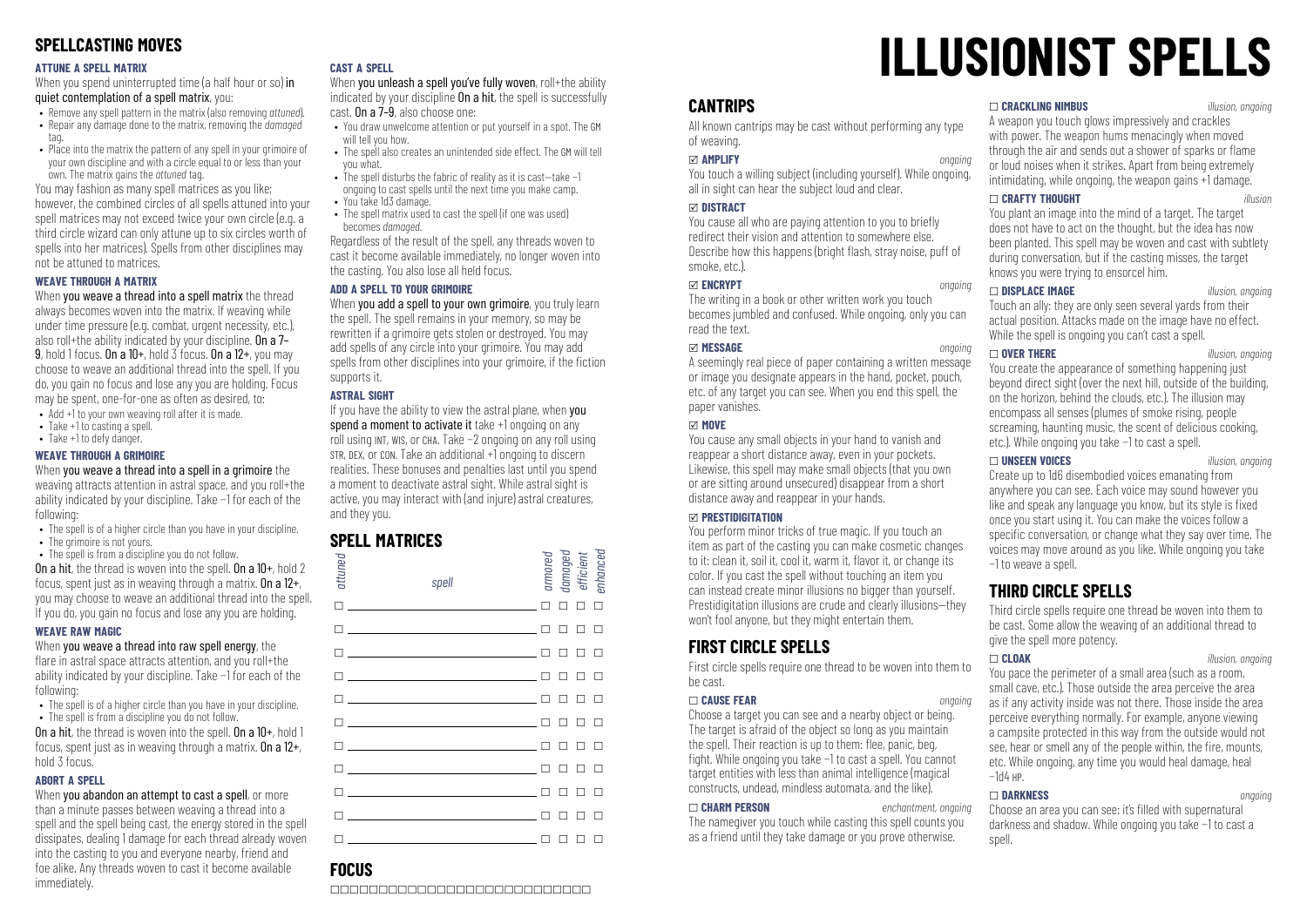#### \_ **MEMORY BLANK** *enchantment, ongoing*

You suppress the memory of events of the last few minutes in a target you can see. The target forgets any imminent intention, but has no trouble making new memories (for example, a target might forget they were in the middle of fighting, but will react to a fresh attack as if it were the start of hostilities). While the spell is ongoing you take −1 to cast a spell. You may make this spell permanent (eliminating your ongoing penalty) by spending 1 blood.

#### \_ **IMITATE** *ongoing*

You take the form of someone you touch while casting this spell. Your voice and physical characteristics match theirs exactly but your behavior may not. This change persists until you take damage or choose to return to your own form. While ongoing you lose access to all your illusionist talents.

\_ **MIRROR IMAGE** *illusion, ongoing*

You create an illusory image of yourself. When you are attacked, roll a die. If the result is even, the attack hits the illusion instead, the image then dissipates and the spell ends. If you weave an additional thread, you create three images instead of one, with the spell ending only once all are gone.

\_ **PHANTASM** *summoning, ongoing* You craft an illusion of some type of creature, then summon

a spirit into it, giving it substance. Describe what the creature looks like. Treat it as a follower with no cost and: Quality +1, Loyalty +2, 1 HP, claw (d4, *close*), *spirit*, Instinct: to reveal itself as a fake. The phantasm has one of the moves of the creature it appears to be, but can only use them on targets that don't know it is a phantasm. It also gains your choice of 1d4 of these traits (you may spend one karma to gain an additional choice): • Increase Quality to  $+2$ 

- It has armor 1
- Its bond to your plane is strong: +1 HP for each circle
- It has all the moves of the creature it annears to be
- It has an additional move related to inspiring a particular emotion

in those who see it, which works even if its illusory nature is known.

The phantasm remains until it dies, you dismiss the spell, or its Loyalty reaches −3. While the spell is ongoing you take −1 to cast a spell. If you weave an additional thread, you may summon two additional phantasms of the same type.

#### \_ **SUFFOCATION** *illusion*

Select 1d4 enemies you can see. They become momentarily stunned, thinking they have run out of air. Only creatures who breathe will believe this illusion. If you weave an additional thread, it instead affects 2d6 enemies you can see.

## **FIFTH CIRCLE SPELLS**

Fifth circle spells require two threads be woven into them to be cast.

#### \_ **FALSE CHOICE** *illusion, ongoing*

You cast this spell over some pre-existing situation that offers a clear choice (e.g. a fork in the road, which glass from the tray, which door, etc.). Anyone confronted with this choice will make the selection you designate, but will think they took the choice they would have picked of their own free will. If a target of this spell travels more than a few miles away from where the choice was made, they realize something has gone awry. While ongoing, take −1 to cast spells.

#### \_ **MASS HALLUCINATION** *illusion, ongoing*

Your surroundings fill with a multi-sensory illusion limited only by your imagination. The effect may be subtle (e.g. a smell of perfume, a slight haze in the air, barely audible whispers), overt (e.g. a massive inferno, a landscape of writhing tortured souls, a raging thunderstorm), or anything in between. All present must contend with the illusion as if it were real, unless they have some way of seeing through the illusion or other certainty that it is false (the GM might give monsters such knowledge as a consequence failed rolls). The illusion may deal damage, but never more than 1d4, regardless of how bad the situation may appear. While ongoing, you cannot weave spells.

#### \_ **PIERCE THE VEIL** *divination, ongoing*

You sense illusions, seeing through them to the truth. You also intuit the source of any illusions you see. While ongoing you take −1 to cast a spell that is not an illusion.

#### \_ **PHANTOM APPARATUS** *summoning, ongoing*

You craft an illusion of a grand vehicle with a passenger stat no greater than eight, then summon a spirit into it, giving it substance. Describe what the vehicle looks like. This functions exactly the way a real vehicle of that type would, including its moves, though is significantly more luxurious. While the spell is ongoing you take −1 to cast a spell.

#### \_ **RAIN OF DEATH** *illusion*

You target every enemy you can see with illusory missiles of some kind (fire raining from the sky, crystal shards spraying from your hand, spears bursting out of the ground, swarms of bees, etc.). Say what this looks like, then deal 2d4 damage to each target. Targets who survive wounding from this spell find that damage it dealt heals once the combat is over.

#### \_ **SWITCH** *illusion, ongoing*

You touch two people while casting this spell (one of them can be you), and each will take on the exact appearance and voice of the other, though their behavior may not. Each subject retains their own stats, abilities, gear and talents, all appearances to the contrary. You need not have the subject's consent.

# **SEVENTH CIRCLE SPELLS**

Seventh circle spells require two threads be woven into them to be cast. Some allow the weaving of an additional thread to give the spell more potency.

#### \_ **ALIENATION** *illusion, ongoing*

A target you can see perceives being banished to an abandoned waste, trapped in an illusion that only they experience. Others see (and may suffer from) the target's reactions, but not what caused them. The illusion cannot harm the target; however, if you weave an additional thread, it will rationalize harm inflicted on the target in reality (e.g. someone attacking them) with a corresponding event in the illusory world. If the target truly doubts the illusion, it ends. While is ongoing you take −1 to cast a spell.

\_ **APHASIA** *enchantment, ongoing* Select any number of nearby targets. Anything the targets say comes out a nonsensical jumble. They also perceive other speech to be jumbled as well. While the spell is ongoing you take −1 to cast a spell. If you weave an additional thread, you can understand the targets and, if you desire, they can understand you.

#### \_ **COUNTLESS DOORWAYS**

Select a mundane door. A small, nearly invisible mark appears on the door in a location of your choosing. From now on, if you touch that mark when opening the door, you may make it open into the location of any other door you have marked with this spell. The connection remains open as long as the door does, but severs if shut from either end. Strong washing with soap may erase your mark from a door.

#### \_ **DREAMWALK** *ongoing*

You project your awareness into the dreams of a nearby sleeping target, leaving your own body asleep in the real world. You fully (and secretly) experience the dreams of the target, and may be able to mine them for information. You may also sculpt the dreams in any way you like and to your own purposes. You may make moves (such as discern realities or spout lore) while in the dream. Any harm you inflict on the target in their dreams deals no damage in the real world, but may cause the target to wake. While ongoing, you cannot cast spells.

#### \_ **LIFE IS ILLUSION** *ongoing*

Select a target. When the target deals damage, you may transform some of the attack into an illusion, cutting the damage dealt (before armor) in half. While the spell is ongoing you take −1 to cast a spell. If you weave an additional thread, you may affect two additional targets.

#### \_ **LEAPING LIZARDS** *summoning, ongoing*

Choose a monster with the *horde* tag. You craft an illusion of a 1d4 (or, if you weave an additional thread, 2d6) such monsters, then summon a spirit into it. The creatures use the same stats as real monsters of that type, except you define their instinct and they only deal 1d4 damage. The GM controls this horde, staying true to the instinct you define. The *horde* remains until it dies or you dismiss the spell.

# **NINTH CIRCLE SPELLS**

Ninth circle spells require three threads be woven into them to be cast.

#### \_ **AFTERLIFE** *illusion*

Select a target who has recently taken damage or suffered some other ill effect. They feel the icy clutch of death upon them and, as far as they know, fall down dead, only to come to at the site of their final judgment. Describe the tribunal who judges the target and what they ask for in exchange for letting them cheat death and return to the land of the living (as if they were taking their last breath). The spell ends when the target either accepts or rejects the deal. Either way, the target "wakes up" back in the real world (where, in reality, almost no time has passed, regardless of the length of the negotiations). The target heals 1d8 damage if they accepted the deal or takes 1d8 damage if they rejected it. The spell provides no way of enforcing the deal, but the target does not know that.

#### \_ **ECLIPSE** *illusion*

You conjure a disk of solid darkness high in the sky, slowly blotting out the sun, just as an eclipse would, over scores of miles. While ongoing you take −1 to cast a spell.

#### \_ **PRESENCE** *ongoing*

Every creature must ask your leave to enter your presence, and you must give permission aloud for them to enter. Violators take an extra 1d10 damage whenever they take damage in your presence. While ongoing you take −1 to cast a spell.

\_ **SHADOW PALACE** *illusion, ongoing* You trace out a doorway in mid air and open it. The door enters into a monumental palace (furnished, appointed and staffed as you see fit) tucked into a pocket of astral space. Anything removed from the palace vanishes into mist, but while inside the palace everything is real; food is nourishing, baths are cleansing, and so on. Each thread of this spell takes a quarter hour to weave. This spell can be sustained permanently by spending 2 blood, allowing you to call the door any time you like.

\_ **DONE TO THE PLACE** *illusion, ongoing*

ongoing you take −1 to weave spells.

Concentrate on the steading you are in and select any number of its current occupants. The spell alters the steading, altering its tags to all appearances. The occupants you select can see the changes and, knowing they are illusory, may act to reinforce them. To any affected by the illusion, the prosperity, population and defense function as if they were each one step higher or lower (decided at the time of casting). In addition, you may remove or add four other tags on the steading. While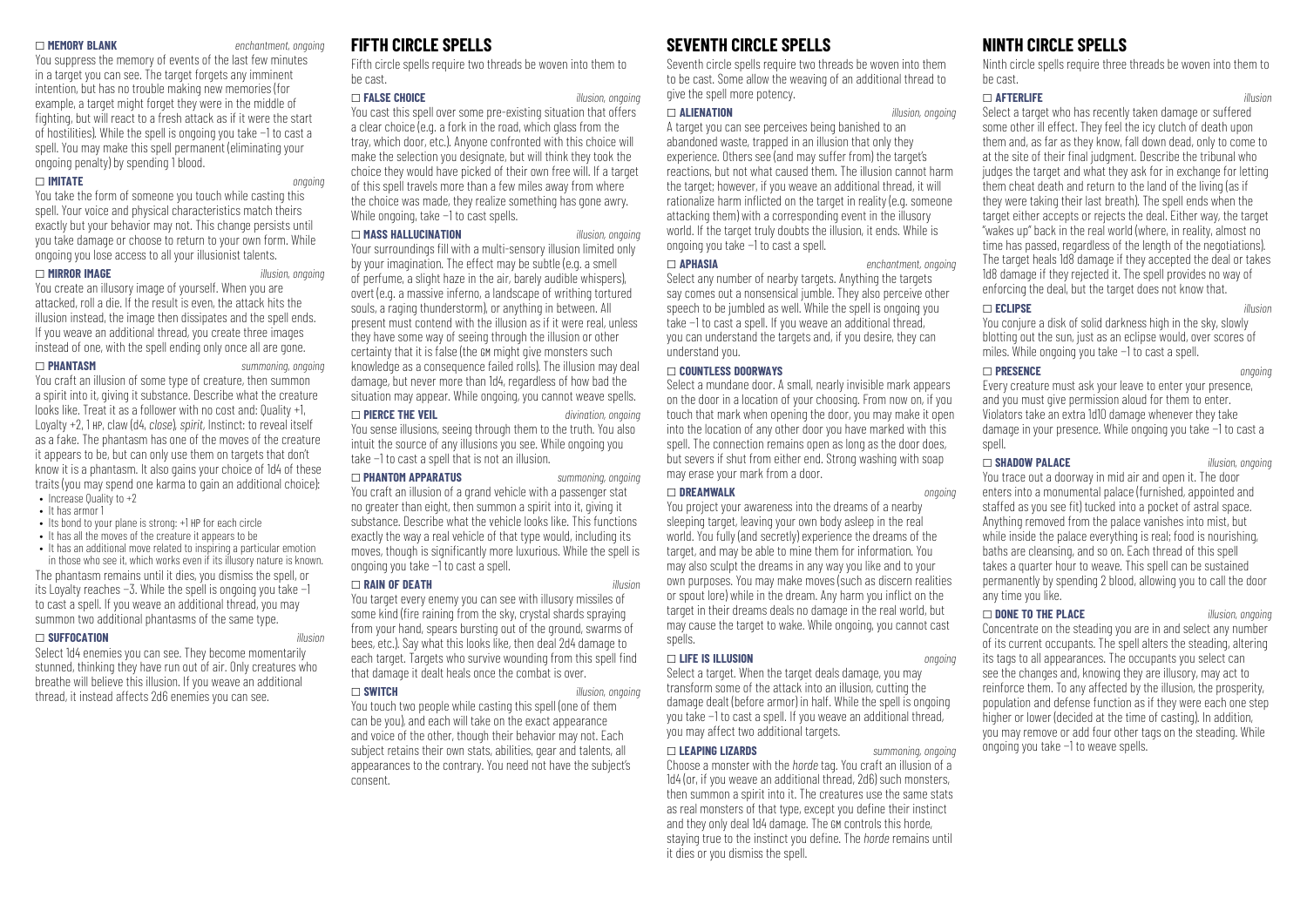#### **HACK AND SLASH**

When you attack an enemy in mêlée, roll+STR. On a hit

you deal your damage to the enemy and the enemy makes an attack against you. On a  $10+$  you also select one of the following choices:

- avoid their attack
- deal +1d6 damage
- a starting move of your discipline adds one or more choices
- other moves may offer you additional choices

#### **VOLLEY**

When you take aim and shoot at an enemy at range, roll +DEX. On a  $10+$  you have a clear shot-deal your damage. On a

7-9 deal your damage and choose one:

- You have to move to get the shot placing you in danger as described by the GM
- You have to take what you can get: -1d6 damage
- You have to take several shots, reducing your ammo by one

#### **DEFY DANGER**

When you act despite an imminent threat or suffer a

- calamity, say how you deal with it and roll. If you do it...
- …by powering through, +STR
- …by getting out of the way or acting fast, +DEX • …by enduring, +CON
- …with quick thinking, +INT
- ...through mental fortitude, +WIS
- …using charm and social grace, +CHA

On a 10+, you do what you set out to, the threat doesn't come to bear. On a 7–9, you stumble, hesitate, or flinch: the GM will offer you a worse outcome, hard bargain, or ugly choice.

#### **DEFEND**

When you take up a defensive stance or jump in to protect others, roll+con. On a  $10+$ , hold 3 readiness, On a  $7-9$ , hold 1 readiness. You can spend readiness one-for-one to:

- Suffer an attack's damage/effects instead of your ward
- Halve an attack's damage/effects
- Draw all attention from your ward to yourself
- Strike back at an attacker (roll your damage twice and take the lower result)

When you go on the offense, cease to focus on defense, or the danger passes, lose any readiness that you hold.

## **AID OR INTERFERE**

When **you help or hinder someone**, say how, before they make their roll. If you do it…

- $\bullet$  **using brute force,**  $\text{+STR}$
- $\bullet$  ...with speed, agility, or physical finesse, +DEX
- …with vitality, toughness, or vigor, +CON
- $\cdot$  through emotional manipulation,  $+CHA$
- ...through analysis, logic, or book-learning, +INT
- …some other way, +WIS

On a 7–9, they take +1 or −2 to their roll, your choice. On a 10+, improve or reduce their result by one step, your choice, and choose one:

- you do not expose yourself to danger, retribution, or cost
- you help someone else: they take +1 forward
- you help yourself: you take +1 forward
- you gain a karma point

### **DISCERN REALITIES**

When closely study a situation or person, roll+wis. On a  $10+$ , ask the GM three questions from the list below. On a 7–9, ask one. Either way, take +1 forward when acting on the answers.

- What happened here recently? • What is about to hannen?
- What should I be on the lookout for?
- What here is useful or valuable to me?
- Who's really in control here?
- What here is not what it annears to be?

#### **SPOUT LORE**

#### When consult your accumulated knowledge about

something roll+INT. On a 10+, the GM will tell you something interesting and useful about the subject relevant to your situation. On a 7–9, the GM will only tell you something interesting—it's on you to make it useful. The GM might ask you "How do you know this?" Tell them the truth, now.

## **PAPLEY**

When you press or entice an NPC, say what you want them to do (or not do). If they have reason to resist, roll +CHA. On a 10+, they either do as you want or reveal the easiest way to convince them. On a  $7-9$ , they reveal something you can do to convince them, though it'll likely be costly, tricky, or distasteful.

# **SPECIAL MOVES**

# **PERFORM KARMA RITUAL**

When you perform a focusing ritual particular to your discipline, say what the half-hour ritual involves, then gain 3 karma. If you begin this ritual with unspent karma, lose it. Spend karma, 1 for 1, to choose an option:

- After you make a roll for a move, roll an additional die and, if desired, replace one of the original dice with the result.
- Immediately heal yourself 1d4 damage.
- Freeze a horror construct in its tracks, briefly.
- Some moves, talents, or spells may let you spend karma.

#### **ORDER FOLLOWER**

#### When you order or expect a follower to do something dangerous, degrading, or contrary to their instinct, roll  $+1$  ovalty. On a  $10+$  they do it, now. On a 7-9, the GM chooses

one from the list below:

- Decrease the follower's Loyalty by 1.
- They complain loudly, now or later, and demand something in return.
- Caution, laziness, or fear makes them take a long time to get it done.

## **DO THEIR THING**

*Fourth World* [\(https://rpg.divnull.com/fourth-world/\)](https://rpg.divnull.com/fourth-world/) • Creative Commons Attribution-ShareAlike 4.0 International License (CC [BY-SA](https://creativecommons.org/licenses/by-sa/4.0/) 4.0)

When a follower does something chancy within the scope of their tags or moves, roll+Quality. On a 10+ they do it, as well as one could reasonably hope. On a 7-9, they do it, but there's an unforeseen cost, consequence, or limitation (ask the GM what). You cannot usually spend karma on this roll. The GM will tell you what happens when a follower does anything on their own, or beyond the scope of their tags or moves.



\_\_\_ Lochost *rebellion, freedom*

\_\_\_ Dis *slavery, bureaucracy*

\_\_\_ Vestrial *deceit, trickery*

# **NETHERMANCER LOOK** *choose or invent one for each*

Gaze: kind, sharp, sad Appearance: maudlin, jovial, strange Accoutrement: reverent, flowing, primitive Body: gaunt, knobby, flabby

When you defy danger by enduring, improve the result by one step.

You may cast Astral Weapon as a cantrip.

Choose one spell from another discipline's list. You can cast it as if it was a nethermancy spell.

\_ **OBSIDIMEN** *+1 armor; only wear living armor* You are one with stone. You may cast a special version of Words of the Unspeaking as a cantrip which only works on stone.

You may cast Grave Touch as a cantrip.

When you summon a *spirit* with a spell, you may spend 3 focus to give it +1

#### \_ **T'SKRANG**

When you make a bone circle, make an additional choice.

- \_ *Bumptious*: challenge my knowledge and prove that I have more to learn.
- \_ *Curious*: convince me to try something I probably shouldn't.
- \_ *Devoted*: offer me an easier solution that requires I compromise my relation with \_\_\_\_\_\_\_\_\_\_\_\_\_.
- □ *Graceless*: include me in a beneficial social interaction I must spoil with blunt observation or crass behavior.
- \_ *Peculiar*: refuse my aid because I'm different.
- \_ *Portentous*: seek my divinations in a moment of uncertainty and trust them implicitly.
- \_ *Righteous*: offer me an easier solution that requires I violate my principle of
- .  $\square$  *Skilled*: seek my help in learning how to  $\square$

INT Intelligence \_ Stunned (−2)

Assign these values to your stats:  $16 (+2)$ ,  $15 (+1)$ ,  $13 (+1)$ ,  $12 (+0)$ ,  $9 (+0)$ ,  $8 (-1)$ . Maximum HP is 8+Constitution

- $\Box$  *Trustworthy:* confide in me a secret that would damage you if reveal
- \_ *Visionary*: offer me an easier solution that interferes with my dream of .

WIS Wisdom \_ Confused (−2)

|                  |                   | $\Box$ visioniai |
|------------------|-------------------|------------------|
| DAMAGE <b>d6</b> | ARMOR             |                  |
| HP               | KARMA             |                  |
|                  |                   |                  |
| <b>STR</b>       | DEX               | CON              |
| Strength         | Dexterity         | Constitution     |
| $\Box$ Weak (-2) | $\Box$ Shaky (-2) | $\Box$ Sick (-2) |

\_\_\_ Jaspree *growth, wilderness*

\_\_\_ Mynbruje *justice, empathy, truth* \_\_\_ Thystonius *valor, physicality* \_\_\_ Upandal *crafts, engineering*

\_\_\_ Raggok *vengeance, jealousy*

**BLOOD**

**FLAGS** *select or invent two*

CHA Charisma  $\Box$  Scarred (−2)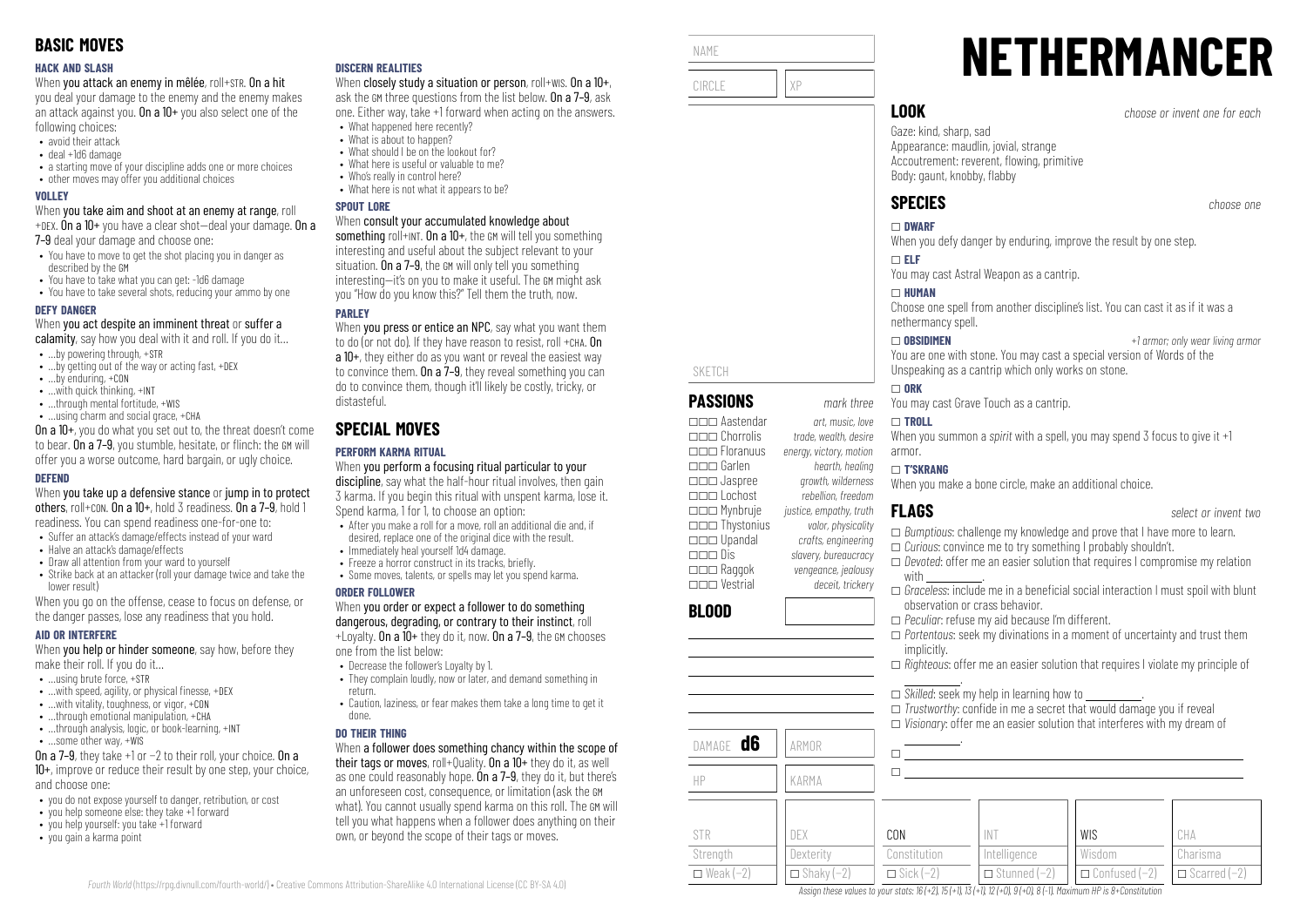**STARTING MOVES**

**NETHERMANCY**

to your grimoire.

twice your own circle. • You may weave spells with +WIS. • You may cast spells with +CON.

**ROUSING CALL**

spent. **REAPER**

+2 forward. **RITUAL OF BONE**

circles. **STABBING A WINDOW**

the art.

\_ \_  $\Box$ \_ \_  $\Box$ 

Through insight, fortitude and a special connection to spirit realm, you can weave threads into spells. You gain access to

• You have mastered several nethermancy spells and inscribed them in your grimoire. You start out with three first circle nethermancy spells as well as the cantrips. Whenever you gain a circle, you add a new nethermancy spell of your circle or lower

• You know how to form and stabilize a spell matrix. You may fashion as many spell matrices as you like; however, the combined circles of all spells attuned into them may not exceed

When you cast a summoning spell, you may spend focus to make the summoned spirit tougher, adding 1HP per focus

When you take time to respectfully tend to the dead, take

When you spend a couple grueling hours constructing and inscribing a bone circle several feet across, inviting a spirit to live within it, roll+CON. On a hit, a bone spirit inhabits the circle and will attack anyone who enters, or is already within, the circle, except you. On a 10+, choose three. On a 7–9, choose one. You may spend a point of karma to make

an additional choice, but not on a miss:

Add the following to the hack and slash list:

the GM will tell you what. **EXPRESSIONS OF THE NETHERWORLD**

nethermancy spell within the circle. • The spirit will not attack targets you designate. • The circle lasts for days instead of hours. • The circle is particularly hard to spot. • The circle is completed in less time than usual.

• The spirit is particularly potent: take +1 when weaving a

• When in the circle, you may concentrate and observe the world as if standing in another of your active bone circles. • When you speak within the circle, if you desire, your voice may be heard by any standing near all of your other active bone

• You sense something notable about the target's soul or nature,

When you create art with bone carving or embroidery, take +1. If you give the result in a successful greeting ritual, the recipient may take +1 to the their last breath, if they posses

a number of abilities related to spell casting: • You may use the astral sight move.

# **TALENTS**

You may weave threads into talents, if you meet their requirements:

#### \_\_\_ **BRANDED**

You bear a mark of your connection with the dead. Dead spirits know you as their own, and any that still cling to the mortal plane will speak with you, sharing openly. The living see your mark as an ill omen, and you take −1 ongoing to CHA rolls with those who see your mark. Choose a part of your body that takes on the visible aspects of death while remaining fully functional:

- $\Box$  Arm: Any weapon you grasp flows into the other world. It gains +2 piercing against living creatures.
- $\Box$  Fye: When you touch a corpse you see what it saw in its last moments. The GM will describe it.
- $\Box$  Legs: Your passing leaves no mark or scent.
- $\Box$  Tongue: You may lace any oath, prayer, or spell with a link to the forbidden land. Its effects on the dying or dead will be amplified, as described by the GM.

*Second or third thread (requires circle 4):* Choose another body part to take on the visible aspects of death.

*Second or third thread (requires circle 4):* Your mark grows such that it may not be concealed. Describe it. The dead will seek you out, giving you what aid they can. The undead will not harm you. The parochial will treat you as a pariah.

#### \_ **FEELING LOSS**

You first enter a steading, you may ask the GM: "Who here suffers most from death of their loved ones?" Take +1 ongoing acting on the answer.

#### \_ **IMPRECATION**

When you call on the spirits to curse a target you can see. take a random debility (if you already have that debility, you got lucky) and roll+WIS. If you do this inside a bone circle, improve the result by one step. On a  $10+$  the target will soon take a noticeable loss in the arena of your choice. On a 12+ so will one of the target's descendants. On a 7–9 the target is merely unlucky in the chosen arena until the spirit grows tired of tormenting it. On a miss, possibilities include the target discovering what you were attempting, or the spirits become offended and cursing you instead, etc. Curses can affect these arenas: finances/occupation, health/well-being, love/relationships, prospects/hope, status/ reputation

#### \_ **SPIRIT TALK**

You can speak with and understand all spirits, not just those who communicate verbally. You can communicate with nearby spirits even when they are solely in astral space and you are not.

#### \_ **SPIRITUAL PROTECTION**

When you wear no armor or shield you get +con armor.

#### \_\_ **THE SCALES OF LIFE AND DEATH**

When someone faces last breath in your presence, they take +2. *Second thread (requires circle 6):* When you touch someone taking their last breath, you see what they do beyond the Black Gates and may intercede. Death will forfeit their soul for now in exchange for an appropriate (not necessarily immediate) favor or sacrifice. If you agree, the target comes back to life, and you take -3 ongoing to your own last breath until the debt is paid.

#### \_ **OBSTINACY** *requires circle 2*

When you cast a spell you ignore a "-1 to weave spells" or "-1 to cast spells" penalty from one of your ongoing spells.

#### \_ **REPEL UNDEAD** *requires circle 2*

When you concentrate on a life-affirming pattern and breathe song into it, roll+wis. On a hit, so long as your song continues, no undead may come within reach of you. On a  $10+$ , you also momentarily daze intelligent undead and cause mindless undead to flee; aggression breaks the effects and they are able to act as normal. Intelligent undead may still find ways to harry you from afar.

#### \_ **SPEAKER FOR THE DEAD** *requires circle 2*

When **you spout lore** about undead, spirits, burial customs, or other matters of life and death, you use WIS instead of INT. On a 12+, you also get to ask the GM any one question about the subject.

#### \_\_ **SPIRIT TUTOR** *requires circle 2*

Choose one spell. You may use that spell as if it was one circle lower (this does not change the number of threads needed to cast it).

*Second thread (requires circle 6):* Choose another spell to use as if it was one circle lower.

#### \_ **SPIRITUAL INTERVENTION** *requires circle 2*

When **you attune a spell matrix** gain 1 hold, losing prior hold. When you or an ally takes damage, you may spend 1 hold to call on the spirits, who intervene with an appropriate manifestation (a sudden gust of wind, a lucky slip, a burst of light) and negate the damage. You may spend 1 karma to gain +1 hold.

#### \_ **ABATE CURSE** *requires circle 4*

When you perform an hour long ritual of abatement on a cursed item or person within a bone circle, roll+WIS. On a hit, you transfer the curse to the circle's bone spirit. If the spirit previously obeyed your commands, it no longer does. When the bone circle dissipates, so does the curse. On a 7–9, when the bone circle dissipates, the bone spirit, still cursed, goes free. On a miss, a lot can go wrong.

#### \_ **CALL TO TASK** *requires circle 6*

When you call the name of a dead spirit near the location of its death or while holding an object dear to it, roll+WIS. If you do this in a bone circle, take  $+2$ . On a hit, you may command the ghost to haunt any person or place whose true pattern you know, including yourself. If you choose to have it haunt you, you may have it take damage which was meant for you, then it disappears and must be summoned again. On a  $7-9$ , the spirit demands a price.

#### \_ **LIFESENSE** *requires circle 6*

You constantly sense the energy of living beings, even those you cannot see. When you discern realities, you may always ask "what living beings are nearby?", even on a miss.

#### \_ **ERASE HORROR MARK** *requires circle 8*

When you perform a day-long ritual on a horr or object, roll+cha. On a  $10+$  you remove the m subject. On a 7–9 you remove the mark, but only by transferring it to yourself, where it will fade after seven days.

| NOTES    |                 |      |             |     |      |
|----------|-----------------|------|-------------|-----|------|
| COIN     |                 |      | <b>LOAD</b> |     |      |
|          | <b>FOLLOWER</b> | Name |             |     |      |
| Quality  | Loyalty         | HP   | Armor       | Dmg | Load |
| Tags     |                 |      | Traits      |     |      |
| Instinct |                 |      | Cost        |     |      |
|          |                 |      |             |     |      |

Moves

**GEAR** *Load is 10+STR*

your grimoire (1 weight) appropriate artisan tools (1 weight) dungeon rations (uses:  $\Box \Box \Box \Box \Box$ , ration, 1 weight) Choose your defenses:  $\Box$  hide armor (1 armor, worn, 1 weight)  $\Box$  bone decorated robes (worn)  $\Box$  bare skin (0 armor, living) Choose your armament:  $\Box$  axe (close, 1 weight)  $\Box$  spear (reach, thrown, near, 1 weight)

- 
- $\Box$  staff (close, two-handed, 1 weight)  $\Box$  whip (reach, dangerous, entangling, 1 weight)
- Choose two:
- $\Box$  adventuring gear (uses:  $\Box$  $\Box$  $\Box$  $\Box$ , 2 weight)
- $\Box$  healing potion
- $\square$  simple mount of appropriate size (beast, mount)
- $\square$  8 coins

| requires circle 8 |  |
|-------------------|--|
| ror-marked person |  |
| nark from the     |  |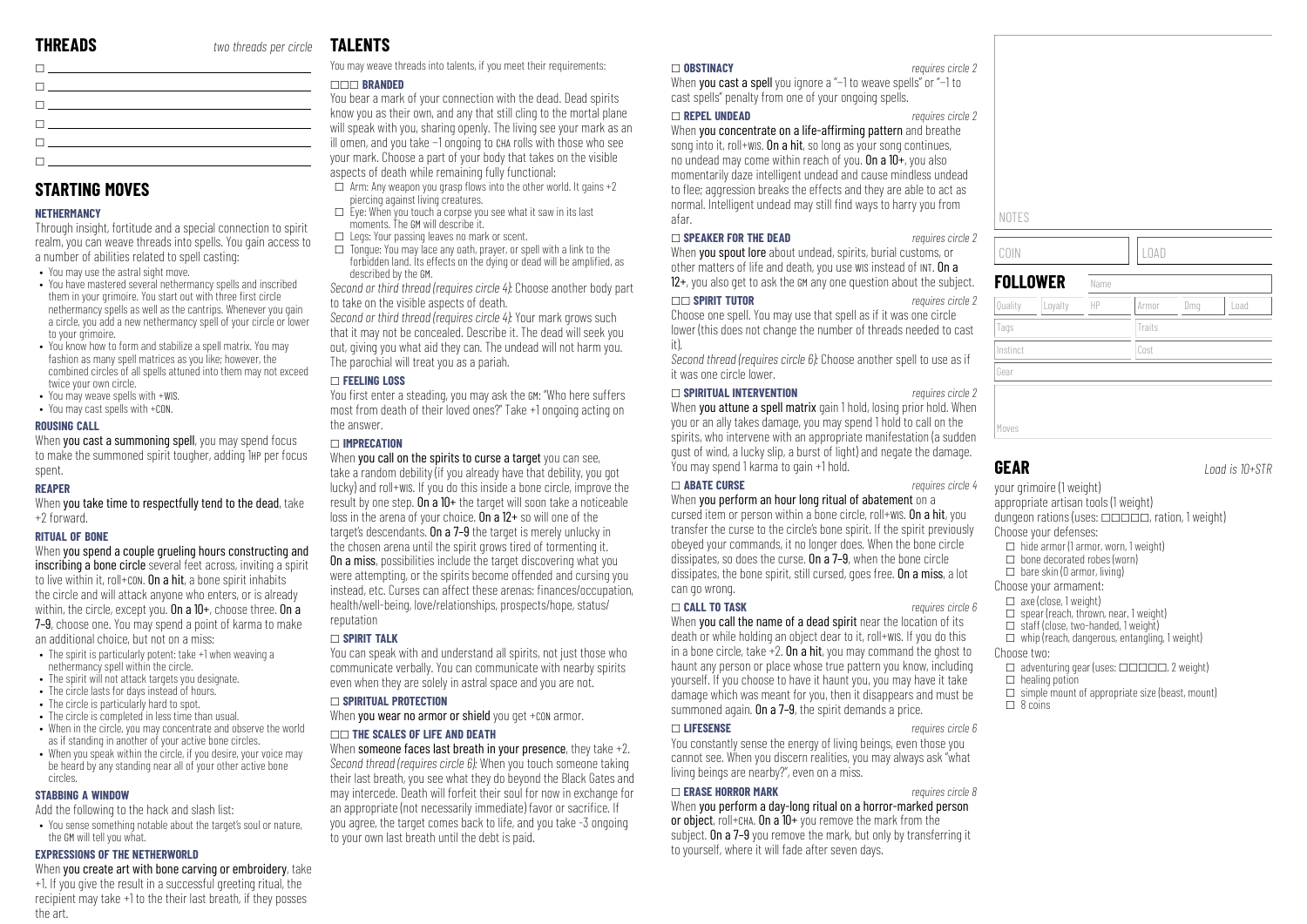# **SPELLCASTING MOVES**

#### **ATTUNE A SPELL MATRIX**

When you spend uninterrupted time (a half hour or so) in quiet contemplation of a spell matrix, you:

- Remove any spell pattern in the matrix (also removing *attuned*).
- Repair any damage done to the matrix, removing the *damaged*
- tag. • Place into the matrix the nattern of any spell in your grimoire of
- your own discipline and with a circle equal to or less than your own. The matrix gains the *attuned* tag.

You may fashion as many spell matrices as you like; however, the combined circles of all spells attuned into your spell matrices may not exceed twice your own circle (e.g. a third circle wizard can only attune up to six circles worth of spells into her matrices). Spells from other disciplines may not be attuned to matrices.

#### **WEAVE THROUGH A MATRIX**

When you weave a thread into a spell matrix the thread always becomes woven into the matrix. If weaving while under time pressure (e.g. combat, urgent necessity, etc.), also roll+the ability indicated by your discipline. On a 7– 9, hold 1 focus. On a  $10+$ , hold  $\overline{3}$  focus. On a  $12+$ , you may choose to weave an additional thread into the spell. If you do, you gain no focus and lose any you are holding. Focus may be spent, one-for-one as often as desired, to:

- Add +1 to your own weaving roll after it is made.
- Take +1 to casting a spell.
- Take +1 to defy danger.

#### **WEAVE THROUGH A GRIMOIRE**

When you weave a thread into a spell in a grimoire the weaving attracts attention in astral space, and you roll+the ability indicated by your discipline. Take −1 for each of the following:

- The spell is of a higher circle than you have in your discipline.
- The grimoire is not yours.
- The spell is from a discipline you do not follow. On a hit, the thread is woven into the spell. On a 10+, hold 2 focus, spent just as in weaving through a matrix. On a  $12+$ , you may choose to weave an additional thread into the spell. If you do, you gain no focus and lose any you are holding.

#### **WEAVE RAW MAGIC**

When you weave a thread into raw spell energy, the flare in astral space attracts attention, and you roll+the ability indicated by your discipline. Take −1 for each of the following:

- The spell is of a higher circle than you have in your discipline.
- The spell is from a discipline you do not follow.

On a hit, the thread is woven into the spell. On a 10+, hold 1 focus, spent just as in weaving through a matrix. On a 12+, hold 3 focus.

#### **ABORT A SPELL**

When you abandon an attempt to cast a spell, or more than a minute passes between weaving a thread into a spell and the spell being cast, the energy stored in the spell dissipates, dealing 1 damage for each thread already woven into the casting to you and everyone nearby, friend and foe alike. Any threads woven to cast it become available immediately.

#### **CAST A SPELL**

When you unleash a spell you've fully woven, roll+the ability indicated by your discipline **On a hit**, the spell is successfully cast. On a 7–9, also choose one:

- You draw unwelcome attention or put yourself in a spot. The GM will tell you how.
- The spell also creates an unintended side effect. The GM will tell you what.
- The spell disturbs the fabric of reality as it is cast—take −1 ongoing to cast spells until the next time you make camp.
- You take 1d3 damage.
- The spell matrix used to cast the spell (if one was used) becomes *damaged*.

Regardless of the result of the spell, any threads woven to cast it become available immediately, no longer woven into the casting. You also lose all held focus.

#### **ADD A SPELL TO YOUR GRIMOIRE**

When you add a spell to your own grimoire, you truly learn the spell. The spell remains in your memory, so may be rewritten if a grimoire gets stolen or destroyed. You may add spells of any circle into your grimoire. You may add spells from other disciplines into your grimoire, if the fiction supports it.

#### **ASTRAL SIGHT**

If you have the ability to view the astral plane, when you spend a moment to activate it take +1 ongoing on any roll using INT, WIS, or CHA. Take −2 ongoing on any roll using STR, DEX, or CON. Take an additional +1 ongoing to discern realities. These bonuses and penalties last until you spend a moment to deactivate astral sight. While astral sight is active, you may interact with (and injure) astral creatures, and they you.

## **SPELL MATRICES**

| attuned | spell                                                                                                                                                                                                                                                                          |   |               | armored<br>damaged<br>efficient<br>enhanced |        |  |
|---------|--------------------------------------------------------------------------------------------------------------------------------------------------------------------------------------------------------------------------------------------------------------------------------|---|---------------|---------------------------------------------|--------|--|
|         |                                                                                                                                                                                                                                                                                | П | п             | П                                           | П      |  |
|         | $\Box$ and $\Box$ and $\Box$ and $\Box$ and $\Box$ and $\Box$ and $\Box$ and $\Box$ and $\Box$ and $\Box$                                                                                                                                                                      | П | п             | $\Box$                                      | п      |  |
|         | $\Box$ and $\Box$ and $\Box$ and $\Box$ and $\Box$ and $\Box$ and $\Box$ and $\Box$ and $\Box$ and $\Box$ and $\Box$ and $\Box$ and $\Box$ and $\Box$ and $\Box$ and $\Box$ and $\Box$ and $\Box$ and $\Box$ and $\Box$ and $\Box$ and $\Box$ and $\Box$ and $\Box$ and $\Box$ |   | $\Box$ $\Box$ |                                             | $\Box$ |  |
|         | $\Box$ and $\Box$ and $\Box$ and $\Box$ and $\Box$ and $\Box$ and $\Box$ and $\Box$ and $\Box$ and $\Box$ and $\Box$ and $\Box$ and $\Box$ and $\Box$ and $\Box$ and $\Box$ and $\Box$ and $\Box$ and $\Box$ and $\Box$ and $\Box$ and $\Box$ and $\Box$ and $\Box$ and $\Box$ |   | п п           |                                             | $\Box$ |  |
|         | $\Box$                                                                                                                                                                                                                                                                         |   | п             | п                                           | $\Box$ |  |
|         | $\Box$                                                                                                                                                                                                                                                                         |   | п             | п                                           | $\Box$ |  |
|         | $\Box$                                                                                                                                                                                                                                                                         |   | п             | П                                           | $\Box$ |  |
|         | $\blacksquare$                                                                                                                                                                                                                                                                 |   | п             | П                                           | $\Box$ |  |
|         | <u>in the company of the company of the company of the company of the company of the company of the company of the company of the company of the company of the company of the company of the company of the company of the comp</u>                                           |   | п             | П                                           | П      |  |
|         | <u>n en som som som som en m</u>                                                                                                                                                                                                                                               |   |               | ┑                                           | П      |  |
| ٦       |                                                                                                                                                                                                                                                                                |   |               | ח ח ח ח                                     |        |  |

# **NETHERMANCY SPELLS**

# **CANTRIPS**

All known cantrips may be cast without performing any type of weaving.

#### x **REPEL** *ongoing*

Choose any creatures you can see (including yourself). For the next day, mundane insects and other minor vermin will stay away from the selected targets.

#### x **UNSEEN SERVANT** *summoning , ongoing*

You conjure a simple invisible construct that can carry items. It has load 3 and carries anything you hand to it. It cannot pick up items on its own and can only carry those you give to it. Items carried by an unseen servant appear to float in the air a few paces behind you. An unseen servant that takes damage or leaves your presence is immediately dispelled, dropping any items it carried. Otherwise the unseen servant serves you until you end the snell.

x **WISP** *ongoing* You conjure a simple floating orb which glows dimly, shedding light roughly equal to that of a full moon over a short distance. You may direct this orb in any direction or elevation, and it will obey at no faster than walking pace. Should the orb ever move out of your line of sight, the spell ends.

# **FIRST CIRCLE SPELLS**

First circle spells require one thread to be woven into them to be cast.

#### \_ **ASTRAL WEAPON** *ongoing*

While you use astral sight, you are armed with a weapon (+1 damage, close, 0 weight) that may hack and slash astral beings using WIS instead of STR. While ongoing you take −1 to cast a spell.

#### \_ **BONE DANCE** *ongoing*

Point to a target with a skeleton. While ongoing, the target's bones move of their own accord, moving the target around in random directions. If the target spends time to pull themself together, the spell ends. While ongoing you take −1 to cast a snell.

#### \_ **BRIGHT ONE** *summoning, ongoing*

You summon a tasked spirit to assist you. Gain 1d4 hold. When you take an action, spend 1 hold to have the spirit aid you (giving you +1 to your action). When you run out of hold, the spell ends and the spirit vanishes.

#### \_ **CONTACT SPIRITS** *summoning*

Name the spirit you wish to contact (or leave it to the GM). You pull that creature through the planes, just close enough to speak to you. It is bound to answer any one question you ask to the best of its ability. If you weave and cast this spell within a bone circle, you may ask three questions. If you are touching the corpse of the spirit, ask an additional question.

#### \_ **GRAVE TOUCH** *summoning, ongoing*

You draw on spirits of the dead, channeling their energy through your body into your enemies. Gain 1d6 hold. You may spend 1 karma to gain  $+1$  hold. When you hack and slash, you may spend 1 hold to roll+CON instead of +STR and, on a hit, you add +1d4 damage. While ongoing, take −1 to casting spells. If you run out of hold the spell ends.

#### \_ **MURDER FOG** *summoning*

Point to any location you can see. At that spot, a vaguely humanoid fog coalesces and you coax a maleficent spirit to inhabit it. The fog ghost is a monster: *solitary*, *amorphous*, *spirit*, 7 HP, 0 armor, freezing touch (d6, *close*), instinct: to indiscriminately kill the nearest living thing. The GM controls this monster, and may use it for moves, with the understanding that it is mindless and attacks solely based on proximity. You have no control over this creature, nor may you dismiss it. The fog ghost dissipates when it is killed.

\_ **SHADOW'S WHISPER** *divination, ongoing* While ongoing, you may hear anything spoken next to any nearby shadows. While ongoing you take −1 to weaving threads.

# **THIRD CIRCLE SPELLS**

Third circle spells require one thread be woven into them to be cast. Some allow the weaving of an additional thread to give the spell more potency.

\_ **ANIMATE DEAD** *summoning, ongoing* You invoke a hungry spirit to possess a recently-dead body and serve you. This creates a zombie that follows your orders to the best of its limited abilities. Treat the zombie as a follower with no cost and: Quality  $+1$ , Loyalty  $+2$ , 1 HP, bite (d6, *hand*), *construct*, *Instinct*: to eat namegiver flesh. The zombie has the move "smell brains" and gains your choice of 1d4 of these traits (you may spend one karma to gain an additional choice):

- It's talented. Increase Quality to +2.
- It's durable. It has +2 HP for each nethermancer circle.
- It has a functioning brain and can complete complex tasks. It gains a *-wise* tag based on its prior life.

• It does not appear obviously dead, at least for a day or two. The zombie remains until it is destroyed, you dismiss the spell, or its Loyalty reaches −3. While the spell is ongoing you take −1 to cast a spell. This spell must be cast in a bone circle.

# **FOCUS**

\_\_\_\_\_\_\_\_\_\_\_\_\_\_\_\_\_\_\_\_\_\_\_\_\_\_\_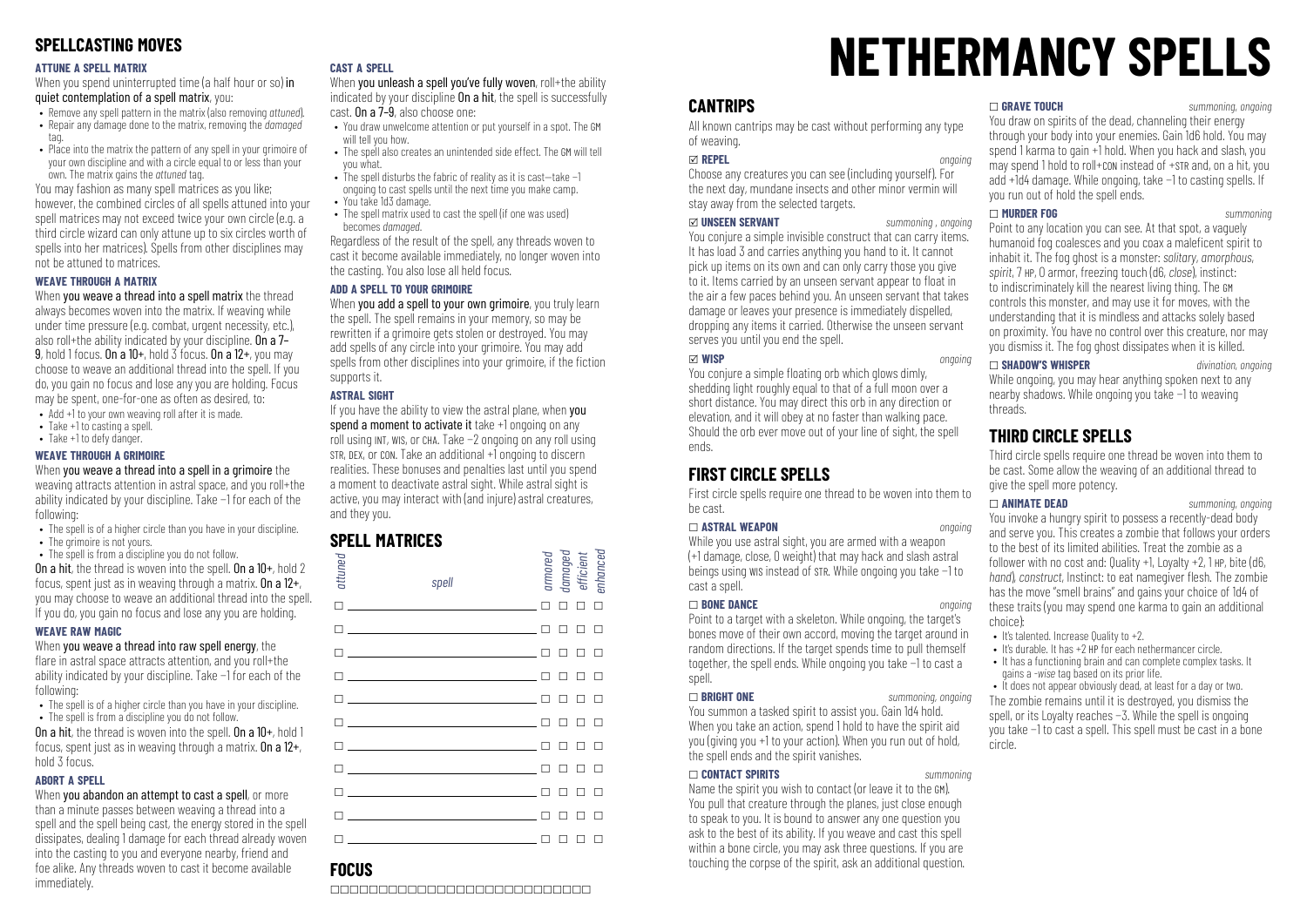#### \_ **DISMISSAL**

You disrupt the pattern of the summoning which called a target *spirit* creature. Ideally, this banishes the target back from where it came. If not cast perfectly, however, a common complication is the severing of the spell giving the summoner control over the summoned, but not sending the summoned back, leaving an uncontrolled spirit in your midst. If you weave an additional thread, you may target two additional summoned creatures.

#### \_ **PAIN** *enchantment, ongoing*

You inflict excruciating agony on a visible target. Gain 1d6 hold. Any time the target deals damage or makes a move, you may spend 1 hold to deal 1d4 damage to it. If you run out of hold, the spell ends. If you weave an additional thread, hold an additional 2 and grant  $+1$  ongoing to anyone acting against the target as well. You may not aid another while ongoing.

#### \_ **RESURRECTION**

Tell the GM you would like to resurrect a corpse whose soul has not yet fully departed this world. Resurrection is always possible, but the GM will give you one or more (possibly all) of these conditions:

- It's going to take days/weeks/months
- You must get help from
- It will require a lot of money
- The target may change in a particular way
- $\bullet$  You must sacrifice  $\rule{1em}{0.15mm}$  to do it
- You must cast the spell in a bone circle • You must cast the spell in some specific location

The GM may, depending on the circumstances, allow you to resurrect the corpse now, with the understanding that the conditions must be met before it's permanent, or require you to meet the conditions before the corpse is resurrected.

#### \_ **WANDERING EYES** *summoning, ongoing*

You summon a tasked spirit which manifests as a floating puffball with two large eyes. While ongoing, you see through these eyes, and may direct them in any direction (including up and down) at running pace. If you weave an additional thread, choose a special ability for the spirit, such as:

- Its eyes can see in the dark
- You can hear through it
- You can speak through it
- It can spit a glowing ink, useful for marking trails.

• It can perform small manipulations, such as opening doors. This spirit, which has 1 HP, vanishes if killed. While the spell is ongoing, you cannot see through your own eyes and cannot cast spells. When directing the spirit from within a bone circle, take +1 ongoing when discerning realities through the eyes.

#### \_ **ZEALOT** *summoning, ongoing*

A simple ally spirit appears and fanatically follows your orders. Treat it as a follower with no cost and: Quality +1, Loyalty +3, 3 HP, touch (d4, *hand*), *spiritwise*, *spirit*, and 1d4 other tags of your choice. Instinct: to "help" too much. The ally has the dual natured special quality, but no moves. The spirit remains on this plane until destroyed, you dismiss the spell, or its Loyalty reaches −3. While the spell is ongoing you take −1 to cast a spell.

# **FIFTH CIRCLE SPELLS**

Fifth circle spells require two threads be woven into them to be cast.

#### \_ **ASTRAL FLARE** *evocation*

You release a massive flash of energy into astral space. Anyone within *far* range of you perceiving or present in astral space becomes "blinded", and most astral natives will flee. No light of this flare reaches the real world, but astral creatures will cast shadows there as if they were present. In astral space, the flare is visible from a long way off.

#### \_ **CONTAGION** *ongoing*

Choose a creature you can see. Until you end this spell, the target suffers from a disease of your choice. While ongoing you take −1 to cast a spell. You may spend one blood to continue the disease after the spell ends.

#### \_ **DUST TO DUST** *evocation*

You fill the area around you with a glowing affirmation of life. Turn 1d6 undead *horde* enemies you can see (of the GM's choice) to dust. If you weave an additional thread, it affects 2d8 undead hordes instead.

#### \_ **SUMMON ALLY** *summoning, ongoing*

An ally spirit appears and aids you as best it can. Treat it as a follower with no cost and: Quality +1, Loyalty +3, 3 HP, claw (d6, *close*), *spiritwise*, *spirit*, armor 1, and three other tags of your choice. Instinct: to doubt its summoner. The ally has the astral native and materialization special qualities and 1d6 of these traits (you may spend one karma to gain an additional choice):

• Increase Quality to +2

- Replace its instinct with "to obey"
- It does 1d8 damage
- Increase armor to 3
- Its bond to your plane is strong: +1 HP for each circle
- Gains an additional tag or weapon tag
- Gains the move: "frighten them"
- Gains the move: "banish a spirit"
- Gains the move: "curse them"
- Gains the move: "conceal them"
- Gains the move: "confuse them"
- Gains the move: "trace a simple item to its source"
- Gains some other move

The spirit remains until destroyed, you dismiss the spell, or its Loyalty reaches −3. While the spell is ongoing you take −1 to cast a spell. You must cast this spell from within a bone circle.

#### \_ **TRAP SOUL**

You trap the soul of a dying creature within a gem. The trapped creature is aware of its imprisonment but can still be manipulated through spells, parley, and other effects. All moves against the trapped creature are at +1. You can free the soul at any time but it can never be recaptured once freed.

## \_ **WORDS OF THE UNSPEAKING** *divination*

With a touch you speak to the spirits within things. The nonliving object you touch answers three questions you pose, as best it can. If you cast this spell within a bone circle, you may ask an additional question.

# **SEVENTH CIRCLE SPELLS**

Seventh circle spells require two threads be woven into them to be cast. Some allow the weaving of an additional thread to give the spell more potency.

#### \_ **BONE JUMP** *ongoing*

Two of your active bone circles become connected. While ongoing, anyone (or, if you weave an additional thread, only those you designate) stepping into one circle will be instantly transferred to just outside the other, and you take −1 to weave threads. You must cast this within one of the two circles.

\_ **CLOUDKILL** *summoning, ongoing*

A cloud of fog drifts into this realm from beyond, filling the immediate area. Whenever a creature in the area takes damage it takes an additional, separate 1d6 damage which ignores armor. If you weave an additional thread, allies you designate reduce damage they take from the cloud by your CON. This spell persists so long as you can see the affected area, or until you dismiss it.

#### \_ **MARK OF DEATH**

Choose a creature whose true name you know. This spell creates permanent runes on a target surface that will kill that creature, should they read them.

#### \_ **SOURCE OF WIT** *summoning*

You summon a tasked spirit, then tap the head of a target (including yourself) to bind the spirit into the target's mind. The target gains 3 hold and may spend 1 karma to gain +1 hold. The target may spend 1 hold to reroll a failed test involving INT, WIS or CHA. Unless you weave an additional thread, if the target fails a re-roll, the spirit vanishes, taking any unused hold with it. If the target runs out of hold, the spirit vanishes.

#### \_ **SPIRIT BOLT** *evocation*

Fire a ray of violet energy at any *spirit* you can see. If you are using astral sight, this spell can target spirits in astral space. Deal 2d6 (or, if you weave an additional thread, 2d10) damage to the target. This damage ignores armor and takes a long time to heal.

#### \_ **SYMPATHY** *ongoing*

You touch one target (including yourself) and gain 1d4 hold. Any time the target takes damage from an attacker, you may spend 1 hold to have the spell deal the same amount of damage to the attacker. This spell may target a group pattern you are part of and, if so, you may spend hold any time any member of the target group takes damage from an attack. If you weave an additional thread to this spell before casting, you gain +2 hold and name an additional target. If you run out of hold, the spell ends. While the spell is ongoing you take −1 to cast a spell.

# **NINTH CIRCLE SPELLS**

Ninth circle spells require three threads be woven into them to be cast.

#### \_ **CALL HORROR** *summoning, ongoing*

You call the true name of a horror (which you must discover beforehand), summoning it from astral space. This spell must be cast from directly outside a bone circle prepared especially and solely for this summoning. The horror (or some part of it) manifests within the circle. Choose 1d4 of the following:

- The horror immediately kills the bone spirit in the circle, binding itself to the circle instead.
- The horror will offer you great rewards in return for release into the physical world.
- The horror will accede to one of your demands in return for being returned to astral space.
- The horror will not mark you.

While ongoing you cannot weave threads.

#### \_ **CONSUME UNLIFE**

The mindless undeaad *construct* you touch is destroyed utterly and you steal its death energy, gaining 2 hold for each HP the creature had remaining before you destroyed it. Touch someone (including yourself) to heal them for 1 HP for each hold spent.

#### \_ **PLAGUE** *ongoing*

Name a steading. As long as this spell is active, that place is beset by a plague appropriate to your Passion's domains (locusts, death of the first born, etc.), gaining a *blight* to reflect this. While ongoing you take −1 to cast a spell.

#### \_ **RECYCLE**

The soul who volunteers to be the target of this spell is ripped from its home (body, ghost, gem prison, etc.) and pushed into the cycle of life and death, reincarnating in the nearest convenient unborn namegiver. Its former home is utterly destroyed, preventing the soul from being resurrected, interrogated or summoned.

#### \_ **TALENT SHREDDER** *ongoing*

Select a trait, special ability or other known talent of a target monster. While ongoing, the monster may not gain benefits from that ability, nor make a move involving that talent/ability, and you take −1 to weave threads.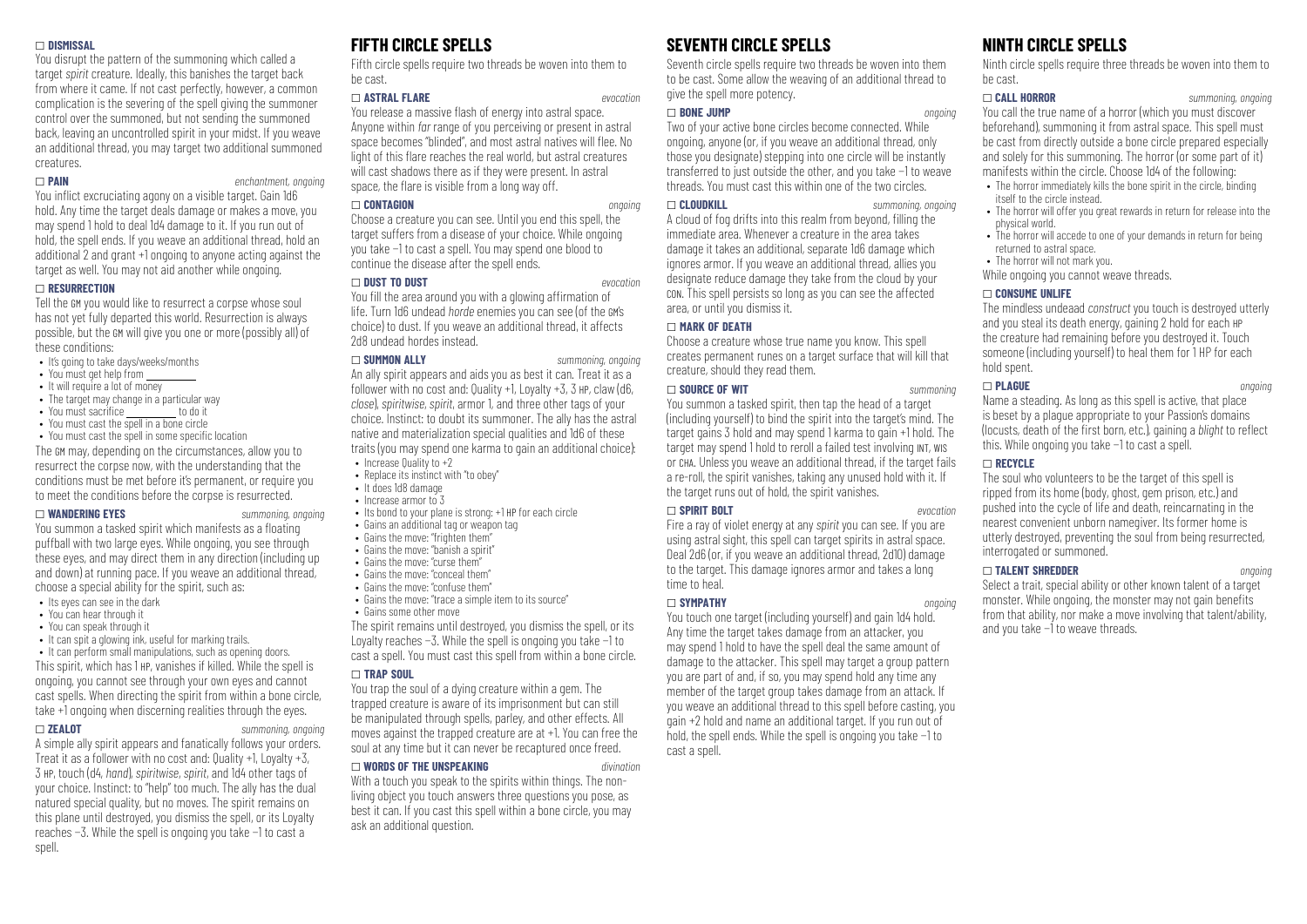#### **HACK AND SLASH**

When you attack an enemy in mêlée, roll+STR. On a hit

you deal your damage to the enemy and the enemy makes an attack against you. On a  $10+$  you also select one of the following choices:

- avoid their attack
- deal +1d6 damage
- a starting move of your discipline adds one or more choices
- other moves may offer you additional choices

#### **VOLLEY**

When you take aim and shoot at an enemy at range, roll +DEX. On a  $10+$  you have a clear shot-deal your damage. On a

7–9 deal your damage and choose one:

- You have to move to get the shot placing you in danger as described by the GM
- You have to take what you can get: -1d6 damage
- You have to take several shots, reducing your ammo by one

#### **DEFY DANGER**

When you act despite an imminent threat or suffer a

- calamity, say how you deal with it and roll. If you do it...
- …by powering through, +STR
- …by getting out of the way or acting fast, +DEX
- …by enduring, +CON
- …with quick thinking, +INT
- ...through mental fortitude, +WIS • …using charm and social grace, +CHA

On a 10+, you do what you set out to, the threat doesn't come to bear. On a 7–9, you stumble, hesitate, or flinch: the GM will offer you a worse outcome, hard bargain, or ugly choice.

#### **DEFEND**

When you take up a defensive stance or jump in to protect others, roll+CON. On a 10+, hold 3 readiness. On a 7–9, hold 1 readiness. You can spend readiness one-for-one to:

- Suffer an attack's damage/effects instead of your ward
- Halve an attack's damage/effects
- Draw all attention from your ward to yourself
- Strike back at an attacker (roll your damage twice and take the lower result)

When you go on the offense, cease to focus on defense, or the danger passes, lose any readiness that you hold.

#### **AID OR INTERFERE**

When **you help or hinder someone**, say how, before they make their roll. If you do it…

- $\bullet$  **using brute force,**  $\text{+STR}$
- $\bullet$  ... with speed, agility, or physical finesse,  $+$ DEX
- …with vitality, toughness, or vigor, +CON
- $\bullet$  through emotional manipulation,  $+CHA$
- …through analysis, logic, or book-learning, +INT
- …some other way, +WIS

On a 7–9, they take +1 or −2 to their roll, your choice. On a 10+, improve or reduce their result by one step, your choice, and choose one:

- you do not expose yourself to danger, retribution, or cost
- you help someone else: they take +1 forward
- you help yourself: you take +1 forward
- you gain a karma point

#### **DISCERN REALITIES**

When closely study a situation or person, roll+wis. On a 10+, ask the GM three questions from the list below. On a 7–9, ask one. Either way, take +1 forward when acting on the answers.

- What happened here recently? • What is about to hannen?
- What should I be on the lookout for?
- What here is useful or valuable to me?
- Who's really in control here?
- What here is not what it annears to be?

#### **SPOUT LORE**

#### When consult your accumulated knowledge about

something roll+INT. On a  $10+$ , the GM will tell you something interesting and useful about the subject relevant to your situation. On a 7–9, the GM will only tell you something interesting—it's on you to make it useful. The GM might ask you "How do you know this?" Tell them the truth, now.

## **PARLEY**

When you press or entice an NPC, say what you want them to do (or not do). If they have reason to resist, roll +CHA. On a 10+, they either do as you want or reveal the easiest way to convince them. On a 7–9, they reveal something you can do to convince them, though it'll likely be costly, tricky, or distasteful.

# **SPECIAL MOVES**

## **PERFORM KARMA RITUAL**

When you perform a focusing ritual particular to your discipline, say what the half-hour ritual involves, then gain 3 karma. If you begin this ritual with unspent karma, lose it. Spend karma, 1 for 1, to choose an option:

- After you make a roll for a move, roll an additional die and, if desired, replace one of the original dice with the result.
- Immediately heal yourself 1d4 damage.
- Freeze a horror construct in its tracks, briefly.
- Some moves, talents, or spells may let you spend karma.

#### **SCOUT AHEAD**

#### When you take point and look for anything out of the

ordinary, roll+wis. On a 10+, choose two from the list below. On a 7–9, choose one:

- You get the drop on whatever lies ahead.
- You discern a beneficial aspect of the terrain-shortcut, shelter, or tactical advantage (describe it).
- You make a *discovery* (ask the GM).
- You notice sign of a nearby *danger* —ask the GM what it is, and what it might signify.

#### **NAVIGATE**

When you plot the best course through dangerous or unfamiliar lands, roll+INT. On a 10+, you avoid dangers and distractions and make good time, reaching a point of the GM's choosing before you need to make camp. On a 7–9, the GM chooses one from the list below:

- You happen upon a *discovery* missed by the scout.
- The going is slow, or you wander off course. The GM says which, and where you end up on the map.
- You encounter a *danger*; whether or not you're surprised depends on whether the scout has the drop on it.

| NAME |      | <b>SCOUT</b>                  |
|------|------|-------------------------------|
|      |      |                               |
|      | .00K | choose or invent one for each |

SKETCH

**BLOOD**

STR Strenath  $\Box$  Weak (−2)

**PASSIONS** *mark three* \_\_\_ Aastendar *art, music, love* \_\_\_ Chorrolis *trade, wealth, desire*

\_\_\_ Garlen *hearth, healing* \_\_\_ Jaspree *growth, wilderness*

\_\_\_ Mynbruje *justice, empathy, truth* \_\_\_ Thystonius *valor, physicality* \_\_\_ Upandal *crafts, engineering*

\_\_\_ Raggok *vengeance, jealousy* \_\_\_ Vestrial *deceit, trickery*

DAMAGE **d8** ARMOR

HP KARMA

DEX **Dexterity**  $\Box$  Shaky (-2)

\_\_\_ Floranuus *energy, victory, motion*

\_\_\_ Lochost *rebellion, freedom*

\_\_\_ Dis *slavery, bureaucracy*

Gaze: wild, sharp, bestial Appearance: wild, professional, grubby Accoutrement: concealing, durable, practical Body: lithe, wild, sharp

# **SPECIES** *choose one*

#### \_ **DWARF**

When you discern realities about underground locations, you may ask an additional question, even on a miss.

#### \_ **ELF**

When you navigate through the wilderness, improve the result by one step.

#### \_ **HUMAN**

When you stay sharp, improve the result by one step.

\_ **OBSIDIMEN** *+1 armor; only wear living armor* You may use the disable talent with +STR. You reduce the circle requirements for tremors by four.

#### $\Box$  ORK

- Add to the list of hack and slash choices:
- deal +2d6 stun damage.

#### \_ **TROLL**

weaker than me.

observation or crass behavior.

When you hunt and track in the dark, improve the result by one step.

#### \_ **T'SKRANG**

When you defy danger and use your tail to your advantage, take +1.

#### \_ **WINDLING** *astral sight*

#### When you ride a flying mount, take +1 ongoing to order that mount.

\_ *Curious*: convince me to try something I probably shouldn't.

 $\Box$  *Greedy*: offer me financial reward to undermine a friend.

\_ *Peculiar*: refuse my aid because I'm different.

INT Intelligence \_ Stunned (−2)

Assign these values to your stats:  $16 (+2)$ ,  $15 (+1)$ ,  $13 (+1)$ ,  $12 (+0)$ ,  $9 (+0)$ ,  $8 (-1)$ . Maximum HP is 8+Constitution

 $\Box$  $\Box$ 

CON Constitution  $\Box$  Sick (−2)

**FLAGS** *select or invent two*

CHA Charisma \_ Scarred (−2)

- □ *Accommodating*: counter my proposal with a less attractive one I must either accept or disrupt the harmony of the group.
- \_ *Ardent*: convince me to do something I shouldn't in order to please a Passion.

 $\Box$  *Graceless*: include me in a beneficial social interaction I must spoil with blunt

WIS Wisdom \_ Confused (−2)

 $\Box$  *Heroic*: let me keep you from going first into danger so I can go myself

 $\Box$  *Trustworthy:* confide in me a secret that would damage you if reveal

\_ *Audacious*: overcome my reluctance by offering opportunities for danger. □ *Bumptious*: challenge my knowledge and prove that I have more to learn. \_ *Compassionate*: offer me an easier solution that requires I exploit those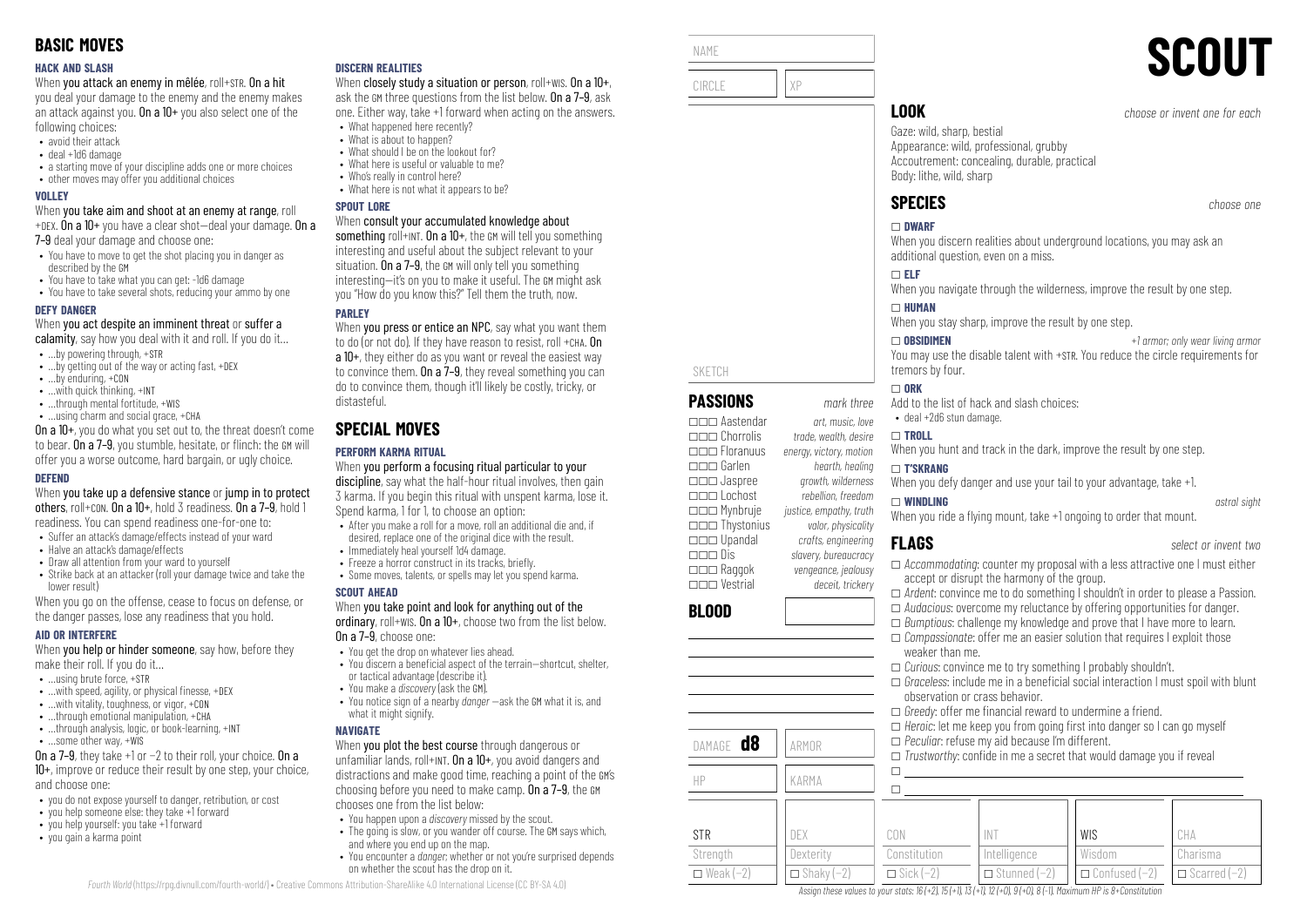**STARTING MOVES**

it leaves the area.

**HUNT AND TRACK**

you what.

additional choice.

**FURTIVE STRIKE**

**OUTRIDER**

 $\Box$ 

 $\Box$ 

 $\Box$ \_ \_  $\Box$ 

**ENSNARE** \_\_\_\_ When you prepare an area with traps (bending trees with spikes, digging pits, lifting deadfalls, etc.), roll+STR. On a  $10+$ , hold  $\overline{3}$ .  $\overline{0}$  a  $\overline{7}$ -9, hold 1. You may spend 1 karma to gain +1 hold. Spend your hold when enemies or creature move through this area, choosing one for each hold spent: • One target is entangled or otherwise immobilized. • One target takes 1d8 *forceful* damage.

• One target is shaken and loses access to one of its moves until

When you follow a trail of clues left behind by passing creatures, roll+WIS. On a hit, you follow the creature's trail until there's a significant change in its direction or mode of

When **you scout ahead**, you make an additional choice, even on a miss. You may also spend 1 karma to make an

hold any time in that steading to ask one of the following. You also add these questions to the list when discerning

When you create art with rune carving or wood carving, take +1. If you give the result in a successful greeting ritual, any attempt to track the recipient succeeds as if you rolled

• Gain a useful bit of information about your quarry, the GM will tell

• One target is made to interfere with another. • What happens to one target is not noticed by the others.

travel. On a 10+, you also choose one:

• Determine what caused the trail to end.

realities about any steading or site: • How could I be accepted by the people here? • How could I best attract attention here? • How could I gain access to what is secret here?

• What here is a source of strife? • Where could I best hide around here?

**EXPRESSIONS OF THE TRAIL**

Add the following to the hack and slash list: • You prevent the target from making noise.

at 10+, if they have the art in their possession.

# **TALENTS**

\_ You may weave threads into talents, if you meet their requirements:

## \_\_ **A SAFE PLACE**

When you set the watch for the night, everyone takes +1 to stay sharp on watch, including you.

*Second thread (requires circle 6):* Also, anyone who does not take watch adds your +WIS to the number of HP they heal while resting.

#### \_ **CAMOUFLAGE**

When you keep still in natural surroundings, enemies never spot you until you make a movement. Take +2 forward to act against a target unaware of your presence. If you successfully order a *mount* or *beast* to stay still with you, they will do so as long as you like, gaining the same benefits.

#### \_ **FOLLOW ME**

When you undertake a perilous journey you may act as both scout and navigator. You make a separate roll for each, but may navigate using +WIS instead of +INT.

#### \_ **READ LIPS**

When you see a creature speaking a language you know, you can understand what they are saying even if you cannot hear them.

#### \_\_ **AWARENESS** *requires circle 2*

When you discern realities about a location, you add the following to the list of questions you may ask the GM:

- Is there a trap here and if so, what activates it?
- What does the trap do when activated? • What is the best available location for an ambush?
- What is the safest route through?
- 

*Second thread (requires circle 6):* When you discern realities about a location, you may ask two additional questions, even on a miss.

### \_ **CLOSER LOOK** *requires circle 2*

When you stand still and focus your vision, you can make out fine details at *far* range and beyond.

#### \_ **FAMILIAR PREY** *requires circle 2*

When you spout lore about a monster you use +WIS instead of +INT. In addition, on a 12+, you get to ask the GM any one question about the subject.

#### \_ **FORGOTTEN EARTH** *requires circle 2*

When you defy danger by jumping, you may clear distances beyond natural limits (leaping over walls, crossing a crevasse, etc.)

#### \_ **IN AND OUT** *requires circle 2*

- When you roll for another move that you want to **perform in a**
- clandestine manner, tell the other players...
- ... why no one suspects your approach.
- ... why no one notices your action.
- ...why you leave no trace behind.

When the move is rolled, on a  $10+$ , in addition to the normal result, all that you say is true. On a 7-9, the GM chooses one of your statements to be false, the others are true.

#### \_ **SNIPE** *requires circle 2*

When you strike with a ranged weapon from hiding, your first shot never gives away your position and, if it hits, you may roll damage twice and take the better result.

#### \_ **WITHOUT A TRACE** *requires circle 2*

When you mask a trail, roll+wis. On a 10+ no one will be able to track the trail, not even by scent or with magic. On a 7–9 only extremely skilled trackers or those with magical assistance will be able to track the trail. On a miss, you make the trail easier to spot.

\_\_ **ZONE IN** \_\_\_\_\_\_\_\_\_\_ *requires circle 2* When **you expand your senses** to take in your opponents at the start of hostilities, what you notice can be exploited in the ensuing scuffle. Gain hold equal to your circle. Spend it during the fight to:

- Ignore WIS points of a target's armor for a single strike.
- Improve the result of a defy danger roll you make by one step. • Cause one opponent to interfere with another.
- 
- Use something in your surroundings as a *close* weapon with either *forceful*, *messy*, or *entangling*. • Notice something important about the opposition.
- Add +1d4 to a damage roll.

*Second thread (requires circle 6):* Spend 2 hold to:

- Ignore target's armor for a single strike.
- Add +1d8 to a damage roll.
- Improve the result of an ally's defy danger roll by one step.

#### \_ **BY NATURE SUSTAINED** *requires circle 4*

You don't need to eat or drink. If a move tells you to mark off a ration just ignore it.

#### \_ **DISABLE** *requires circle 4*

When you pick locks or disable traps, roll+DEX. On a hit, you do it. On a 7–9, the GM will also offer you two options between suspicion, danger, or cost.

#### \_ **SECRET PATHS AND WAYS** *requires circle 4*

You know places in the wilderness where secret paths lie unseen. When you travel by a way that is beyond the mortal world, roll+wis. On a 10+, it leads where you want it to. On a 7–9, you or the GM must choose a difficulty:

- Others find the way who did not know it before.
- The journey takes much longer than it seemed to.
- The way is long and hard. Each person who takes it must consume a ration or mark the debility weak.
- You encounter some danger upon the road.

#### \_\_ **TREMORS** *requires circle 4*

You can feel vibrations echoing through the earth. You can never be ambushed or surprised underground or on hard ground, even in the dark. When an enemy, trap, or accident would get the drop on you, you get to act first unless they never touch the earth. *Second thread (requires circle 8):* When you ask a cave about someone or something else inside it, roll+INT. On a 10+, the cave tells where it is, what it's doing, and answers any one question you ask about it. On a 7–9, the cave tells you either where it is or what it's doing.

#### \_ **MAGIC SENSE** *requires circle 6*

You may make use of the Astral Sight special move.

#### \_ **WEATHER WEAVER** *requires circle 8*

When you are under open skies when the sun rises the GM will ask you what the weather will be that day. Tell them something naturally possible, it comes to pass.

| NOTES              |      |        |     |      |
|--------------------|------|--------|-----|------|
| COIN               |      | LOAD   |     |      |
| <b>FOLLOWER</b>    | Name |        |     |      |
| Loyalty<br>Quality | HP   | Armor  | Dmg | Load |
| Tags               |      | Traits |     |      |
| Instinct           |      | Cost   |     |      |
| Gear               |      |        |     |      |
|                    |      |        |     |      |

| Quality<br>Loyalty | HP | Dmg<br>Load<br>Armor |
|--------------------|----|----------------------|
| Tags               |    | Traits               |
| Instinct           |    | Cost                 |
| Gear               |    |                      |

## **GEAR** *Load is 11+STR*

appropriate artisan tools (1 weight)

knife knife (hand, hand, 1 weight)

- Choose your defenses:
	- $\Box$  leather armor (1 armor, worn, 1 weight)
	- $\Box$  bare skin (0 armor, living)
	- $\Box$  wilderness clothing (worn)

## Choose two weapons:

- $\Box$  hunters how (near, far, 1 weight)
- $\Box$  short sword, axe, or club (close, 1 weight)  $\Box$  spear (reach, thrown, near, 1 weight)
- $\Box$  staff (close, two-handed, 1 weight)

#### Choose two:

- $\Box$  adventuring gear (uses:  $\Box$  $\Box$  $\Box$  $\Box$  $\Box$ , 2 weight), dungeon rations (uses:  $\Box \Box \Box \Box$ , ration, 1 weight)
- $\Box$  adventuring gear (uses:  $\Box$  $\Box$  $\Box$  $\Box$  $\Box$ , 2 weight), bundle of arrows (ammo:  $\square\square\square$ , 1 weight)
- $\Box$  shield (+1 armor, 2 weight)
- $\square$  simple mount of appropriate size (beast, mount)
- $\Box$  any common pet (beast)

**VIBE** \_\_\_ When you enter a steading for the first time hold wis. Spend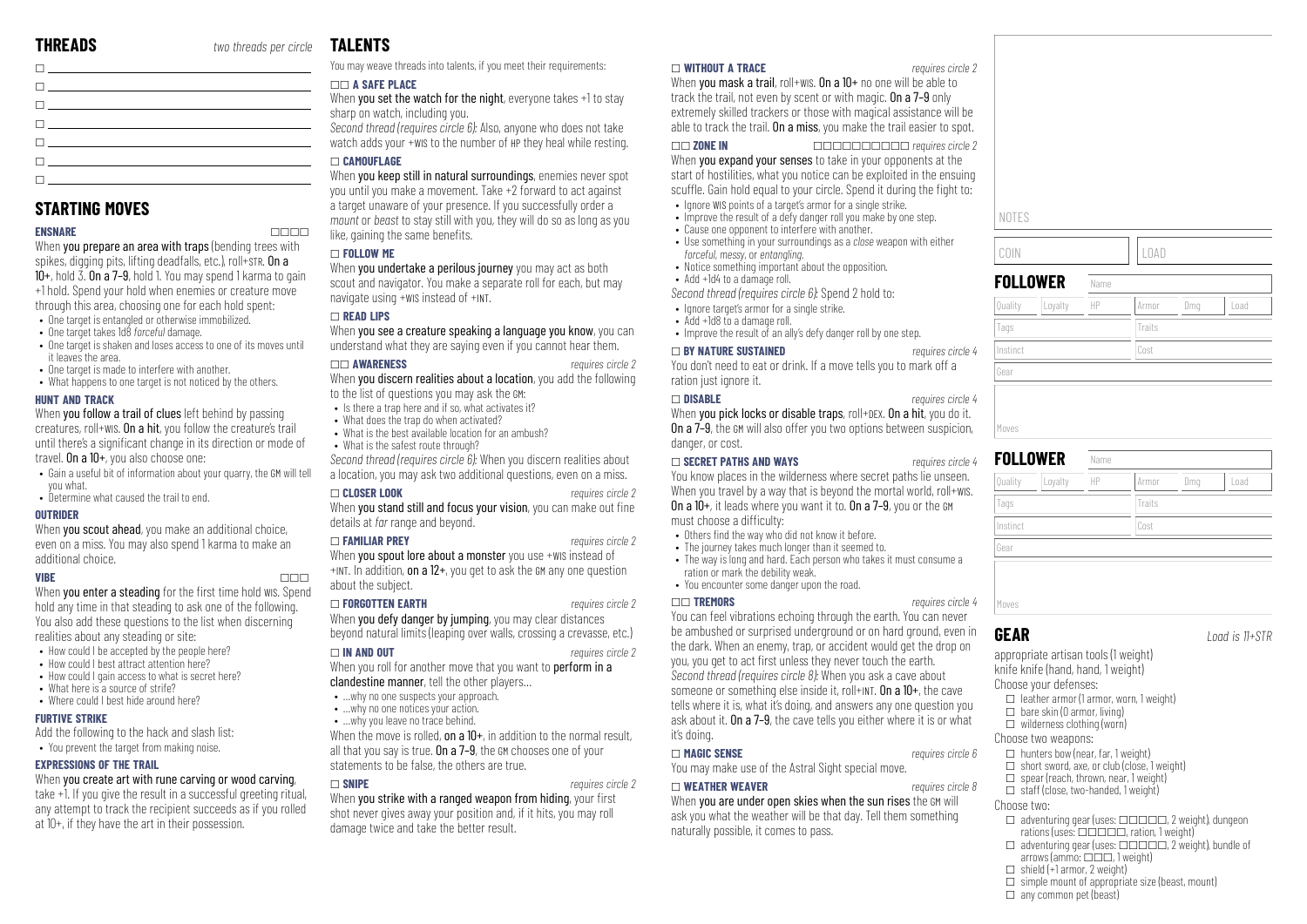#### **HACK AND SLASH**

When you attack an enemy in mêlée, roll+STR. On a hit

you deal your damage to the enemy and the enemy makes an attack against you. On a  $10+$  you also select one of the following choices:

- avoid their attack
- deal +1d6 damage
- a starting move of your discipline adds one or more choices
- other moves may offer you additional choices

#### **VOLLEY**

When you take aim and shoot at an enemy at range, roll +DEX. On a  $10+$  you have a clear shot-deal your damage. On a

7–9 deal your damage and choose one:

- You have to move to get the shot placing you in danger as described by the GM
- You have to take what you can get: -1d6 damage
- You have to take several shots, reducing your ammo by one

#### **DEFY DANGER**

When you act despite an imminent threat or suffer a

- calamity, say how you deal with it and roll. If you do it...
- …by powering through, +STR
- …by getting out of the way or acting fast, +DEX
- …by enduring, +CON
- …with quick thinking, +INT
- ...through mental fortitude, +WIS • …using charm and social grace, +CHA

On a 10+, you do what you set out to, the threat doesn't come to bear. On a 7–9, you stumble, hesitate, or flinch: the GM will offer you a worse outcome, hard bargain, or ugly choice.

#### **DEFEND**

When you take up a defensive stance or jump in to protect others, roll+CON. On a 10+, hold 3 readiness. On a 7–9, hold 1 readiness. You can spend readiness one-for-one to:

- Suffer an attack's damage/effects instead of your ward
- Halve an attack's damage/effects
- Draw all attention from your ward to yourself
- Strike back at an attacker (roll your damage twice and take the lower result)

When you go on the offense, cease to focus on defense, or the danger passes, lose any readiness that you hold.

#### **AID OR INTERFERE**

When **you help or hinder someone**, say how, before they make their roll. If you do it…

- $\bullet$  **using brute force,**  $\text{+STR}$
- $\bullet$  ... with speed, agility, or physical finesse,  $+$ DEX
- …with vitality, toughness, or vigor, +CON
- $\bullet$  through emotional manipulation,  $+CH\Delta$
- …through analysis, logic, or book-learning, +INT
- …some other way, +WIS

On a 7–9, they take +1 or −2 to their roll, your choice. On a 10+, improve or reduce their result by one step, your choice, and choose one:

- you do not expose yourself to danger, retribution, or cost
- you help someone else: they take +1 forward
- you help yourself: you take +1 forward
- you gain a karma point

#### **DISCERN REALITIES**

When closely study a situation or person, roll+wis. On a 10+, ask the GM three questions from the list below. On a 7–9, ask one. Either way, take +1 forward when acting on the answers.

- What happened here recently? • What is about to happen?
- What should I be on the lookout for?
- What here is useful or valuable to me?
- Who's really in control here?
- What here is not what it annears to be?

#### **SPOUT LORE**

#### When consult your accumulated knowledge about

something roll+INT. On a  $10+$ , the GM will tell you something interesting and useful about the subject relevant to your situation. On a 7–9, the GM will only tell you something interesting—it's on you to make it useful. The GM might ask you "How do you know this?" Tell them the truth, now.

### **PARLEY**

When you press or entice an NPC, say what you want them to do (or not do). If they have reason to resist, roll +CHA. On a 10+, they either do as you want or reveal the easiest way to convince them. On a 7–9, they reveal something you can do to convince them, though it'll likely be costly, tricky, or distasteful.

# **SPECIAL MOVES**

## **PERFORM KARMA RITUAL**

When you perform a focusing ritual particular to your discipline, say what the half-hour ritual involves, then gain 3 karma. If you begin this ritual with unspent karma, lose it. Spend karma, 1 for 1, to choose an option:

- After you make a roll for a move, roll an additional die and, if desired, replace one of the original dice with the result.
- Immediately heal yourself 1d4 damage.
- Freeze a horror construct in its tracks, briefly.
- Some moves, talents, or spells may let you spend karma.

#### **CONTROL VEHICLE**

When your vehicle skids and shakes under difficult conditions or a powerful attack, roll+Control. On a 10+, you

- maintain control of the vehicle. On a 7–9, the GM chooses one. • A passenger or crewmember is briefly stunned as they slam into
- something. • A sudden mechanical fault makes the situation more precarious.
- $\bullet$  The vehicle briefly spins out of control and doesn't quite go where
- the pilot intended.

#### **JURY RIG**

#### When you have to repair damage to a vehicle on the fly, roll +INT. On a 10+, choose two. On a 7–9, choose one. You may

spend a point of karma to make an additional choice, even on a miss.

- The vehicle suffers one less ongoing penalty. • You repair any damaged onboard equipment.
- You give the vehicle a temporary boost, granting the pilot +1 forward on the next roll involving Control.



#### \_ **T'SKRANG**

When you are on an unstable, shifting or narrow surface, take +1 to any move that requires roll+DEX.

 $\Box$ 

- \_ *Ardent*: convince me to do something I shouldn't in order to please a Passion.
- 
- with
- $\Box$  *Graceless*: include me in a beneficial social interaction I must spoil with blunt observation or crass behavior.
- $\Box$  *Greedy*: offer me financial reward to undermine a friend.
- \_ *Gullible*: tell me a lie I believe.
- $\Box$  *Heroic*: let me keep you from going first into danger so I can go myself
- \_ *Peculiar*: refuse my aid because I'm different.
- \_ *Pugnacious*: offer me a peaceful solution that I must derail with violence. □ *Selfish:* suggest I sacrifice something (tangible or intangible) to improve the
- lot of others.
- \_ *Visionary*: offer me an easier solution that interferes with my dream of .

|   | $\Box$ Unsophisticated: exemplify a social convention or intricate concept I must |  |  |
|---|-----------------------------------------------------------------------------------|--|--|
|   | misunderstand.                                                                    |  |  |
| □ |                                                                                   |  |  |

| KARMA               |                  |                     |                        |                     |
|---------------------|------------------|---------------------|------------------------|---------------------|
|                     |                  |                     |                        |                     |
| DEX                 | CON              |                     | WIS                    | CHA                 |
| Dexterity           | Constitution     | Intelligence        | Wisdom                 | Charisma            |
| $\Box$ Shaky $(-2)$ | $\Box$ Sick (-2) | $\Box$ Stunned (-2) | $\Box$ Confused $(-2)$ | $\Box$ Scarred (-2) |
|                     |                  |                     |                        |                     |

Assign these values to your stats: 16 (+2), 15 (+1), 13 (+1), 12 (+0), 9 (+0), 8 (-1). Maximum HP is 8+Constitution

- 
- **FLAGS** *select or invent two*
- 

# \_ *Audacious*: overcome my reluctance by offering opportunities for danger.





\_\_\_ Raggok *vengeance, jealousy* \_\_\_ Vestrial *deceit, trickery*

\_\_\_ Dis *slavery, bureaucracy*

\_\_\_ Jaspree *growth, wilderness* \_\_\_ Lochost *rebellion, freedom* \_\_\_ Mynbruje *justice, empathy, truth* \_\_\_ Thystonius *valor, physicality* \_\_\_ Upandal *crafts, engineering*

DAMAGE **d10** ARMOR

**BLOOD**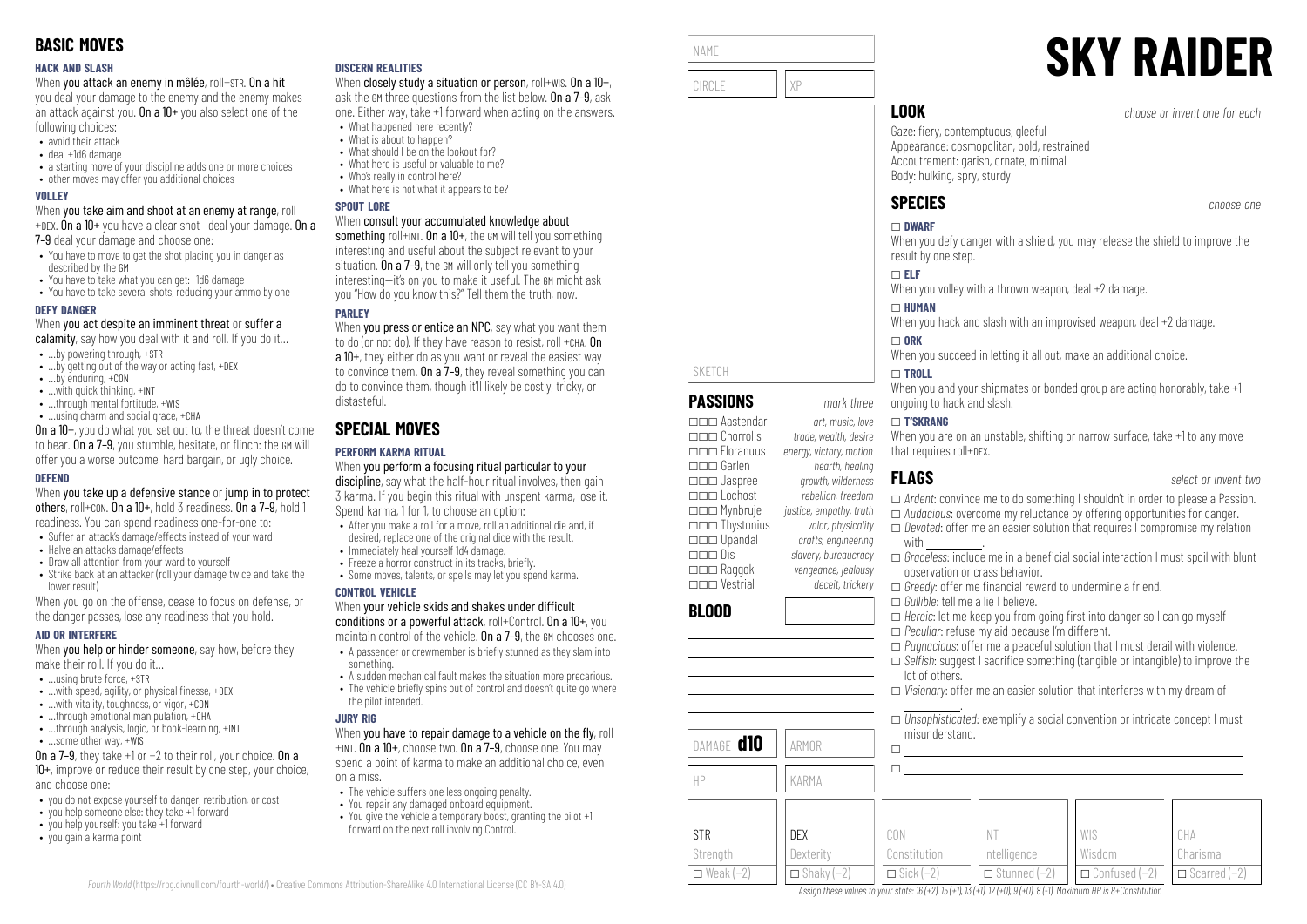| the contract of the contract of the contract of                                                        |  |
|--------------------------------------------------------------------------------------------------------|--|
| The contract of the contract of the contract of the                                                    |  |
|                                                                                                        |  |
| the contract of the contract of the contract of the                                                    |  |
| $\mathbf{I}$ and $\mathbf{I}$ are the set of $\mathbf{I}$ and $\mathbf{I}$ are the set of $\mathbf{I}$ |  |
|                                                                                                        |  |

# **STARTING MOVES**

#### **HONOR OR SPOILS** \_\_\_\_\_\_\_

When you take a trophy to commemorate an impressive victory, hold 1d4+3. If you lose possession of the trophy or take a new trophy, loose all hold. When you run out of hold, the trophy ceases to be a point of noteworthy conversation. Spend hold to:

- Take +2 to carouse
- Take +1 to recruit
- Take +1 to discern realities about the trophy
- Take +1 to spout lore about the trophy
- Gain insight into the trophy's past and nature, learning a question that must be answered to unlock one of its ranks (if any)
- Impress someone of the GM's choice in a way you specify
- Impress someone you choose in a way the GM specifies

#### **LET IT ALL OUT**

When you shout over the din of battle, roll+STR. On a 10+ choose two. On a 7–9 choose one. On a miss, your words or intent might be misinterpreted or mocked. You may spend 1 karma to make an additional choice, even on a miss.

- You intimidate someone: they either do what you say, flee, or attack you (their choice)
- You stir non-combatant spectators: they are filled with dread or inspiration (your choice).
- Everyone in the vicinity (within *far* range, on the whole vessel, inside the building, etc.) hears and understands
- Divert attention from an ally to yourself

## • You heal 1d4 HP

#### **MY SHIP IS MY CLAN**

When a ship you crew or group to which you are bound is insulted, take +1 ongoing to any efforts which serve to redress the insult, but −1 ongoing to any efforts that don't, until the slight is rectified.

#### **WHATEVER'S HANDY**

- Add the following to the hack and slash list: • As part of the attack you exchange some or all of what you are holding with something else nearby or on your person.
- **EXPRESSIONS OF FREEDOM**

#### When you create art with panel painting or wood carving.

take +1. If you use the result in a successful greeting ritual, the recipient will keep mentioning your most recent trophy in conversation, so long as they retain the art.

# **TAL FNTS**

You may weave threads into talents, if you meet their requirements:

#### \_ **BOARDING PARTY** \_\_\_\_\_

When **you board a hostile vessel** or your vessel is boarded by hostiles, hold 1d4. You may spend one karma to gain +1 hold. During the battle, spend hold one-for-one to:

- during some sort of physical action, also incidentally start or extinguish اً a fire
- add to the list of hack and slash choices: knock the target from the deck.
- describe how you defy a danger using the rigging or other elements of the environment and automatically take the 10+ result.
- when dealing damage to the vessel, deal +1d4 damage. • take a danger that would affect someone near you onto yourself.
	-

#### \_\_ **DAMAGE CONTROL**

When **you jury rig an airship** successfully, make an additional choice.

*Second thread (requires circle 6):* On a 12+, if you repair something caused by gaining stress, remove that point of stress.

#### $\Box$  **LOUDER**

When you let it all out, add an additional choice to the list of possibilities for each thread you weave into this talent:

- $\square$  (requires circle 2) You disarm someone: their damage is halved until they are rearmed.
- \_ (requires circle 4) You terrify the easily cowed: a *group* or *horde* that lacks the *organized* or *terrifying* tags flees for a short while.

 $\Box$  (requires circle 6) You prevent a spell being woven but not yet cast.  $\Box$  (requires circle 6) You heal 1d8 HP

## \_ **SHIELD BASH**

When you hack and slash with your shield, add this choice:

• knock the enemy away or down and take +1 forward against them. \_\_ **SKY LEGS**

When you are on an unstable, shifting or narrow surface (such as the deck of a ship, rigging, rooftop, sand, etc.), gain +1 armor. *Second thread (requires circle 6):* Gain +2 armor instead.

#### \_ **ONE IN EVERY PORT** *requires circle 2*

When you enter a steading you have visited before, gain CHA hold for the duration of your stay. Spend hold any time to know...

- …someone willing to help you. • exactly where to go to find something or someone.
- ... the best way to avoid a complication.

#### \_\_ **SCENT OF BLOOD** *requires circle 2*

When you deal damage to an enemy, your next attack against that same foe deals +1d4 damage. *Second thread (requires circle 6):* Your next attack against that



#### \_\_ **SHOCK AND AWE** *requires circle 2*

When you attack someone up close and they don't see it coming. deal your damage or roll+STR. On a hit, deal your damage and choose one. On a 10+ also choose another. You may spend karma to make one additional choice, even on a miss.

- Deal +STR damage.
- Knock what they are holding to the ground. If this is a weapon, they do half damage until they are rearmed.
- Create an advantage, +1 forward to you or an ally acting on it.
- Knock them from where they are standing.
- Deal 1d6 damage to a different enemy within weapon range.
- Take STR armor forward against their next attack. *Second thread (requires circle 6):* Make an additional choice.

\_ **WIND CATCHER** *requires circle 2* When you leap or fall from a great height, roll+DEX. On a hit you land on your feet, completely unharmed. On a 10+ you land exactly where you were aiming. On a 7-9 the farther you fall, the further away from your target you drift.

#### \_ **CONVERSATIONALIST** *requires circle 4*

When you let it all out, always gain an additional choice, even on a miss.

\_ **DECK ANCHOR** \_\_\_ *requires circle 4* When you don't want to be moved, plant your feet and hold STR. If something would knock you down or move you, instead spend 1 hold or 1 karma to keep your feet stuck like glue. Lose all hold if you voluntarily move.

#### \_ **HOT SHOT PILOT** *requires circle 6*

When you have a chance to show off your moves as a pilot, you may automatically take the 10+ results of any control vehicle rolls.

#### \_ **REBOARDING** *requires circle 6*

When you hold out your hand to a loose, familiar object, the object (a weapon you have thrown or dropped, the end of a rope, your lucky coin, your shield, etc.) flies into your hand.

\_ **STORM SHIELD** \_\_\_\_\_\_\_ *requires circle 6* When you focus on your strength and physical prowess for a few moments, hold 1d4+STR. You conjure a fog-like disk of crackling air, which you may wield as a shield (+1 armor, 0 weight). Any time you are attacked, you may spend 1 hold to give the attacker an electric shock, dealing 1d4 damage. If this damage kills the attacker, their attack on you is negated. When you run out of hold, the shield vanishes, and may not be summoned again until you make camp.

#### \_ **RIDE THE LIGHTNING** *requires circle 8*

When you roar and sing from the deck of an airborne airship for a few minutes, roll+STR. On a  $10+$  you summon a fierce storm, but the ship you are on is protected from it. Gain 1 hold while the storm lasts. You may spend one hold to direct a lightning strike into any ship within the storm. On  $a$  7–9 you summon a fierce storm, which mostly doesn't bother the ship you are on.

| NOTES               |                 |      |             |        |      |
|---------------------|-----------------|------|-------------|--------|------|
| COIN                |                 |      | <b>LOAD</b> |        |      |
|                     | <b>FOLLOWER</b> | Name |             |        |      |
| Quality             | Loyalty         | HP   | Armor       | Dmg    | Load |
| Tags                |                 |      | Traits      |        |      |
| Instinct            |                 |      | Cost        |        |      |
|                     |                 |      |             |        |      |
|                     |                 |      |             |        |      |
|                     |                 |      |             |        |      |
|                     |                 |      |             |        |      |
| Gear<br>Moves       |                 | Name |             |        |      |
| Control             | Passengers      |      | Cover       | Stress |      |
| <b>SHIP</b><br>Tags |                 |      |             |        |      |

Moves

**GEAR** *Load is 9+STR*

appropriate artisan tools (1 weight) Choose your defenses:

- $\Box$  leather armor (1 armor, worn, 1 weight)
- $\Box$  chainmail (1 armor, worn, 1 weight)  $\Box$  scale mail (2 armor, worn, clumsy, 3 weight)

Choose your armament:

- 
- $\Box$  short sword, axe, or warhammer (close, 1 weight)  $\Box$  cutlass (close, +1 damage, 2 weight)
- $\Box$  rapier (close, precise, 1 weight)
- $\Box$  spear (reach, thrown, near, 1 weight)
- $\Box$  throwing knives (thrown, near, ammo:  $\Box \Box \Box$ )
- $\Box$  whip (reach, dangerous, entangling, 1 weight)
- Choose two:
	- $\Box$  2 healing potions
	- $\Box$  shield  $(+1)$  armor, 2 weight)
	- $\Box$  antitoxin, poultices and herbs (uses:  $\Box \Box$ , slow, 1 weight)
	- $\Box$  repair kit (uses:  $\Box$  $\Box$  $\Box$  $\Box$  $\Box$ , slow, 1 weight)
- $\Box$  tiny or small animal that might be welcome on ship (beast)
- $\Box$  10 coins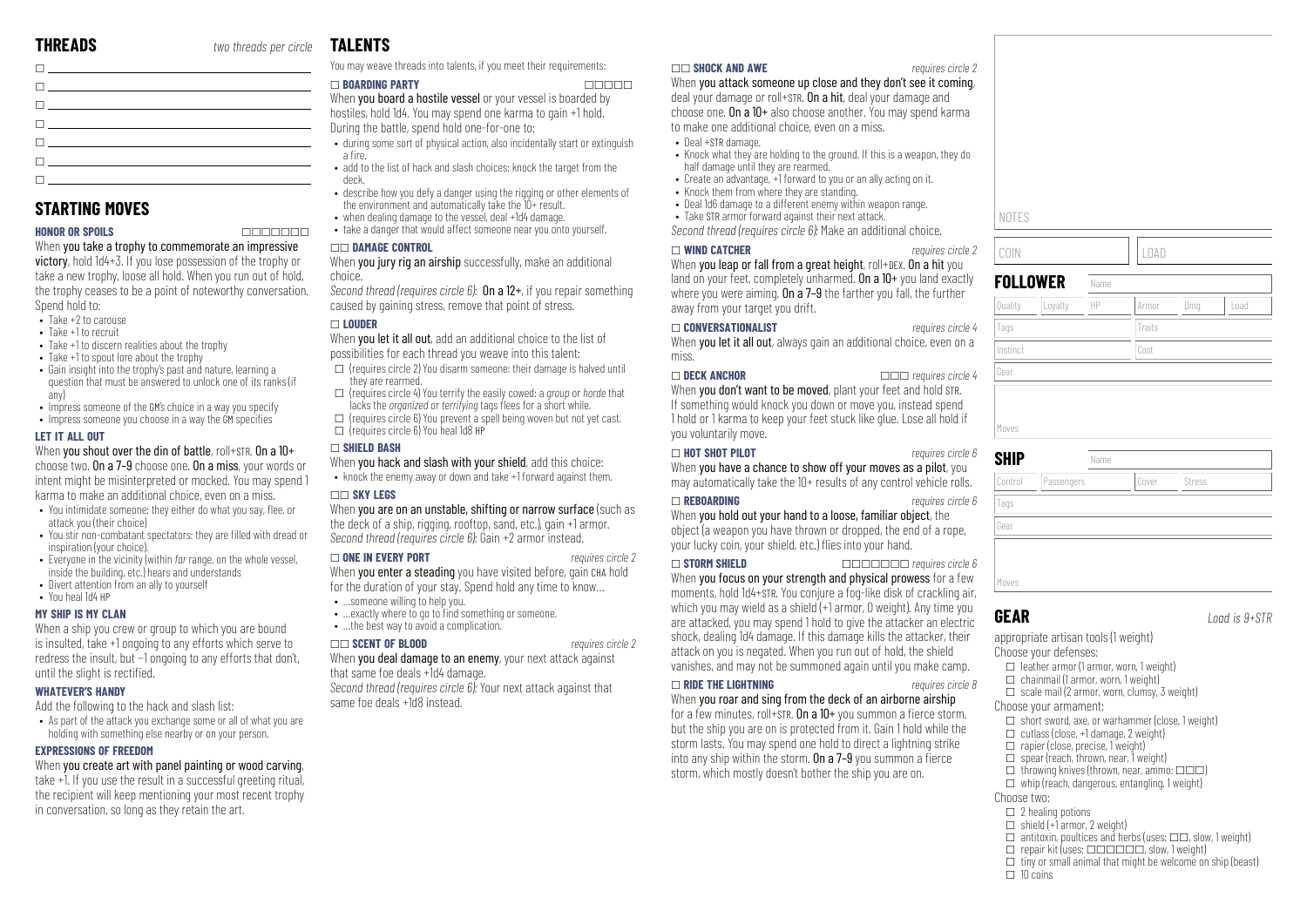#### **HACK AND SLASH**

When you attack an enemy in mêlée, roll+STR. On a hit

you deal your damage to the enemy and the enemy makes an attack against you. On a  $10+$  you also select one of the following choices:

- avoid their attack
- deal +1d6 damage
- a starting move of your discipline adds one or more choices
- other moves may offer you additional choices

#### **VOLLEY**

When you take aim and shoot at an enemy at range, roll +DEX. On a  $10+$  you have a clear shot-deal your damage. On a

7–9 deal your damage and choose one:

- You have to move to get the shot placing you in danger as described by the GM
- You have to take what you can get: -1d6 damage
- You have to take several shots, reducing your ammo by one

#### **DEFY DANGER**

When you act despite an imminent threat or suffer a

- calamity, say how you deal with it and roll. If you do it...
- …by powering through, +STR
- …by getting out of the way or acting fast, +DEX
- …by enduring, +CON • …with quick thinking, +INT
- $\bullet$  through mental fortitude,  $+WIS$
- …using charm and social grace, +CHA

On a 10+, you do what you set out to, the threat doesn't come to bear. On a 7–9, you stumble, hesitate, or flinch: the GM will offer you a worse outcome, hard bargain, or ugly choice.

#### **DEFEND**

When you take up a defensive stance or jump in to protect others, roll+CON. On a 10+, hold 3 readiness. On a 7–9, hold 1 readiness. You can spend readiness one-for-one to:

- Suffer an attack's damage/effects instead of your ward
- Halve an attack's damage/effects
- Draw all attention from your ward to yourself
- Strike back at an attacker (roll your damage twice and take the lower result)

When you go on the offense, cease to focus on defense, or the danger passes, lose any readiness that you hold.

#### **AID OR INTERFERE**

When **you help or hinder someone**, say how, before they make their roll. If you do it…

- $\bullet$  **using brute force,**  $\text{+STR}$
- $\bullet$  ...with speed, agility, or physical finesse,  $+$ DEX
- …with vitality, toughness, or vigor, +CON
- $\bullet$  through emotional manipulation,  $+CHA$
- ...through analysis, logic, or book-learning, +INT
- …some other way, +WIS

On a 7–9, they take +1 or −2 to their roll, your choice. On a 10+, improve or reduce their result by one step, your choice, and choose one:

- you do not expose yourself to danger, retribution, or cost
- you help someone else: they take +1 forward
- you help yourself: you take +1 forward
- you gain a karma point

#### **DISCERN REALITIES**

When closely study a situation or person, roll+wis. On a 10+, ask the GM three questions from the list below. On a 7–9, ask one. Either way, take +1 forward when acting on the answers.

- What happened here recently? • What is about to hannen?
- What should I be on the lookout for?
- What here is useful or valuable to me?
- Who's really in control here?
- What here is not what it annears to be?

#### **SPOUT LORE**

#### When consult your accumulated knowledge about

something roll+INT. On a 10+, the GM will tell you something interesting and useful about the subject relevant to your situation. On a 7–9, the GM will only tell you something interesting—it's on you to make it useful. The GM might ask you "How do you know this?" Tell them the truth, now.

## **PAPLEY**

When you press or entice an NPC, say what you want them to do (or not do). If they have reason to resist, roll +CHA. On a 10+, they either do as you want or reveal the easiest way to convince them. On a 7–9, they reveal something you can do to convince them, though it'll likely be costly, tricky, or distasteful.

# **SPECIAL MOVES**

## **PERFORM KARMA RITUAL**

When you perform a focusing ritual particular to your discipline, say what the half-hour ritual involves, then gain 3 karma. If you begin this ritual with unspent karma, lose it. Spend karma, 1 for 1, to choose an option:

- After you make a roll for a move, roll an additional die and, if desired, replace one of the original dice with the result.
- Immediately heal yourself 1d4 damage.
- $\bullet$  Freeze a horror construct in its tracks, briefly.
- Some moves, talents, or spells may let you spend karma.

#### **ORDER FOLLOWER**

#### When you order or expect a follower to do something dangerous, degrading, or contrary to their instinct, roll  $+1$  ovalty. On a  $10+$  they do it, now. On a 7-9, the GM chooses

one from the list below:

- Decrease the follower's Loyalty by 1.
- They complain loudly, now or later, and demand something in return.
- Caution, laziness, or fear makes them take a long time to get it done.

#### **CAROUSE**

*Fourth World* [\(https://rpg.divnull.com/fourth-world/\)](https://rpg.divnull.com/fourth-world/) • Creative Commons Attribution-ShareAlike 4.0 International License (CC [BY-SA](https://creativecommons.org/licenses/by-sa/4.0/) 4.0)

When you return triumphant and throw a big party, spend 100 coin and roll  $+$  extra 100s of coin spent. On a 10 $+$  choose three. On a 7–9 choose one. On a miss, you still choose one, but things get really out of hand.

- You befriend a useful NPC.
- You hear rumors of an opportunity.
- You gain useful information.
- You are not entangled, ensorcelled, or tricked.



\_\_\_ Upandal *crafts, engineering*

\_\_\_ Raggok *vengeance, jealousy* \_\_\_ Vestrial *deceit, trickery*

DAMAGE **d10** ARMOR

HP KARMA

DEX **Dexterity**  $\Box$  Shaky (−2)

**BLOOD**

STR Strenath  $\Box$  Weak (−2) \_\_\_ Dis *slavery, bureaucracy*

NAME

# **SWORDMASTER**

**LOOK** *choose or invent one for each*

Gaze: fiery, cold, weary Appearance: adventurous, urbane, secretive Accoutrement: aristocratic, threadbare, flamboyant Body: muscular, lithe, agile

# **SPECIES** *choose one*

#### \_ **DWARF**

When you hack and slash a *solitary, large* target with a favorite weapon made by dwarven hands, it gains an additional enhancement.

### \_ **ELF**

When you discern realities about a *solitary* enemy, ask an additional question, even on a miss.

#### \_ **HUMAN**

Your personal idiom favors an additional type of weapon.

\_ **OBSIDIMEN** *+1 armor; only wear living armor* When you defend against a *solitary* enemy, get +1 readiness, even on a miss.

#### $\Box$  ORK

When you hack and slash a *solitary* target with a *messy* weapon, add +2 damage.

#### \_ **TROLL**

When you hack and slash on a  $10+$ , always add  $+3$  armor against the enemy's attack, if any.

#### \_ **T'SKRANG**

When you defend against a *solitary* enemy and spend readiness to deal damage, add +DEX to the damage you deal.

#### \_ **WINDLING** *astral sight*

.

lot of others.

 $\Box$  $\Box$ 

CON Constitution  $\Box$  Sick (−2)

When you throw down the gauntlet, take +1.

\_ *Irresponsible*: convince me to shirk my duty. □ *Peculiar*: refuse my aid because I'm different.

> INT Intelligence \_ Stunned (−2)

Assign these values to your stats:  $16 (+2)$ ,  $15 (+1)$ ,  $13 (+1)$ ,  $12 (+0)$ ,  $9 (+0)$ ,  $8 (-1)$ . Maximum HP is 10+Constitution

**FLAGS** *select or invent two*

**CHA** Charisma  $\Box$  Scarred (−2)

□ *Aspiring*: make me an offer that threatens my social standing.

 $\Box$  *Heroic*: let me keep you from going first into danger so I can go myself

\_ *Devoted*: offer me an easier solution that requires I compromise my relation with \_\_\_\_\_\_\_\_\_\_\_\_\_.

\_ *Righteous*: offer me an easier solution that requires I violate my principle of

□ *Selfish:* suggest I sacrifice something (tangible or intangible) to improve the

WIS Wisdom \_ Confused (−2)

□ *Greedy*: offer me financial reward to undermine a friend.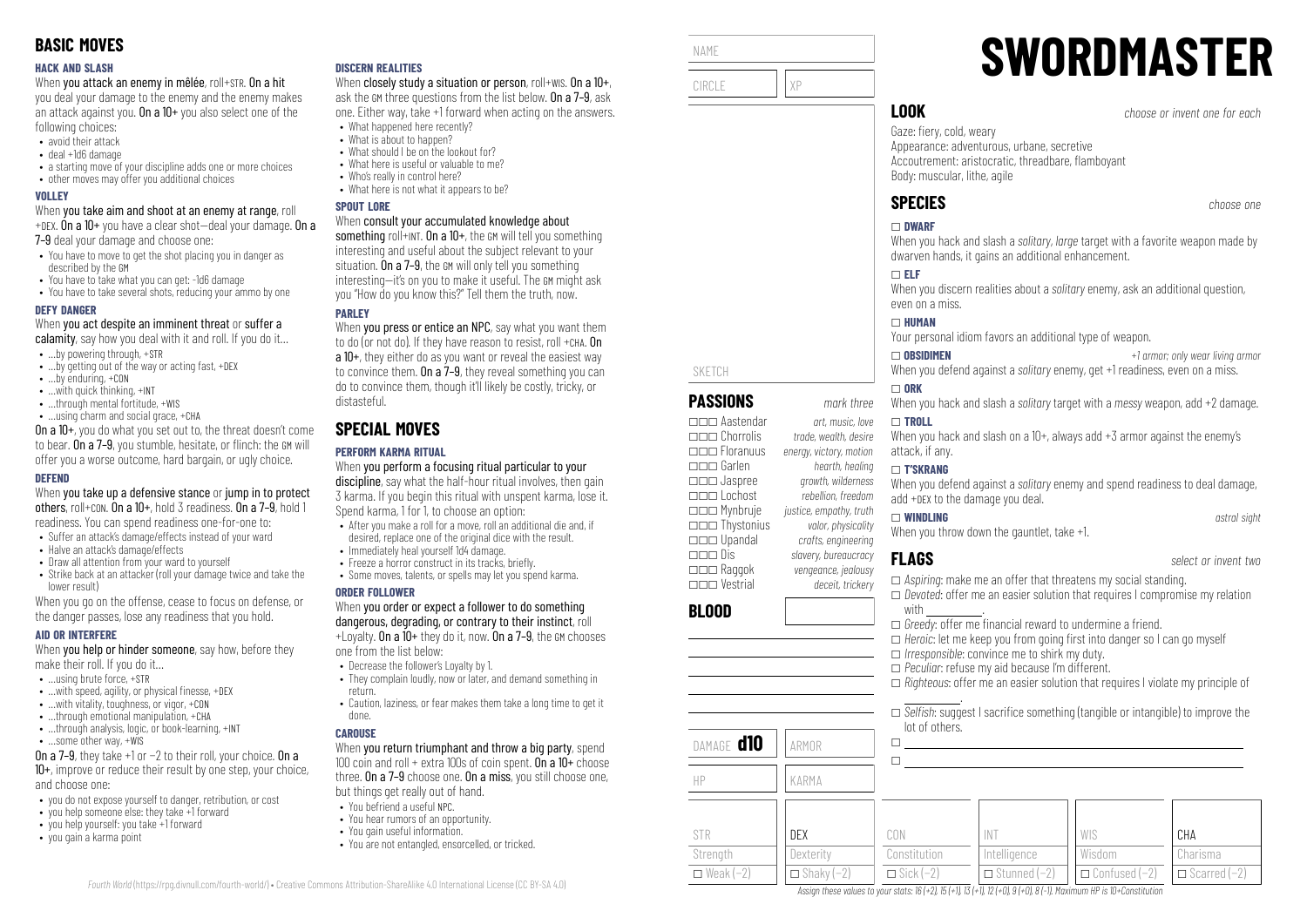| The contract of the contract of the                                                                                                                                                                                             |  |
|---------------------------------------------------------------------------------------------------------------------------------------------------------------------------------------------------------------------------------|--|
| <b>Charles and Community</b> and Community                                                                                                                                                                                      |  |
| $\Box$ and the set of the set of the set of the set of the set of the set of the set of the set of the set of the set of the set of the set of the set of the set of the set of the set of the set of the set of the set of the |  |
| the contract of the contract of the contract of the contract of the contract of the contract of the contract of                                                                                                                 |  |
| The contract of the contract of the contract of the contract of the contract of the contract of the contract of                                                                                                                 |  |
| $\mathbf{L}$ , and the contract of $\mathbf{L}$                                                                                                                                                                                 |  |
| <u> Filman e controla de la controla de la controla de la controla de la controla de la controla de la controla d</u>                                                                                                           |  |

# **STARTING MOVES**

#### **PERSONAL IDIOM**

When you hold your favorite weapon, your magic improves that weapon, altering it to express your soul and fit your unique fighting style. Choose the type of weapon you favor:  $\Box$  Sword  $\Box$  Hammer  $\Box$  Flail  $\Box$  Whip  $\square$  Axe  $\square$  Polearm  $\square$  Dagger  $\square$  Fists  $\overline{\Pi}$  Staff/ club Choose two enhancements which apply to any weapon of that type when you use it (and disappear when you don't). Your magic…

- \_ …favors agility over brawn: add *precise*.
- $\Box$  ... quides strikes to exposed spots: +2 piercing.
- $\Box$  directs strikes to vulnerable spots: +1 damage.
- \_ …favors brutality: add *messy* and *forceful*.
- $\Box$  hrings you within the enemy's quard: add *hand*.
- \_ …keeps your enemy at arms length: add *close*.
- \_ …favors lunges and maneuver: add *reach*. \_ …harms without killing: add *stun*.
- \_ …you feel at one with the weapon: remove *awkward*.
- \_ …prevents accidental harm: remove *dangerous*.
- \_ …lightens the weapon: −1 weight.
- $\Box$  olows with the light of a torch any time you like.
- $\square$  …alerts you to hated foes, glowing in the presence of one type of creature, your choice.

#### **THE DANCE**

When you hack and slash with your favorite weapon against an enemy wielding a weapon, add the following to the list of choices:

- You maneuver your target to a nearby spot of your choosing.
- You maneuver yourself to a nearby spot of your choosing.
- You embarrass or humiliate your target. Say how.
- You impress witnesses. Say how.
- You cause your target to over-commit and stumble.

#### **PERFECT POISE**

You never lose your balance, even on a high wire, or fall without being pushed. If you are pushed, as long as there is something to break your fall, you can defy danger with DEX to use it and take no damage.

#### **EXPRESSIONS OF FORM**

When you create art with dancing or acting, take +1. If you perform the result in a successful greeting ritual within a steading, take +1 forward to carouse within that steading.

# **TAL FNTS**

You may weave threads into talents, if you meet their requirements:

#### \_ **ARTFUL DODGER**

When nothing you wear or carry is *clumsy* or *awkward*, get +1 armor.

### \_ **IN LIKE FLYNN**

When you meet someone for the very first time and parley with them, improve your result by one step.

### \_\_ **LAUGHING, THEN JUMPING OFF SOMETHING** When you use your surroundings to perform a flamboyant

acrobatic maneuver, choose one outcome, in addition to anything else that may happen. You may spend karma to make one additional choice:

- You grab something undefended. Now it's yours!
- You knock someone down or off-balance.
- You move from where you are to somewhere else in sight or in reach without difficulty.

*Second thread (requires circle 6):* Your choices become:

- You grab something, even if someone else is holding it: Now it's yours!
- You knock someone down or off-balance, dealing 1d6 damage to them.
- You move from where you are to somewhere else in sight or in reach without difficulty. You may take someone else with you.

#### \_ **THROW DOWN THE GAUNTLET**

When you challenge someone to a duel, roll +CHA. On a 10+, they choose two if they do not accept. On a 7–9, they choose one if they do not accept.

- You take +1 ongoing against them until one of you defeats the other
- They lose the respect of their peers and underlings
- They retreat

## \_ **CUTTING JIBE** *requires circle 2*

#### When you mock, insult or otherwise taunt an opponent right after they damage you, choose one:

• The target makes a rash decision you can exploit.

- The target falters or leaves an opening—you or an ally takes +1 forward against them.
- You take +CHA armor forward against damage from the target.

#### \_ **DISARM** *requires circle 2*

When you use your weapon to disarm an enemy, roll+DEX. On a hit, the enemy's damage is halved until they are rearmed. On a 7-**9**, you also lose your weapon in the scuffle.

#### \_\_ **IMPROVED WEAPON** *requires circle 2*

Choose one extra enhancement for your personal idiom. *Second thread (requires circle 6):* Choose an additional enhancement for your personal idiom. Add the following to the

choices: your magic…  $\Box$  ... favors parry and blocks: gain +1 armor while wielding.

- $\square$  …returns the weapon to your hand if thrown, dropped, or separated from you.
- $\Box$  …reaches beyond this world, allowing the weapon to hit insubstantial or astral tamets

#### \_ **SETUP STRIKE** *requires circle 2*

When you hack and slash a *solitary* target, choose an ally. They take +1 forward to hack and slash the target and, when they do, they add the choices offered by the The Dance.

#### \_ **STAUNCH DEFENDER** *requires circle 2*

When you defend against a *solitary* attacker you always hold +1 readiness.

When you assess a stretch of dangerous terrain between you and an objective, the GM will sketch out a map or diagram to help you plot your approach. Working together, make note of a number of useful features equal to your circle, and take +1 forward when you make use of them.

#### \_ **THEY SEE ME ROLLIN'** *requires circle 2*

When you first enter a steading looking to impress people, roll +CHA. On a 10+, choose three. On a 7–9, choose one. You may spend karma to make one additional choice, even on miss:

- You catch the eye of someone who wants to get intimate.
- You catch the eye of someone willing to help you. • Someone in the steading, of your choice, wants to fight you.
- You understand some local drama or injustice.
- You make someone jealous. Say how.

#### \_ **YOU SEEM A DECENT FELLOW** *requires circle 2*

#### When you are about to first cross swords with a *solitary* enemy

who uses weapons, you may roll+CHA when discerning realities about them. If you do, add the following to the list of questions you can ask:

- What is this opponent about to do?
- What emotion drives this opponent?
- What is this opponent trying to hide?

#### \_ **PREPARE TO DIE** *requires circle 4*

When you speak aloud your promise to defeat a *solitary* enemy,

you deal +2d4 damage against that enemy and −4 damage against anyone else. This effect lasts until the enemy is defeated. If you fail to defeat the enemy or give up the fight, you can admit your failure, but the effect continues until you find a way to redeem yourself.

#### \_ **SERPENTINE** *requires circle 4*

When you employ acrobatics, deft maneuvers, or quick reflexes, you can defend with +DEX instead of +CON.

#### \_ **WALK BETWEEN THE RAINDROPS** *requires circle 6*

You may use any of your talents that specify a *solitary* enemy (i.e. those with the *solitary* tag) against groups (i.e. enemies with the *group* tag) as well.

#### \_ **DANCE OF DEATH** *requires circle 8*

You may spend karma to:

• Completely avoid the effects of an attack against you • Allow damage dealt from one of your attacks to ignore armor

NOTES

readiness, even on a miss. Also, you may spend 1 karma to gain +1

#### \_ **THE LONG CLIMB** *requires circle 2*

COIN LOAD **FOLLOWER** Name Quality ||Loyalty ||HP ||Armor ||Dmg ||Load Tags Tags Traits Traits Instinct Cost Gear

#### **GEAR** *Load is 12+STR*

Moves

appropriate artisan tools (1 weight) dungeon rations (uses:  $\Box \Box \Box \Box$ , ration, 1 weight) Choose your defenses:

 $\Box$  dueling rapier (close, 1 piercing, precise, 2 weight)  $\Box$  short sword, axe, or warhammer (close, 1 weight)  $\Box$  long sword, battle axe or flail (close, +1 damage, 2 weight)  $\Box$  maul, greataxe, or greatsword (close, two-handed, messy, 3

 $\Box$  adventuring gear (uses:  $\Box$  $\Box$  $\Box$  $\Box$ , 2 weight)  $\Box$  dungeon rations (uses:  $\Box$  $\Box$  $\Box$  $\Box$ , ration, 1 weight)  $\square$  simple mount of appropriate size (beast, mount)

- $\Box$  leather armor (1 armor, worn, 1 weight)
- $\Box$  breastplate (1 armor, worn, 1 weight)

 $\Box$  spear (reach, thrown, near, 1 weight)  $\Box$  dagger (hand, 1 weight)  $\Box$  staff (close, two-handed, 1 weight)  $\Box$  whip (reach, dangerous, entangling, 1 weight)

- $\Box$  bare skin (0 armor, living)
- Choose your armament:

weight)

Choose two:

 $\Box$  fists (hand, 1 weight)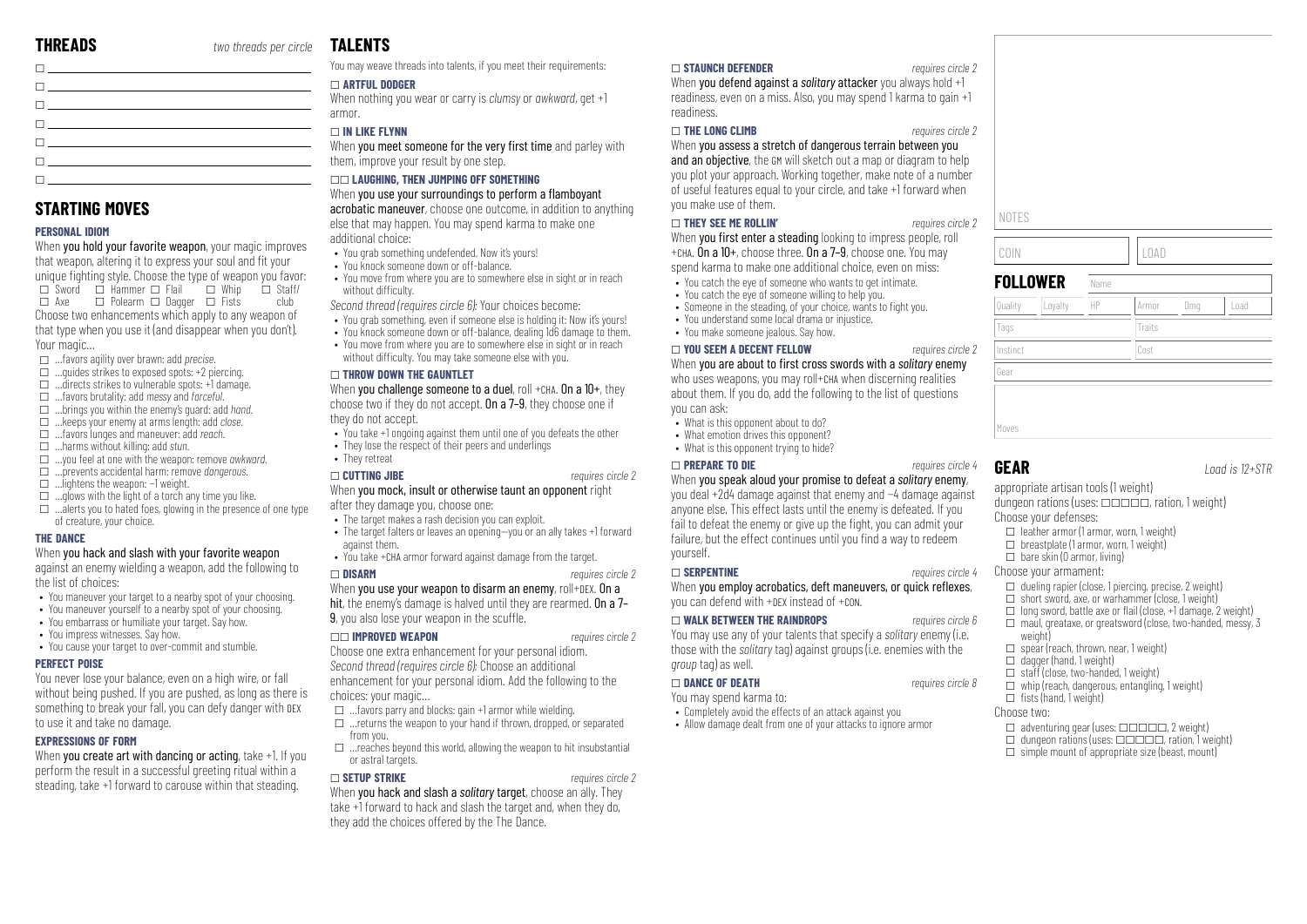#### **HACK AND SLASH**

When you attack an enemy in mêlée, roll+STR. On a hit

you deal your damage to the enemy and the enemy makes an attack against you. On a  $10+$  you also select one of the following choices:

- avoid their attack
- deal +1d6 damage
- a starting move of your discipline adds one or more choices
- other moves may offer you additional choices

#### **VOLLEY**

When you take aim and shoot at an enemy at range, roll +DEX. On a  $10+$  you have a clear shot-deal your damage. On a

7–9 deal your damage and choose one:

- You have to move to get the shot placing you in danger as described by the GM
- You have to take what you can get: -1d6 damage
- You have to take several shots, reducing your ammo by one

#### **DEFY DANGER**

When you act despite an imminent threat or suffer a

- calamity, say how you deal with it and roll. If you do it...
- …by powering through, +STR
- …by getting out of the way or acting fast, +DEX
- …by enduring, +CON • …with quick thinking, +INT
- ...through mental fortitude, +WIS
- …using charm and social grace, +CHA
- On a 10+, you do what you set out to, the threat doesn't come to bear. On a 7–9, you stumble, hesitate, or flinch: the GM will offer you a worse outcome, hard bargain, or ugly choice.

#### **DEFEND**

When you take up a defensive stance or jump in to protect others, roll+CON. On a 10+, hold 3 readiness. On a 7–9, hold 1 readiness. You can spend readiness one-for-one to:

- Suffer an attack's damage/effects instead of your ward
- Halve an attack's damage/effects
- Draw all attention from your ward to yourself
- Strike back at an attacker (roll your damage twice and take the lower result)

When you go on the offense, cease to focus on defense, or the danger passes, lose any readiness that you hold.

#### **AID OR INTERFERE**

When **you help or hinder someone**, say how, before they make their roll. If you do it…

- $\bullet$  **using brute force,**  $\text{+STR}$
- $\bullet$  ... with speed, agility, or physical finesse,  $+$ DEX
- …with vitality, toughness, or vigor, +CON
- $\bullet$  through emotional manipulation,  $+CH\Delta$
- …through analysis, logic, or book-learning, +INT
- …some other way, +WIS

On a 7–9, they take +1 or −2 to their roll, your choice. On a 10+, improve or reduce their result by one step, your choice, and choose one:

- you do not expose yourself to danger, retribution, or cost
- you help someone else: they take +1 forward
- you help yourself: you take +1 forward
- you gain a karma point

#### **DISCERN REALITIES**

When closely study a situation or person, roll+wis. On a 10+, ask the GM three questions from the list below. On a 7–9, ask one. Either way, take +1 forward when acting on the answers.

- What happened here recently? • What is about to hannen?
- What should I be on the lookout for?
- What here is useful or valuable to me?
- Who's really in control here?
- What here is not what it annears to be?

#### **SPOUT LORE**

#### When consult your accumulated knowledge about

something roll+INT. On a  $10+$ , the GM will tell you something interesting and useful about the subject relevant to your situation. On a 7–9, the GM will only tell you something interesting—it's on you to make it useful. The GM might ask you "How do you know this?" Tell them the truth, now.

## **PARLEY**

When you press or entice an NPC, say what you want them to do (or not do). If they have reason to resist, roll +CHA. On a 10+, they either do as you want or reveal the easiest way to convince them. On a 7–9, they reveal something you can do to convince them, though it'll likely be costly, tricky, or distasteful.

# **SPECIAL MOVES**

## **PERFORM KARMA RITUAL**

When you perform a focusing ritual particular to your discipline, say what the half-hour ritual involves, then gain 3 karma. If you begin this ritual with unspent karma, lose it. Spend karma, 1 for 1, to choose an option:

- After you make a roll for a move, roll an additional die and, if desired, replace one of the original dice with the result.
- Immediately heal yourself 1d4 damage.
- Freeze a horror construct in its tracks, briefly.
- Some moves, talents, or spells may let you spend karma.

#### **CREATE ART**

When you create a work of art and are not tainted by horrors, say what you are creating. If you do it…

- …using brute force, +STR
- …with precise detail work, +DEX • …through performance, +CHA
- …featuring particularly deep insight, +WIS
- …some other way, +INT

On a 10+, choose three. On a 7–9, choose one. You may spend karma to make one additional choice, even on a miss:

- When exchanged as part of a ritual of greeting, the art convincingly conveys the degree to which your are or are not tainted by the horrors.
- The art will fetch a good price.

*Fourth World* [\(https://rpg.divnull.com/fourth-world/\)](https://rpg.divnull.com/fourth-world/) • Creative Commons Attribution-ShareAlike 4.0 International License (CC [BY-SA](https://creativecommons.org/licenses/by-sa/4.0/) 4.0)

- The act of creating the art functions as a karma ritual.
- The art inspires the reaction you desire in most who see it.
- The art requires less effort (time, cost, exertion) than usual.

| NAME   |                                                                                                                                                 | THIEF                         |
|--------|-------------------------------------------------------------------------------------------------------------------------------------------------|-------------------------------|
| CIRCLE |                                                                                                                                                 |                               |
|        | <b>LOOK</b>                                                                                                                                     | choose or invent one for each |
|        | Gaze: shifty, criminal, mischievous<br>Appearance: messy, official, suave<br>Accoutrement: hooded, fancy, common<br>Body: lithe, knobby, flabby |                               |

SKETCH

**BLOOD**

STR Strength  $\Box$  Weak (−2)

\_\_\_ Aastendar *art, music, love* \_\_\_ Chorrolis *trade, wealth, desire*

\_\_\_ Garlen *hearth, healing* \_\_\_ Jaspree *growth, wilderness*

\_\_\_ Mynbruje *justice, empathy, truth* \_\_\_ Thystonius *valor, physicality* \_\_\_ Upandal *crafts, engineering*

\_\_\_ Raggok *vengeance, jealousy*

DAMAGE **d8** ARMOR

HP KARMA

DEX **Dexterity**  $\Box$  Shaky (-2)

\_\_\_ Floranuus *energy, victory, motion*

\_\_\_ Lochost *rebellion, freedom*

\_\_\_ Dis *slavery, bureaucracy*

\_\_\_ Vestrial *deceit, trickery*

# **SPECIES** *choose one*

# \_ **DWARF**

When dealing with traps with complex metal mechanisms, improve the result by one step.

### \_ **ELF**

When you successfully discern realities about places or situations, ask an additional question.

#### \_ **HUMAN**

When you spout lore or discern realities about criminal activities, improve the result by one step.

#### $\Box$  ORK

When you deal damage with a *hand* weapon, deal +2 damage.

#### **PASSIONS** *mark three* \_ **T'SKRANG**

When your tail aids you performing tricks of the trade, take +1.

#### \_ **WINDLING** *astral sight*

whom I seek favor.

.

 $\Box$  $\Box$ 

CON Constitution  $\Box$  Sick (−2)

When you deal damage with a *near* weapon, deal +2 damage.

# **FLAGS** *select or invent two*

- \_ *Audacious*: overcome my reluctance by offering opportunities for danger.
- \_ *Curious*: convince me to try something I probably shouldn't.
- \_ *Deceitful*: believe and act on a lie I've told you.
- \_ *Devoted*: offer me an easier solution that requires I compromise my relation with
- $\Box$  *Greedy:* offer me financial reward to undermine a friend.
- \_ *Irresponsible*: convince me to shirk my duty.

INT Intelligence \_ Stunned (−2)

Assign these values to your stats:  $16 (+2)$ ,  $15 (+1)$ ,  $13 (+1)$ ,  $12 (+0)$ ,  $9 (+0)$ ,  $8 (-1)$ . Maximum HP is 6+Constitution

- \_ *Jealous*: offer me an opportunity to praise a rival.
- \_ *Pugnacious*: offer me a peaceful solution that I must derail with violence.

\_ *Sycophantic*: insist I publicly compare the greatness of two people from

- \_ *Scandalous*: defer to me when a social convention needs violated.
- □ *Selfish*: suggest I sacrifice something (tangible or intangible) to improve the lot of others.

□ *Vengeful:* offer me a reasonable path that I must reject to gain my revenge.  $\Box$  *Visionary:* offer me an easier solution that interferes with my dream of

> WIS Wisdom \_ Confused (−2)

CHA Charisma \_ Scarred (−2)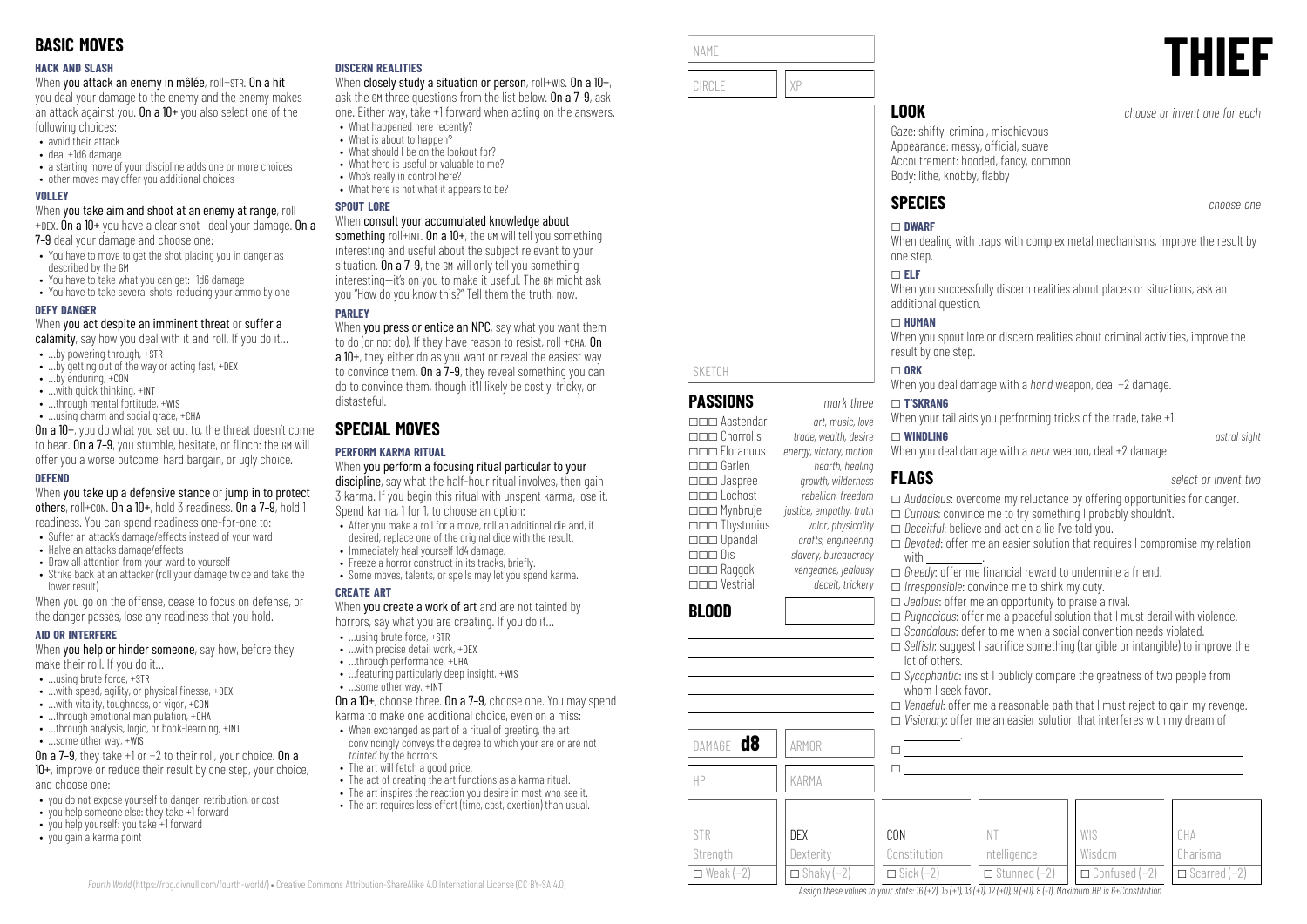| <u> 1989 - Johann Stein, fransk politiker (</u>                                                                       |  |
|-----------------------------------------------------------------------------------------------------------------------|--|
| the contract of the contract of the contract of the contract of the contract of the contract of the contract of       |  |
| <u> 1999 - Jan Alexandro III, prima prima prima prima prima prima prima prima prima prima prima prima prima prim</u>  |  |
| $\mathbf{I}$ , and the contract of the contract of $\mathbf{I}$                                                       |  |
| $\mathbf{L}$ and $\mathbf{L}$ are the set of $\mathbf{L}$ and $\mathbf{L}$ are the set of $\mathbf{L}$                |  |
| the contract of the contract of the contract of the                                                                   |  |
| <u> El proposito de la contrada de la contrada de la contrada de la contrada de la contrada de la contrada de la </u> |  |

# **STARTING MOVES**

## **TRAP EXPERT**

When you spend a moment to survey a dangerous area, roll+DEX. On a  $10+$ , hold 3. On a  $7-9$ , hold 1. On a hit, you may spend one karma to gain +1 hold. Spend your hold as you walk through the area to ask these questions:

- Is there a tran here and if so, what activates it?
- What does the trap do when activated?
- What else is hidden here?

#### **TRICKS OF THE TRADE**

When you pick locks or pockets or disable traps, roll+DEX. On a 10+, you do it, no problem. On a 7–9, you still do it, but the GM will offer you two options between suspicion, danger, or cost.

#### **WARDING RITUAL**

You habitually make a ritualized gesture and incantation to protect yourself from magic. When a magical effect (spell, trap, etc.) would harm you, roll+CON. On a 10+, you are unaffected by the magic. On a 7–9, choose one:

- you suffer the effect to a lesser degree
- you are unaffected, but the effort is exhausting: mark a debility of your choice.
- you are unaffected, but your gesture will no longer work until you next make camp.

#### **RAZOR DIVERSION**

Add the following to the hack and slash list:

• Reduce your base damage die to a d4 for the attack and pilfer a reachable item from the target's pocket or person.

#### **EXPRESSIONS OF THE MASK**

When you create art with acting or poetry, take +1. If you present the result in a successful greeting ritual, take +1 forward to any CHA test involving the recipient.

# **TAL FNTS**

You may weave threads into talents, if you meet their requirements:

#### \_ **SHOOT FIRST**

You're never caught by surprise. When an enemy would get the drop on you, you get to act first instead.

#### \_\_\_ **SURPRISE ATTACK**

When you attack someone up close and they don't see it coming, deal your damage or roll+DEX. On a hit, deal your damage and choose one. On a 10+ also choose another. You may spend karma

- to make one additional choice, even on a miss.
- Deal +DEX damage.
- Strike a weak spot, ignoring their armor. • Slip away before they can react.
- They can't make noise or raise an alarm.
- Create an advantage, +1 forward to you or an ally acting on it.
- Reduce their armor by 1 until they repair it.

*Second thread (requires circle 2):* When using a *precise* or *hand* weapon, make an additional choice on a successful surprise attack, and add the following choice:

• Deal +1d4 damage.

*Third thread (requires circle 6):* When using a *precise* or *hand* weapon, roll damage for a surprise attack twice, taking the better result, and all other attacks deal +1d4 damage.

#### \_ **TYRANNY OF POSSESSION**

When you see or come to know about a thing you want, roll +INT. On a 10+, ask the GM three questions about it. On a 7–9, ask two. On a miss, ask one anyway, but your desire is betrayed to everyone who cares (and some who don't):

- What hannened to it recently?
- What is it really worth, all things considered?
- What protects it and keeps it where it is? • Who will notice it's missing?
- Who will try to keep it from me?
- Who will want it once it is mine?

#### \_\_ **UNDERDOG**

#### When **vou're outnumbered**, you have +1 armor.

*Second thread (requires circle 6):* You always have +1 armor. When you're outnumbered, you have +2 armor instead.

\_\_ **CAUTIOUS** *requires circle 2* When you use trap expert you always get +1 hold, and may spend karma to get hold even on a miss.

*Second thread (requires circle 6):* When you use trap expert, on a 12+ also gain: the next time you come near a trap the GM will immediately tell you what it does, what triggers it, who set it, and how you can use it to your advantage.

#### \_\_ **CONNECTED** *requires circle 2*

When you put out word to the criminal underbelly about something you want or need, roll+CHA. On a 10+, someone has it, for a reasonable price. On a 7-9, you'll have to settle for something close or it comes with strings attached, your call. *Second thread (requires circle 6):* When you put out the word that you want to meet with someone, roll+CHA. On a 10+, someone can set up a meeting, with circumstances in your favor. On a  $7-9$ , you can meet with them, but there are strings attached or the circumstances are less than ideal.

#### \_ **SILK WALKER** *requires circle 2*

When you run across a surface that cannot hold your weight, roll +DEX. On a hit, you make it across gracefully and without trouble. On a 7–9, you also expose yourself to danger somehow—the GM will tell you how.

#### \_\_ **STEALING SPACE** *requires circle 2*

When you stand in defense of yourself you always get +1 readiness, and may spend karma to gain readiness even on a miss. You may also spend readiness to:

- Avoid all damage from a ranged attack
- After an attack on you, maneuver out of the attacker's reach

*Second thread (requires circle 4):* When you stand in defense of yourself you may hack-and-slash without losing held readiness.

#### \_\_ **SYMPATHETIC WARD** *requires circle 2*

Your warding ritual also guards anyone you are touching; they resist as you do.

*Second thread (requires circle 6):* When your ward protects you, on a 12+, the magic rebounds onto its caster, affecting them instead of anyone else.

#### \_ **MIMIC** *requires circle 4*

When you have time you may transform your appearance and voice to mimic another creature of about the same size and shape. Your actions can give you away but your appearance and voice won't. Restoring yourself to normal takes about the same time.

#### \_ **SOCIAL CLIMBER** *requires circle 4*

When you set your heart on conniving your way into a certain social position, the GM will sketch out a relationship map or diagram to help you plot your approach. Working together, make note of a number of useful circumstances equal to your level, and

take +1 forward when you make use of them. You can only work towards one position at a time. \_ **EVASION** *requires circle 6*

When you defy danger on a 12+, you transcend the danger. You not only do what you set out to, but the GM will offer you a better outcome, true beauty, or a moment of grace.

#### \_ **SHADOWCLOAK** *requires circle 6*

When you hide in shadows or darkness, you cannot be detected by any normal means until you reveal yourself.

#### $\Box$  **XANATOS HEIST**  $\Box$  *ZANATOS HEIST*

When you research and plan to steal something, name the thing you want to steal and hold 3. When you encounter a setback or something unexpected during the theft, spend one hold to explain how you anticipated this all along. Describe the contingencies you put in place to handle it, within reason, and it becomes so.

#### \_ **UNMASK** *requires circle 8*

You can see through illusions, disguises and concealment.

| NOTES                   |    |             |     |      |
|-------------------------|----|-------------|-----|------|
| COIN                    |    | <b>LOAD</b> |     |      |
| <b>FOLLOWER</b><br>Name |    |             |     |      |
|                         |    |             |     |      |
| Loyalty<br>Quality      | HP | Armor       | Dmg | Load |
| Tags                    |    | Traits      |     |      |
| Instinct                |    | Cost        |     |      |
| Gear                    |    |             |     |      |
|                         |    |             |     |      |

| Loyalty<br>Quality | HP | Load<br>Dmg<br>Armor |
|--------------------|----|----------------------|
| Tags               |    | Traits               |
| Instinct           |    | Cost                 |
| Gear               |    |                      |
|                    |    |                      |
|                    |    |                      |

appropriate artisan tools (1 weight) dungeon rations (uses:  $\Box \Box \Box \Box \Box$ , ration, 1 weight) leather armor (1 armor, worn, 1 weight) 10 coins

#### Choose your armament:

- $\Box$  short sword (close, 1 weight), dagger (hand, 1 weight)
- $\Box$  rapier (close, precise, 1 weight)
- $\Box$  stiletto (hand, precise, 1 piercing, 1 weight)  $\Box$  whip (reach, dangerous, entangling, 1 weight)
- Choose a ranged weapon:
- 
- $\Box$  throwing knives (thrown, near, ammo:  $\Box \Box \Box$ )
- $\Box$  ragged bow (near, 2 weight), bundle of arrows (ammo:  $\Box \Box \Box$ 1 weight)
- Choose one:
- $\Box$  adventuring gear (uses:  $\Box \Box \Box \Box \Box$ ) weight)
- $\Box$  healing potion  $\Box$  tiny, rougish pet (beast)
- 
- - **GEAR** *Load is 9+STR*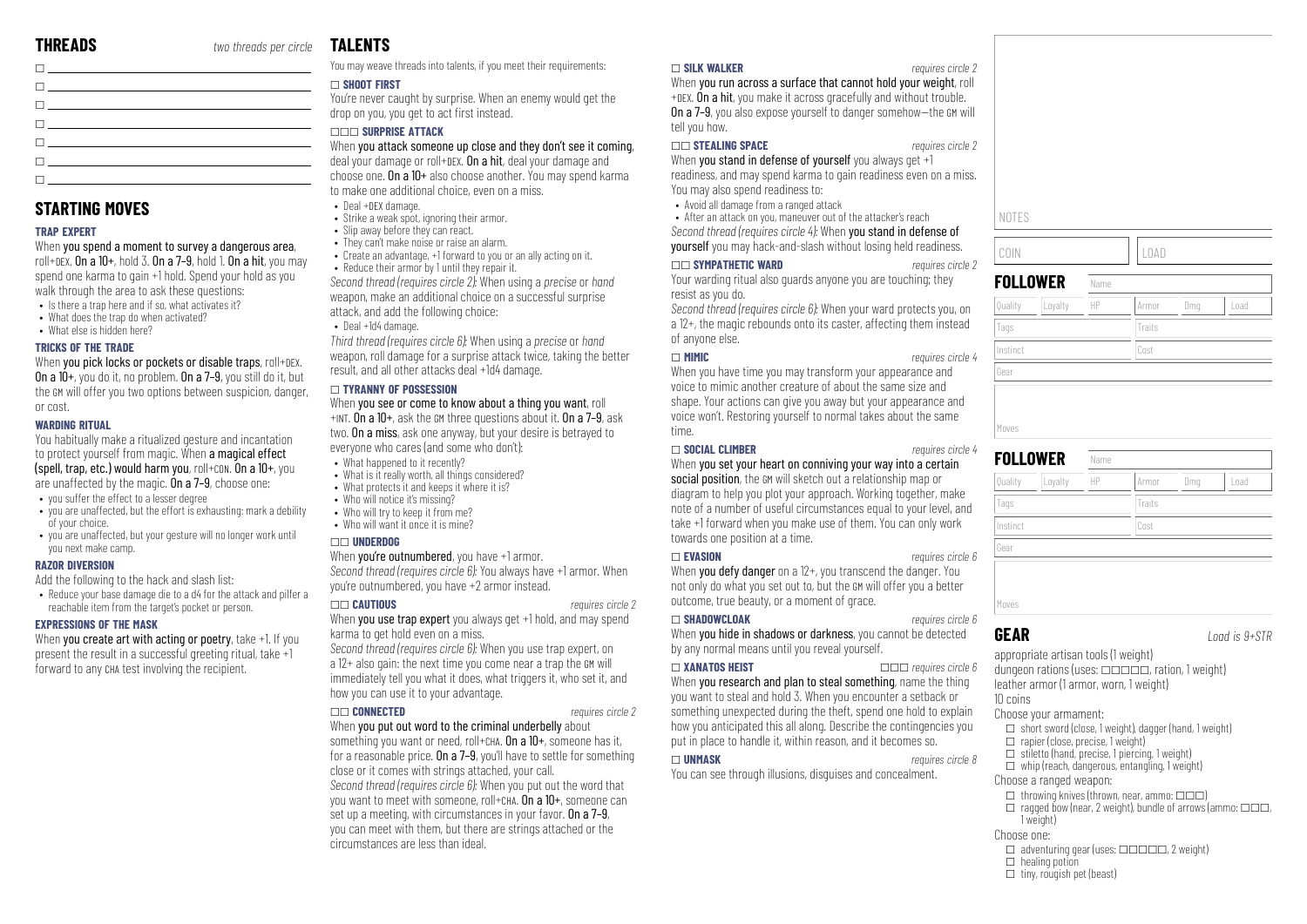#### **HACK AND SLASH**

When you attack an enemy in mêlée, roll+STR. On a hit

you deal your damage to the enemy and the enemy makes an attack against you. On a  $10+$  you also select one of the following choices:

- avoid their attack
- deal +1d6 damage
- a starting move of your discipline adds one or more choices
- other moves may offer you additional choices

#### **VOLLEY**

When you take aim and shoot at an enemy at range, roll +DEX. On a 10+ you have a clear shot—deal your damage. On a

7–9 deal your damage and choose one:

- You have to move to get the shot placing you in danger as described by the GM
- You have to take what you can get: -1d6 damage
- You have to take several shots, reducing your ammo by one

#### **DEFY DANGER**

When you act despite an imminent threat or suffer a

- calamity, say how you deal with it and roll. If you do it...
- …by powering through, +STR
- …by getting out of the way or acting fast, +DEX
- …by enduring, +CON
- …with quick thinking, +INT
- …through mental fortitude, +WIS • …using charm and social grace, +CHA

On a 10+, you do what you set out to, the threat doesn't come to bear. On a 7-9, you stumble, hesitate, or flinch: the GM will offer you a worse outcome, hard bargain, or ugly choice.

#### **DEFEND**

When you take up a defensive stance or jump in to protect others, roll+CON. On a 10+, hold 3 readiness. On a 7–9, hold 1 readiness. You can spend readiness one-for-one to:

- Suffer an attack's damage/effects instead of your ward
- Halve an attack's damage/effects
- Draw all attention from your ward to yourself • Strike back at an attacker (roll your damage twice and take the

lower result) When you go on the offense, cease to focus on defense, or the danger passes, lose any readiness that you hold.

#### **AID OR INTERFERE**

When **you help or hinder someone**, say how, before they make their roll. If you do it…

- $\bullet$  **using brute force,**  $\text{+STR}$
- $\bullet$  ... with speed, agility, or physical finesse,  $+$ DEX
- …with vitality, toughness, or vigor, +CON
- $\cdot$  through emotional manipulation,  $+CHA$
- ...through analysis, logic, or book-learning, +INT
- …some other way, +WIS

On a 7–9, they take +1 or −2 to their roll, your choice. On a 10+, improve or reduce their result by one step, your choice, and choose one:

- you do not expose yourself to danger, retribution, or cost
- you help someone else: they take +1 forward
- you help yourself: you take +1 forward
- you gain a karma point

#### **DISCERN REALITIES**

When closely study a situation or person, roll+wis. On a 10+, ask the GM three questions from the list below. On a 7–9, ask one. Either way, take +1 forward when acting on the answers.

- What happened here recently? • What is about to hannen?
- What should I be on the lookout for?
- What here is useful or valuable to me?
- Who's really in control here?
- What here is not what it annears to be?

#### **SPOUT LORE**

#### When consult your accumulated knowledge about

something roll+INT. On a  $10+$ , the GM will tell you something interesting and useful about the subject relevant to your situation. On a 7–9, the GM will only tell you something interesting—it's on you to make it useful. The GM might ask you "How do you know this?" Tell them the truth, now.

## **PARLEY**

When you press or entice an NPC, say what you want them to do (or not do). If they have reason to resist, roll +CHA. On a 10+, they either do as you want or reveal the easiest way to convince them. On a  $7-9$ , they reveal something you can do to convince them, though it'll likely be costly, tricky, or distasteful.

# **SPECIAL MOVES**

## **PERFORM KARMA RITUAL**

When you perform a focusing ritual particular to your discipline, say what the half-hour ritual involves, then gain 3 karma. If you begin this ritual with unspent karma, lose it. Spend karma, 1 for 1, to choose an option:

- After you make a roll for a move, roll an additional die and, if desired, replace one of the original dice with the result.
- Immediately heal yourself 1d4 damage.
- $\bullet$  Freeze a horror construct in its tracks, briefly.
- Some moves, talents, or spells may let you spend karma.

#### **CREATE ART**

When you create a work of art and are not tainted by horrors, say what you are creating. If you do it…

- …using brute force, +STR
- …with precise detail work, +DEX • ...through performance, +CHA
- …featuring particularly deep insight, +WIS
- …some other way, +INT

On a 10+, choose three. On a 7–9, choose one. You may spend karma to make one additional choice, even on a miss:

- When exchanged as part of a ritual of greeting, the art convincingly conveys the degree to which your are or are not tainted by the horrors.
- The art will fetch a good price.

*Fourth World* [\(https://rpg.divnull.com/fourth-world/\)](https://rpg.divnull.com/fourth-world/) • Creative Commons Attribution-ShareAlike 4.0 International License (CC [BY-SA](https://creativecommons.org/licenses/by-sa/4.0/) 4.0)

- The act of creating the art functions as a karma ritual.
- The art inspires the reaction you desire in most who see it.
- The art requires less effort (time, cost, exertion) than usual.



SKETCH

**BLOOD**

STR Strength  $\Box$  Weak (−2)

**PASSIONS** *mark three* \_\_\_ Aastendar *art, music, love* \_\_\_ Chorrolis *trade, wealth, desire*

\_\_\_ Garlen *hearth, healing* \_\_\_ Jaspree *growth, wilderness*

\_\_\_ Mynbruje *justice, empathy, truth* \_\_\_ Thystonius *valor, physicality* \_\_\_ Upandal *crafts, engineering*

\_\_\_ Raggok *vengeance, jealousy* \_\_\_ Vestrial *deceit, trickery*

DAMAGE **d6** ARMOR

HP KARMA

DEX **Dexterity**  $\Box$  Shaky (−2)

\_\_\_ Floranuus *energy, victory, motion*

\_\_\_ Lochost *rebellion, freedom*

\_\_\_ Dis *slavery, bureaucracy*

# **LOOK** *choose or invent one for each*

Gaze: knowing, fiery, joyous Appearance: groomed, meticulous, sleek

# **SPECIES** *choose one*

### \_ **DWARF**

When you first enter a steading built underground or with the *dwarven* tag, you find many people willing to volunteer information.

**TROUBADOUR**

Body: fit, well-fed, thin

Accoutrement: fancy, utilitarian, stylish

#### \_ **ELF**

When you enter an important location you can ask the GM for one fact from the history of that location.

#### $\Box$  **HUMAN**

When you first enter a steading, someone who respects the custom of hospitality to minstrels will take you in as their guest.

#### \_ **OBSIDIMEN** *+1 armor; only wear living armor* When you first enter a steading with the *personage* tag, you will have no trouble gaining an audience with the notable person.

#### \_ **ORK**

When you first enter a steading with the *dirt, exodus, enmity, gregne* or *lawless* tags, you will find someone who offers you hospitality.

#### \_ **T'SKRANG**

When you enter a steading built near a river, you can ask the GM for one fact from the history of that location.

#### \_ **WINDLING** *astral sight*

When you enter a steading with the *need*, *exotic*, *resource*, or *blight* tags, you immediately know their details.

**FLAGS** *select or invent three*

**CHA** Charisma  $\Box$  Scarred (−2)

- □ *Accommodating:* counter my proposal with a less attractive one I must either accept or disrupt the harmony of the group.
- \_ *Aspiring*: make me an offer that threatens my social standing.
- \_ *Curious*: convince me to try something I probably shouldn't.
- \_ *Deceitful*: believe and act on a lie I've told you.
- \_ *Honest*: involve me in a deception I must ruin.

INT Intelligence \_ Stunned (−2)

Assign these values to your stats:  $16 (+2)$ ,  $15 (+1)$ ,  $13 (+1)$ ,  $12 (+0)$ ,  $9 (+0)$ ,  $8 (-1)$ . Maximum HP is 6+Constitution

whom I seek favor.

 $\Box$  $\Box$  $\Box$ 

CON Constitution  $\Box$  Sick (−2)

- \_ *Jealous*: offer me an opportunity to praise a rival.
- \_ *Preoccupied*: entrust me with something important that I will likely lose or mess up.

WIS Wisdom \_ Confused (−2)

□ *Scandalous*: defer to me when a social convention needs violated. □ *Sycophantic*: insist I publicly compare the greatness of two people from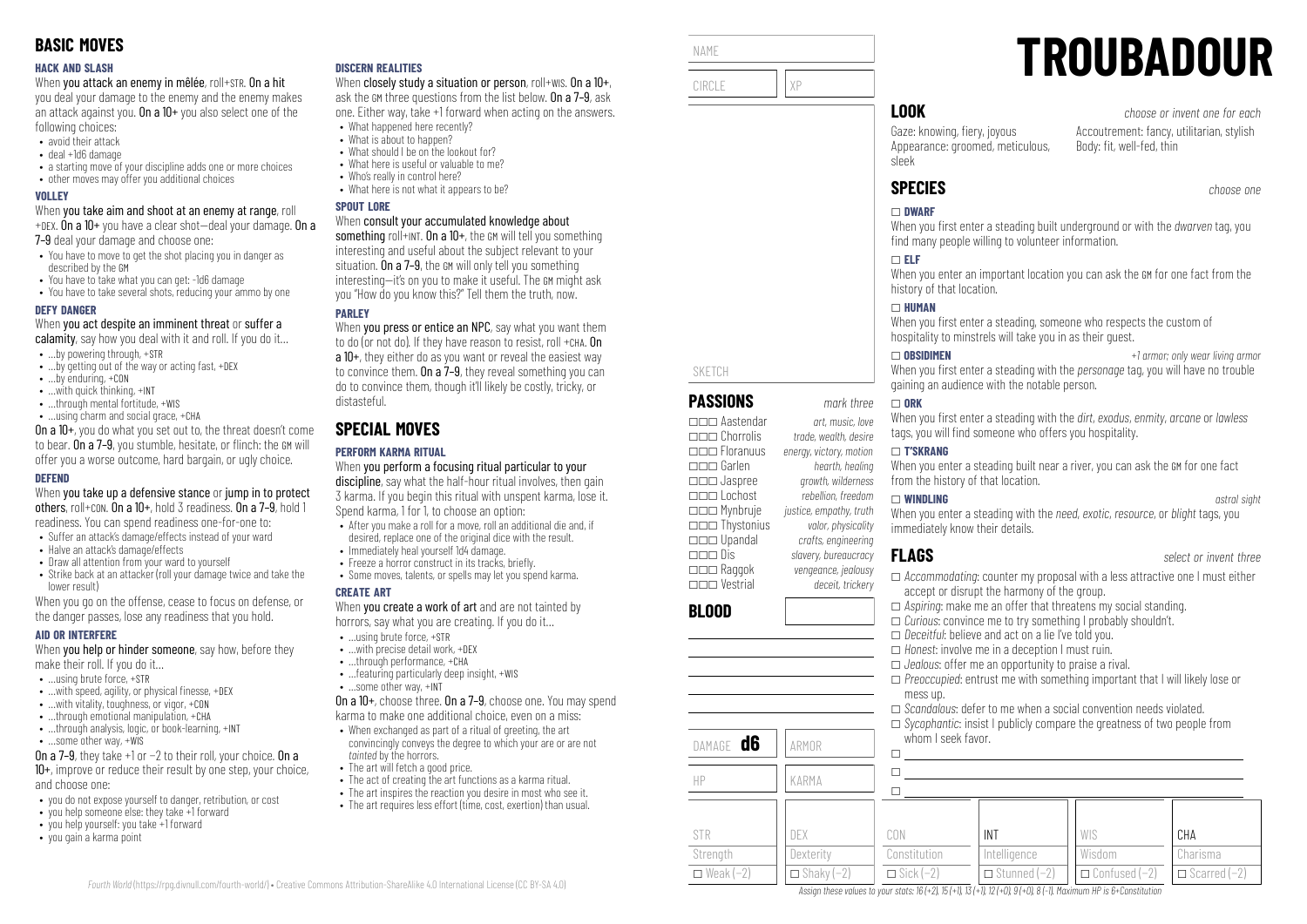| <u> Francisco – Antonio Antonio (m. 1888)</u> |  |
|-----------------------------------------------|--|
| <b>Communication</b>                          |  |
|                                               |  |
| $\Box$                                        |  |
| $\Box$                                        |  |
| $\Box$                                        |  |
|                                               |  |
|                                               |  |

# **STARTING MOVES**

### **EXPRESSIONS OF THE HEART**

When you create art with music or stories, make an additional choice, even on a miss. You may spend karma to make one additional choice. If the performance is part of a greeting ritual, take +1. Also add the following to the list of available choices:

- You hold the attention of every intelligent creature that can see or hear you until the performance is completed, or until something happens to break their attention.
- A member of the audience requests your services.
- You gain useful information.
- One or more members of the audience give you hospitality or gifts—the GM will tell you what.
- One or more members of the audience become infatuated with you—the GM will tell you who.
- You target the performance at an individual. If you are charming and open with that individual within the next day, ask an additional question without having to answer in return.

#### **STORIES & LEGENDS**

When **you spout lore**, you may name a book, song, or story that answered a specific question about the topic. If you do, specify the question before you roll and any useful or interesting information from the GM will specifically and truthfully relate to that question.

#### **CHARMING AND OPEN**

When you speak frankly with someone, you can ask their player a question from the list below. They must answer truthfully, then may ask you a question from the list, which you must answer truthfully.

- Whom do you serve?
- What do you wish I would do?
- $\bullet\,$  How can I get you to
- What are you really feeling right now?
- What do you most desire?

#### **GETTING THE POINT**

Add the following to the hack and slash list: • The target pauses to seriously consider something you say.

#### **A PORT IN THE STORM**

When **you return to a steading** you've visited before, tell the GM when you were last here. They'll tell you how it's changed since then.

# **TALENTS**

You may weave threads into talents, if you meet their requirements:

# $\Box$  **BAMBOOZLE**

When you parley with someone and they need convincing. describe how you con them into accepting some false assurance, and it comes to pass.

*Second thread (requires circle 6):* When you parley with someone, on a hit you also get to ask their player one question which they must answer truthfully.

## \_\_ **INSIGHT**

When **you miss using spout lore**, in addition to whatever else the GM says, you know where to go to find the information you seek. *Second thread (requires circle 6):* When you spout lore, on a 12+ the GM will also reveal to you a glaring weakness, strength, or a long forgotten secret.

#### \_\_ **PILGRIMAGE** \_\_

When you arrive at a well-respected place after a dangerous journey, its possibilities inviogorate and enhance your magic; hold

2. While in the location, you can spend hold at any time to:

- Create a rumor in a well-traveled location. It will never be traced back to you. • Run across exactly the person, place, or item that will help you.
- Gain a point of karma.
- Use a move that another PC has but you don't.

*Second thread (requires circle 6):* Spend 2 hold to:

- Restore yourself to max HP.
- Use the astral sight move for a few minutes.
- Use the cast a spell move (+nothing) to cast a cantrip from any of the disciplines.

#### \_\_\_ **REFRESHING SONG**

When you make camp, if you sing a soothing song, everyone in camp may choose one:

- Skip consuming a ration.
- $\bullet$  Heal  $+1$ d6 HP
- Gain 1 karma.

*Second thread (requires circle 6):* Everyone in camp chooses two. *Third thread (requires circle 8):* Add the following choice: • Remove a debility

#### \_\_ **STIRRING SPEECH**

#### When you deliver a stirring speech before a conflict, roll+CHA, On

a 10+, choose two. On a 7–9, choose one. You may spend karma to make one additional choice, even on a miss.

- Your allies take +2 armor forward.
- Your allies take +1d4 damage forward.
- Your allies take +1 forward

*Second thread (requires circle 6):* You can use stirring speech simply by shouting as you charge headlong into the fray, and make an additional choice, even on a miss. Also, add these choices:

- Your allies are immune to fear until the conflict ends.
- You gain the same benefits as your allies.

#### \_\_ **GRACE UNDER PRESSURE** *requires circle 2* When you face a foe one-on-one and are wielding a *precise* weapon, gain +1 armor. In addition, when you hack and slash with a *precise* weapon, on a 12+ gain +2 piercing.

*Second thread (requires circle 6):* When you defy danger related to a nearby opponent while wielding a *precise* weapon, on a 10+ you can deal your damage to that opponent.

#### \_\_ **LIFE OF THE PARTY** *requires circle 2*

When you create art with music or stories in a social situation while your allies mingle in the crowd, on a hit, in addition to whatever else happens, select one mingling ally. During, or shortly after, your performance, that person can say how they take advantage of it for their own benefit, then they select one:

- $\bullet$  Choose a benefit that could normally be generated by your performance and apply it as if the performance was their own.
- Improve the outcome of one of their rolls by one step

*Second thread (requires circle 6):* On a 10+, instead of choosing one ally, all mingling allies may make a choice.

#### \_ **LULLABY** *requires circle 2*

When you express a gentle song from the heart, add the following to the list of choices:

- Every creature you choose that can hear you becomes lethargic and inattentive until the song ends.
- $\bullet$  Fyery listener who is (or is made) letharnic falls asleep after a few minutes.

#### \_ **WAR SKALD** *requires circle 2*

You ignore the *clumsy* tag when wearing armor, and when you hack and slash while chanting a war hymn deal +1 damage.

#### \_ **FAWNING ENTOURAGE** *requires circle 4*

Take +1 ongoing to order followers in your sole employ who lack the *beast* tag.

#### \_ **AN EAR FOR MAGIC** *requires circle 6*

When you hear an enemy cast a spell the GM will tell you the name of the spell and its effects. Take +1 forward when acting on the answers.

## \_ **DEVIOUS** *requires circle 6*

When **you use charming and open** you may also ask "How are you vulnerable to me?" Your subject may not ask you this question.

#### \_ **REINFORCING SONG** *requires circle 6*

When you aid spell weaving or casting with a song, you provide no bonus to the caster's roll, but improve the outcome by one step.

#### \_ **REPUTATION** *requires circle 6*

When you first meet someone who's heard songs about you, roll 1d4. If the result is less than your CHA, tell the GM two things they've heard about you. If the result equals your CHA, tell the GM one thing they've heard, and the GM tells you one thing. Otherwise, the GM tells you two things they've heard.

Moves

**GEAR** *Load is 9+STR*

appropriate artisan tools (1 weight) dungeon rations (uses:  $\Box \Box \Box \Box \Box$  ration, 1 weight) choose one instrument

- Choose your defenses:
- $\Box$  leather armor (1 armor, worn, 1 weight)
- $\Box$  decorated skin (0 armor, living)
- $\Box$  ostentatious clothes (worn)
- $\Box$  scale mail (2 armor, worn, clumsy, 3 weight)
- Choose your armament:
- $\Box$  dueling rapier (close, 1 piercing, precise, 2 weight)
- $\Box$  ragged bow (near, 2 weight), bundle of arrows (ammo:  $\Box$  $\Box$  $\Box$ 1 weight), short sword (close, 1 weight)
- $\Box$  stiletto (hand, precise, 1 piercing, 1 weight)

Choose two:

- $\Box$  adventuring gear (uses:  $\Box \Box \Box \Box \Box$ ) weight)
- $\Box$  bandages (uses:  $\Box \Box \Box$  slow)
- $\Box$  halfling pipeleaf (uses:  $\Box$  $\Box$  $\Box$  $\Box$ )
- $\square$  simple mount of appropriate size (beast, mount)
- $\Box$  any common pet (beast)
- $\Box$  3 coins

NOTES COIN LOAD **FOLLOWER** Name Quality ||Loyalty ||HP ||Armor ||Dmg ||Load Tags Tags Traits Traits Instinct Cost Gear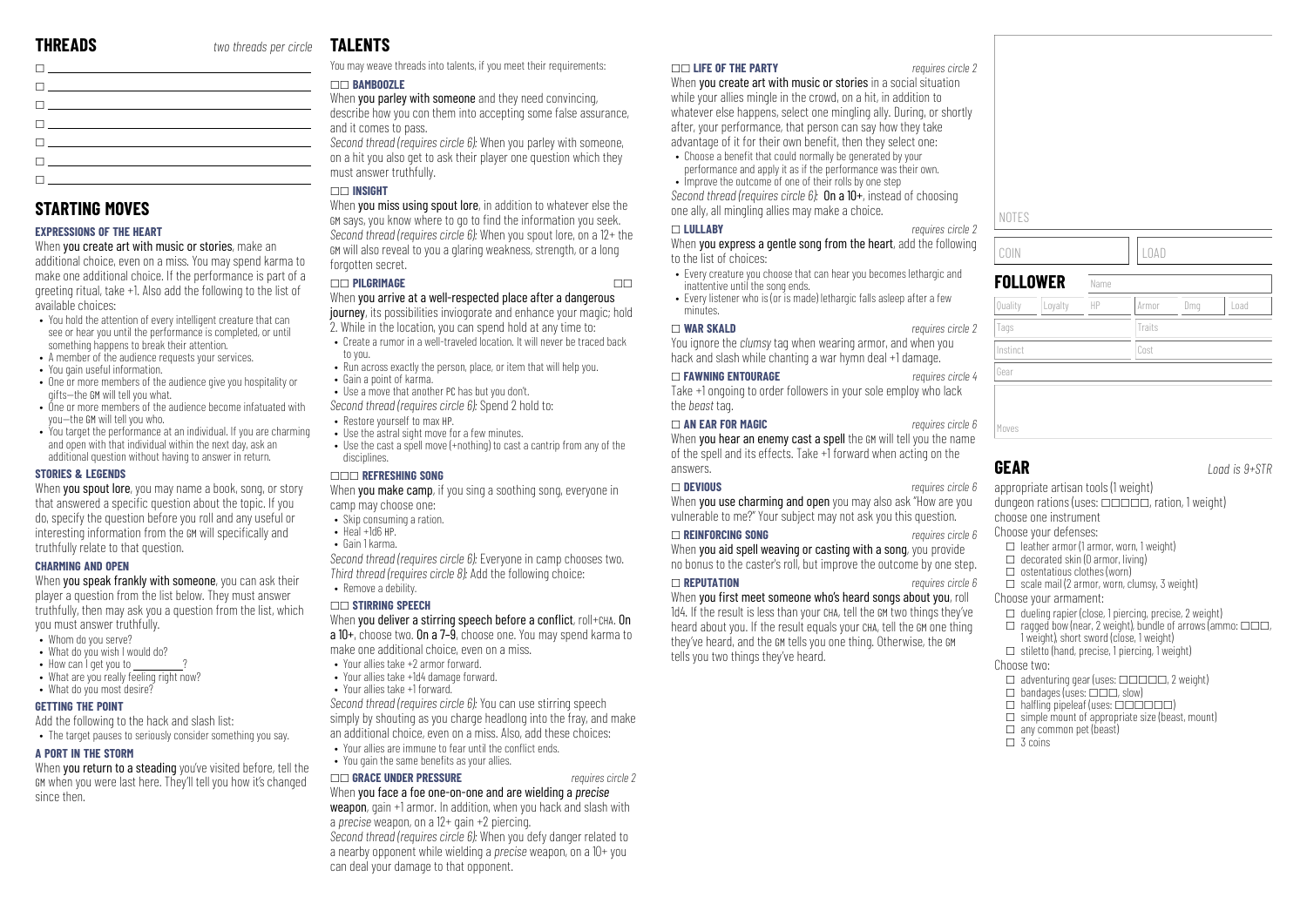#### **HACK AND SLASH**

When you attack an enemy in mêlée, roll+STR. On a hit

you deal your damage to the enemy and the enemy makes an attack against you. On a  $10+$  you also select one of the following choices:

- avoid their attack
- deal +1d6 damage
- a starting move of your discipline adds one or more choices
- other moves may offer you additional choices

#### **VOLLEY**

When you take aim and shoot at an enemy at range, roll +DEX. On a 10+ you have a clear shot—deal your damage. On a

7–9 deal your damage and choose one:

- You have to move to get the shot placing you in danger as described by the GM
- You have to take what you can get: -1d6 damage
- You have to take several shots, reducing your ammo by one

#### **DEFY DANGER**

When you act despite an imminent threat or suffer a

- calamity, say how you deal with it and roll. If you do it...
- …by powering through, +STR
- …by getting out of the way or acting fast, +DEX
- …by enduring, +CON
- …with quick thinking, +INT
- ...through mental fortitude, +WIS • …using charm and social grace, +CHA
- On a 10+, you do what you set out to, the threat doesn't come to bear. On a 7-9, you stumble, hesitate, or flinch: the GM will

# offer you a worse outcome, hard bargain, or ugly choice.

#### **DEFEND**

When you take up a defensive stance or jump in to protect others, roll+CON. On a 10+, hold 3 readiness. On a 7–9, hold 1 readiness. You can spend readiness one-for-one to:

- Suffer an attack's damage/effects instead of your ward
- Halve an attack's damage/effects
- Draw all attention from your ward to yourself
- Strike back at an attacker (roll your damage twice and take the lower result)

When you go on the offense, cease to focus on defense, or the danger passes, lose any readiness that you hold.

#### **AID OR INTERFERE**

When **you help or hinder someone**, say how, before they make their roll. If you do it…

- $\bullet$  **using brute force,**  $\text{+STR}$
- $\bullet$  ... with speed, agility, or physical finesse,  $+$ DEX
- …with vitality, toughness, or vigor, +CON
- $\bullet$  through emotional manipulation,  $+CHA$
- ...through analysis, logic, or book-learning, +INT
- …some other way, +WIS

On a 7–9, they take +1 or −2 to their roll, your choice. On a 10+, improve or reduce their result by one step, your choice, and choose one:

- you do not expose yourself to danger, retribution, or cost
- you help someone else: they take +1 forward
- you help yourself: you take +1 forward
- you gain a karma point

#### **DISCERN REALITIES**

When closely study a situation or person, roll+wis. On a 10+, ask the GM three questions from the list below. On a 7–9, ask one. Either way, take +1 forward when acting on the answers.

- What happened here recently? • What is about to hannen?
- What should I be on the lookout for?
- What here is useful or valuable to me?
- Who's really in control here?
- What here is not what it annears to be?

#### **SPOUT LORE**

#### When consult your accumulated knowledge about

something roll+INT. On a  $10+$ , the GM will tell you something interesting and useful about the subject relevant to your situation. On a 7–9, the GM will only tell you something interesting—it's on you to make it useful. The GM might ask you "How do you know this?" Tell them the truth, now.

## **PAPLEY**

When you press or entice an NPC, say what you want them to do (or not do). If they have reason to resist, roll +CHA. On a 10+, they either do as you want or reveal the easiest way to convince them. On a 7–9, they reveal something you can do to convince them, though it'll likely be costly, tricky, or distasteful.

# **SPECIAL MOVES**

## **PERFORM KARMA RITUAL**

When you perform a focusing ritual particular to your discipline, say what the half-hour ritual involves, then gain 3 karma. If you begin this ritual with unspent karma, lose it. Spend karma, 1 for 1, to choose an option:

- After you make a roll for a move, roll an additional die and, if desired, replace one of the original dice with the result.
- Immediately heal yourself 1d4 damage.
- $\bullet$  Freeze a horror construct in its tracks, briefly.
- Some moves, talents, or spells may let you spend karma.

#### **ORDER FOLLOWER**

#### When you order or expect a follower to do something dangerous, degrading, or contrary to their instinct, roll  $+1$  ovalty. On a  $10+$  they do it, now. On a 7-9, the GM chooses

one from the list below:

- Decrease the follower's Loyalty by 1.
- They complain loudly, now or later, and demand something in return.
- Caution, laziness, or fear makes them take a long time to get it done.

#### **CAROUSE**

*Fourth World* [\(https://rpg.divnull.com/fourth-world/\)](https://rpg.divnull.com/fourth-world/) • Creative Commons Attribution-ShareAlike 4.0 International License (CC [BY-SA](https://creativecommons.org/licenses/by-sa/4.0/) 4.0)

When you return triumphant and throw a big party, spend 100 coin and roll  $+$  extra 100s of coin spent. On a 10 $+$  choose three. On a 7–9 choose one. On a miss, you still choose one, but things get really out of hand.

- You befriend a useful NPC.
- You hear rumors of an opportunity.
- You gain useful information.
- You are not entangled, ensorcelled, or tricked.



SKETCH

**BLOOD**

**STR** Strenath  $\Box$  Weak (−2)

**PASSIONS** *mark three* \_\_\_ Aastendar *art, music, love* \_\_\_ Chorrolis *trade, wealth, desire*

\_\_\_ Garlen *hearth, healing* \_\_\_ Jaspree *growth, wilderness*

\_\_\_ Mynbruje *justice, empathy, truth* \_\_\_ Thystonius *valor, physicality* \_\_\_ Upandal *crafts, engineering*

\_\_\_ Raggok *vengeance, jealousy* \_\_\_ Vestrial *deceit, trickery*

DAMAGE **d10** ARMOR

HP KARMA

DEX **Dexterity**  $\Box$  Shaky (-2)

\_\_\_ Floranuus *energy, victory, motion*

\_\_\_ Lochost *rebellion, freedom*

\_\_\_ Dis *slavery, bureaucracy*

# **WARRIOR**

**LOOK** *choose or invent one for each*

Gaze: hard, dead, eager Appearance: calloused, tanned, scarred Body: built, lithe, ravaged Accoutrement: wild, sharp, battered

When you share a drink with someone, you may parley with them using CON instead of CHA.

#### \_ **ELF**

When you hack and slash a monster with the *group* or *horde* tag, add +1 piercing to your weapon.

#### \_ **HUMAN**

Spend 2 impetus to reroll a single damage roll (yours or someone else's).

\_ **OBSIDIMEN** *+1 armor; only wear living armor* You ignore the *awkward* equipment tag.

## $\Box$  ORK

When you hack and slash a monster with the *group* or *horde* tag, add the *messy* tag to your weapon.

#### \_ **TROLL**

When you hack and slash a monster with the *group* or *horde* tag, add the *forceful* tag to your weapon.

#### \_ **T'SKRANG**

When you hack and slash with a *hand* weapon on your tail, add to the list of choices:

• deal +1d8 to your target or a different nearby target.

#### \_ **WINDLING** *astral sight*

When you take a physical blow while airborne, you may reduce damage by your CON but, if you do, get hurled out to *near* rage from the attacker in a GM-chosen direction.

\_ *Devoted*: offer me an easier solution that requires I compromise my relation

□ *Selfish:* suggest I sacrifice something (tangible or intangible) to improve the

\_ *Unsophisticated*: exemplify a social convention or intricate concept I must

WIS Wisdom \_ Confused (−2)

 $\Box$  *Heroic*: let me keep you from going first into danger so I can go myself \_ *Righteous*: offer me an easier solution that requires I violate my principle of

 $\Box$  *Greedy*: offer me financial reward to undermine a friend.

 $\Box$  $\Box$ 

CON Constitution  $\Box$  Sick (−2)

with

.

lot of others.

misunderstand.

INT Intelligence \_ Stunned (−2)

Assign these values to your stats:  $16 (+2)$ ,  $15 (+1)$ ,  $13 (+1)$ ,  $12 (+0)$ ,  $9 (+0)$ ,  $8 (-1)$ . Maximum HP is 10+Constitution

**FLAGS** *select or invent two*

CHA Charisma  $\Box$  Scarred (−2)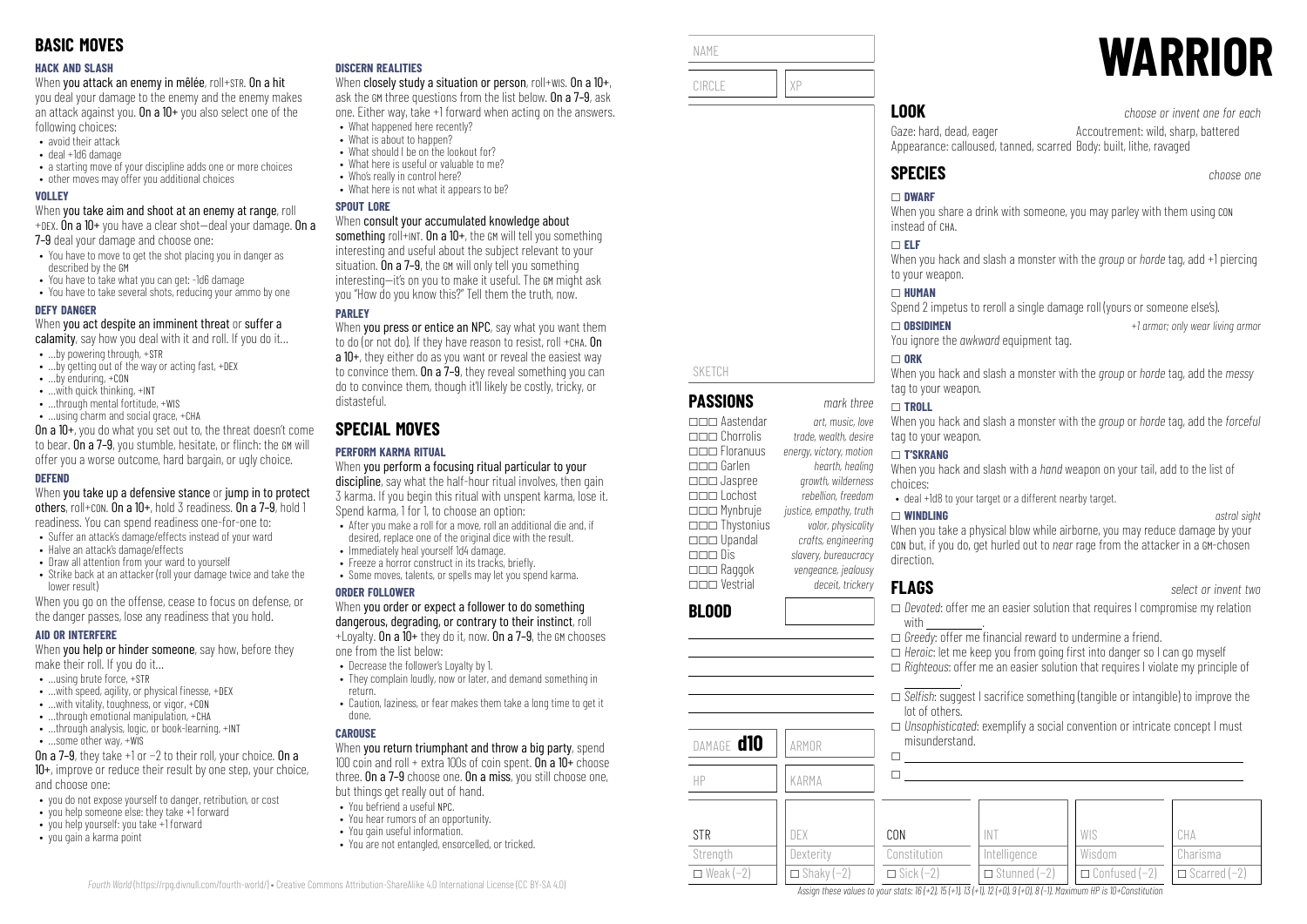**STARTING MOVES**

**BEND BARS, LIFT GATES**

full Strength score. **PAPER PEOPLE**

• Gain 1 additional impetus.

**EXPRESSIONS OF WAR**

• It doesn't take a very long time • Nothing of value is damaged

**ARMORED**

two.

 $\Box$ 

You ignore the *clumsy* tag on armor you wear.

• It doesn't make an inordinate amount of noise • You can fix the thing again without a lot of effort

*horde* tag, add the following to the list of choices: • Deal +1d6 damage and take +3 armor against their attack.

When you create art with sculpting or rune carving, take +1. If you use the result in a successful greeting ritual, you may parley with the recipient using STR instead of CHA.

• Move past the target to a more important one. Add the following to the list for all targets: • You command the target's full attention.

When you use pure strength to destroy an inanimate obstacle, roll+STR. On a 10+, choose three. On a 7–9 choose

**LIVE BY THE SWORD** \_\_\_\_\_\_\_\_\_\_\_\_\_\_\_\_\_\_ When your attack deals damage to one or more enemies. hold 1 impetus. If you go a day without dealing damage to an enemy, spend one karma or lose all the impetus you have gained. When you make camp, you may heal +1 HP per impetus spent. You can never hold more impetus than your

 $\Box$ \_ \_ \_  $\Box$  $\Box$ 

| r circle: | <b>TALENTS</b> |
|-----------|----------------|
|           |                |

| You may weave threads into talents, if you meet their requirements: |  |  |  |
|---------------------------------------------------------------------|--|--|--|
|---------------------------------------------------------------------|--|--|--|

## \_\_ **ARMOR MASTERY**

When you make your armor take the brunt of damage dealt to you, the damage is negated but you must reduce the armor value  $\sim$  of your armor or shield (your choice) by 1. The value is reduced each time you make this choice. If the reduction leaves the item with 0 armor it is destroyed.

*Second thread (requires circle 6):* Also take +1 forward against the attacker. You may spend one karma to avoid the reduction in armor value.

#### \_ **SEEING RED**

## When you discern realities during combat, you take +1. On a hit,

- add these questions to those you may ask:
- Who or what here is most vulnerable to me?
- What is the most dangerous ability of an enemy I'm facing?

#### \_ **SHIELD CHARGE**

## When you charge an enemy with your shield, roll+STR. On a 10+,

choose three. On a 7–9, choose one. You may spend karma to make one additional choice, even on a miss.

- You knock the enemy down.
- You push the enemy beyond *close* range of you.
- You move past the enemy.
- Deal your damage to the enemy.

#### \_ **WHAT ARE YOU WAITING FOR?**

### When you take up a defensive stance and cry out a challenge

to your enemies, roll to defend normally. On a 7+, you also automatically draw all attention from your ward to yourself (no need to spend readiness). On a  $10+$ , you also may spend impetus as readiness for the duration of the defense.

#### When you hack and slash against a target with the *group* or \_\_ **FIREBLOOD** *requires circle 2*

When **you have a moment to rest**, you can spend impetus on yourself or someone else, healing 1 damage per impetus spent. *Second thread (requires circle 6):* When you are wounded and take a moment to gather yourself during combat, you may spend impetus. Your wounds bubble and hiss, cleansing and cauterizing them, healing +CON damage per impetus spent.

#### \_\_ **IRON HIDE** *requires circle 2*

#### Armor that you are wearing has +1 armor and weighs 1 less. *Second thread (requires circle 6):* Any shield on your arm has +1 armor, too, and counts as 0 weight.

#### \_ **RELENTLESS** *requires circle 2*

When you miss a hack and slash against a target with the *group* or *horde* tag, whatever else happens you also deal STR damage to them.

#### \_\_ **VIM AND VIGOR** *requires circle 2*

In combat, you can spend your impetus, one-for-one to:

- Block a blow meant for someone else nearby. You take the result. • Disarm a foe.
- Free yourself from constraints or bonds.
- Add *forceful* or *stunning* to one of your attacks.
- Decrease the damage dealt to you by 1.
- Increase the damage of one attack by +1.

*Second thread (requires circle 6):* Add the following choices:

- Leap twice as far or high as normal.
- Escape the clutches of a foe.
- Cause an enemy to briefly freeze or flinch.
- Throw off effects of being stunned, confused, or enchanted.

#### \_ **VOICE OF EXPERIENCE** *requires circle 2*

When you order followers during violent or tense situations. improve the result by one step.

#### \_ **DIE BY THE SWORD** *requires circle 4*

When **you face your last breath**, you may spend all your impetus to impress Death. If you do and survive, you return healed an additional 1 HP per impetus spent. If you spend your impetus, but miss or refuse, you can still come back to life, but Death will take you during the next combat you participate in, somehow, some way, no matter what.

When you hack and slash a weaving spellcaster, add this choice:

When you deal your damage to something that can bleed, deal +STR damage.

While you defend while holding at least one impetus, add +con to your armor.

After seeing the result of a +CON or +STR roll you make, you may

When **you hack and slash** on a 12+, make two choices from the list instead of one and gain the following choice: • impress, dismay, or frighten your enemy.

# \_ **WADING THROUGH BODIES** *requires circle 8*

When your attack kills one or more members of a *group* or *horde*, you may forgo gaining impetus from the attack to instead choose one:

- You rapidly close the distance to other opponents and immediately engage them, bypassing other members of the same *group* or *horde* if you desire.
- You ignore all results of that enemy's attack on you.
- 1d6 members of the same *group* or *horde* flee in terror.
- All members of the same *group* or *horde* disengage from what they are doing and turn their attention to you.

| NOTES              |      |        |     |      |
|--------------------|------|--------|-----|------|
| COIN               |      | LOAD   |     |      |
| <b>FOLLOWER</b>    | Name |        |     |      |
| Loyalty<br>Quality | HP   | Armor  | Dmg | Load |
| Tags               |      | Traits |     |      |
| Instinct           |      | Cost   |     |      |
| Gear               |      |        |     |      |
|                    |      |        |     |      |

Moves

**GEAR** *Load is 12+STR*

appropriate artisan tools (1 weight) dungeon rations (uses:  $\Box \Box \Box \Box \Box$ , ration, 1 weight) Choose your defenses:

- $\Box$  chainmail or leather (1 armor, worn, 1 weight)  $\Box$  bare skin (0 armor, living)
- $\Box$  scale mail (2 armor, worn, clumsy, 3 weight)
- Choose two weapons:
- $\Box$  crossbow (near, +1 damage, reload, 3 weight), bundle of bolts  $\left(\text{ammo:}\ \Box\ \Box\ \Box\ \mathsf{I}$  weight)
- $\Box$  dagger or gauntlets (hand, 1 weight)
- $\Box$  dueling rapier (close, 1 piercing, precise, 2 weight)
- $\Box$  halberd (reach, +1 damage, two-handed, 2 weight)
- $\Box$  fine bow (near, far, 2 weight), bundle of arrows (ammo:  $\Box$  $\Box$ , 1 weight)
- $\Box$  long sword, battle axe or flail (close, +1 damage, 2 weight)
- $\Box$  maul or greataxe (close, two-handed, messy,  $\overline{3}$  weight)
- $\Box$  throwing knives (thrown, near, ammo:  $\Box \Box \Box$ )

#### Choose two:

- $\Box$  adventuring gear (uses:  $\Box$  $\Box$  $\Box$  $\Box$ , 2 weight)
- $\square$  2 healing potions  $\Box$  shield (+1 armor, 2 weight)
- $\Box$  antitoxin, poultices and herbs (uses:  $\Box \Box$ , slow, 1 weight)
- $\Box$  simple mount of appropriate size (beast, mount)
- $\Box$  18 coins

\_ **SUPERIOR WARRIOR** *requires circle 6*

# spend 1 impetus to add +1 to the result.

\_ **IRRESISTIBLE FORCE** *requires circle 6*

# \_ **IMMOVABLE OBJECT** *requires circle 6*

\_ **MERCILESS** *requires circle 4*

\_ **DISRUPT** *requires circle 4* • prevent the spell; the caster must start all over.

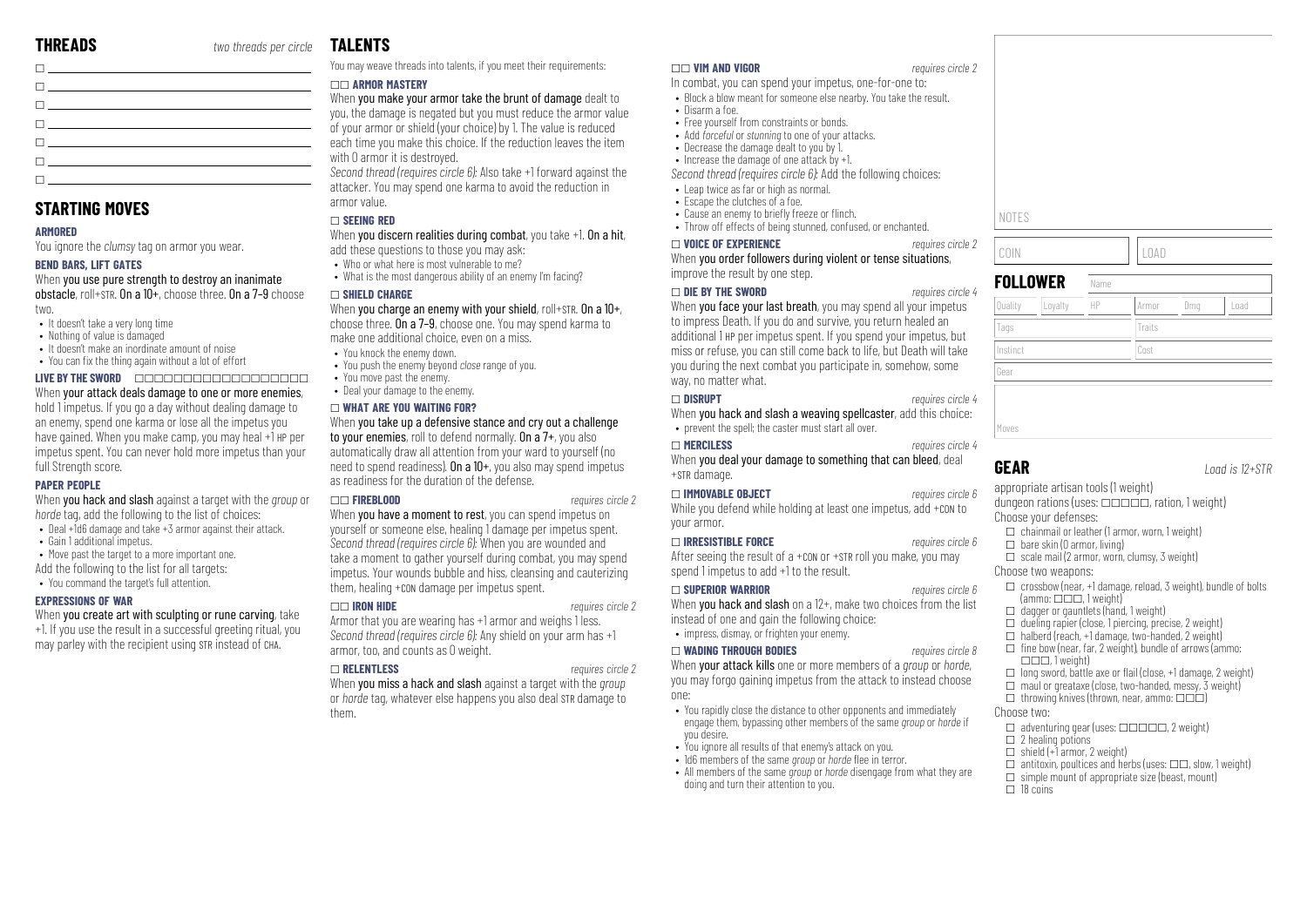#### **HACK AND SLASH**

When you attack an enemy in mêlée, roll+STR. On a hit

you deal your damage to the enemy and the enemy makes an attack against you. On a  $10+$  you also select one of the following choices:

- avoid their attack
- deal +1d6 damage
- a starting move of your discipline adds one or more choices
- other moves may offer you additional choices

#### **VOLLEY**

When you take aim and shoot at an enemy at range, roll +DEX. On a 10+ you have a clear shot—deal your damage. On a

7–9 deal your damage and choose one:

- You have to move to get the shot placing you in danger as described by the GM
- You have to take what you can get: -1d6 damage
- You have to take several shots, reducing your ammo by one

#### **DEFY DANGER**

When you act despite an imminent threat or suffer a

- calamity, say how you deal with it and roll. If you do it...
- …by powering through, +STR
- …by getting out of the way or acting fast, +DEX
- …by enduring, +CON
- …with quick thinking, +INT
- …through mental fortitude, +WIS • …using charm and social grace, +CHA

On a 10+, you do what you set out to, the threat doesn't come to bear. On a 7–9, you stumble, hesitate, or flinch: the GM will offer you a worse outcome, hard bargain, or ugly choice.

#### **DEFEND**

When you take up a defensive stance or jump in to protect others, roll+CON. On a 10+, hold 3 readiness. On a 7–9, hold 1 readiness. You can spend readiness one-for-one to:

- Suffer an attack's damage/effects instead of your ward
- Halve an attack's damage/effects
- Draw all attention from your ward to yourself • Strike back at an attacker (roll your damage twice and take the
- lower result)

When you go on the offense, cease to focus on defense, or the danger passes, lose any readiness that you hold.

#### **AID OR INTERFERE**

When **you help or hinder someone**, say how, before they make their roll. If you do it…

- $\bullet$  **using brute force,**  $\text{+STR}$
- $\bullet$  ...with speed, agility, or physical finesse, +DEX
- …with vitality, toughness, or vigor, +CON
- $\cdot$  through emotional manipulation,  $+CHA$
- ...through analysis, logic, or book-learning, +INT
- …some other way, +WIS

On a 7–9, they take +1 or −2 to their roll, your choice. On a 10+, improve or reduce their result by one step, your choice, and choose one:

- you do not expose yourself to danger, retribution, or cost
- you help someone else: they take +1 forward
- you help yourself: you take +1 forward
- you gain a karma point

#### **DISCERN REALITIES**

When closely study a situation or person, roll+wis. On a 10+, ask the GM three questions from the list below. On a 7–9, ask one. Either way, take +1 forward when acting on the answers.

- What happened here recently? • What is about to hannen?
- What should I be on the lookout for?
- What here is useful or valuable to me?
- Who's really in control here?
- What here is not what it annears to be?

#### **SPOUT LORE**

#### When consult your accumulated knowledge about

something roll+INT. On a 10+, the GM will tell you something interesting and useful about the subject relevant to your situation. On a 7–9, the GM will only tell you something interesting—it's on you to make it useful. The GM might ask you "How do you know this?" Tell them the truth, now.

## **PARLEY**

When you press or entice an NPC, say what you want them to do (or not do). If they have reason to resist, roll +CHA. On a 10+, they either do as you want or reveal the easiest way to convince them. On a 7–9, they reveal something you can do to convince them, though it'll likely be costly, tricky, or distasteful.

# **SPECIAL MOVES**

## **PERFORM KARMA RITUAL**

When you perform a focusing ritual particular to your discipline, say what the half-hour ritual involves, then gain 3 karma. If you begin this ritual with unspent karma, lose it. Spend karma, 1 for 1, to choose an option:

- After you make a roll for a move, roll an additional die and, if desired, replace one of the original dice with the result.
- Immediately heal yourself 1d4 damage.
- $\bullet$  Freeze a horror construct in its tracks, briefly.
- Some moves, talents, or spells may let you spend karma.

#### **CREATE ART**

When you create a work of art and are not tainted by horrors, say what you are creating. If you do it…

- …using brute force, +STR
- …with precise detail work, +DEX
- …through performance, +CHA • …featuring particularly deep insight, +WIS
- …some other way, +INT

On a 10+, choose three. On a 7–9, choose one. You may spend karma to make one additional choice, even on a miss:

- When exchanged as part of a ritual of greeting, the art convincingly conveys the degree to which your are or are not tainted by the horrors.
- The art will fetch a good price.

*Fourth World* [\(https://rpg.divnull.com/fourth-world/\)](https://rpg.divnull.com/fourth-world/) • Creative Commons Attribution-ShareAlike 4.0 International License (CC [BY-SA](https://creativecommons.org/licenses/by-sa/4.0/) 4.0)

- The act of creating the art functions as a karma ritual.
- The art inspires the reaction you desire in most who see it.
- The art requires less effort (time, cost, exertion) than usual.



\_\_\_ Aastendar *art, music, love* \_\_\_ Chorrolis *trade, wealth, desire*

\_\_\_ Garlen *hearth, healing* \_\_\_ Jaspree *growth, wilderness*

\_\_\_ Mynbruje *justice, empathy, truth* \_\_\_ Thystonius *valor, physicality* \_\_\_ Upandal *crafts, engineering*

\_\_\_ Raggok *vengeance, jealousy* \_\_\_ Vestrial *deceit, trickery*

DAMAGE **d8** ARMOR

HP KARMA

DEX **Dexterity**  $\Box$  Shaky (−2)

**BLOOD**

**STR** Strenath  $\Box$  Weak (−2) \_\_\_ Floranuus *energy, victory, motion*

\_\_\_ Lochost *rebellion, freedom*

\_\_\_ Dis *slavery, bureaucracy*

# **WEAPONSMITH**

**LOOK** *choose or invent one for each*

Gaze: assessing, determined, kind Appearance: glistening, grimy, grim Accoutrement: elaborate, minimal, practical Body: burly, chiseled, weathered

When you improve armor, on a hit you make an additional choice.

When you study an item, you make an additional choice, even on a miss.

When you prepare materials, make an additional choice.

When you improve weapons, on a hit you make an additional choice.

When you are physically in your home Forge, take +1 ongoing.

#### \_ **T'SKRANG**

When you work on an item while using your tail to assist, reduce the amount of time it takes by 15%.

#### \_ **WINDLING** *astral sight*

Take +1 ongoing to order an apprentice assiting you with crafting, ritual, or research. You may also spend karma when they do their thing.

# **FLAGS** *select or invent two*

sins.

 $\Box$  $\Box$ 

CON Constitution  $\Box$  Sick (−2)

lot of others.

.

- \_ *Accommodating*: counter my proposal with a less attractive one I must either accept or disrupt the harmony of the group.
- □ *Aspiring*: make me an offer that threatens my social standing.

 $\Box$  *Greedy*: offer me financial reward to undermine a friend.

\_ *Gullible*: tell me a lie I believe.

INT Intelligence \_ Stunned (−2)

Assign these values to your stats:  $16 (+2)$ ,  $15 (+1)$ ,  $13 (+1)$ ,  $12 (+0)$ ,  $9 (+0)$ ,  $8 (-1)$ . Maximum HP is 8+Constitution

\_ *Bumptious*: challenge my knowledge and prove that I have more to learn. \_ *Deceitful*: believe and act on a lie I've told you.

\_ *Pious*: give me a reason to explain or demonstrate the folly of one of your

 $\Box$  *Trustworthy:* confide in me a secret that would damage you if reveal  $\Box$  *Visionary:* offer me an easier solution that interferes with my dream of

□ *Selfish:* suggest I sacrifice something (tangible or intangible) to improve the

WIS Wisdom \_ Confused (−2)

CHA Charisma  $\Box$  Scarred (−2)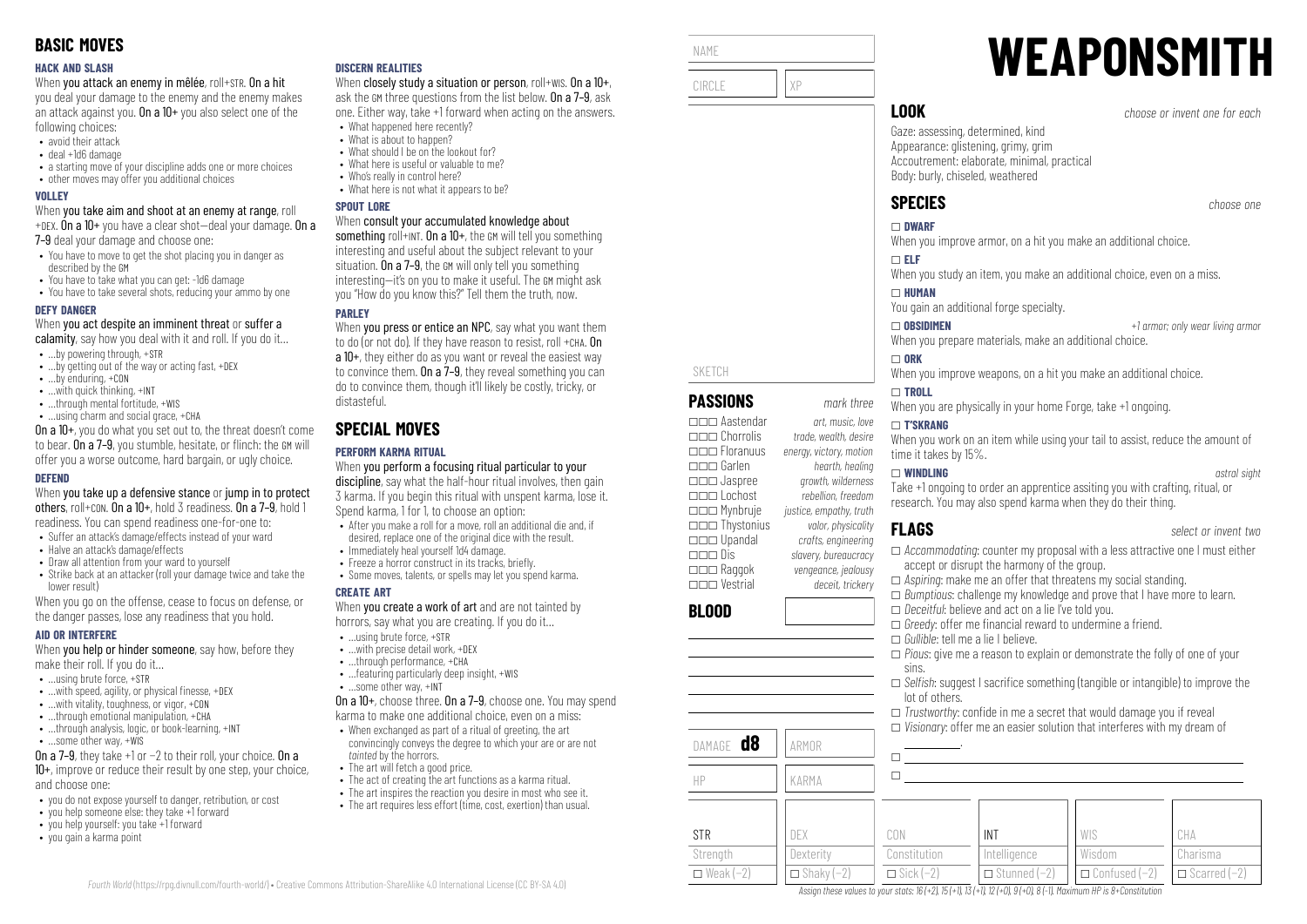**STARTING MOVES**

interactions in any village.

**THE FORGE**

specialty:  $\overline{\Box}$  hows

**SOLIDARITY**

more hospitable. **PREPARE MATERIALS**

result by one step.

**FIELD TESTING**

• the process takes half the time • the process vields more output than usual

gear, the GM will tell you what. **EXPRESSIONS OF TRAVAIL**

 $\Box$ \_  $\Box$ \_

\_ \_  $\Box$ 

You belong to one of many weaponsmiths guilds known as a Forge. Apprenticeship in this Forge has colored your skills, based on the steading containing it (choose one):  $\Box$  Village: take +1 when preparing materials or during social

 $\Box$  Town: take +1 when performing any task involving true elements or any rolls involving money.

materials when working in your own forge.

 $\Box$  City: take +1 when spouting lore about weapons, armor and smithing. You also gain easier access to prepared and rare

 $\square$  Kaer: take +1 when reusing, dismantling or recycling anything or any task involving defense against the horrors. Either through need, circumstance, or tradition, each Forge specializes. When you forge, examine, attack with, defend with, or discuss your forge's specialties, take +1. Choose one

 $\square$  crossbows  $\square$  hammers  $\square$  rapiers  $\square$  chainmail

 $\Box$  axes  $\Box$  polearms  $\Box$  leather armor

 $\Box$  scale mail

 $\Box$  swords  $\Box$  flails  $\Box$  shields  $\Box$  plate armor

When you enter a steading, you may count on hospitality from the local Forge(s). Forges extend this courtesy to each other, allowing visiting weaponsmiths to use their facilities, often in exchange for a little work or training. Steadings without a forge always need smiths, so tend to be even

When you purify, refine, distill, smelt, filter or otherwise process a raw material into a more suitable form, roll+INT. On a 12+ choose three. On a 10–11 choose two. On a 7–9 choose one. On a miss, the material may be ruined. If the process consumes a kernel of a true element, improve the

• the result is particularly suitable: take +1 forward using it • the result is higher quality than usual: sell for twice the coin • the process provides insight to an unrelated matter

• You spy something notable about the target's weapons, armor or

When you create art with rune carving or wood carving. take +1. If you use the result as part of a greeting ritual, take

Add the following to the hack and slash list:

+1 forward to perform work for the recipient.

 $\square$  daggers  $\square$  maces  $\square$  whips

# **TALENTS**

You may weave threads into talents, if you meet their requirements:

## \_ **DISCERNING EYE**

When you go to buy a special, exotic, or magical item, you may roll +INT instead of +CHA.

#### \_\_\_ **SOUNDING ANVIL**

When you improve or create a mundane item in a forge or workshop, create art using +STR, making the resulting choices. In addition, on a hit choose a benefit from the list below. On  $3-$  in addition to whatever else happens, the item becomes unusable. Improving a weapon or shield normally takes a few days; armor a little longer. Creating a weapon, once the materials are ready, normally takes a few weeks; armor a few weeks per point. Any benefit gained from prior forging is lost. Benefits include:

• add *precise* • add an additional range • add 50 coins to the cost

• remove *clumsy*, but only for

- add *messy* • add *stun*
- - add *dangerous* a specific wearer

*Second thread (requires circle 4):* When choosing a benefit, make an additional choice. You may also improve *magical* or *living*

*Third thread (requires circle 6):* You may also improve *magical*, *living* or *implanted* armor. Also add the following benefits to the

- add *forceful*  $\bullet$  +1 armor
- 

#### \_\_ **STAND THE HEAT**

When you take damage from heat or fire, adjust it by −1d8. *Second thread (requires circle 6):* Ignore damage from heat or fire.

#### \_\_ **ITEM HISTORY** *requires circle 2*

- Discover the item's basic abilities (that is, abilities that may be used without weaving threads into the item).
- Discover how many threads may be woven into the item, if any.
- Understand exactly what must be done (and where) to learn the item's name. • Discover the question that must be answered to gain the next key to
- the item, if any. • Discover if the item requires that any deeds be performed.
- Identify the style of the item's maker to the point that you would recognize it in other items.
- If the item is cursed, discover what the curse will do. • If the item is cursed, discover how to abate the curse.
- Avoid the effects of the item's curse, if any.
- Studying the item takes half the time.
- *Second thread (requires circle 6):* You need only examine the item for several minutes or so before rolling.
- \_\_ **VERSATILITY** *requires circle 2*

#### Select a second forge specialty.

*Second thread (requires circle 6):* Select a third forge specialty.

When **vou discern realities**, add the following question to the list: • Is there a concentration of a particular material nearby?

#### \_ **FORGE SENSE** *requires circle 6*

When you are in your forge, you may use the Astral Sight move. If you do, use +INT in place of +STR for any roll related to forging.

## \_ **IMMUTABLE HANDS** *requires circle 6*

When **you handle true elements**, you may prevent them from reacting until you need them to using sheer will alone.

\_ **INFUSION** *requires circle 6*

Tell the GM you would like to infuse a mundane weapon or armor with magic to give it one rank and an appropriate magical ability associated with that rank. Such enchantment is always possible, but the GM will give you one or more (possibly all) of these conditions to fulfill:

- It will require certain amounts of true elements.
- It will require one or more rare ingredients
- The ability may function a bit differently than you propose. • It's going to take days/weeks/months.
- $\bullet\,$  You must get help from \_\_\_\_\_\_\_\_\_\_\_.
- You must perform the work in a certain place.
- You must perform the work with specific tools.

#### \_ **LOCATE WEAKNESS** *requires circle 6*

When you discern realities looking for flaws or weaknesses in a plan, item, location or creature, you may roll INT instead of WIS. You also add the following question to the list of choices: • What is the weakest point?

- \_ **SALVAGE** *requires circle 6* When you aid an elementalist in a ritual of unmaking, add:
- the ritual salvages all kernels of true elements in the item
- the ritual salvages 10-100 coins worth of raw materials. \_ **TEMPER** *requires circle 6*

When you spend several minutes drawing ornate symbols on a willing subject (including yourself) then weave a thread into those symbols, the subject gains temporary HP equal to your circle. Damage applies to these HP first.

#### \_ **TRAVELING SMITHY** *requires circle 6*

As long as you have basic smithing tools, fire, and raw materials, you can create a makeshift forge or workshop anywhere. Using a makeshift forge or workshop takes twice as long, however.

#### \_ **FORGING THE HEARTBLADE** *requires circle 8*

When you commit yourself to the long process of forging your heartblade consult with the GM about what will be required and

what the weapon will be able to do when completed.



NOTES

**GEAR** *Load is 12+STR*

basic smithing tools (1 weight) appropriate artisan tools (1 weight)

 $d$ ungeon rations (uses:  $\Box \Box \Box \Box$  ration, 1 weight)

10 coins

Choose your defenses:

- $\Box$  chainmail or leather (1 armor, worn, 1 weight)
- $\Box$  bare skin (0 armor, living)
- $\Box$  scale mail (2 armor, worn, clumsy, 3 weight)
- Choose two weapons:
- $\Box$  crossbow (near, +1 damage, reload, 3 weight), bundle of bolts  $\lceil \mathsf{ammo: \sqcap \sqcap \sqcap} \rceil$  weight)
- $\Box$  dagger or gauntlets (hand, 1 weight)
- $\Box$  rapier (close, precise, 1 weight)
- $\Box$  short sword, axe, or warhammer (close, 1 weight)  $\Box$  long sword, battle axe or flail (close, +1 damage, 2 weight)
- $\Box$  raid spear (reach, 1 weight)
- $\Box$  maul or greataxe (close, two-handed, messy, 3 weight)
- Choose two:
- 
- $\Box$  adventuring gear (uses:  $\Box$  $\Box$  $\Box$  $\Box$ , 2 weight)  $\square$  2 healing potions
- $\Box$  shield (+1 armor, 2 weight)
- $\Box$  antitoxin, poultices and herbs (uses:  $\Box \Box$ , slow, 1 weight)
- $\square$  simple mount of appropriate size (beast, mount)
- $\Box$  15 coins

\_ **LOCATE MATERIAL** *requires circle 4*



- −1 weight
- 

weapons.

list:

- add *living*
- add *ignores armor* remove *reload*
- 

When you spend several hours studying an item, the GM will tell you if the item is cursed, then you roll+INT. On a hit you gain insight into the item's past and nature. Choose two, **On a 10+** choose two more and take +1 forward to study the item further. You may spend one karma to gain an additional choice.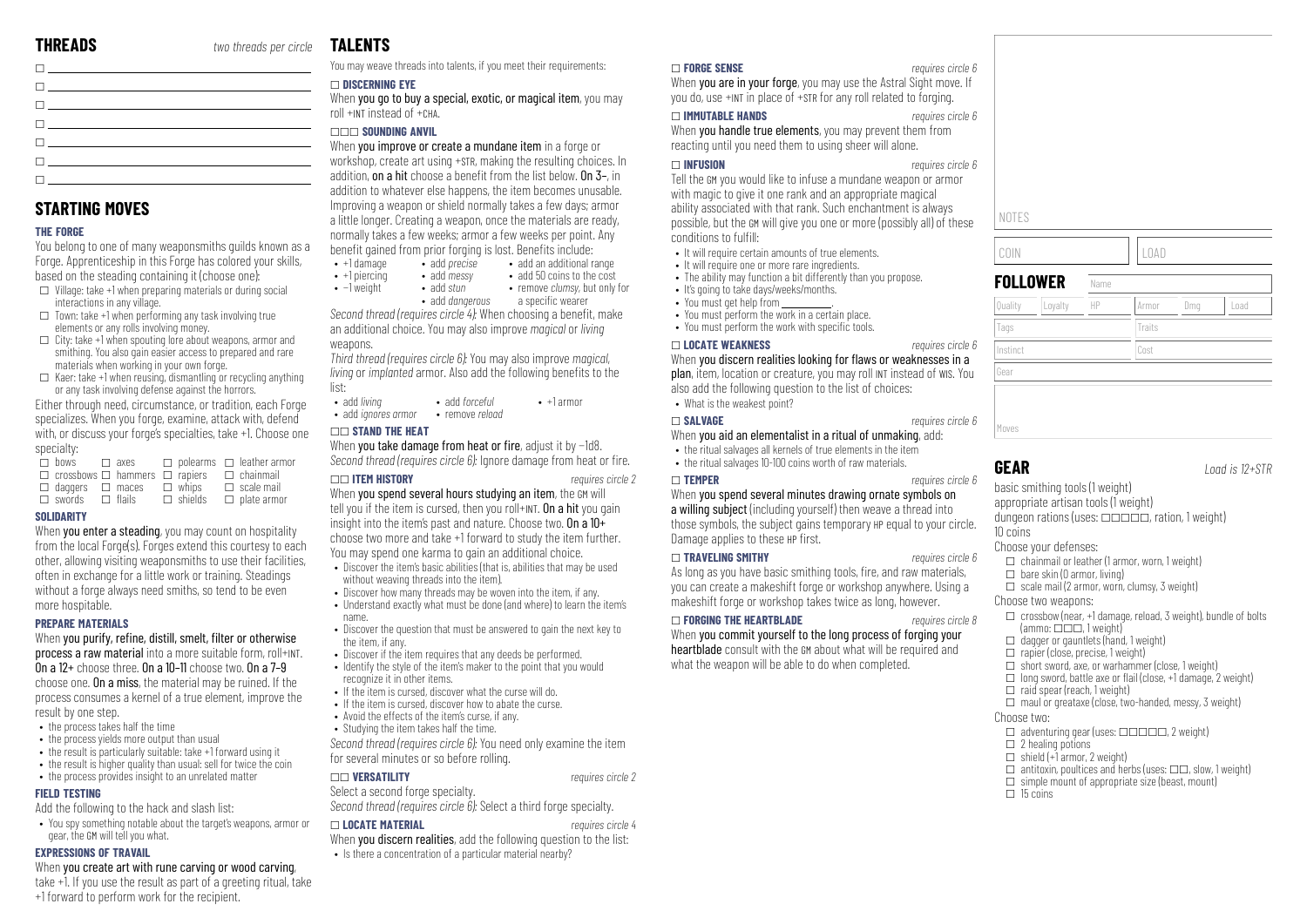#### **HACK AND SLASH**

When you attack an enemy in mêlée, roll+STR. On a hit

you deal your damage to the enemy and the enemy makes an attack against you. On a  $10+$  you also select one of the following choices:

- avoid their attack
- deal +1d6 damage
- a starting move of your discipline adds one or more choices
- other moves may offer you additional choices

#### **VOLLEY**

When you take aim and shoot at an enemy at range, roll +DEX. On a 10+ you have a clear shot—deal your damage. On a

7–9 deal your damage and choose one:

- You have to move to get the shot placing you in danger as described by the GM
- You have to take what you can get: -1d6 damage
- You have to take several shots, reducing your ammo by one

#### **DEFY DANGER**

When you act despite an imminent threat or suffer a

- calamity, say how you deal with it and roll. If you do it...
- …by powering through, +STR
- …by getting out of the way or acting fast, +DEX
- …by enduring, +CON
- …with quick thinking, +INT
- ...through mental fortitude, +WIS • …using charm and social grace, +CHA

On a 10+, you do what you set out to, the threat doesn't come to bear. On a 7–9, you stumble, hesitate, or flinch: the GM will offer you a worse outcome, hard bargain, or ugly choice.

#### **DEFEND**

When you take up a defensive stance or jump in to protect others, roll+CON. On a 10+, hold 3 readiness. On a 7–9, hold 1 readiness. You can spend readiness one-for-one to:

- Suffer an attack's damage/effects instead of your ward
- Halve an attack's damage/effects
- Draw all attention from your ward to yourself
- Strike back at an attacker (roll your damage twice and take the lower result)

When you go on the offense, cease to focus on defense, or the danger passes, lose any readiness that you hold.

#### **AID OR INTERFERE**

When **you help or hinder someone**, say how, before they make their roll. If you do it…

- $\bullet$  **using brute force,**  $\text{+STR}$
- $\bullet$  ... with speed, agility, or physical finesse,  $+$ DEX
- …with vitality, toughness, or vigor, +CON
- $\bullet$  through emotional manipulation,  $+CH\Delta$
- …through analysis, logic, or book-learning, +INT
- …some other way, +WIS

On a 7–9, they take +1 or −2 to their roll, your choice. On a 10+, improve or reduce their result by one step, your choice, and choose one:

- you do not expose yourself to danger, retribution, or cost
- you help someone else: they take +1 forward
- you help yourself: you take +1 forward
- you gain a karma point

#### **DISCERN REALITIES**

When closely study a situation or person, roll+wis. On a 10+, ask the GM three questions from the list below. On a 7–9, ask one. Either way, take +1 forward when acting on the answers.

- What happened here recently? • What is about to happen?
- What should I be on the lookout for?
- What here is useful or valuable to me?
- Who's really in control here?
- What here is not what it annears to be?

#### **SPOUT LORE**

#### When consult your accumulated knowledge about

something roll+INT. On a  $10+$ , the GM will tell you something interesting and useful about the subject relevant to your situation. On a 7–9, the GM will only tell you something interesting—it's on you to make it useful. The GM might ask you "How do you know this?" Tell them the truth, now.

## **PARLEY**

When you press or entice an NPC, say what you want them to do (or not do). If they have reason to resist, roll +CHA. On a 10+, they either do as you want or reveal the easiest way to convince them. On a 7–9, they reveal something you can do to convince them, though it'll likely be costly, tricky, or distasteful.

# **SPECIAL MOVES**

## **PERFORM KARMA RITUAL**

When you perform a focusing ritual particular to your discipline, say what the half-hour ritual involves, then gain 3 karma. If you begin this ritual with unspent karma, lose it. Spend karma, 1 for 1, to choose an option:

- After you make a roll for a move, roll an additional die and, if desired, replace one of the original dice with the result.
- Immediately heal yourself 1d4 damage.
- Freeze a horror construct in its tracks, briefly.
- Some moves, talents, or spells may let you spend karma.

#### **ORDER FOLLOWER**

#### When you order or expect a follower to do something dangerous, degrading, or contrary to their instinct, roll  $+$ l ovalty. On a  $10+$  they do it, now. On a 7-9, the GM chooses

one from the list below:

- Decrease the follower's Loyalty by 1.
- They complain loudly, now or later, and demand something in return.
- Caution, laziness, or fear makes them take a long time to get it done.

#### **DO THEIR THING**

*Fourth World* [\(https://rpg.divnull.com/fourth-world/\)](https://rpg.divnull.com/fourth-world/) • Creative Commons Attribution-ShareAlike 4.0 International License (CC [BY-SA](https://creativecommons.org/licenses/by-sa/4.0/) 4.0)

When a follower does something chancy within the scope of their tags or moves, roll+Quality. On a 10+ they do it, as well as one could reasonably hope. On a 7–9, they do it, but there's an unforeseen cost, consequence, or limitation (ask the GM what). You cannot usually spend karma on this roll. The GM will tell you what happens when a follower does anything on their own, or beyond the scope of their tags or moves.

| NAME                                                                             |                                                                      |                                                                                                                                                                                 | <b>WIZARI</b>                    |
|----------------------------------------------------------------------------------|----------------------------------------------------------------------|---------------------------------------------------------------------------------------------------------------------------------------------------------------------------------|----------------------------------|
| CIRCLE                                                                           | χp                                                                   |                                                                                                                                                                                 |                                  |
|                                                                                  |                                                                      | <b>LOOK</b>                                                                                                                                                                     | choose or invent one for each    |
|                                                                                  |                                                                      | Gaze: haunted, sharp, crazy<br>Appearance: unkempt, slick, ancient<br>Accoutrement: worn, stylish, strange<br>Body: pudgy, creepy, thin                                         |                                  |
|                                                                                  |                                                                      | <b>SPECIES</b>                                                                                                                                                                  | choose one                       |
|                                                                                  |                                                                      | $\Box$ DWARF<br>When casting a spell at a <i>huge</i> creature, improve the result by a step.                                                                                   |                                  |
|                                                                                  |                                                                      | $\Box$ ELF<br>Magic is as natural as breath to you. You may cast Detect Magic as a cantrip.                                                                                     |                                  |
|                                                                                  |                                                                      | $\Box$ HUMAN<br>Choose one spell from another discipline's list. You can cast it as if it was a<br>wizard spell.                                                                |                                  |
| <b>SKETCH</b>                                                                    |                                                                      | $\Box$ Obsidimen<br>You have an intimate connection to the spirits of the rock. You may cast the<br>nethermancy spell Contact Spirits as a cantrip, but only for earth spirits. | +1 armor; only wear living armor |
| <b>PASSIONS</b>                                                                  | mark three                                                           | $\Box$ ORK<br>When dealing damage with a spell, deal +2 damage.                                                                                                                 |                                  |
| $\Box \Box \Box$ Aastendar<br>$\Box$ $\Box$ Chorrolis<br>$\Box$ $\Box$ Floranuus | art, music, love<br>trade, wealth, desire<br>energy, victory, motion | $\Box$ TROLL<br>When casting a spell at a target with the horde tag, the spell may also effect 1d4<br>additional horde targets.                                                 |                                  |

**BLOOD**

You know a cantrip you can cast only on yourself allowing you to breathe and talk underwater for nearly an hour.

#### \_ **WINDLING** *astral sight*

You may cast the illusionist spell Charm Person as a wizard spell.

## **FLAGS** *select or invent two*

- □ *Aspiring*: make me an offer that threatens my social standing.
- □ *Bumptious*: challenge my knowledge and prove that I have more to learn.
- \_ *Curious*: convince me to try something I probably shouldn't.
- $\square$  *Graceless*: include me in a beneficial social interaction I must spoil with blunt observation or crass behavior.
- \_ *Peculiar*: refuse my aid because I'm different.

INT Intelligence \_ Stunned (−2)

Assign these values to your stats:  $16 (+2)$ ,  $15 (+1)$ ,  $13 (+1)$ ,  $12 (+0)$ ,  $9 (+0)$ ,  $8 (-1)$ . Maximum HP is 4+Constitution

- \_ *Portentous*: seek my divinations in a moment of uncertainty and trust them implicitly.
- □ *Selfish*: suggest I sacrifice something (tangible or intangible) to improve the lot of others.

WIS Wisdom \_ Confused (−2)

CHA Charisma \_ Scarred (−2)

 $\Box$  *Visionary*: offer me an easier solution that interferes with my dream of .

|                  |                   | $\Box$ Visionary |
|------------------|-------------------|------------------|
| DAMAGE <b>d4</b> | ARMOR             |                  |
| HP               | KARMA             |                  |
|                  |                   |                  |
| <b>STR</b>       | DEX               | CON              |
| Strength         | Dexterity         | Constitution     |
| $\Box$ Weak (-2) | $\Box$ Shaky (-2) | $\Box$ Sick (-2) |

\_\_\_ Garlen *hearth, healing* \_\_\_ Jaspree *growth, wilderness*

\_\_\_ Mynbruje *justice, empathy, truth* \_\_\_ Thystonius *valor, physicality* \_\_\_ Upandal *crafts, engineering*

\_\_\_ Raggok *vengeance, jealousy* \_\_\_ Vestrial *deceit, trickery*

\_\_\_ Lochost *rebellion, freedom*

\_\_\_ Dis *slavery, bureaucracy*

\_ **T'SKRANG**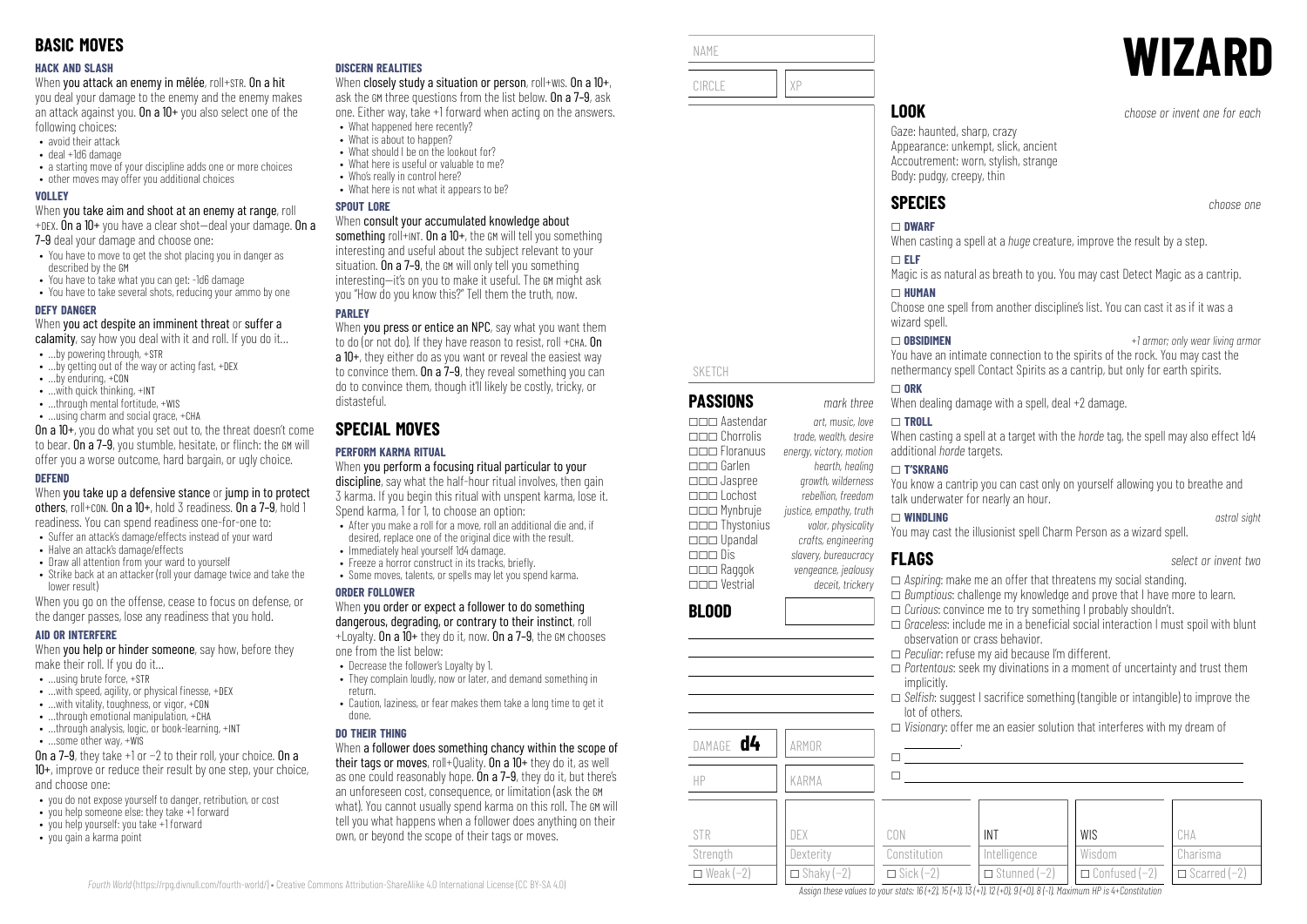|                                                                                                                 | . |
|-----------------------------------------------------------------------------------------------------------------|---|
| The contract of the contract of the contract of the contract of the contract of the contract of the contract of |   |
| The contract of the contract of the contract of the contract of the contract of the contract of the contract of |   |
|                                                                                                                 |   |
| The contract of the contract of the contract of the                                                             |   |
| The contract of the contract of the contract of                                                                 |   |
|                                                                                                                 |   |
|                                                                                                                 |   |
|                                                                                                                 |   |

# **STARTING MOVES**

#### **WIZARDRY**

 $\Box$ 

Through mastery of arcane formulæ and study, you can weave threads into spells. You gain access to a number of abilities related to spell casting:

- You may use the astral sight move.
- You have mastered several spells and inscribed them in your orimoire. You start out with three first circle wizard spells in your grimoire as well as the cantrips. Whenever you gain a circle, you add a new wizard spell of your circle or lower to your grimoire.
- You know how to form and stabilize an astral construct that makes casting spells safer, called a spell matrix. You may fashion as many spell matrices as you like; however, the combined circles of all spells attuned into them may not exceed twice your own circle.
- Through patience, perception and symbology, you can weave threads to cast spells (from a spell matrix, grimoire or with raw magic). You may weave spells with +WIS.
- Through training, knowledge and improvisation, you channel energy through your spell weaving to cast a spell. You may cast spells with +INT

#### **JUST KEEPS WALKING** \_\_\_\_\_\_\_\_\_\_

When you finish casting a spell, retain up to WIS unspent focus.

#### **RITUAL**

#### When you draw on a place of power to create a magical

effect, tell the GM what you're trying to achieve. Ritual effects are always possible, but the GM will give you one to four of the following conditions:

- It's going to take days/weeks/months.
- First you must
- $\bullet$  You'll need help from
- It will require a lot of money or resources.
- The best you can do is a lesser version, unreliable and limited.
- You and your allies will risk danger from
- You'll have to disenchant to do it. • You must perform the ritual in a certain place.

## **UNRAVELING TOUCH**

Add the following to the hack and slash list: • Forgo all damage to unravel a spell being woven by the target.

#### **EXPRESSIONS OF MAGIC**

#### When you create art with manuscript illumination.

calligraphy or embroidery, take +1. If the result is used in a greeting ritual, the recipient will seriously consider coming to you for advice.

# **TALENTS**

You may weave threads into talents, if you meet their requirements:

#### \_\_ **CORRESPONDENCES AND ANTIPATHIES**

When **you discern realities** ask one additional question, even on a miss. On a hit, you may also spend one karma to ask an additional question.

*Second thread (requires circle 6):* When you discern realities on a 12+, ask any three questions, not limited by the list.

#### \_ **FOUNT OF KNOWLEDGE**

When you spout lore about something no one else has any clue about, the GM will tell you an additional interesting thing.

#### \_ **MISTY MORNING, CLOUDS IN THE SKY**

When **you enter a steading**, the GM will tell you something useful about its mystical energies or astral ambiance.

#### \_ **QUICK STUDY**

When you see the effects of a spell, ask the GM the name of the spell and its effects. You take +1 when acting on the answers.

#### \_ **SHOW ME THE WAY**

When you give a receptive NPC advice about what they should do, roll+WIS. On a 10+, they follow your advice in whatever way they think is most beneficial for them. On a  $7-9$ , they only follow your advice if you back them up and help them do it. On a 12+, they do exactly what you tell them.

#### \_\_ **SPELL DEFENSE**

You may end any of your *ongoing* spells immediately and use the energy of its dissipation to deflect an oncoming attack. The spell ends and you subtract its circle from the damage done to you. *Second thread (requires circle 6):* You may empty a spell matrix to nullify any one attack that you can see, after its result is known.

#### \_\_ **EXPANDED GRIMOIRE** *requires circle 2*

Select a spell from the spell list of any discipline. You may cast this as a wizard spell.

*Second thread (requires circle 6):* Select a second such spell.

#### \_\_ **PSYCHOMETRY** *requires circle 2*

When you spend several hours studying an item, roll+INT. On a 10+ you gain insight into the item's past and nature. Choose three and take +2 forward to study the item further. On a 7–9 choose one and take +1 forward to study the item further. You may spend karma to make one additional choice, even on a miss.

- Discover the item's basic abilities (that is, abilities that may be used without weaving threads into the item).
- Discover how many threads may be woven into the item, if any.
- Understand exactly what must be done (and where) to learn the item's name.
- Discover the question that must be answered to gain the next key to the item, if any.
- Discover if the item requires that any deeds be performed.
- Discover the general nature of the item's magic (e.g. enchantment, transformation, investigation, protection, etc.).
- What are the most recent words spoken near it?
- What has been done to or with it recently?
- What strong emotions has it been close to?
- Studying the item takes half the time.

*Second thread (requires circle 6):* You need only examine the item for several minutes or so before rolling.

#### \_\_ **ARCANE WARD** *requires circle 2*

As long as you wear nothing *clumsy* and one of your spell matrices is not *damaged*, you have +1 armor. If none of your spell matrices are damaged, you have an additional +1 armor. *Second thread (requires circle 6):* You instead gain +1 armor for each un-*damaged* spell matrix you have (max +4).

#### \_\_ **PRODIGY** *requires circle 2*

Choose a spell. You prepare that spell as if it were one circle lower. *Second thread (requires circle 6):* Choose another spell. You prepare that spell as if it were one circle lower.

#### \_ **SCRYING POOL** *requires circle 2*

When you perform a ritual to investigate the doings of someone, and you have a piece of their body or an item that is important to them, roll+INT. On a  $10+$ , ask the GM two questions from the list. On a 7–9, ask one. On a miss, they ask two questions about you:

- How could I get to them, physically or emotionally?
- What are they really up to?
- What is their weakness?
- Who are their allies?
- Who are their enemies?

#### \_ **COUNTERSPELL** *requires circle 4*

When you interfere with a spell being woven within *far* range but not yet cast, roll+WIS. On a hit, the spell is prevented. On a 7–9, you also take 1d6 damage that ignores armor, from feedback.

#### \_\_ **EMPOWERED MAGIC** *requires circle 4*

When you cast a spell on a 10+, you have the option of choosing from the 7–9 list. If you do, you may choose one of these as well:

- The snell's effects are doubled • The spell's targets are doubled
- 

*Second thread (requires circle 6):* On a 12+, you need not choose from the 7-9 list to gain the benefit.

#### \_ **HIDDEN PUPPET STRINGS** *requires circle 6*

When you use spells to control a person's actions they have no memory of what you had them do and bear you no ill will.

#### \_ **SPELL AUGMENTATION** *requires circle 6*

When you deal damage to a creature, you can shunt a spell's energy into them—end one of your *ongoing* spells and add the spell's circle to the damage dealt.

#### \_ **SELF-POWERED** *requires circle 8*

When you have time, arcane materials, and a safe space, you can create your own place of power as a work of art. Describe to the GM what kind of power it is and how you're binding it to this place, the GM will tell you one kind of creature that will have an interest in your workings.

# Moves

Gear

NOTES

**GEAR** *Load is 7+STR*

your grimoire (1 weight) appropriate artisan tools (1 weight) dungeon rations (uses:  $\Box \Box \Box \Box \Box$ , ration, 1 weight) pet such as a cat, raven, or spider (beast)

5 coins Choose your defenses:

 $\Box$  leather armor (1 armor, worn, 1 weight)

COIN LOAD

Tags Tags Traits Traits Instinct Cost

Quality ||Loyalty ||HP ||Armor ||Dmg ||Load

**FOLLOWER** Name

- $\Box$  bare skin (0 armor, living)
- $\Box$  impressive robes (worn)
- Choose your armament:
- $\Box$  dagger (hand, 1 weight)
- $\Box$  staff (close, two-handed, 1 weight)
- \_ blowgun (near, −2 damage), blowgun needles (ammo:  $\Box \Box \Box \Box \Box$

#### Choose two:

- $\Box$  bag of books (uses:  $\Box$  $\Box$  $\Box$  $\Box$  $\Box$ , 2 weight)
- $\Box$  3 healing potions
- $\Box$  3 antitoxing
- $\Box$  firefly chalk (uses:  $\Box$  $\Box$  $\Box$  $\Box$  $\Box$  $\Box$  $\Box$ )  $\Box$  simple mount of appropriate size (beast, mount)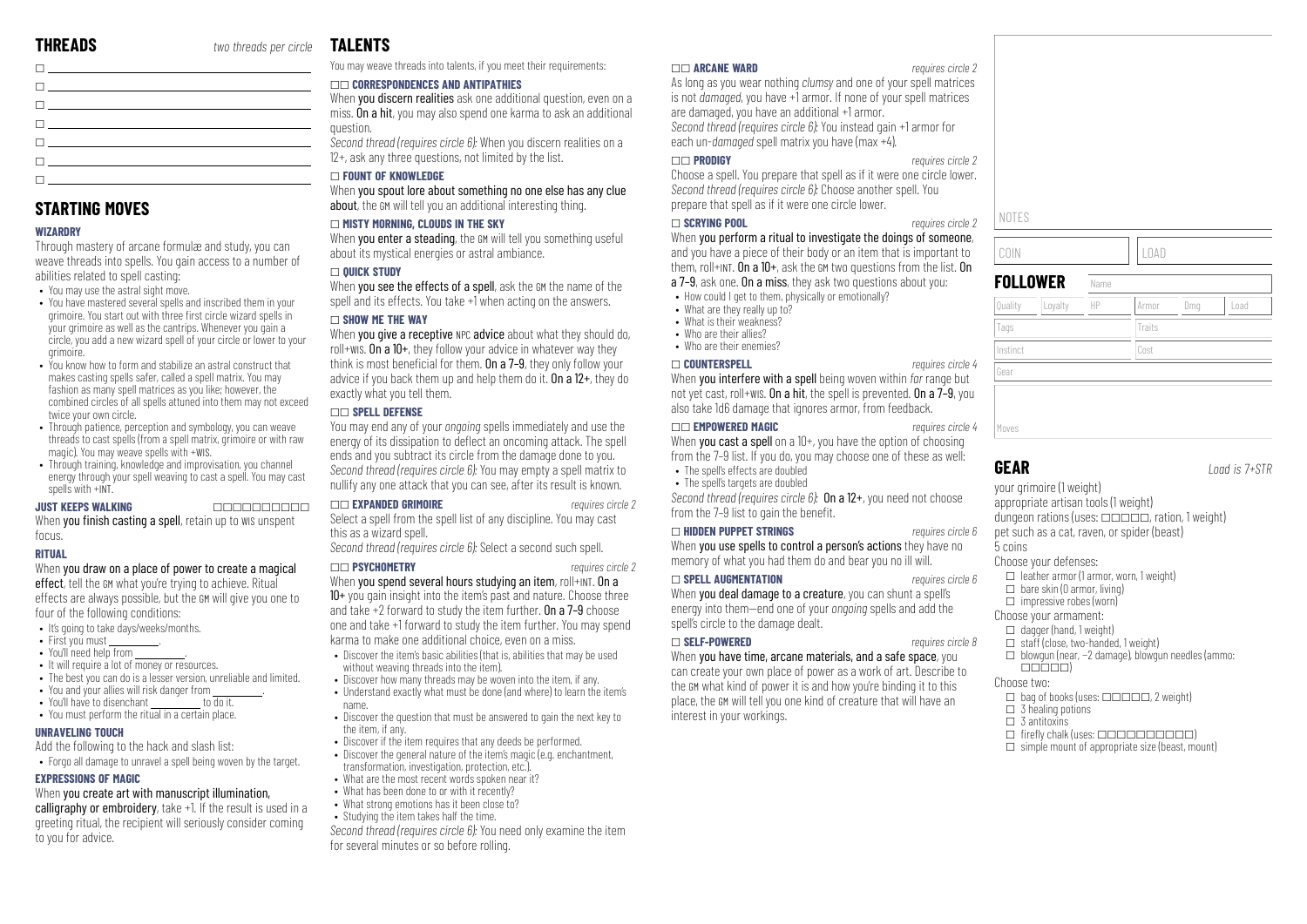# **SPELLCASTING MOVES**

#### **ATTUNE A SPELL MATRIX**

When you spend uninterrupted time (a half hour or so) in quiet contemplation of a spell matrix, you:

- Remove any spell pattern in the matrix (also removing *attuned*).
- Repair any damage done to the matrix, removing the *damaged*
- tag. • Place into the matrix the nattern of any spell in your grimoire of
- your own discipline and with a circle equal to or less than your own. The matrix gains the *attuned* tag.

You may fashion as many spell matrices as you like; however, the combined circles of all spells attuned into your spell matrices may not exceed twice your own circle (e.g. a third circle wizard can only attune up to six circles worth of spells into her matrices). Spells from other disciplines may not be attuned to matrices.

#### **WEAVE THROUGH A MATRIX**

When you weave a thread into a spell matrix the thread always becomes woven into the matrix. If weaving while under time pressure (e.g. combat, urgent necessity, etc.), also roll+the ability indicated by your discipline. On a 7– 9, hold 1 focus. On a  $10+$ , hold  $3$  focus. On a  $12+$ , you may choose to weave an additional thread into the spell. If you do, you gain no focus and lose any you are holding. Focus may be spent, one-for-one as often as desired, to:

- Add +1 to your own weaving roll after it is made.
- Take +1 to casting a spell.
- Take +1 to defy danger.

#### **WEAVE THROUGH A GRIMOIRE**

When you weave a thread into a spell in a grimoire the weaving attracts attention in astral space, and you roll+the ability indicated by your discipline. Take −1 for each of the following:

- The spell is of a higher circle than you have in your discipline.
- The grimoire is not yours.
- The spell is from a discipline you do not follow. On a hit, the thread is woven into the spell. On a 10+, hold 2 focus, spent just as in weaving through a matrix. On a  $12+$ , you may choose to weave an additional thread into the spell. If you do, you gain no focus and lose any you are holding.

#### **WEAVE RAW MAGIC**

When you weave a thread into raw spell energy, the flare in astral space attracts attention, and you roll+the ability indicated by your discipline. Take −1 for each of the following:

- The spell is of a higher circle than you have in your discipline.
- The spell is from a discipline you do not follow.

On a hit, the thread is woven into the spell. On a 10+, hold 1 focus, spent just as in weaving through a matrix. On a 12+, hold 3 focus.

#### **ABORT A SPELL**

When you abandon an attempt to cast a spell, or more than a minute passes between weaving a thread into a spell and the spell being cast, the energy stored in the spell dissipates, dealing 1 damage for each thread already woven into the casting to you and everyone nearby, friend and foe alike. Any threads woven to cast it become available immediately.

#### **CAST A SPELL**

When you unleash a spell you've fully woven, roll+the ability indicated by your discipline **On a hit**, the spell is successfully cast. On a 7–9, also choose one:

- You draw unwelcome attention or put yourself in a spot. The GM will tell you how.
- The spell also creates an unintended side effect. The GM will tell you what. • The spell disturbs the fabric of reality as it is cast—take −1
	- ongoing to cast spells until the next time you make camp.
- You take 1d3 damage.
- The spell matrix used to cast the spell (if one was used) becomes *damaged*.

Regardless of the result of the spell, any threads woven to cast it become available immediately, no longer woven into the casting. You also lose all held focus.

#### **ADD A SPELL TO YOUR GRIMOIRE**

When you add a spell to your own grimoire, you truly learn the spell. The spell remains in your memory, so may be rewritten if a grimoire gets stolen or destroyed. You may add spells of any circle into your grimoire. You may add spells from other disciplines into your grimoire, if the fiction supports it.

#### **ASTRAL SIGHT**

If you have the ability to view the astral plane, when you spend a moment to activate it take +1 ongoing on any roll using INT, WIS, or CHA. Take −2 ongoing on any roll using STR, DEX, or CON. Take an additional +1 ongoing to discern realities. These bonuses and penalties last until you spend a moment to deactivate astral sight. While astral sight is active, you may interact with (and injure) astral creatures, and they you.

# **SPELL MATRICES**

| attuned | spell                                                                                                                                                                                                                                                                          | armored<br>damaged<br>efficient<br>enhanced |               |        |
|---------|--------------------------------------------------------------------------------------------------------------------------------------------------------------------------------------------------------------------------------------------------------------------------------|---------------------------------------------|---------------|--------|
|         |                                                                                                                                                                                                                                                                                | п                                           | П             | $\Box$ |
|         | $\Box$                                                                                                                                                                                                                                                                         | п                                           | $\Box$        | $\Box$ |
|         | $\Box$ and $\Box$ and $\Box$ and $\Box$ and $\Box$ and $\Box$ and $\Box$ and $\Box$ and $\Box$ and $\Box$ and $\Box$ and $\Box$ and $\Box$ and $\Box$ and $\Box$ and $\Box$ and $\Box$ and $\Box$ and $\Box$ and $\Box$ and $\Box$ and $\Box$ and $\Box$ and $\Box$ and $\Box$ | п                                           | $\Box$ $\Box$ |        |
|         | $\Box$                                                                                                                                                                                                                                                                         | п                                           | $\Box$ $\Box$ |        |
|         | $\Box$                                                                                                                                                                                                                                                                         | п                                           | п п           |        |
|         | $\Box$                                                                                                                                                                                                                                                                         | п                                           | $\Box$ $\Box$ |        |
|         | $\mathsf{\Pi}$ , and the contract of the contract of $\mathsf{\Pi}$                                                                                                                                                                                                            | п                                           | П.            | $\Box$ |
|         | The contract of the contract of the contract of the contract of the contract of the contract of the contract o                                                                                                                                                                 | п                                           | п п           |        |
|         | $\blacksquare$ . The contract of the contract of $\blacksquare$                                                                                                                                                                                                                | п                                           | п             | П      |
|         | $\blacksquare$ . The contract of the contract of $\blacksquare$                                                                                                                                                                                                                | ┐                                           | п             | П      |
| ٦       |                                                                                                                                                                                                                                                                                | ח ח ח ח                                     |               |        |

# **FOCUS**

\_\_\_\_\_\_\_\_\_\_\_\_\_\_\_\_\_\_\_\_\_\_\_\_\_\_\_

# **WIZARD SPELLS**

# **CANTRIPS**

All known cantrips may be cast without performing any type of weaving.

#### x **FOIBLE**

A single person you can see suffers a brief, moderate, involuntary action: momentary blinking, quick cough, short giggle, a nod, unthinking scratch, a twitch, a wink, a yawn. This spell can be cast with some subtlety.

#### x **LIGHT** *ongoing*

An item you touch glows with arcane light, about as bright as a torch. It gives off no heat or sound and requires no fuel, but it is otherwise like a mundane torch. You have complete control over the color of the glow. The spell lasts as long as the item is in your presence.

#### x **SPEED READ** *ongoing*

So long as you remain seated, you may read at incredible speed, with perfect recall. While ongoing, you cannot take other actions. When the spell ends, you must consume a ration or suffer the stunned debility.

#### x **WRENCH**

You make a sudden violent twist, push, or pull, as if with a sweep of your arm, on any one object you can see. For example, you might open or close an unlocked door or window, pull a lever, upend a table, break something fragile, etc.

# **FIRST CIRCLE SPELLS**

First circle spells require one thread to be woven into them to be cast.

#### \_ **ALARM** *ongoing*

Walk a wide circle as you cast this spell. Until you make camp again your magic will alert you if a creature crosses that circle. Even if you are asleep, the spell will shake you from your slumber.

#### \_ **ASTRAL ARMOR** *ongoing*

You select a target you can see (or yourself). When that target uses astral sight, he or she gains  $+\tilde{3}$  armor against astral attackers.

#### \_ **DECIPHER** *divination, ongoing*

The symbols, patterns and sounds of any written or spoken language become understandable to you while this spell is active, though you may not speak or write them yourself. While the spell is ongoing you take −1 to cast a spell.

#### \_ **DETECT MAGIC** *divination*

One of your senses is briefly attuned to magic. The GM will tell you what here is magical.

#### \_ **MIND DAGGER** *evocation*

Projectiles of pure will spring from your fingers. Deal 2d4 damage to one target within *far* range.

#### \_ **SEAL**

Select a door or chest you can see. That object slams shut and its latch, hinges, and lock (if any) become immobile until a keyword you silently select when casting the spell is spoken in front of the door. Until the mechanism is released, the only way to open the door or chest is to break it.

#### \_ **TELEPATHY** *divination, ongoing*

You form a telepathic bond with a single person you touch, enabling you to converse with that person through your thoughts. You can only have one telepathic bond at a time. Improve any attempts to aid or interfere with the target while this snell is ongoing by one step.

# **THIRD CIRCLE SPELLS**

Third circle spells require one thread be woven into them to be cast. Some allow the weaving of an additional thread to give the spell more potency.

\_ **BINDING STRANDS** *conjuration, ongoing* Brightly-colored magical strands materialize around a creature you can see, quickly constricting around it. Until you cast a spell or leave their presence, a *large* or smaller target cannot act except to speak. This effect ends immediately if the target takes. If you weave an additional thread, you may apply the spell's effects to two additional targets, or one *huge* target.

#### \_ **DISPEL MAGIC**

Choose a spell or magic effect in your presence: this spell rips it apart. Lesser spells are ended, powerful magic is just reduced or dampened so long as you are nearby. This spell cannot affect summonings.

## \_ **DISRUPT PATTERN** *evocation*

You channel energy into the weak points of a visible target's personal pattern, dealing 2d8 damage which inflicts the Scarred debility and ignores armor. If you weave an additional thread, you may apply the spell's effects to two additional targets you can see.

#### \_ **LEVITATE** *ongoing*

You are held aloft by magical forces, and can move at walking pace in any direction, including up and down. While the spell is ongoing you take −1 to cast a spell, unless you weave an additional thread into it before casting.

\_ **MEMORY READING** *divination* You touch someone and experience one of their memories, as if it were your own.

# \_ **SLEEP** *enchantment*

1d4 enemies you can see of the GM's choice fall asleep. Only creatures capable of sleeping are affected. They awake as normal: loud noises, jolts, pain. If you weave an additional thread, it affects 2d6 enemies you can see instead.